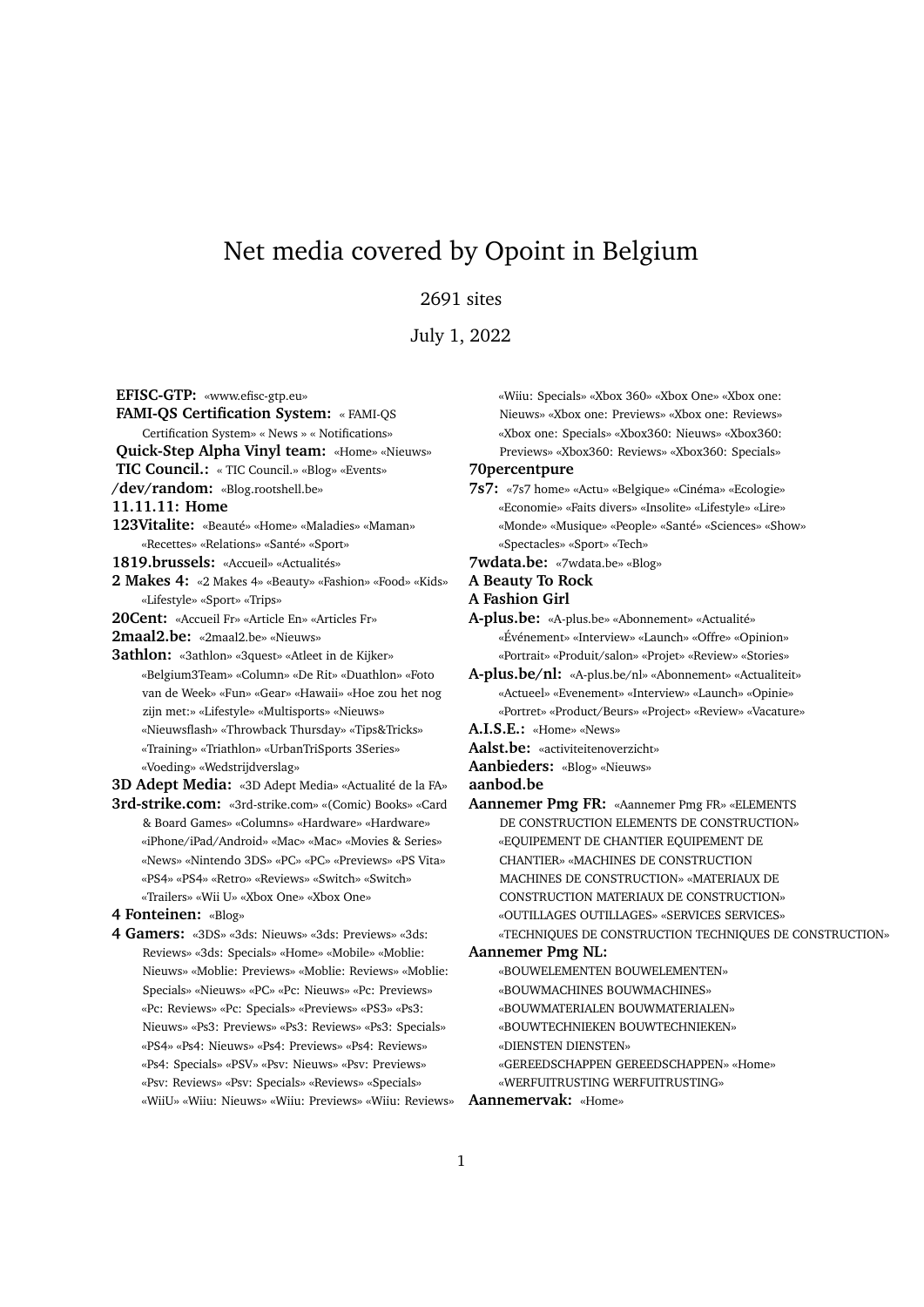**Aantwaarpe:** «Aantwaarpe» «Algemeen» «Blog» «Culinair» «Gezondheid» «Human Interest» «Mobiliteit en verkeer» **Aartselaar:** «Aartselaar» «Nieuwsberichten» **Ab3.be:** «Ab3.be» «actualités» **ABC Gezondheid ABC Santé ABCassurance.be Abn Amro Private Banking:** «Articles and Press Releases» **ABVV Limburg:** «Laatste nieuws» «Startpagina» **ABVV Oost-Vlaanderen:** «ABVV Oost-Vlaanderen» «Over ABVV Oost-Vlaanderen» «Voor jongeren» «Voor militanten» «Voor werknemers» «Voor werkzoekenden» **ABVV West-Vlaanderen:** «Actualiteit» «Startpagina» **Abxplore.be Accueil – Horeca Bruxelles:** «Horeca Bruxelles» «Horeca Bruxelles – Actualité» «Horeca Bruxelles – Fédération Horeca» «Horeca Bruxelles – Formation» «Horeca Bruxelles – Informations Juridiques» «Horeca Bruxelles – Informations Sociales» «Horeca Bruxelles – Législation» «Horeca Bruxelles – Non classifié(e)» «Horeca Bruxelles – Secteur» «Horeca Bruxelles – Secteur» «Horeca Bruxelles – Timeline» **Aclvb:** «Artikels» «Home» «Terrorismedreiging» «Vlaamse regionale» **ACOD Defensie:** «Actueel» **ACOD Onderwijs:** «Missie – persmededelingen» «Welkom» **ACOD Online:** «Nieuws» **ACOD Overheidsdiensten:** «Home» **Acrf:** «Acrf» «Actualité» «Analyses» «Campagnes» «Erasmus +» «FIMARC» «International» «Interpellations» «Presse» «Projets» «Publications» **Across Group:** «Blog» «News» **Actief Interim:** «Kantoren» «Nieuws» **Actiefwonen:** «Actiefwonen» «Adresjes» «Cocooning» «Dit is Belgisch» «Ideeën» «Inspiratie» «Nieuws» «Wedstrijd» **Actu Moteurs:** «Accueil» «Endurance» «Formule 1» «Moto» «Sprint» **Actuarial Association of Europe:** «Actuarial Association of Europe» «AAE News» **Actugeekgaming:** «Actugeekgaming» «BD» «Cinéma» «Comics» «Critiques» «Gaming» «Livres» «Mangas» «Microsoft» «Multimédia» «Nintendo» «Ouvrages» «Séries» «Sony» «Tests» «Tutos» **Actumag Info:** «Accueil» «Auto» «Business» «Famille»

«Finance» «Immo» «Loisirs» «Maison» «Mode» «Santé» «Tech» **Actus de l'ULB:** «Actus de l'ULB» «Enseignement» «Institution et Engagements» «Recherche» «Toutes nos actus» **ACV:** «Actualiteit» «Home» **Adecco:** «Actualités» «Aide-ménagère» «Bien-être au travail» «Blog» «Concours et événements» «Leadership» «Poser sa candidature» «Professions» «Win4Youth» **Ademloos:** «Ademloos» «2070» «Gezonde stad» «Gezondheid & milieu» «Laatste nieuws» «Open brieven» «Opinies» «Persberichten actiegroepen» «Politiek & juridisch» «TV & radio» **ADSL & Breedband:** «ADSL & Breedband» «Actualiteiten» **Advys:** «Nieuws» **Aecinfo.be:** «Aecinfo.be» «Bricolage» «Mobilier» «Objets» «Upcycling» **Aedifica:** «News» **Affligem.be:** «Affligem.be» «Bestuur» «Leven» «Leven1» «Vrije-tijd» **Afmps African, Caribbean, and Pacific Group of States** « Press» «Home» **Agc Glass Age Platform:** «Age Platform» «Age Member News» «Age News» «EU and International News» «Press Releases» **Ageas:** «Accueil» **Agence Europe:** «Europe Daily Bulletin No. 12517» «Home EN» «Home Page» «Sommaire» «Sommaire» **Agenda Brussels:** «Articles» «Expositions» «NL» «Tentoonstellingen» **Agentschap Onroerend Erfgoed:** «Agentschap Onroerend Erfgoed» «Actueel» «Blog» **Agir Par La Culture Agir Pour la Paix AGO Jobs & HR:** «Home» **Agoria NL:** «Digital» «Markten» «Nieuws» **AGRI Press Benelux FR:** «AGRI Press Benelux FR» «Alimentation» «Animaux» «Cultures» «Economie» «Elevage» «Horticulture» «Politique» **AGRI Press Benelux NL:** «AGRI Press Benelux NL» «Aanbod» «Aankondigingen» «Akkerbouw: Diverse» «Algemeen» «Algemeen: Benelux» «Algemeen: EU» «Algemeen: Wereldwijd» «Burgelijke bouwkunde» «Dieren» «Distributie» «Economie» «Economie: Benelux» «Economie: EU» «Economie: Wereldwijd» «Eetgewoonte» «Eindproducten» «Frankrijk» «Fruitteelt» «Glastuinbouw»

«Groenten en fruit» «Grondstoffen» «Het weer» «Horeca»

«Huisdieren» «Insecten» «Markten» «Markten: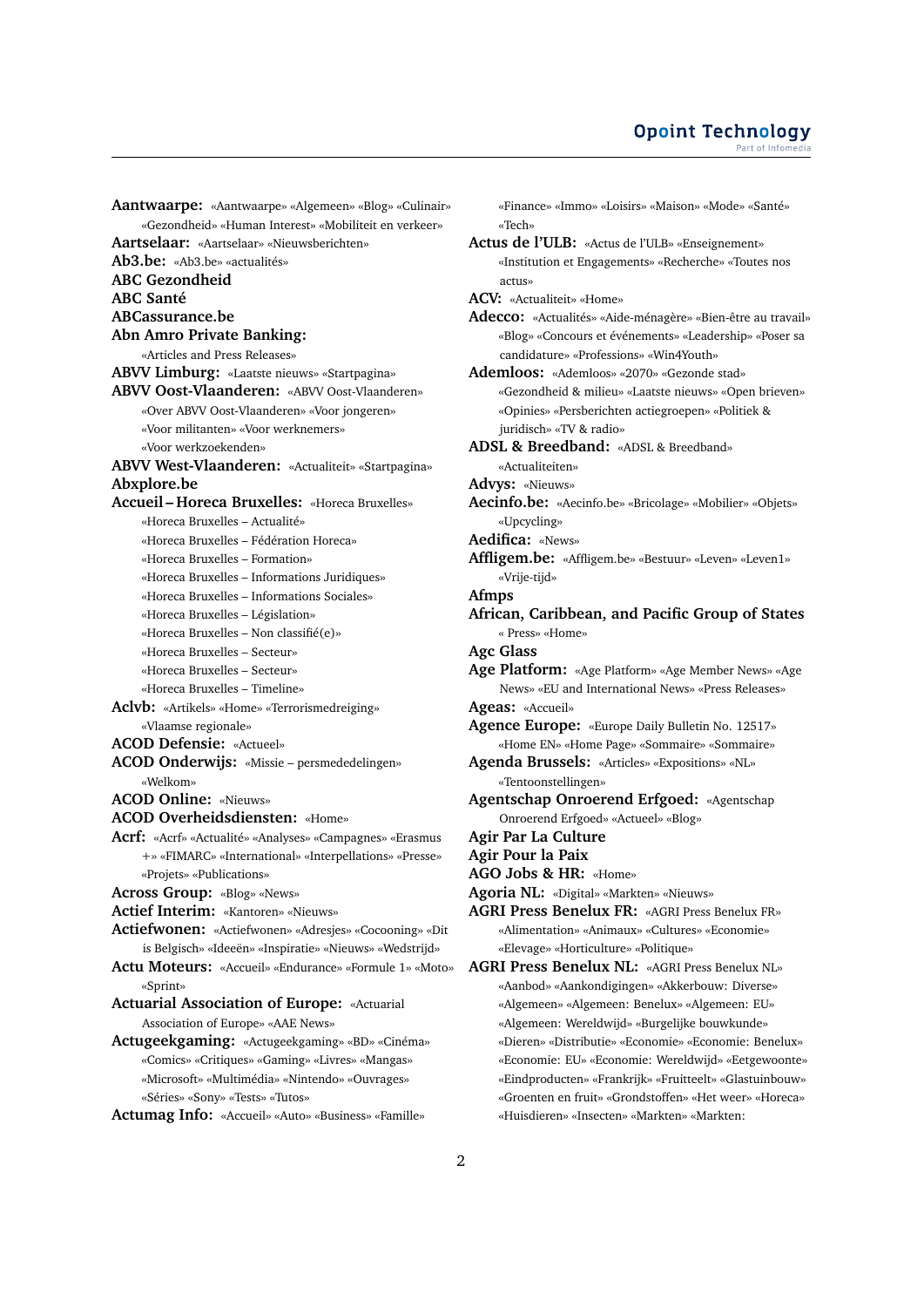Akkerbouw» «Markten: Bloemen en planten» «Markten: Diverse» «Markten: Veehouderij» «Mechanisatie» «Mechanisatie: Akkerbouw» «Mechanisatie: Veehouderij» «Mest» «Milieu» «Milieu: Benelux» «Milieu: EU» «Milieu: Wereldwijd» «Paarden» «Pluimvee» «Politiek» «Politiek: Benelux» «Politiek: EU» «Producten» «Rundvee» «Syndicaal» «Teelttechniek» «Tuinbouw» «Tuinbouw: Bloemen en planten» «Varkens» «Veehouderij» «Veehouderij: Diverse» «Veevoeding» «Vis» «Voeding» «Voedselveiligheid» «Volleveld» «Wijnbouw» **agripressworld.com Agris Ahlers:** «Ahlers» «Show overview» **AIAF (Association Internationale des . . . :** «Articles» **AIM:** «News & Positions» **AINB:** «Fr-News» «Nieuws» **Air Recognition:** «Home» «Photo Reports» **Airport Carbon Accreditation Ak Hospitals:** «Ak Hospitals» «Actualiteit» «Dossiers» «IT» **Alapage Boutique:** «Alapage Boutique» «Bureau» «Echos éco» «Jeux & loisirs» «Outdoor» «Smarthome» «TV – Audio-vidéo» «Wearables» **Albintra:** «Home» «Nieuws» **Alde Party Algemeen Boerensyndicaat:** «Algemeen Boerensyndicaat» «Actueel» **Algemene Centrale Alias:** «Alias» «Actualités» **Alledagenhonger:** «Blog» **Alnus:** «Alnus» «Blog» **Alter Echos:** «(Aide à la) jeunesse» «Accueil» «Culture» «Emploi – formation» «Emploi et formation» «Focales» «Logement et territoires» «Social et santé» «Tous secteurs» **Alterfin:** «Actualités» «ES: News» «FR» «Home» «News» «Nieuws» «Nl» **Altius:** «Events» «Latest News» «Newsroom» **Alzheimer Liga Vlaanderen:** «Activiteiten & Vormingen» «Actualiteit» «Welkom» **Ambiance:** «Ambiance» «Nieuws» «RSS» **Ambos NBGO:** «Home» **AmCham Belgium:** «Blog» «Home» «Member news» «Page 2» «Page 3» «Page 4» «Page 5» **Ammonia21:** «Home» «News» **Amnesty International:** «Amnesty International» «Goed nieuws» «Nieuws» **Amnesty International Belgique Francophone:**

«Amnesty International Belgique Francophone -» «Blog paroles de chercheurs»

**Analist BE:** «Adviezen» «Berichten» «Corporate nieuws» «Home» «Hot topics» «Persberichten» «Stemmingsbeeld» **Anderlecht:** «Home» «Nouvelles» **Anderlecht – FR:** «FR» «FR – Actualites» **Anderlecht – NL:** «NL» «NL – Actualites» **Anderlecht – Online:** «Online – Andere» «Online – Es News» «Online – GAMES» «Online – Home» «Online – INJURIES» «Online – INTERVIEWS» «Online – Latest news» «Online – Nl News» «Online – OTHER» «Online – TRANSFERS» **Anderlecht online:** «Letzte News» «Letzte News» «Live» «Spiele» «Spieler» «Spielerbewertung» «Startseite» «Statistiken» «Tabelle» «Verletzungen» **Android world ANI-ZOO:** «ANI-ZOO» «Nieuwsarchief» **Antenne Centre Television:** «Accueil» «Chrono Foot» «Chrono Sports» «La météo» «Le journal» «Le Match» «Le septième» «Le sixième» «Sports» «Vivre ici» **Antheamissy:** «» «Art news» «Blog» «Media» «Portfolio» «Press & web links» **Antilope De Bie:** «Home» «Nieuws» **Antwerpen:** «Antwerpen» «District-berendrecht-zandvliet-lillo» «District-deurne» «District-ekeren» «District-hoboken» «District-merksem» «District-wilrijk» **Antwerps Persbureau:** «Antwerps Persbureau» «Eten en drinken» «Gezondheid» «Lifestyle» «Mechelen» «muziek» «Noorderkempen» «Reizen» «Sport» «Zuidrand» **Apache:** «Apache» «Analyse» «Nieuws» **Apb.be:** «Apb.be» «Actualites» «Nl» «Nl: Actualiteit» **Apbvonk.be:** «Wivo» **Apen voor Antwerpen:** «Nieuws» **Aphrodite:** «Collecties» «Home» «Nieuws» «Sectornieuws» **Apotheek.be April Beauty Apzi Nieuws:** «Home» **Aquarama Fr:** «Aquarama Fr» «alle» «alle» «Articles» «colonne/2» «Magazine» «News» **Aquarama NL:** «2» «3» «4» «Artikels» «Home NL» «Magazine» «Nieuws» «Nieuws/type/2» «rubriek/1» «rubriek/20» «rubriek/26» «rubriek/4» **Aquí Europa:** «América Latina» «Inicio» **Archi-Europe:** «Home» «Press» **Archicomm ArchiMa Architecte:** «Architecte» «bouwelementen» «bouwmaterialen» «bouwtechnieken» «diensten» «elements de construction» «materiaux de construction» «Néerlandais» «services» «techniques de construction» **Architecten Krant:** «Actualiteit» «Bouwsector» «Home»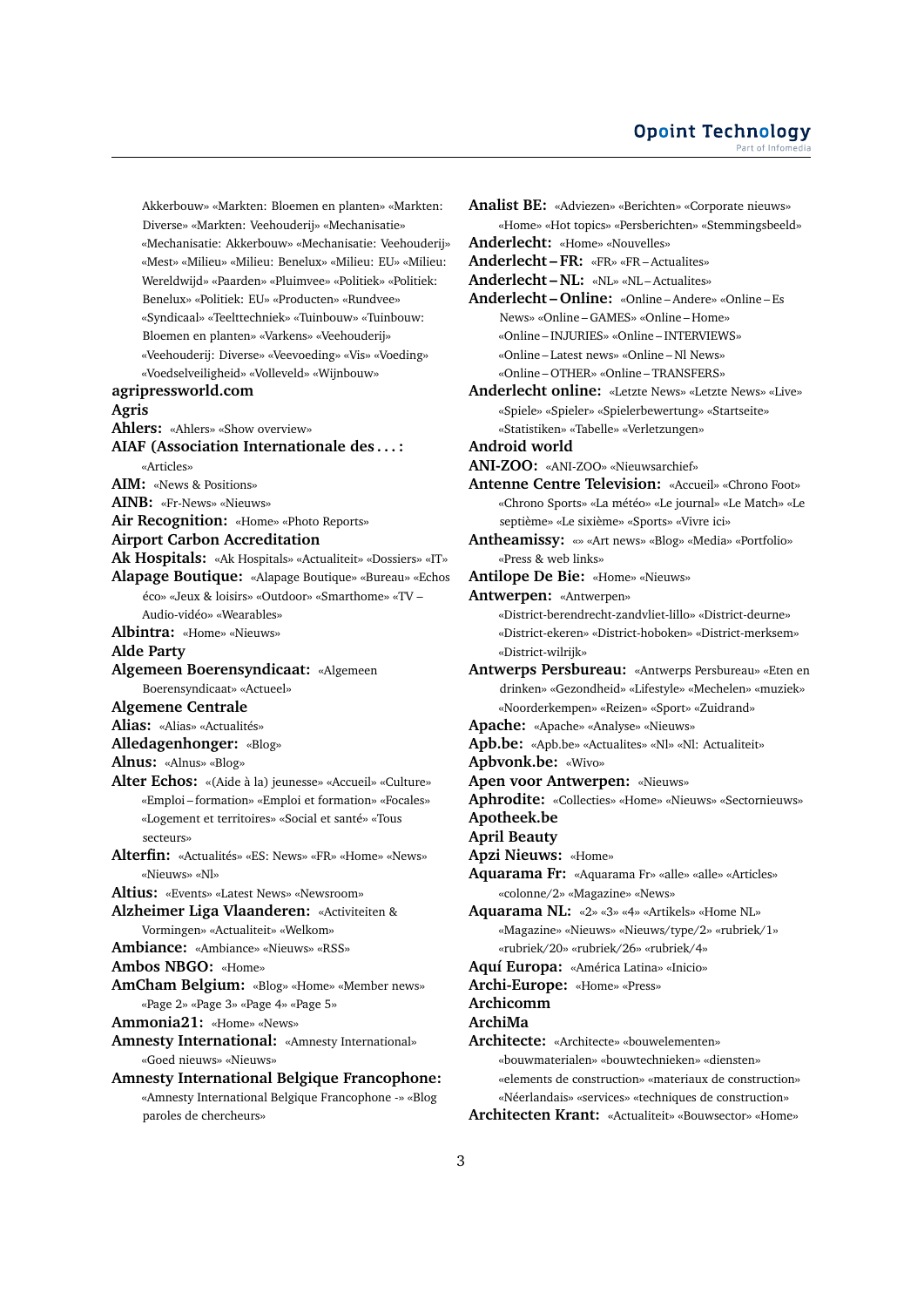«InfoTech» «News» «Projecten-belgie» «Zoekertjes-lezen» **Architectura:** «Architectura» «Acier» «Acier Corten» «Acier galvanisé» «Acoustique» «Activation thermique du béton» «Agenda» «Aluminium» «Aménagement de bureaux» «Aménagements extérieurs & espaces publics» «Aménagements extérieurs & espaces publics» «Architecte» «Architecture au bord de l'eau» «Architecture avec des containers» «Architecture paysagère» «Architube» «Ascenseurs» «Autoportrait» «Éclairage» «Bambou» «Bâtiments industriels et logistiques» «Bâtiments scolaires» «Béton» «BIM» «Bois» «BREEAM» «Brique» «Bureau d'études» «Bxl» «Céramique» «Chauffage et refroidissement» «Cogénération» «Commerces» «Construction durable et peb» «Construction passive» «Construire circulaire» «Construire pour le secteur des soins de santé» «Couverture» «Cuisine» «Divers» «Domotique et électricité» «Espace public et infrastructure» «Etanchéité à l'air» «Eventments» «Façades vertes» «Fibres-ciment» «Finition des murs» «Fournisseurs et fabricants» «Gares» «Home» «Impression 3D» «Info produit» «Infrastructures sportives» «Innovations pour les façades» «Intérieur et design» «International» «Isolation» «Livres» «Logement social» «Logements pour étudiants» «Matériaux composites» «Menuiserie extérieure» «Mobilier» «Musées» «Nieuws» «Nieuws» «Opinion» «Organisation» «Partners» «Photovoltaïque» «Pierre naturelle» «Plafonds» «Pompes à chaleur» «Ponts» «Portes intérieures» «Prisons» «Prix» «Projecten» «Protection et réparation du béton» «Protection solaire» «Questions juridiques et financières» «Raté de peu» «Rénovation» «Reconversion» «Restauration et patrimoine» «Salle de bains» «Sécurité incendie» «Sign for my Future» «Sols» «Toits plats» «Toitures vertes» «Traitement de l'eau» «Urbanisation» «Vacatures» «Ventilation» «Verre» «Visualisations, perspectives & maquettes» **Architectura.be/nl:** «Architectura.be/nl» «Baksteen»

«Buitenschrijnwerk» «BXL – Architectuur voor de hoofdstad» «Circulair bouwen» «Dakbedekking» «Gevelinnovaties» «Herbestemming» «Isolatie» «Nieuws» «Openbare ruimte en infrastructuur» «Renovatie» «Ruimtelijk rendement»

**Ardenne Web:** «admin» «Archives» «culture» «francois.detry» «ReneDislaire» «VandenHende» **Ardooie**

**Arendonk, eenvoudig verrassend!:** «Arendonk, eenvoudig verrassend!» «2370 infoblad» «800 Arendonkse koppen» «800-jaar Arendonk» «Archief» «Bestuur» «Bibliotheek» «Containerpark» «Cultuur» «GROS» «Jeugd» «Milieu» «Nieuwsberichten» «Openbare werken» «Ruimtelijke Ordening» «Senioren» «Sport» «Toerisme» «Veiligheid en Noodplanning» «Verkeer» «Vrije tijd» «Welzijn en gezondheid»

**Argenta**

- **Argus NL:** «ELEKTRO ELEKTRO» «GEDEKTE TAFEL GEDEKTE TAFEL» «GESCHENKARTIKELEN GESCHENKARTIKELEN» «Home» «HUISHOUD HUISHOUD» «KEUKEN KEUKEN» «MARKETING MARKETING» «Nieuws» «WINKEL WINKEL»
- **Argus Pmg.be:** «Argus Pmg.be» «ART DE LA TABLE ART DE LA TABLE» «ARTICLES CADEAUX ARTICLES CADEAUX» «CUISINE CUISINE» «ELECTRO ELECTRO» «MAGASIN MAGASIN» «MARKETING MARKETING» «MENAGE MENAGE»

**Armonea Fr:** «Armonea Fr» «Actualite»

- **Armonea Nl:** «Armonea Nl» «Nieuws»
- **Army Recognition:** «Articles» «defense» «Defense news» «Exhibition» «Home» «january» «May» «News» «recognition» «RSS» «shot» «Sofex» «worldmilitary»
- **Artdependence:** «Artdependence» «10 Questions» «Art Saves The World» «Interviews»

**Arts Scéniques:** «Arts Scéniques» «petites-annonces»

**Artsenkrant:** «Actueel» «Cultuur» «Home» «Medisch» «Oncologie» «Opinie & Analyse» «Praktijk» «Sitemap» «Vlaanderen»

**Artsetpublics.be**

**Artsplastiques.cfwb.be**

**Arval Nl**

**As-eupen.be:** «As-eupen.be» «Archive» «Fankurve» «News» «News» «News» «Profis» «Profis» «Spielberichte»

**Ascookedbyginger.be:** «Ascookedbyginger.be» «Healthy» «Soep»

**Assembly of European Regions:** «Assembly of European Regions» «Activities & Events» «Activity reports» «AER Action Plan» «AER Positions» «Background notes & Reports» «Completed projects» «Culture» «Economy» «Education» «Events» «Library» «Minutes» «Policy updates» «Public Health» «Regional development» «Social Policy» «Strategic & Statutory documents» «Youth»

#### **Assistantclub.be**

**Association Belge des Syndicats Médicaux:** «Accueil» «Ordre»

**Association des journalistes professionnels:** «Association des journalistes professionnels» «Agenda» «Communiqués »

**assos-store.be:** «assos-store.be» «Feed»

**Assuralia France:** «Coin presse» «Home»

# **Assuropolis**

**Astel:** «Astel» «Dossiers» «News constructeurs» «News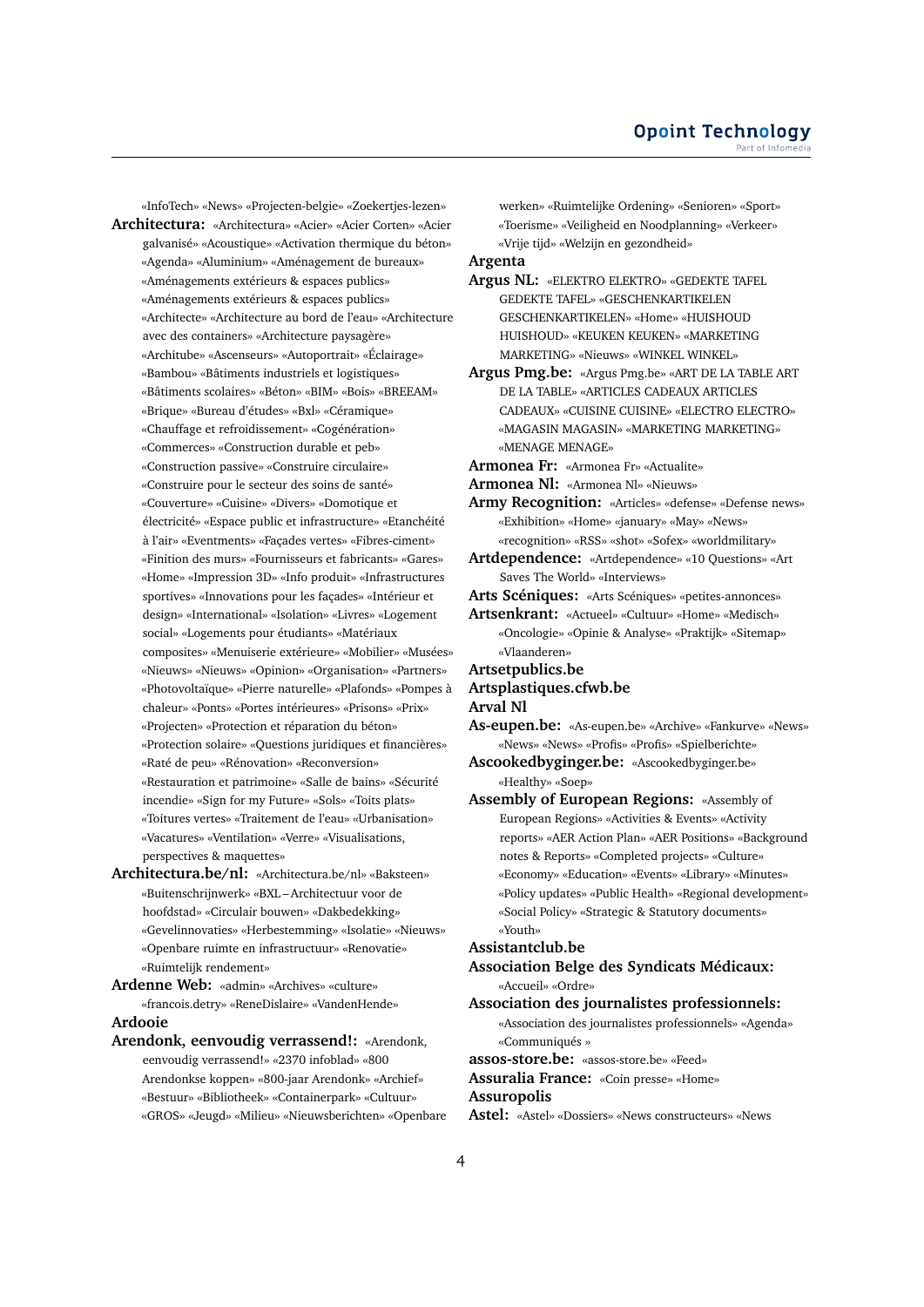opérateurs»

- **Astma en Allergiekoepel vzw:** «ALLERGIE» «ASTMA» **Atelierdegriff:** «Atelierdegriff» «Hands-On» «Price Watch» «View All Reviews»
- **Athleduweb.be:** «Athleduweb.be» «Actualités» «MIsty» «MIsty-2» «MIsty-3» «MIsty-4» «MIsty-5»

#### **atlas-autos.be**

**AtletiekNieuws:** «AtletiekNieuws» «Atletieknieuws in foto's» «Frappant» «In de kijker» «Internationaal» «Nationaal» «Piste» «Piste» «Veldloop» «Veldloop» «Weg» «Weg»

#### **Atmo:** «Home»

- **Au gout d'Emma:** «Accueil» «Gastronomie» «Tendances» «Voyages»
- **Auderghem:** «Accueil» «Agenda» «News»

#### **Audi veys**

- **Audiovideo2day:** «Beeld» «Geluid» «Home» «Installatie» «Koopgids» «Multimedia» «Thuisbioscoop» «Winkels»
- **Auto Trends:** «Home» «Home» «Nieuwe-autos» «Nouvelles voitures» «Opinions»
- **Auto4X4 en roues libres:** «Auto4X4 en roues libres» «4X4» «Actualités» «Actualités auto» «« How does it work »» «Berlines» «Break» «Cabriolets» «Coupés» «Crossover» «Electriques / hybrides» «Essais auto» «Events off road» «Familial» «Motos» «Pick Up» «Salons / foires» «Sportif» «Sportives» «SUV» «Technique Auto» «Utilitaires» «Voitures électriques» «Voitures hybrides» «Voitures hybrides plug in»
- **Auto55:** «10 Jaar A...» «Abarth» «AC» «Acrea» «Acura» «Alfa Romeo» «Algemeen» «Antaz» «Artega» «Ascari» «Aston Martin» «Audi» «Auto-crisis» «Autonieuws» «Bebi» «Bentley» «Bertone» «Bitter» «Blaupunkt» «BMW» «Bosch» «Breckland» «Brilliance» «Bristol» «Bugatti» «Buick» «Cadillac» «Callaway» «Caparo» «Carlsson» «Carver Eu...» «Castagna» «Caterham» «Chery» «Chevrolet» «Chrysler» «Citroën» «Cobra» «Colin McRae» «Connaught» «Corvette» «Dacia» «Daewoo» «Daihatsu» «Daimler» «Daimler-C...» «De Tomaso» «Dodge» «Donkervoort» «Dossiers» «Drive In ...» «Duesenberg» «Dunlop» «Edag» «Edonis» «Elfin» «Etud» «Fenomenon» «Ferrari» «Fiat-Group» «Fiat-Group» «Fisker» «Ford» «Freestream» «Garmin» «Geely» «GM» «GMC» «Goodyear» «Great Wall» «GTM» «Gumpert» «Hansen» «Hennessey» «Holden» «Home» «Honda» «Hummer» «Hyundai» «Identity» «IFR Aspid» «Imperia» «Infiniti» «Infinity» «Invicta» «Isuzu» «Italdesign» «Iveco» «Jaguar» «Jeep» «Jensen» «Karmann» «Kia» «Kleemann» «Koenigsegg» «KTM» «Lada» «Lagonda» «Lamborghini» «Lancia» «Land Rover» «Landwind» «Lexus» «Lifestyle» «Lincoln» «Loremo» «Lotus» «Magna Steyr» «Marcos» «Maserati» «Maybach» «Mazda» «MCE»

«McLaren» «Mercedes» «Mercury» «MG» «MG-Rover» «Mindset» «Mini» «Mio» «Mitsubishi» «mitsubishi» «Mitsuoka» «Morgan» «Natalia» «Nieuws» «Nieuws» «Nissan» «Noble» «Obvio» «Opel» «Pagani» «Paulin Mo...» «Peugeot» «Pininfarina» «Pioneer» «Pontiac» «Porsche» «Prodrive» «Proton» «PSA» «PSA en Ford» «PSA-Fiat» «Radical» «Renault» «Renault-N...» «Retro» «Rinspeed» «Rolls-Royce» «Rover» «Russo-Bal...» «Saab» «Saleen» «Samsung» «Saturn» «Scion» «Seat» «Shuanghuan» «Sivax» «Skoda» «Smart» «Spyker» «Ssang Yong» «Stola» «Subaru» «Suzuki» «Tata» «Tazzari» «Tesla» «Tests» «TomTom» «Toyota» «Toyota-PSA» «Trabant» «Tramontana» «TVR» «VAG» «Vauxhall» «Venturi» «Veritas» «Verkeer» «Volkswagen» «Volvo» «Weineck» «Westfield» «Wiesmann» «X Works» «Yes!» «Zagato»

- **Auto55.be en Francais:** «Auto55.be en Francais» «Actualité» «Essais»
- **AutoBuzz:** «Blog» «Entertainment» «Gadgets» «Home» «Kosten» «Sport»

**Autodelen:** «Autodelen» «Blog» «Nieuws»

- **Autofans:** «Home» «Nieuws» «Reportages» «Rijtesten»
- **Autogids:** «Abarth» «Ariel» «Aston Martin» «Audi» «Auto Nieuws» «Bentley» «BMW» «BMW Alpina» «Budget» «Cadillac» «Caterham» «Chevrolet» «Chrysler» «Citroën» «Corvette» «Dacia» «Daihatsu» «Dodge» «Donkervoort» «Dossier: Hybrid» «Ferrari» «Ferrari» «Fiat» «Ford» «Gillet» «Home» «Honda» «Hyundai» «Infiniti» «Jaguar» «Jeep» «Kia» «KTM» «Lada» «Lamborghini» «Lancia» «Land Rover» «Lexus» «Lotus» «Maserati» «Maybach» «Mazda» «Mercedes-Benz» «Mini» «Mitsubishi» «News Abarth» «News Alfa Romeo» «News Ariel» «News Aston Martin» «News Audi» «News Bentley» «News BMW» «News Cadillac» «News Caterham» «News Chevrolet» «News Chrysler» «News Citroën» «News Corvette» «News Dacia» «News Daihatsu» «News Dodge» «News Donkervoort» «News Ferrari» «News Fiat» «News Ford» «News Gillet» «News Honda» «News Hyundai» «News Infiniti» «News Jaguar» «News Jeep» «News Kia» «News KTM» «News Lada» «News Lamborghini» «News Lancia» «News Land Rover» «News Lexus» «News Lotus» «News Maserati» «News Maybach» «News Maybach» «News Mazda» «News Mercedes-Benz» «News Mini» «News Mitsubishi» «News Nissan» «News Opel» «News Peugeot» «News PGO» «News Porsche» «News Renault» «News Rolls-Royce» «News Saab» «News Seat» «News Skoda» «News Smart» «News Spyker» «News Ssangyong» «News Subaru» «News Suzuki» «News Toyota» «News Volkswagen» «News Volvo» «News Wiesmann» «Nissan» «Onderhoud» «Opel» «Peugeot» «PGO» «Porsche» «Renault» «Rijden» «Rolls-Royce» «Saab» «Seat» «Skoda» «Smart» «Spyker»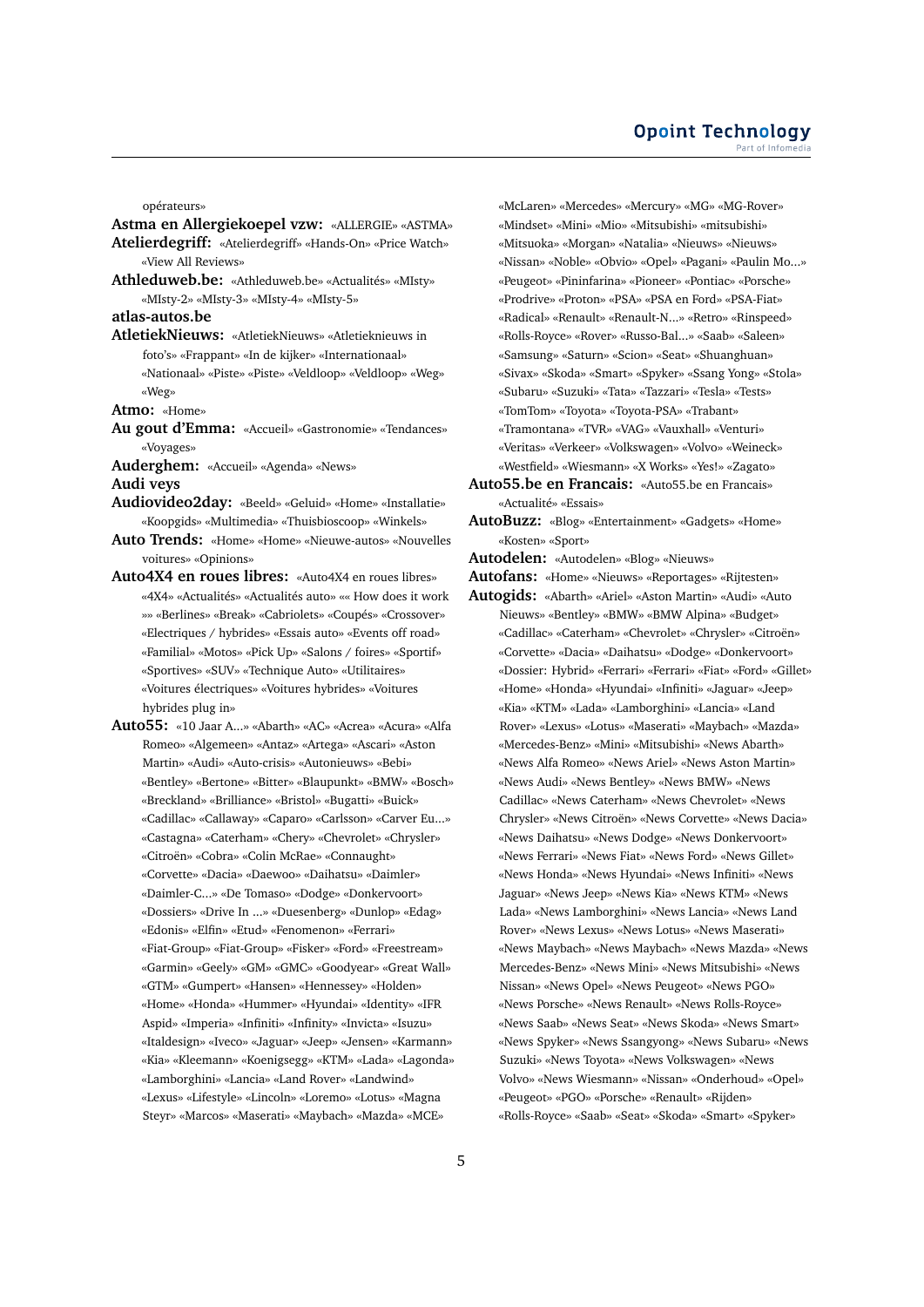«Ssangyong» «Subaru» «Suzuki» «Technologie» «Tests» «Toyota» «Veiligheid» «Volkswagen» «Volvo» «Wetgeving» «Wiesmann»

- **AutoJunior:** «AutoJunior» «AutoSalon» «Autosport» «Classics» «F1» «Filmpjes» «Fotoshoot» «Gespot» «GP2» «Hall of Fame» «Interview» «Meeting» «News» «Nieuws» «Opinie» «Rally» «Reportages» «Rijtesten» «Rondrit» «Spyshot» «Trackday»
- **Automania:** «Automania» «Actualités / marques» «Actualités – AC Schnitzer (D)» «Actualités – Acabion (D)» «Actualités – Acrea (F)» «Actualités – Alfa Romeo (Italie)» «Actualités – Alpina BMW (D)» «Actualités – Alpine» «Actualités – Alvis (GB)» «Actualités – Ascari (GB)» «Actualités – Aston Martin (GB)» «Actualités – Audi (D)» «Actualités – Bajaj Auto (Inde)» «Actualités – Barabus (GB)» «Actualités – Beck Engineering (CH)» «Actualités – Bentley (GB)» «Actualités – Bertone (Italie)» «Actualités – Bitter (D)» «Actualités – Bluebird (GB)» «Actualités – BMW» «Actualités – BMW i» «Actualités – Brilliance (Chine)» «Actualités – Bristol (GB)» «Actualités – Bugatti (F)» «Actualités – Buick (USA)» «Actualités – Dacia (Roumanie)» «Actualités – Daewoo (Corée du Sud)» «Actualités – Daihatsu (Japon)» «Actualités – Daimler (GB)» «Actualités – DeLorean (GB/USA)» «Actualités – Denza (China)» «Actualités – Dilip Chhabria Design (Inde)» «Actualités – DiMora Motorcar (USA)» «Actualités – Dodge (USA)» «Actualités – Donkervoort (NL)» «Actualités – G Power BMW (D)» «Actualités – General Motors» «Actualités – Gibbs (GB)» «Actualités – Gillet (B)» «Actualités – GMC (USA)» «Actualités – GMG / Gumpert (D)» «Actualités – Gumpert (D)» «Actualités – Heuliez (F)» «Actualités – Hofele Design» «Actualités – Honda (Japon)» «Actualités – Hummer (USA)» «Actualités – Hyundai (Corée du Sud)» «Actualités – Identity Cars (Espagne)» «Actualités – Imperia (B)» «Actualités – Infiniti (Japon)» «Actualités – Invicta (GB)» «Actualités – Iran Khodro» «Actualités – Istituto Europeo di Design (IED) (Italie)» «Actualités – Isuzu (Japon)» «Actualités – Italdesign Giugiaro (Italie)» «Actualités – Iveco» «Actualités – Jaguar (GB)» «Actualités – Jeep (USA)» «Actualités – Jetstram Sportscars (GB)» «Actualités – K 1 Engineering (Slovaquie)» «Actualités – Kahn Design (GB)» «Actualités – Kia (Corée du Sud)» «Actualités – Koenigsegg (Suède)» «Actualités – KTM (Autriche)» «Actualités – Magna» «Actualités – Mahindra (Inde)» «Actualités – Marcos (GB)» «Actualités – Maserati (Italie)» «Actualités – Mastretta Design (MEX)» «Actualités – Maybach (D)» «Actualités – Mazda (Japon)» «Actualités – Mc Laren» «Actualités – Mercedes Benz (D)» «Actualités – Mercury (USA)» «Actualités – MG (GB)»

«Actualités – MG Rover (GB)» «Actualités – Mia» «Actualités – Minerva (B)» «Actualités – Mini (GB)» «Actualités – Miru (GB)» «Actualités – Mitsubishi (Japon)» «Actualités – Mitsubishi (Japon)» «Actualités – Morgan (GB)» «Actualités – MPM Sportcars» «Actualités – NAC MG (Chine)» «Actualités – Nissan (Japon)» «Actualités – Noble (GB)» «Actualités – Opel (D)» «Actualités – Oreca Racing Team (F)» «Actualités – Pagani (Italie)» «Actualités – Panhard & Levassor» «Actualités – Peugeot (F)» «Actualités – Piaggio (ITA)» «Actualités – Pininfarina (Italie)» «Actualités – Pontiac (USA)» «Actualités – Porsche (D)» «Actualités – Prodrive (GB)» «Actualités – PSA Peugeot Citroën (F)» «Actualités – Renault (F)» «Actualités – Rinspeed (CH)» «Actualités – Rolls Royce (GB)» «Actualités – Rover (GB)» «Actualités – Russo Baltique (Russie)» «Actualités – Saab (Suède)» «Actualités – Saker Sportscars (NL)» «Actualités – Samsung (Corée du Sud)» «Actualités – Santana (Espagne)» «Actualités – Saturn (USA)» «Actualités – Schlesser Racing Team (F)» «Actualités – Seat (Espagne)» «Actualités – Secma» «Actualités – Shelby (USA)» «Actualités – Sin Cars (D)» «Actualités – Skoda (Tchèquie)» «Actualités – Smart (D)» «Actualités – Spaitalia» «Actualités – Splinter (USA)» «Actualités – Spyker (Pays Bas)» «Actualités des marques A- »» «Actualités des marques B- »» «Actualités des marques D- »» «Actualités des marques F- »» «Actualités des marques H- »» «Actualités des marques I- »» «Actualités des marques J- »» «Actualités des marques K- »» «Actualités des marques M- »» «Actualités des marques N- »» «Actualités des marques O- »» «Actualités des marques P- »» «Actualités des marques R- »» «Actualités des marques S- »» «Actualités des marques T- »» «Actualités des marques V- »» «Dossiers / thèmes »» «Evénements, expositions, salons» «Historiques – Abarth (Italie)» «Réglementation» «Sécurité» «Technique »»

- **Automaniacs.be:** «Automaniacs.be» «Conseils» «Essais» «Guides» «Uncategorized»
- **Automation magazine (FR):** «Communiqués de presse» «RECENT»
- **Automation-Magazine (NL):** «Agenda» «Bedrijven» «dossiers» «Home» «Opinie» «Persberichten»
- **Autonieuws:** «Autonieuws» «Autosalon» «BENTLEY» «BMW» «ELEKTRISCH RIJDEN» «EVBOX» «Focus» «HYUNDAI» «IONITY» «KIA» «MERCEDES» «Nieuws» «OneAutomotive» «PORSCHE» «Test» «TOYOTA» «Uitlaat» «VOLKSWAGEN»
- **Autoprova.be:** «Autoprova.be» «Automobilia» «Car Events» «Car News» «Car presentations» «Car technology» «Car Tests» «Design» «Driving accessories» «E-mobility R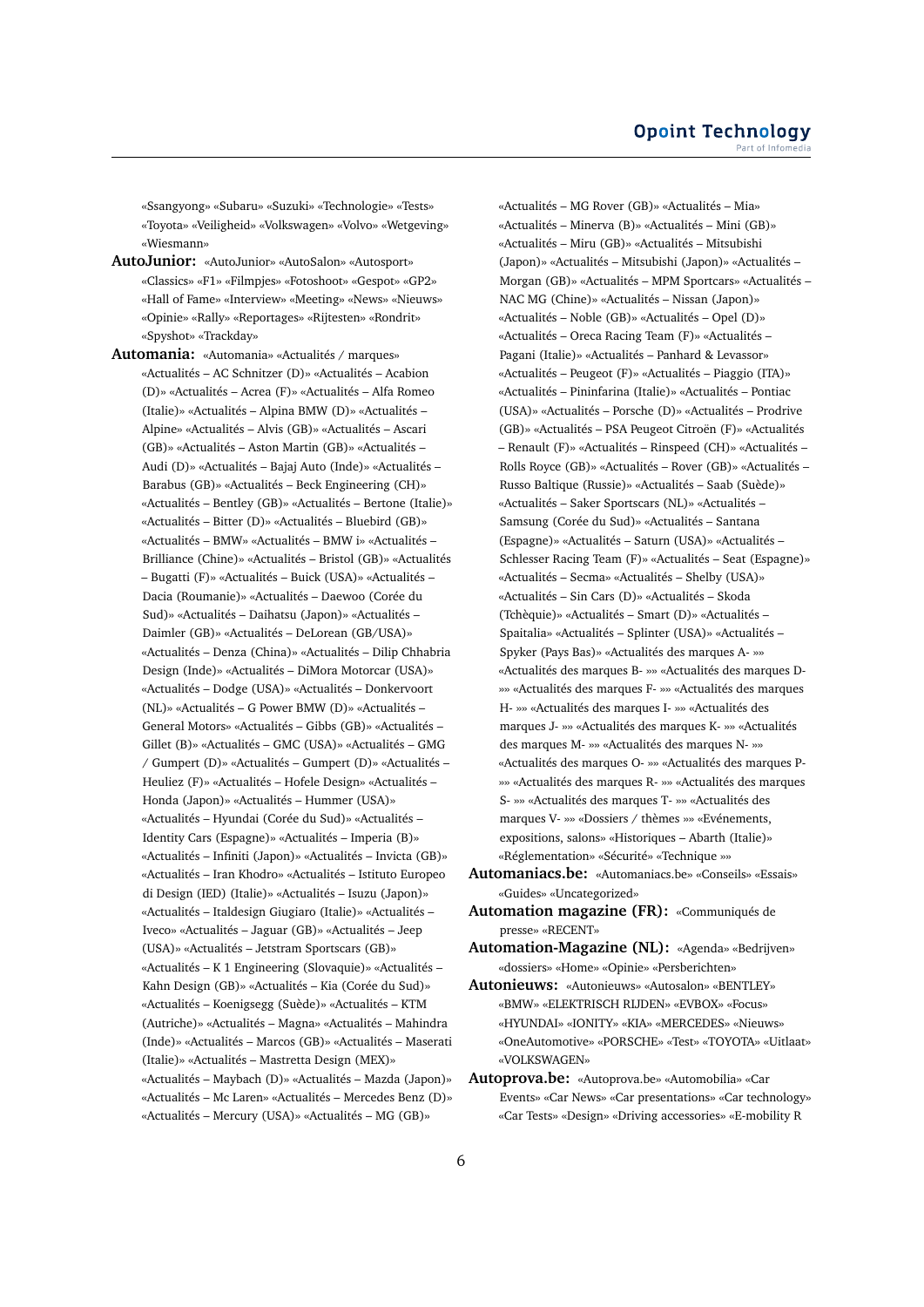&D and solutions» «Fashion» «Future car technology» «Future technologies» «Lifestyle» «New Models» «Our Cars» «Photography» «Sports and Racing»

**AUTOS :** «AUTOS » «Foto's» «Rijtesten»

- **AutoScout24:** «Accueil» «Actus auto» «Audi q7» «Essais de voitures neuves» «Gérer» «Mobilité durable» «Offroad & SUV» «Sécurité» «Styling & Tuning»
- **Autosport.:** «Allerlei» «Circuit» «Circuit Internationaal» «Eenzitters» «Historic» «Home» «Rally» «Rally Internationaal» «Rallycross» «Rallycross Internationaal»
- **Autosportkrant:** «Autosportkrant» «Formule 1» «Moto GP» «Motorcross» «Rally»
- **Autosportnieuws:** «BelCar» «BGDC» «Diversen» «DNRT» «E-Racing» «Electric GT» «European-le-mans-series» «FIA WEC» «Formula E» «Historics» «Historische races» «Home» «Nascar Whelen Euro Series» «Overige-endurance» «Rally België» «Rally Nederland» «Rallycross» «Rss» «Shows» «TCR BeNeLux» «TCR International Series» «Touringcar» «WRC» «WTCC»
- **Autosportwereld.be:** «Autosportwereld.be» «BK» «BRC» «Circuit» «Circuit» «Divers» «Divers» «DIVERS» «Dreamcars» «Eenzitter» «Electric» «Electric GT» «ERC» «F1» «Formule e» «GT» «Historic» «Historic»
	- «Internationaal» «Karting» «Moto» «MotoGP» «Nationaal»
	- «Nationaal» «Rally» «Rally» «Rallycross» «Rallycross»
	- «Rallyraid» «Rallysprint» «Regularity» «Rittensport»
	- «Slalom» «Toerisme» «Uithouding» «VAS» «WEC» «WRC» «WRX»
- **AutoWereld:** «Autonieuws» «Home» «Tests» «Video»
- **Auxipress:** «Blog» «Home»
- **AVBS:** «AVBS» «Actualiteit Nieuws, standpunten en opinies uit onze sector.»
- **AVEC Poultry:** «AVEC Poultry» «News»
- **Avelgem:** «Nieuws»
- **Avenue Montaigne**
- **Avere:** «Avere» «All news» «View Calendar»
- **Aviapartner:** «News Media»
- **Aviation24.be:** «Home»

**AViQ:** «Aviq.be»

- **Avocado van de Duivel:** «Avocado van de Duivel» «Antwerpen» «Asian» «Avocado» «België» «Bijgerecht» «Brunch» «Brussel» «Cambodja» «Comfort food» «De Vlaanders» «Drinks» «Fishy» «Foodie city guides» «Frankrijk» «Gent» «Hapjes» «Indonesië» «Italië» «Laos» «Maar zo gezond» «Maleisië» «Marokko» «Myanmar» «Nederland» «Salade» «Singapore» «Soep» «Spanje» «Sweet» «Thailand» «UK» «Veggie» «Vietnam» «Zweden» «Zwitserland»
- **Avs:** «Avs» «Mijn gemeente» «Nieuws» «Sport» **Awaymagazine.be**

**Awex:** «Awex» «Actualités»

**AWIPH:** «Actualites»

**AZ Delta:** «AZ Delta» «Nieuws»

**Azap Medias:** «Azap Medias» «séries» «tv/radio»

- **À l'Avant-Garde Site d'actualités sur la . . . :** «Site d'actualités sur la Défense belge» «Site d'actualités sur la Défense belge – Actualités» «Site d'actualités sur la Défense belge – Composante Air» «Site d'actualités sur la Défense belge – Composante Marine» «Site d'actualités sur la Défense belge – Composante Médicale» «Site d'actualités sur la Défense belge – Composante Terre» «Site d'actualités sur la Défense belge – Luxembourg» «Site d'actualités sur la Défense belge – Opérations» «Site d'actualités sur la Défense belge – Pays-Bas» «Site d'actualités sur la Défense belge – Politique»
- **Ça Nous Goûte:** «Ça fait soif» «Ça nous goûte moins» «Ça se lit bien» «Ça voyage !» «Ça, c'est bon» «Ça, c'est bon» «Ça, c'est nouveau» «Ça, c'est pop» «Ça, je le fais moi-même» «Ça, je mets dans mon cabas»
- **B2 Le Club:** «B2 Le Club» «Actualité» «Afghanistan Pakistan» «Afrique australe» «Afrique de l'Ouest» «Afrique Grands Lacs» «Amériques» «Asie» «Aviation» «Balkans» «Budget UE» «Coopération judiciaire» «Coopération structurée permanente (CSP / PESCO)» «Corne de l'Afrique» «Cyber» «Cybersécurité» «Désarmement» «Egypte Maghreb» «Europe» «Frontières» «Immigration droit d'asile» «Immigration droit d'asile» «Iran» «Israel Palestine» «Liban Syrie Irak» «Libye» «Méditerranée» «Moyen Orient» «Opération» «OPEX nationales, ONU et Otan» «OTAN» «Pesco» «Piraterie maritime» «Politique de défense nationale» «Protection Civile» «Recherche de défense» «Renseignement» «Russie Ukraine Caucase» «Sahel» «Sécurité» «Terrorisme» «Zones de crises»

# **Baarle-Hertog**

# **Baby.be**

# **BACHI**

- **Bags Magazine FR:** «Bags Magazine FR» «Accessoires» «Magasin» «Marketing» «Mode de chaussures»
- **Bags Magazine NL:** «Bags Magazine NL» «Accessoires accessoires» «Marketing marketing» «Schoenenmode schoenenmode» «Winkel winkel»

**Bahamontes:** «Nieuws»

**Baker Tilly Belgium:** «Nieuws»

- **Bakery(fr):** «Bakery(fr)» «atelier» «bakery awards» «boissons» «cereales – pates – sucreries» «chocolaterie» «glaces» «machines de boulangerie» «magasin» «marketing» «materiaux» «matieres premieres» «pain» «patisserie» «recettes» «viennoisserie»
- **Bakery(nl):** «Bakery(nl)» «atelier» «bakkerijmachines»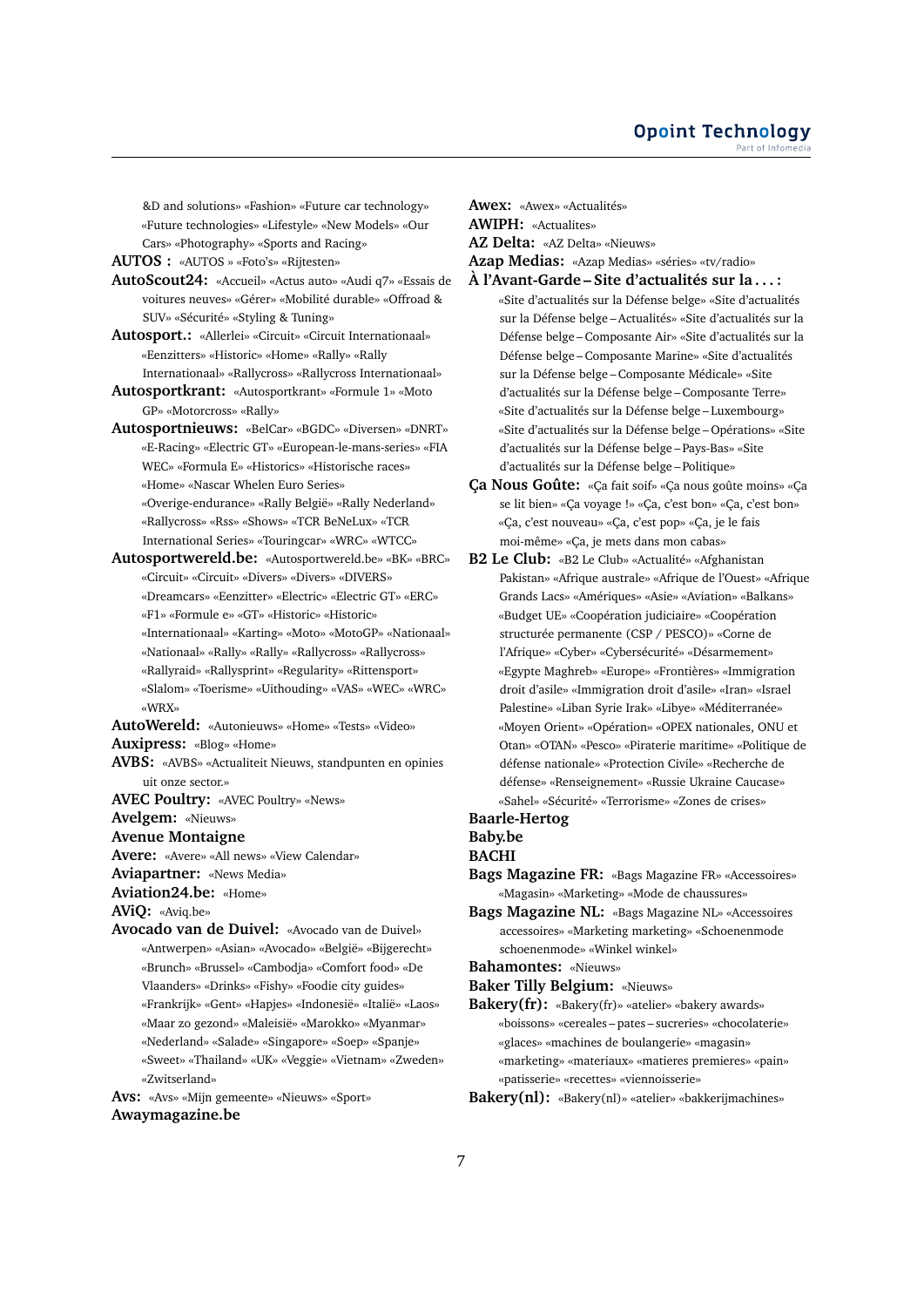«brood» «chocolaterie» «dranken» «grondstoffen» «ijs» «marketing» «materialen» «patisserie» «recepten» «viennoisserie» «winkel» «zoetwaren»

**Balen.be:** «55-plussers (4)» «Activiteiten voor kinderen en jongeren (9)» «Afficheborden (2)» «Afval (6)» «Afval voorkomen en composteren (1)» «Afvalkalender (1)» «Afvalophaling (3)» «Agenda gemeenteraad (1)» «Alcohol en drugs (1)» «Algemeen nood- en interventieplan (6)» «Alle nieuws» «Annuleren» «Attesten (1)» «B&B, bed & breakfast (1)» «Balen duurSamer (pilootgemeente SDG's) (5)» «Balen stopt met roken (1)» «Basisscholen (3)» «Bestuur (2)» «Bouwen en Verbouwen (4)» «Bouwvergunning (2)» «Brandweer (1)» «Buitenschoolse kinderopvang (1)» «Communicatiekanalen (2)» «Containerpark (IOK-recyclagepark) (3)» «Cultuur (12)» «Cultuurraad (8)» «de Bib van Balen (10)» «De Warmste Week (1)» «Den Travoo (3)» «E-loket milieu (1)» «Erfgoed (3)» «Erfgoed (4)» «Eten, drinken en slapen (3)» «FairTrade (4)» «Fietsen (3)» «Financiële hulp (1)» «Fotoalbum zonder Facebook (1)» «Gas en elektriciteit (2)» «Gemeentebestuur (1)» «Gemeentelijk aanbod voor scholen (9)» «Gemeenteraad (2)» «Geschiedenis – Erfgoed (1)» «Gezonde Gemeente (9)» «Gezondheid (8)» «Gezondheidsgids (1)» «Gezondheidsgids, alcohol (1)» «Gezondheidsgids, bewegen en sporten (2)» «Gezondheidsgids, geestelijke gezondheid (1)» «Gezondheidsgids, milieu en omgeving (1)» «Gezondheidsgids, nuttige telefoonnummers (1)» «Groepsaankopen (1)» «Hoe begin je met (ver)bouwen (2)» «Hondapark (1)» «Horeca in Balen (1)» «Identiteitsdocumenten (4)» «Jaar van de Vrijwilliger (2)» «Jeugdraad (2)» «Keiheuvel (3)» «Kids@Bib (3)» «Kids@Bib (3)» «Kinderen (1)» «Kinderen en jongeren (14)» «Kinderen krijgen (3)» «Kinderopvang (1)» «Kleuterscholen (2)» «Klushulp (1)» «Kunstonderwijs (6)» «Kunstonderwijs (6)» «Laatste 7 dagen (26)» «Laatste maand (66)» «Landbouw (4)» «Lezen (3)» «Lopende bekendmakingen en openbare onderzoeken (2)» «Materialen uitlenen (1)» «Materialen uitlenen (1)» «Milieu en afval (2)» «Milieu en natuur (20)» «Milieuraad (1)» «Mobiliteit (33)» «Mobiliteit (4)» «Mobiliteit en Veiligheid (33)» «Mondiale samenwerking (6)» «Muziek (3)» «Natuurgebieden (1)» «Nutsvoorzieningen (1)» «OCMW (8)» «OCMW van A tot Z (8)» «OCMW-bestuur (1)» «OCMW-raad (1)» «Olmen 21, toekomstvisie voor Olmen in 21ste eeuw (5)» «Omgevingsvergunning (1)» «Ondernemen (36)» «Ondernemen, reglementen (1)» «Ondersteuning voor verenigingen (4)» «Onderwijs (6)» «Openbaar vervoer (20)» «Openbare werken en wegenwerken (26)» «Opvoedingsondersteuning (1)»

«Over Balen (1)» «Poetshulp (1)» «Politie (6)» «Politieke partijen (1)» «Premies en subsidies voor senioren/personen met een handicap (3)» «Premies ivm bouwen en verbouwen (2)» «Projectsubsidies ontwikkelingssamenwerking (1)» «Raad voor gehandicapten (2)» «Reizen (1)» «Rijbewijzen (1)» «Ruimtelijk structuurplan (1)» «Schepencollege (1)» «Senioren en gehandicapten (10)» «Seniorenraad (3)» «Seniorenweek (1)» «Sociale premies en tegemoetkomingen (1)» «Sport (18)» «Sport en gezondheid (4)» «Sportaanbod (5)» «Sportelen (4)» «Sportraad (3)» «Sportzalen (1)» «Starten (1)» «Stedenbouwkundig attest (1)» «Stedenbouwkundig uittreksel (1)» «Toerisme (17)» «Toeristische evenementen (5)» «Toeristische troeven (1)» «Vacatures (2)» «Veiligheid (4)» «Verenigingen (9)» «Vergunningen (1)» «Verkeer (3)» «Verkiezingen (6)» «Volgende» «Vrije tijd (9)» «Vrijetijdscentrum De Kruierie (15)» «Vrijwilligers gemeente en OCMW (2)» «Vrijwilligerswerk (2)» «Vrijwilligerswerk (2)» «VVVBalen (3)» «Wandelen (5)» «Wandelen, fietsen en ruiteren (6)» «Wandelpaden (3)» «Welzijn en Kinderopvang (1)» «Werken Malou (1)» «Werken Meerhoutsebaan (2)» «Werken Rijsberg-Rijsbergdijk-Postelweg (N136) (22)» «Werken Steenweg op Leopoldsburg (17)» «Werkzoekenden (5)» «Wonen en Milieu (15)» «Woonzorgcentrum Ter Vest (2)» «Zelf organiseren (4)» «Zorgcentra (1)» **Baluchon Alzheimer:** «Baluchon Alzheimer» «Actualites»

**Bancompare:** «Emprunter» «Fr: Carte De Credit» «Fr: Compte a vue» «Fr: Investissements» «Nl: Beleggen» «Nl: Kredietkaart» «Nl: Lenen» «Nl: Zichtrekening»

**Bankshopper.be:** «Nieuws»

**Baronesso**

**Barry Callebaut:** «Barry Callebaut» «News»

**Bati-Info:** «Bati-Info» «Adoucisseur d'eau» «Agenda» «Aspects financiers» «Assurances» «Autour de la maison» «Énergie» «Chauffage & Rafraîchement» «Construction écoresponsable» «Construire soi même» «Cuisines» «Cuisines» «Déménager» «Dépendances» «Electricité» «Général» «Gros Oeuvre» «Gros Oeuvre» «Intérieur» «Isolation» «Jardin» «Législation et Primes» «Méthodes de construction» «Menuiserie extérieure» «Menuiserie intérieure» «Mur et plafond» «Ossature bois» «Partenaires de la construction» «Prêts & Crédits» «Primes 2021» «Rénovation & Construction» «Rénovation & Construction» «Sales de bains et Wellness» «Sanitaire» «Sols» «Techniques» «Tendances déco» «Toiture» «Ventilation»

**Bativox:** «Bativox» «FR»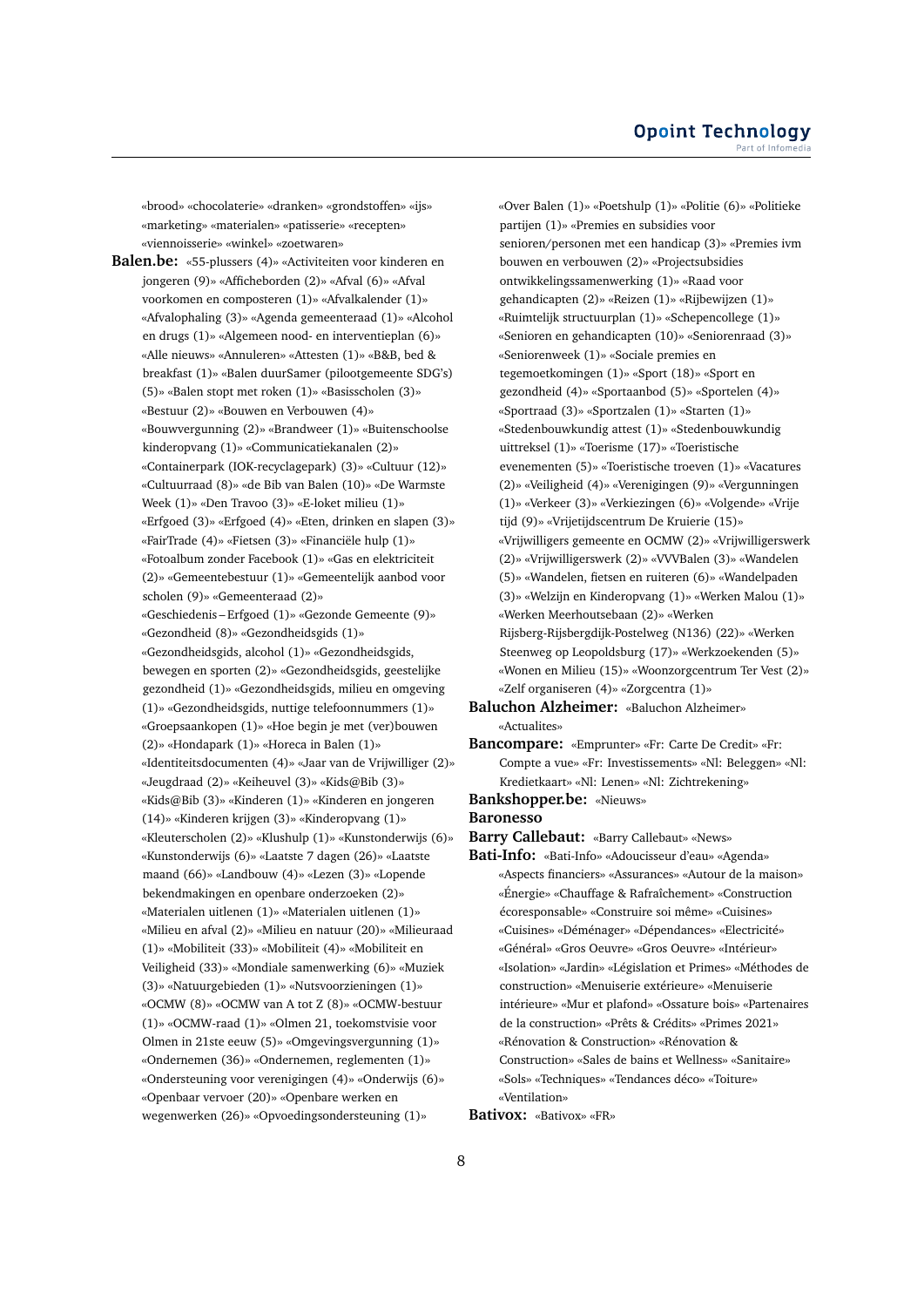#### **Opoint Technology** Part of Infomed

**Bazar Magazin:** «Bazar Magazin» «Art» «BdS 18» «Food» «Hits» «Home» «Look» «Trip» **Be fit be Awesome:** «Be fit be Awesome» «Nieuws» «Recepten» **Be-Mobile:** «Be-Mobile» «More articles» **Bea.gov:** «Bea.gov» «The BEA Wire | BEA's Official Blog» **BEAMA:** «BEAMA» «Nieuws» **BeAutomotive:** «Latest news» **Beauty Etc Beauty Treasures Beautybizz.be:** «Beautybizz.be» «Actueel» «Cosmetische-ingredienten» «Feed» «Gelaat» «Lichaam» «Massages» **Beautylicious:** «Beautylicious» «Beauté» «Blabla» «Cheveux» «Corps» «Déco» «Divers» «Lifestyle» «Livres et films» «Maquillage» «Mode» «Musique» «Nails» «Places to be» «Visage» «Voyage» **BeautyLoves Beautytalk bebalanced-kinepraktijk.be Beci NL:** «Beci NL» **BeCompta:** «BeCompta» «Actualités» **Bee.eu:** «Nieuws» **Beer.be:** «Beer.be» «Actualité» «RSS» **Beernem.be:** «Beernem.be» «Alle nieuwsberichten» **Beerschot.be:** «Nieuws» **Beerse.be Beersel.be:** «Beersel.be» «Nieuws» **Begijnendijk.be BehindTheBlinds:** «BehindTheBlinds» «// STAY SAFE AT HOME //» «Fashion beauty» **Bekaert:** «Business News» «Corporate News» «Events» «Home» **Bekendvlaanderen.be:** «Bekendvlaanderen.be» «Algemeen» «BN'ers» «Cultuur» «Fotoboek» «Muziek» «TV & Radio» **Bekkevoort.be Belga:** «Belga» «Nieuws archief» **Belga News Agency NL:** «Belga News Agency NL -» «Home» «Press Release» **Belgapom Belgapress Belgian Dandy Belgian Taste Buds BelgianCowboys:** «Home» **Belgianmilitaryinterests:** «Belgianmilitaryinterests» «In Gesprek Met. . . » «Nieuws» «Opinie/Analyse» «Petitie – pétition» **Belgicatho:** «Belgicatho» «Actualite» «Art» «Belgique» «Bioéthique» «Culture» «Débats» «Défense de la Vie»

«Doctrine» «Doctrine Sociale» «Economie» «Eglise» «Europe» «Famille» «Films» «Histoire» «Informations sur le blog» «International» «Islam» «islamisme» «Jeunes» «Justice» «liturgie» «Médias» «sante» «societe» **Belgieninfo:** «Aktuell» «Belgien für Anfänger» «Belgienblog» «Belgienimmo» «Berichte» «Community» «Debatte» «Essen & Trinken» «Freizeit» «Garten und Tiere» «Geschichte» «Gesellschaft» «Gruppen & Vereine» «Home» «Internet» «Kultur» «Land und Leute» «Leute» «Lifestyle» «News» «Panorama» «Politik» «Ratgeber» «Schule & Uni» «Sport» «Veranstaltungen» «Wirtschaft & Soziales» **BelgiqueMobile:** «BelgiqueMobile» «Applications» «Belgique» «Constructeurs» «Divers» «MVNO» «Opérateurs» «Plateformes» «Test» «Web Mobile» **Belgisch Nucleair Forum:** «Belgisch Nucleair Forum» «Actualiteit» **Belgische Sommeliersgilde:** «Belgische Sommeliersgilde» «News» **Belgische Tuincentra Vereniging:** «Nieuws» **belgium Fr Belgium.be:** «Zoek een nieuwsbericht» **Belgium.be FR:** «Belgium.be FR» «Actualités» «Actualités» **Belgiumcloud:** «Belgiumcloud» «Artikel» «Blogs» «Nieuws» «Video» **Belgiumsoccer.be:** «Binnenland» «Buitenland» «Home» **Bellemaman:** «Beauty» «Fashion» «Lifestyle» «Mommy Life» **Belrtl:** «Accueil» **Ben Goes Places :** «Ben Goes Places» **Ben Weyts:** «Archief» «Home» «Nieuws» **Benelux:** «Benelux» «ga naar nieuwsarchief» «Kernthema's» «Nieuws» **Beobank:** «Blog tips» **BePax Beperfect.be:** «Beperfect.be» «Be» «Be Active» «Be Culture» «Be Design» «Be Exclusive» «Be Food» «Be Style» «Be To Be» «Be Travel» «Belgian Stories» «Place To Be» **Berchem.brussels/fr:** «Berchem.brussels/fr» **Berchem.brussels/nl:** «Actualiteiten» «Evenementen» **Beringen.be Berlaar.be Berlare.be Bestofhighend:** «Bestofhighend» «Interviews» «News» «Reports» «Reviews» «Tutorials» «Videos» «Weekly overview» **Beurs:** «Nl: Nieuws» **Beursduivel.be:** «Beleggen Met ETF» «Beurstips En Handelskansen» «Bitcoins» «Columns» «Gouden Stier»

«Home» «Meer columns ››» «Nieuws» «Persberichten»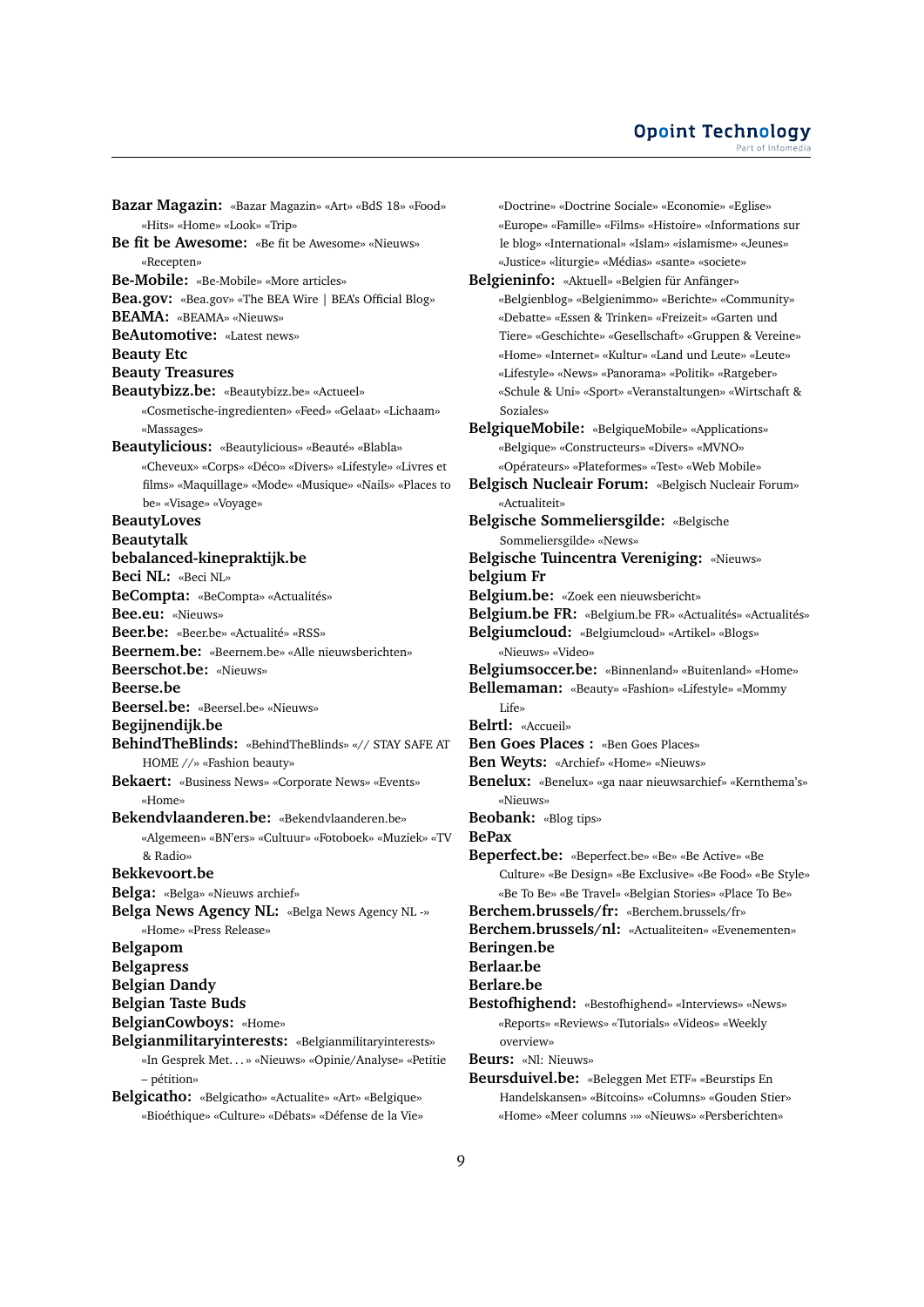«Theodoor Gilissen» «Turboportefeuille» **Beursgazet:** «Beursgazet» «Corporatenieuws» «Nieuws» **Beweging.net:** «Nieuws» **Bey Of Travel BeyondGaming Bftp:** «Bftp» «Agenda» **Biere Grand Cru NL:** «Artikels» **Bieregrandcru.be FR:** «Bieregrandcru.be FR» «Articles» **Bilzen:** «Bilzen» «Activiteiten» «Nieuws» **Bim-platform:** «Bim-platform» «Blogs» «Cases» «Experts» «Workshops» **Binnenvaartkrant:** «Binnenvaartkrant» «Agenda» «Algemeen» «Nieuw in de vaart» «Nieuws» «Rubrieken» «Vacatures» «Vraag en aanbod» **Bio Mijn Natuur:** «Bio Mijn Natuur» «Nieuws» **Bioenergy Europe:** «Positions» **BioForum Biogas-e.be Bioinfo:** «Bioinfo» «A la maison» «Bien-être» «Recettes & Nutrition» «Santé Naturelle» **Bioutibox.be Biovox.eu:** «Biovox.eu» «Insights» «News» **Bjcem BJMO:** «CongressUpdate» «News» «Opinion» «Pharma News» «Prevention» «Science» **Blankenberge Blits Lokaal:** «Blitslokaal.be» **Blixt Blog Mediamarkt FR:** «Blog Mediamarkt FR» «Cuisine & Ménage» «Films, Musique & Games» «Image & Son» «Lifestyle & Bien-être» «Mobile & Digital» **Blog.mediamarkt.be:** «Blog.mediamarkt.be» «Beeld & Geluid» «Films, Muziek & Games» «Keuken & Huishouden» «Lifestyle & Wellness» «Mobiel & Digitaal» **Blog.sparkoh.be:** «Blog.sparkoh.be» «Éducation» «Kids» «La Vie au Pass» «Partenaires» «Sciences & Techno» «Sciences Young Reporters» «Société» «Tourisme» **Blog.whivie.be Blogit:** «Cloud» «Data & Storage» «Home» «Innovatie & Strategie» «Innovatie & Strategie» «Internet20» «Ondernemen & Business» «Security» **BlogVivant:** «BlogVivant» «Food & Drinks» «Lifestyle» «Recepten» **Blogzine:** «www.blogzine.be» **Bloovi:** «Dossiers» «Home» «Innoveren» «marketing» «Nieuws» «Ondernemen» «Persoonlijk-groeien» **Blue-bike:** «Blue-bike» «English» «France» **Bluepixlmedia BNP Paribas Fortis:** «Press»

**Bo Magazine:** «Bo Magazine» «Architectuur» «Beauty»

«Categorieën» «Cultuur» «Food» «Hotspots» «Kunst» «Mode» «Ondernemen» «Reizen» «Sport» **Boardroom Bocholt Boechout:** «Boechout» «Nieuws» **Boerenbond:** «Boerenbond» «Actualiteit» **Bois Fordaq:** «Articles» «Articles sur les machines à bois» «Bois dans la construction» «Bois Energie» «Dossiers» «Intérieur» «Panneaux» «Pâte et Papier» «Prix de marché» «Scierie» «Statistiques» «Sylviculture/exploitation» «Tout» «Video» **Bom Dia Bélgica:** «Bom Dia Bélgica» «Bélgica» «Comunidades» «Desporto» «Europa» «Lifestyle» «Motores» «Mundo» «Portugal» **Bond Beter Leefmilieu Bonheiden Bonus Paris Sportifs:** «Codes Promo» «Guide Paris Sportifs» «NL» **Boom Boombarstic.be:** «Boombarstic.be» «Evolution» «Music Festivals» «October 22, 2020November 21, 2020» **Boortmeerbeek Boot Magazine:** «Boot Magazine» «Beurzen Evenementen» «Watersportnieuws.be» **Bopro:** «News» **BorderLex:** «BorderLex» «A week in Brussels» «Agriculture» «Asia Pacific» «Australia & New Zealand» «Canada and CETA» «Chile» «China» «Commentary» «COVID-19» «Digital» «E-commerce & services» «ECJ» «EEA EFTA» «Energy & Environment» «Energy Charter Treaty» «EU FTAs & Bilateral ties» «EU trade policies» «EU UK Agriculture» «EU UK digital» «EU UK services» «European Parliament» «Exclusive Interviews» «France» «GSP, GSP Plus, EBA» «In-depth briefings» «ISDS MIC ICS» «Japan» «Japan UK» «Korea» «LatAm & Caribbean» «Latest news» «Mercosur» «Mexico» «North America» «Northern Ireland» «Other JSI» «Sectors & issues» «South Asia, ASEAN» «Special products» «SSAfrica» «Trade Bites Podcast» «Trade defence» «Trade, energy and environment» «Turkey & Med» «UK Canada» «UK trade legislation» «UK trade remedies» «UK WTO & 3rd countries» «UK-EU negotiations» «Ukraine, Russia & CIS» «United Kingdom trade policy» «United States» «US UK» «Week ahead in EU trade» «Week ahead in EU trade» «Week in London column» «WTO» «WTO Corner blog» «WTO crisis and reform» «WTO dispute settlement» «WTO Fish» **Borealis:** «Home» «News» **Borgloon Bornem:** «Bornem» «Alle nieuws»

**Borsbeek.be:** «Borsbeek.be» «Nieuwsoverzicht»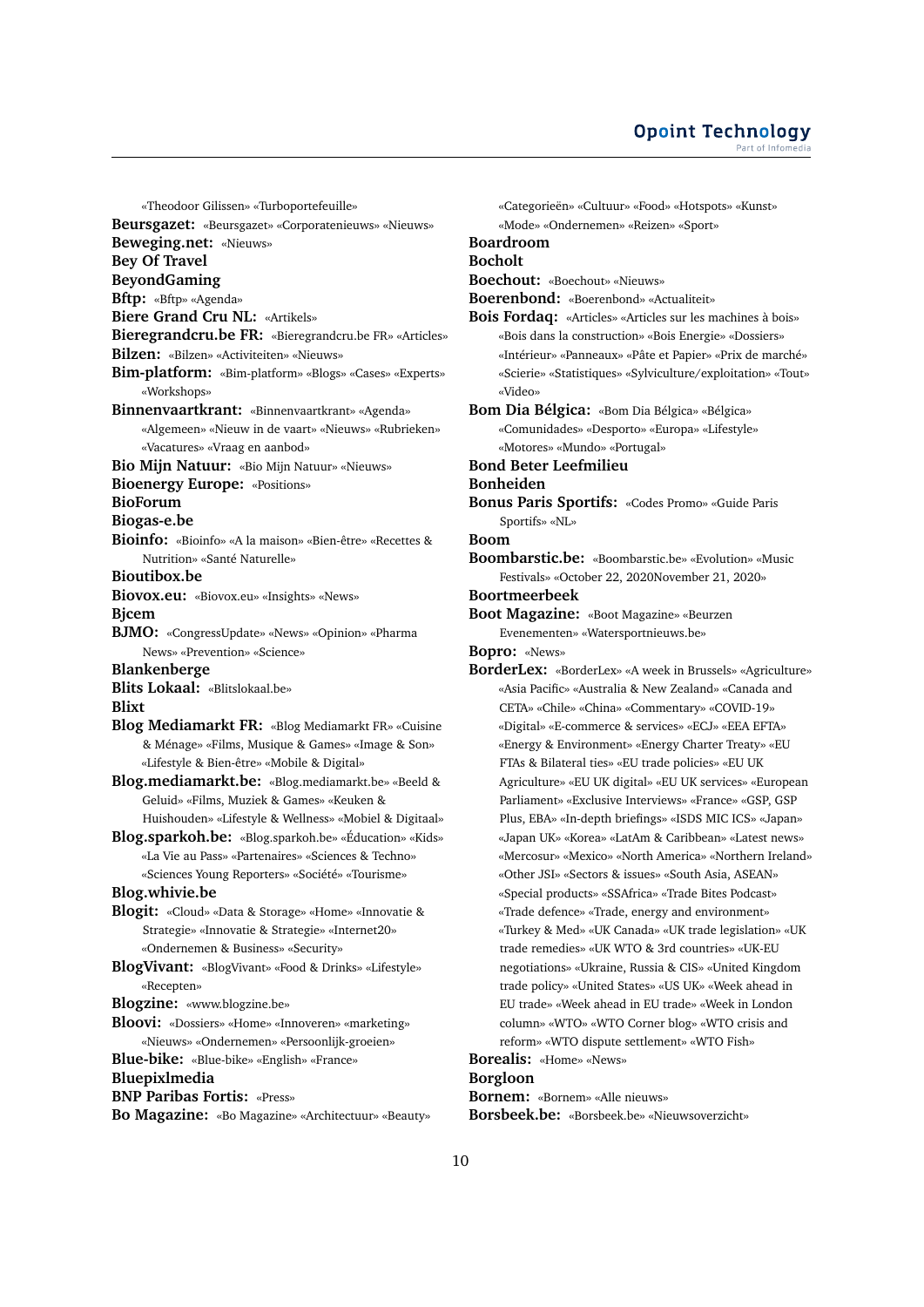**Botanique:** «Agenda» «Home»

- **Boulettes Magazine:** «Bars» «Bien-être» «Billets d'humeur» «Boire et manger» «Boutiques» «Cinéma» «Culture» «Déco» «Insolite» «Latest» «Lecture» «Lifestyle» «Mode» «Musique» «Politique» «Restos» «Société» «Société» «Sortie» «Voyage»
- **Bourse24.be:** «Bourse24.be» «Actualité du secteur» «Analysis» «corporate\_news» «Dernières infos» «News» «Notations» «Rapports annuels» «Secteurs»

**Boutersem.be:** «Boutersem.be» «Nieuwsoverzicht»

**Bouw & Wonen:** «Architectuur» «Architectuur: Boeken» «Architectuur: Nieuws» «AV&Domotica: Nieuws» «AV&Domotica: Tips&Advies» «Het laatste nieuws» «Home» «Interieur» «Interieur: AV&Domotica» «Interieur: Boeken» «Interieur: Nieuws» «Interieur: Producten» «Interieur: Tips&Advies» «Nieuwbouw» «Nieuwbouw: Duurzaam Bouwen» «Nieuwbouw: Nieuws» «Nieuwbouw: Producten» «Nieuws» «Nieuws over architectuur» «Nieuws over Duurzaam Bouwen» «Nieuws over Vastgoed» «Nieuws: Bedrijfsnieuws» «Nieuws: Boeken» «Nieuws: Producten» «Productnieuws» «Tuin» «Tuin: Boeken» «Tuin: Producten» «Tuin: Tips&Advies» «Tuin: Tuin nieuws» «Vastgoed» «Vastgoed: Boeken» «Vastgoed: Nieuws» «Vastgoed: Second Place» «Verbouwen» «Verbouwen: Boeken» «Verbouwen: Producten» «Verbouwen: Tips&Advies» «Verbouwen: Verbouwnieuws» «Zakelijk nieuws»

### **Bouwen aan vlaanderen**

**Bouwinfo:** «Bouwinfo» «» «Aannemer» «Aannemer» «Afsluitingen» «Algemeen» «Algemeen» «Algemeen» «Architect» «Architect» «Asbest» «Badkamer & Wellness» «Badkamer en Wellness» «Badkamer: trends» «Batibouw» «Batibouw 2017» «BEN-Woning» «BEN-Woning» «BEN-Woning» «Beveiliging» «Beveiliging» «Beveiliging» «Bijgebouwen» «Binnendeuren» «Binnenschrijnwerk» «Binnenschrijnwerk» «Bis, de bouwbeurs» «Bouwen en Verbouwen» «Bouwen en Verbouwen» «Bouwmethodes» «Bouwmethodes» «Bouwpartners» «Bouwpartners» «Buitenschrijnwerk» «Buitenschrijnwerk» «Buitenschrijnwerk» «Dakbedekking» «Dakbedekking» «Dakvensters» «Dakvensters» «Dakwerken» «Dakwerken» «Doe-het-zelf» «Doe-het-zelf – Zelfbouw» «Doe-het-zelf – Zelfbouw» «Domotica» «Domotica» «Duurzaam (Ver)bouwen» «Elektriciteit» «Elektriciteit» «Energiezuinig (ver) bouwen» «Energiezuinig renoveren» «Energiezuinig renoveren» «Energiezuinig renoveren» «Energiezuinig verbouwen» «Evenementen» «Financiële aspecten» «Funderingen en kelders» «Funderingen en kelders» «G page» «Garagepoorten» «Garagepoorten» «Gevelisolatie» «Gevelwerken» «Gevelwerken»

«Houtskeletbouw» «Houtskeletbouw» «Husqvarna» «Inrichting» «Inrichting» «Inrichting» «Isolatie» «Isolatie» «Kachels & Haarden» «Kachels en Haarden» «Keuken» «Keuken» «Keuken» «Keukens» «Keukentips» «Kurk» «Kurk» «Laminaat» «Leningen» «Leningen» «Mijn Huis Mijn Architect» «Mijn Huis Mijn Architect 2016» «Natuursteen» «Nieuws» «Nieuws over ruwbouw» «Parket» «Premies 2020» «Premies 2021» «Probleembehandeling» «Probleembehandeling» «Radiatoren» «Radiatoren» «Radiatoren» «Ramen en Deuren» «Ramen en Deuren» «Rondom het huis» «Rondom het huis» «Ruwbouw» «Ruwbouw» «Ruwbouw» «Ruwbouw» «Ruwbouw: gevels» «Sanitair» «Sanitair» «Technieken» «Technieken» «Tegels» «Tegels» «Terrasoverkapping – Carports» «Tuin» «Tuin» «Tuinonderhoud» «Tuinoplossingen» «Ventilatie» «Ventilatie» «Ventilatie» «Verhardingen» «Verhuizen» «Verhuizen» «Verlichting» «Verlichting» «Verwarming» «Verwarming» «Verwarming» «Verwarming» «Verwarmingstips» «video's» «Vinyl» «Vlaamse Renovatiedag» «Vloeren» «Vloeren» «Vloerverwarming» «Vloerverwarming» «Vloerverwarming» «Vochtbestrijding» «Vochtbestrijding» «Wand en Plafond» «Wand en Plafond» «Warmtepompen» «Warmtepompen» «Warmtepompen» «Waterbeheer» «Waterontharding» «Waterontharding» «Wetgeving en Premies» «Wetgeving en Premies» «Zonne-energie» «Zonneboiler» «Zonneboiler» «Zonwering» «Zonwering» **Bouwjournalist.be:** «Nieuws»

# **Bouwkroniek:** «Bouwkroniek» «Administraties & Regio's» «Architectuur» «Bedrijven in de kijker» «Beroepen» «Beton» «Beurzen» «Bouwen» «Bouwmaterieel» «Brussel» «Concrete Day» «Domotica» «Duurzaamheid» «Energie» «Erfgoed» «Evenementen» «Federaal» «Fiscaliteit & Financien» «Gevel & Dakwerken» «Hout» «Immo» «Indexen» «Internationaal» «IT & BIM» «Juridisch» «Materialen» «Materieel» «Milieu» «Mobiliteit» «Openbare Ruimte & Infrastructuur» «Projecten» «Publireportage» «Recyclage» «Ruwbouw» «SHVAC & Electro» «Socio-Economie» «Staal & Aluminiuim» «Steden en Gemeenten» «Steen» «Transport» «Veiligheid» «Verenigingen & Evenementen» «Verenigingen & Federaties» «Verhuur» «Vlaanderen» «WTCB & Normen» **Bouwmat**

**Bouwunie:** «Bouwunie» «Nieuws» **Bpie:** «Bpie» «News» **Bprca.be:** «News» «Nieuws» **Braine le Comte:** «Braine le Comte» «Actualités» **Braine-lalleud.be Brakel.be**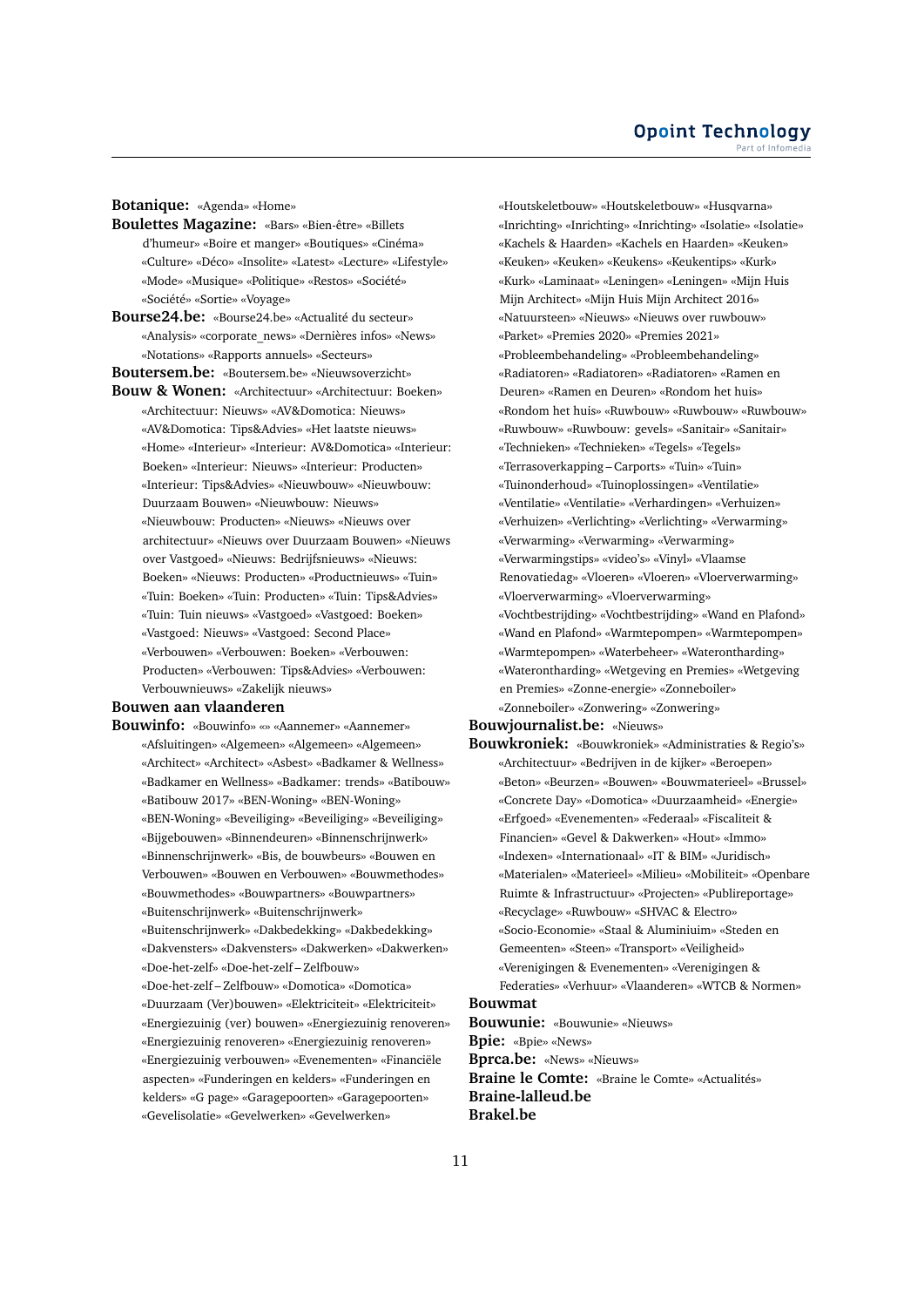**branchesculture.com:** «branchesculture.com» «Bandes Dessinées» «Cinéma» «Comics» «Concerts»

- «Découvrez-les!» «En Salles» «Festival» «Littérature»
- «Mangas» «Musique» «Romans» «Romans Graphiques»

«Sorties»

# **Brasschaat.be**

**Brecht.be:** «Brecht.be» «Nieuwsberichten»

#### **Bredene.be**

**Bree.be:** «Bree.be» «Nieuws»

**Brewers of Europe:** «Brewers of Europe» «Media Centre» «News»

**BRF.online:** «Bücher» «Blickpunkt» «BRF 1» «BRF 1: Aktionen» «BRF Mediathek» «BRF Mediathek: Beiträge» «BRF Mediathek: Helden wie wir» «BRF Mediathek: Reportagen» «BRF Mediathek: Via Euregio» «BRF Unternehmen: Pressemitteilungen» «BRF1 Radio» «BRF1 Radio: Aktuell» «BRF1 Radio: Brasserie» «BRF1 Radio: Chansons, Lieder und Folk» «BRF1 Radio: Hitparade» «BRF1 Radio: Jazztime» «BRF1 Radio: Klassikzeit» «BRF1 Radio: Lifeline» «BRF1 Radio: Oldieshow» «BRF1 Radio: Radiofrühstück» «BRF1 Radio: Ratgeber» «BRF2 Radio» «BRF2 Radio: Evangelisch in Ostbelgien» «BRF2 Radio: Glaube und Kirche» «BRF2 Radio: Künstlertreff» «BRF2 Radio: Mundart» «BRF2 Radio: Schlagerparade» «BRF2 Radio: Wort in den Tag» «Forum» «Gesellschaft» «Home» «International» «Kino» «Kommentar» «Kultur» «Kunst» «Medien» «Meinung» «Musik» «Musik mit Freunden» «Nachrichten» «National» «Presseschau» «Regional» «Sport»

#### **bricozone.be**

**BritishChamber:** «Home»

# **Brood & Banket**

**Bru Actualiteit Agentschap Vzw:** «Bru Actualiteit Agentschap Vzw» «Algemeen Nieuws» «Branden» «Evenementen» «Film» «Foto Reportage» «Muziek» «Nieuws» «Ongevallen» «Samenleving» «Sport»

# **Bruegel:** «Bruegel» «Blog» «Opinions»

- **Bruid & Bruidegom Magazine**
- **Brussel:** «Home» «Nieuws»
- **Brusselblogt.be**

**Brussels Airport Website:** «sinaAds»

- **Brussels Diplomatic:** «Brussels Diplomatic» «Aid» «Brexit» «Conflict» «Development» «EEAS» «Embassies» «Enlargement» «EU-ASIA» «European Projects» «Human Rights» «LIFESTYLE»
- **Brussels Express:** «Brussels Express» «Activism» «Activities» «Architecture» «Ardennes» «Art» «Beer» «Belgian Escapade» «Belgium» «Bosnia» «Brussels» «Business» «Chocolate» «Cinema» «city» «Climate» «Comic Strip» «Cult'Art» «Cult'Art» «Cult'Art» «Cult'Art»

«Cult'Art» «Cult'Art» «Cult'Art» «Diplomatic Bag» «Education» «Entertainment» «Environement» «Europe» «European Union» «Expat» «Festival» «Film» «Finance» «Flagey» «Flanders» «Foodie» «Gastronomy» «Health» «In focus» «Indonesia» «Italia» «Kazakhstan» «Lebanon» «Lifestyle» «Literature» «Market» «Music» «News» «Opinion» «Pascal Goergen» «Philosophy» «Photography» «Refugees» «Regions & Cities in Brussels» «Restaurant» «Syria» «Tech» «Terrorism» «Tourism» «Transport» «Travel Pulse» «Uzbekistan» «Visit Brussels» «Vlerick» «Wallonia» «Weather» «Wellbeing»

### **Brussels In View**

**Brussels Is Burning:** «Blog»

**Brussels is yours:** «Brussels is yours» «Cinéma» «Exposition» «Livre» «Musique» «Portraits» «Resto / Bar» «Séries» «Shopping» «Théâtre» «Weekend»

**Brussels Smart City:** «Brussels Smart City» «Accueil»

- **Brussels Times:** «Brussels Times» «Art & Culture» «Belgium» «Belgium» «Brussels» «Business» «Education» «EU Affairs» «Feed» «Health» «Magazine» «Opinions» «Politics» «Sports» «World» «World»
- **Brussels-Star:** «Brussels-Star» «AGENDA» «ART» «BEAUTE» «Bruxelles» «CULTURE» «EUROPE» «La Cour» «LIFESTYLE» «monde» «opinion» «POLITIQUE» «RESTAURANTS» «sante/bien etre» «souvenirs de mig» «spa & wellness» «TOURISM» «UE» «vin»
- **Brussels.Marketing**
- **BrusselsLife:** «BrusselsLife» «Agenda» «NL: Agenda»
- **Brusselsmorning.com:** «Brusselsmorning.com» «Commission» «Council» «Culture and Society»
- «Economy» «Parliament» «World»
- **Bruxelles:** «Accueil» «Actualites»

#### **Bruxelles bondy blog**

- **Bruxelles Ma Belle:** «Bruxelles Ma Belle» «Artistes» «Lieux»
- **Bruxelles Métropole FR:** «Bruxelles Métropole FR» «All news» «Économie» «Green & Energy» «HotNews des membres Beci» «Idées» «International» «Legal» «Management & RH» «Member News» «Mobilité» «Sales & Marketing»

**Bruxelles-city-news.be:** «Bruxelles-city-news.be» «'A votre service'» «1000 Bruxelles-ville» «1020 Bruxelles-Laeken» «1030 Schaerbeek» «1040 Etterbeek» «1050 Ixelles» «1060 Saint-gilles» «1070 Anderlecht» «1080 Molenbeek-st-jean» «1081 Koekelberg» «1082 Berchem-ste-agathe» «1083 Ganshoren» «1090 Jette» «1140 Evere» «1150 Woluwé-st-pierre» «1160 Auderghem» «1170 Watermael-boitsfort» «1180 Uccle» «1190 Forest» «1200 Woluwé-st-lambert» «1210 St josse-ten-noode» «Actualité des jeux vidéo» «Actualités»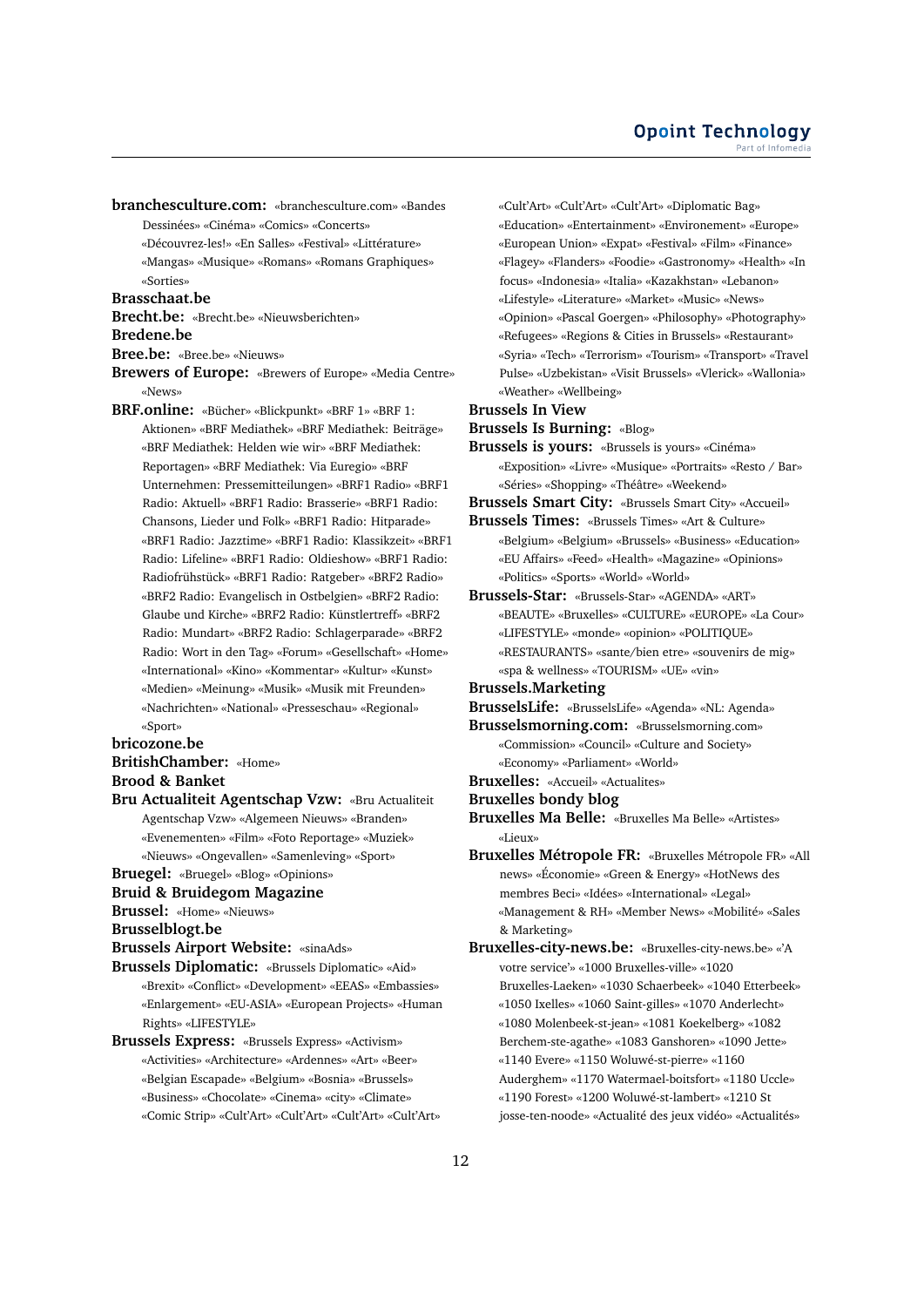«Actualités de Bruxelles» «Acutualités Beauté & élégance» «Agenda» «Autre régions» «Autres» «← Précédent» «Bars & Cafés» «Bien manger» «Brocantes» «Bruxelles» «Cinéma» «Commerce & Industrie» «Concerts» «Concerts» «Elections 2019» «ENVIRONNEMENT» «Exposition» «Festival» «Food Trucks» «Friteries» «Gastronomie» «Histoire» «les communes» «Les travaux en cours à Bruxelles-Capitale» «logement» «Média» «Médias» «Mobilité» «Petite Annonces» «Réchauffement climatique» «Restaurants» «Spectacles» «Sport» «Sports» «Têtes Couronnées» «Théâtre» «Tour de France» «Tourisme» «Tourismes & Vacances» «Trafic» «Traiteurs» «Vidéos»

# **Bruxelles-J:** «Actus»

- **Bruxelles.news:** «» «Belgique» «Bruxelles» «Des avis» «Eu affaires» «Feed» «Magazine» «Monde» «Politique» «Sport» «Video»
- **Bruzz:** «Bruzz» «boeken» «Brussel» «cafés» «Culture» «eat & drink» «event» «expo» «Film» «Meld het aan onze redactie» «mobiliteit» «music» «News» «nieuws» «Party» «podium» «Politiek» «restaurants» «Rss» «shop» «uit» «Video»
- **Btb Abvv:** «Btb Abvv» «Nieuws»
- **Bubble Trouble:** «Bubble Trouble» «Bubbles in our Head» «Bubbles in The House» «Bubbles on the Road» «Fashion Bubbles» «Hungry Bubbles» «Party Bubbles»
- **Buggenhout:** «Buggenhout» «Activiteiten» «Nieuws» **Buildup**
- **Bunnies Unleashed**
- **Business AM:** «Auto» «Économie» «Énergie» «Business» «Climat» «Marketsfeeds» «Politique» «Tech»
- **Business Europe:** «Business Europe» «News»
- **Business TechPulse:** «Business TechPulse»
- «Achtergrond» «Blog» «Nieuws» «Reviews» «White paper» **Business Vlaanderen:** «Business Vlaanderen» «auto's»
	- «Autonieuws» «BC VLAR» «bedrijfspresentatie» «bedrijfswagens» «Belgische kust» «Beringen» «beurzen & evenementen» «BMW» «Brugge» «Business Vlaanderen Antwerpen / Limburg / Vlaams-Brabant» «Business Vlaanderen Limburg» «Business Vlaanderen Oost» «Business Vlaanderen Oost & West» «Business Vlaanderen Oost en West» «Column» «Containers» «Eeklo» «fusie» «Houthalen-Helchteren» «Interview» «Konica Minolta»
		- «Limburg» «Maldegem» «Meetjesland»
		- «Meeuwen-Gruitrode» «Mercedes-Benz» «Nieuwe auto's» «Nieuws» «nieuws» «Ondernemen» «Ondernemen in Houthalen» «Ondernemen in Oudenaarde» «Oostkamp» «Opglabbeek» «productinformatie» «Renson» «Rotselaar»
		- «Teamleader» «van gansewinkel» «Vastgoed»
		- «Vlaams-Brabant» «wagenparkbeheer» «waregem» «West-Vlaanderen»
- **Businessam:** «Businessam» «Biden vs Trump» «Business» «Carrière» «Economie» «Innovation heroes» «Markten» «Personal Finance» «Politiek» «Space» «Tech»
- **Buurt aan de Stroom:** «Buurt aan de Stroom» «'t Stad Leeft» «Architectuur» «Duurzaam Wonen» «Lifestyle» «Nieuw Zuid» «Pers»
- **Buurtsuper:** «Buurtsuper» «Nieuws» «Productnieuws» «Winkelopeningen»
- **Bx1.be:** «Depeches» «l'info» «Mon BX1» «Notre blog mobilité» «Rss» «Samusocial» «Sport» «Sport» «Sugardating: la polémique» «Votre commune»
- **Bxlblog:** «Bxlblog» «Actualités» «Agenda» «Anderlecht» «Auderghem» «Boire – manger – sortir» «Brunch» «Bruxelles-ville» «Chantiers» «Compte-rendu de sortie» «Culture» «Entendu à bruxelles» «Etterbeek» «Evere» «Expo» «Faits divers» «Folklore» «Forest» «Gastronomie» «Habiter» «Haren» «Histoire» «Humour» «Immobilier» «Insolite» «Ixelles» «Jette» «Koekelberg» «Laeken» «Mobilité» «Mode & design» «Molenbeek» «Musique» «News» «Par commune» «Restaurant» «Saint-gilles» «Saint-josse-ten-noode» «Schaerbeek» «Shopping» «Sport» «Stib» «Thématiques» «Tourisme» «Uccle» «Urbanisme»
- **By Ruxandra:** «Blog»
- **Byebyecheeseburger.be:** «Byebyecheeseburger.be» «Beauty» «Gezondheid» «Recepten» «Work-out»
- **C.E.O.M**
- **CADTM:** «CADTM» «Agriculture and Food Sovereignty» «Alternatives» «Arbitration» «Audit» «Capitalism» «Climate crisis» «Corruption / financial criminality» «Crisis» «Debt and austerity in Northern countries» «Debt campaign» «Debt crisis» «Ecological debt» «External debt» «Films» «Financial crisis» «G8 / G20» «Globalization» «Illegitimate debt» «IMF» «International Financial Institutions (IFI)» «International law» «Migrations» «Natural Resources» «Neoliberalism» «Odious debt» «Press releases» «Social Forum» «Social movements» «Third World Debt» «Videos» «Vulture funds» «Women» «World Bank»
- **Cadtm Francais:** «Accueil» «Agriculture et Souveraineté Alimentaire» «Altermondialisme» «Alternatives» «Arbitrage sur la Dette» «Audit de la Dette» «Banque du Sud» «Banque Mondiale» «Biens mal Acquis» «Campagnes» «Communiqués de Presse» «Crise Capitaliste» «Crise Financière» «Dette au Nord» «Dette écologique» «Dette Dans l'histoire» «Dette du Tiers Monde» «Dette et Santé» «Dette Illégitime» «Dette Odieuse» «Documentaires» «Droit au Développement» «Droit International» «Ecologie / Climat» «Femmes» «FMI» «Fonds Vautours» «G8 / G20» «Initiative PPTE» «Lutte Contre la Pauvreté» «Migrations» «Mondialisation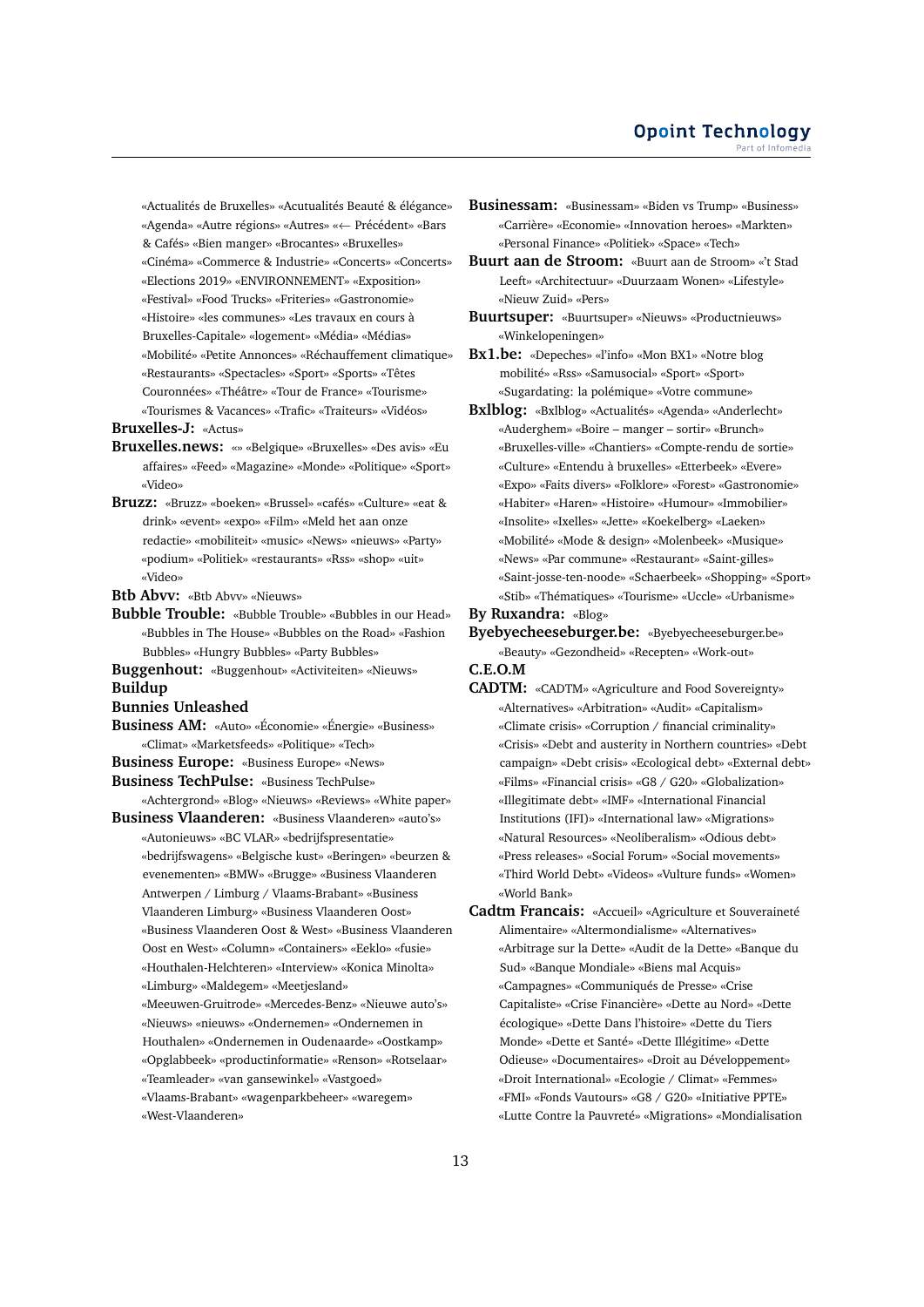Néolibérale» «Mouvements Sociaux» «Néo Colonialisme» «Organisations & Institutions Internationales» «Paradis Fiscaux» «Plans d'ajustement Structure» «Ressources Naturelles»

**Cafecosmetique:** «Cafecosmetique» «Adressen» «Lifestyle» «Media Etc.» «Mensen» «Parfums» «Skincare & Makeup»

**Callant:** «Nieuws»

**Camer-sport:** «Camer-sport» «Actualités Camer» «Afrique» «Lions Indomptables» «Monde» «Portrait»

**Camer.be:** «Accueil» «Art» «Cinéma» «Diaspora» «Economie» «Insolite» «Livres» «Média» «Musique» «People» «Politique» «Réligion» «Santé» «Société» «Sport»

- **Campus.be-FR:** «Campus.be-FR» «Books» «Divers» «Mobilité» «Mode/Lifestyle» «Spectacles» «Voyages»
- **Can Europe:** «Can Europe» «CAN Europe Positions» «Climate & Energy Targets» «Climate – South East Europe» «Climate – Turkey» «Climate Finance & Development» «Coal Phase Out» «Effort Sharing Decision» «Emissions Trading Scheme» «Energy – Climate Energy Targets» «Energy – Turkey» «Energy Savings» «Energy South East Europe» «Energy Union & Governance» «Land-based Emissions (LULUCF)» «Letters to Policy Makers» «Press» «Publications» «Reports & Briefs» «Shifting Financial Flows»
- **Canal Zoom:** «Canal Zoom» «40ans» «A Votre Tour d'y Voir» «Actu Région» «Alors On Change» «Archives» «Au Chant Du Coq» «Autres» «Bienvenue Chez Vous» «Brèves» «Canal Et Compagnie» «C'est Produit» «Chastre» «Communes» «Coup D'envoi» «Culture» «Débats De Mimandat» «Découvertes» «Digest De l'été» «Emissions» «Fêtes De La Musique» «Focus» «Gembloux» «L'invité» «Le Geste Du Mois» «Perwez» «Portrait» «Ravel» «Sport» «Tour Des Regions» «Walhain»

**Capricorn Venture Partners:** «Home» «News» **Captured By V**

**Car Fix NL:** «CARROSSERIE CARROSSERIE» «DIENSTEN DIENSTEN» «GEREEDSCHAPPEN GEREEDSCHAPPEN» «Nieuwsberichten» «ONDERDELEN & WISSELSTUKKEN ONDERDELEN & WISSELSTUKKEN» «TECHNIEK TECHNIEK» «VERBRUIKSGOEDEREN & ACCESSOIRES VERBRUIKSGOEDEREN & ACCESSOIRES»

«WERKPLAATSINRICHTING WERKPLAATSINRICHTING» **Car Journalism:** «Car Journalism» «Blog» «Reviews»

**Carbon Market Watch:** «Carbon Market Watch» «Analysis» «Analysis» «Newsroom» «Policy Events» «Press Statements» «Reports & Studies» «Webinars» «Workshops»

**Cardif:** «Cardif» «Nieuws BNP Paribas Cardif» **Carfix FR:** «amenagement d'atelier» «BIENS DE CONSOMMATION & ACCESSOIRES BIENS DE CONSOMMATION & ACCESSOIRES» «carrosserie» «Nieuwsberichten» «outillages» «pieces & pieces de rechange» «SERVICES SERVICES» «TECHNIQUE TECHNIQUE»

**Caroline VML – Food & Travel blog:** «Food & Travel blog» «Food & Travel blog – Belgique» «Food & Travel blog – Découvertes»

### **Carolines blog**

**CarsBase:** «CarsBase» «News»

- **Cartoon-Productions:** «Algemeen» «Algemeen» «Algemeen» «Algemeen» «Binnenland» «Boeken» «Buitenland» «CD's» «Concerten» «Cultuur» «Dvd's» «Evenementen» «Evenementen» «Film» «Filmfestivals» «Films» «Gallerijen» «Gastronomie» «Home» «James Bond» «Jeugd» «Kunstreportages» «Menu van de maand» «Muziek» «Nieuws» «Nieuws» «Optredens» «Premières» «Restaurants» «Strips» «Tentoonstellingen» «Theater» «Theaters» «Toerisme» «Toeristische Tips» «Volwassenen»
- **Carview Automotive:** «Carview Automotive» «BMW» «Cupra» «Jaguar» «Land Rover» «Mercedes»
- **Cathobel:** «Cathobel» «Belgique» «Home»

**CBIP:** «Folias» «Gows»

- **CCI Liège Verviers Namur**
- **CCI mag ':** «Accueil»
- **CCILB:** «CCILB» «News»
- **cclj:** «www.cclj.be»
- **CCRE : home:** «CCRE : FR Home» «News in brief» «FR Actualites» «Press releases»

**cda-petiteschoses:** «Home»

- **Cdenv:** «Actua»
- **Cec Belgique:** «Cec Belgique» «presse»

**CECE**

**Ceep:** «Our news» «Our voice»

**Ceep.be**

**Cefic – European Chemical Industry Council:** «European Chemical Industry Council» «European Chemical Industry Council – Media-corner»

**Cenelec**

**Centr.org:** «Home» «News»

**Centre d'Action Laïque:** «Accueil» «Actualité» «Cartes Blanches» «Communiqués de presse» «Dossiers» «Evenements»

**Centre for European Policy Studies:** «Ceps news» «Home»

**Centrum voor Beeldexpressie:** «Centrum voor Beeldexpressie» «Agenda»

**CEO's 4 Climate:** «CEO's 4 Climate» «News» **CER:** «Home»

**Cerclebrugge.be:** «Cerclebrugge.be» «Nieuws»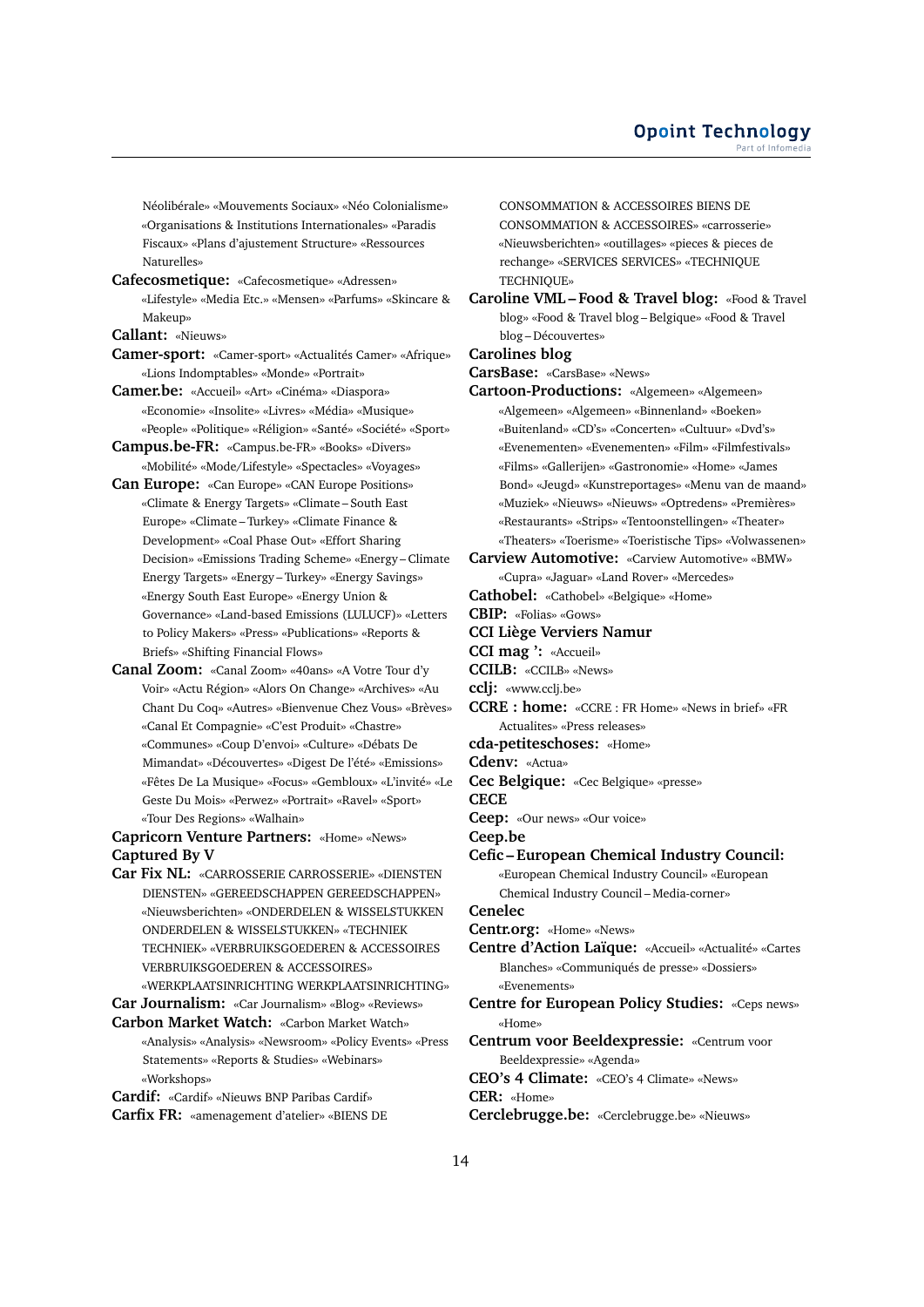# **Opoint Technology**

Part of Infomer

**Cerdt:** «Cerdt» «Auto» «Binnenlands» «Bizar» «Buitenlands» «Cultuur» «Economie» «Gezondheid» «Sport» **Cesi Cesi:** «Cesi» «A la une» «Santé» **Cevora:** «Cevora» «Arbeidsmarkt» «Blog» «Leercultuur» **CF-Network:** «Accueil» **CG Concept:** «CG Concept» «Architectuur» «Awards» «Beplanting» «Bestrating» «Boeken» «Bomen» «Buitendesign» «De keuze van de kweker» «Decoratie & Accessoires» «Evenement» «Events» «Groenaanleg» «Kwekers» «Landschap» «Machines» «Materialen» «Openbare Ruimte» «People» «Planten» «Sport» «Stadspark» «Techniek & Materialen» «Tuin & Architectuur» «Tuinen» «Tuingebouwen» «Urbanisme» «Urbanisme & Openbaar groen» «Video» **Channel belgium (FR):** «Channel belgium (FR)» «News» «News FR» **Channel belgium (NL):** «Channel belgium (NL)» «News» «News» **Charlie:** «Home» **Chase:** «Chase» «Courses» «Creatives» «Lifestyle» «Music» «Society» «Verses» **Chebe Recipes:** «Home» **Check Out Sam:** «Check Out Sam» «Sams blog» **Checkcheckcheck.be:** «Checkcheckcheck.be» «Articles» **Chefs & Meesters:** «interviews» «nieuws» «portretten» «producten» «recepten» **Cherie Belgique Cherry Blossom Chinasquare:** «Actueel» «Algemeen» «Beleid» «Beleid» «Beleid» «Commentaar» «Dossiers» «Eco-fin» «Eco-fin» «Home» «Internationaal» «Internationaal» «Landelijk» «Maatschappij» «Maatschappij» «Maatschappij» «Milieu» «Milieu» «Militair» «Militair» «Militair» «Onderwijs-Cultuur» «Publicaties» «Sociale zekerheid» «Stad & Regio» «Stad & Regio» «Wet & Recht» «Wet & Recht» **Christelijke Mutualiteit:** «Artikel» **Chroniques Vineuses Cibliga Vzw:** «Home» **Cindy Franssen:** «Cindy Franssen» «Artikels» **Cine Tele Revue:** «Cine Tele Revue» «Concours» «News» «News-2» «News-3» **Cinea Cinebel:** «Actualites» «Home» **Cinecult:** «Cinecult» «Annonces» «Critiques» «Festivals» «Interviews» «Sorties» **Cinenews.be:** «Actualité» «NL: Cinema» **Cinergie.be Cineuropa:** «Cineuropa» «Analysis» «Box Office»

«Distribution/Releases/Exhibitors» «Events/Promotion» «Festivals/Awards» «Films/Reviews» «Germania» «Industry/Market» «Institutions/Legislation» «Interviews» «News» «Newsdetail» «Newsdetail1» «People» «Production/Funding»

**Cineuropa FR:** «Cineuropa FR» «Box Office» «Courts métrages» «Distribution / Sorties / Salles» «Evénements / Promotion» «Festivals / Prix» «Films / Reviews» «Industrie / Marché» «Institutions / Législation» «News» «Production / Financement» «Télévision»

**Cinevox – FR:** «FR» «FR – A l'affiche» «FR – Binnenkort» «FR – Cinejobs» «FR – Coming soon» «FR – Concours» «FR – En bref» «FR – Festivals» «FR – In de zalen» «FR – Interviews» «FR – Nieuws» «FR – Op de set» «FR – Plateau tele» «FR – Rencontres» «FR – Tournages» «FR – Varia»

**Cinopsis:** «Accueil» «Crtitiques» «Evénements» «Films» «Potins» «Séries»

**Cionet**

**Circubuild.be:** «Circubuild.be» «Nieuws»

**citroen.be:** «citroen.be» «Actualités – Evénements»

**citydev.brussels:** «citydev.brussels» «Actualités»

**CityZine**

**Claeys & Engels:** «Home»

**ClarabyClara**

**Classic car passion:** «Classic car passion» «Buying Guides» «Featured Articles» «Magazine» «News» «Tips & documents»

**Classic Motor Action**

**Clickx.be:** «Blog» «Downloads» «Downloads: Beveiliging» «Downloads: Communicatie» «Downloads: Games» «Downloads: Internet» «Downloads: Kantoor» «Downloads: Multimedia» «Downloads: Systeem» «Hints&tips» «Hints&tips: Beeld&geluid» «Hints&tips: Besturingssysteem» «Hints&tips: Beveiliging» «Hints&tips: Hardware» «Hints&tips: Internet» «Hints&tips: Kantoor» «Home» «Lezersbrieven» «Lezersbrieven: Beeld&geluid» «Lezersbrieven: Besturingssysteem» «Lezersbrieven: Beveiliging» «Lezersbrieven: Hardware» «Lezersbrieven: Internet» «Lezersbrieven: Kantoor» «Nieuws» «Nieuws: Beveiliging» «Nieuws: Hardware» «Nieuws: Internet» «Nieuws: Maatschappij» «Nieuws: Providers» «Nieuws: Software» «Nieuws: Technologie» «Tips» «Workshops» «Workshops: Beeld&geluid» «Workshops: Besturingssysteem» «Workshops: Beveiliging» «Workshops: Hardware» «Workshops: Internet» «Workshops: Kantoor» **Climate Action:** «Climate Action» «News & Your Voice»

# **Clinical Laboratory**

**Clint:** «Clint» «Actua» «Auto» «Entertainment» «Games»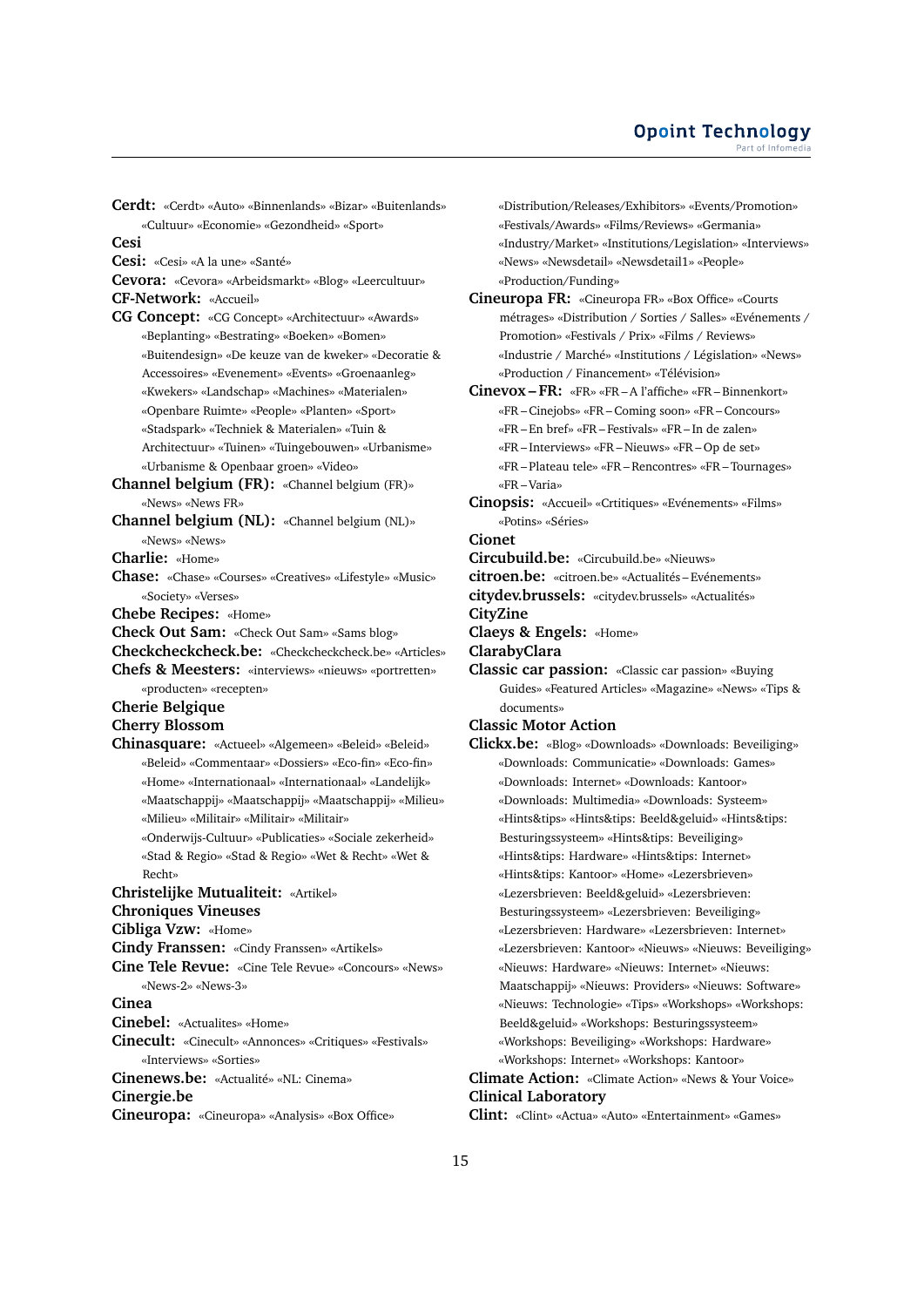«Lifestyle» «Moto» «Sport» «Wheels» **Cloclo:** «Cloclo» «Creativiteit» «Design» «Interieur» «Persoonlijk» «Wedstrijden» **Club Brugge K.V.:** «Home» «Nieuws» «Nieuws» «Nl» **Clubracer:** «Home» **cms.confederatiebouw.be:** «cms.confederatiebouw.be» «Nieuws» **CNCD 11.11.11:** «Accueil» «Animations & Actions» «Chroniques, Opinions» «Communiqués» «Partenariat Sud» «Presse & Information» «Séminaires & Conférences» **Cobepa:** «Home» **Cobo Systems:** «DBC» «Home» «Nieuws» «Nouvelles» **Coffeeklatch COLLECT Arts Antiques Auctions Comeos for commerce and services:** «Comeos for commerce and services» «Library» «Stats» **Commune de Ganshoren – FR:** «FR» «FR – Actualites» **Communicatiemannen:** «Blog» **Computable:** «Achtergrond» «Artikelen» «Big data» «Business Analytics» «Datacenters» «Datamanagement» «Digital Workplace» «Internet of things» «Nieuws» «Praktijkcases» «Security» «Techwire» «Topics» **Computertaal:** «Computertaal» «Actueel» «Actueel Blog» «Artikels» «Beveiliging» «Blog» «Boeken» «Columns» «Dossiers» «Games» «Games & Ontspanning» «Handige Tips» «Hard en software» «Hardware» «Internet» «Nieuws» «Nieuws Blog» «Opinie» «Opinie Blog» «Persberichten» «Site Seeing» «Software» «Toepassingen» «Toepassingen» «Toretto blogt» «Tutorials» «URLorgie» «Windows Live» «Windows Vista tips» **Concertmonkey.be:** «Concertmonkey.be» «News» «Reports» **Concertnews:** «Concertnews» «Circus» «Dans» «Film» «Hedendaags» «Instrumentaal» «Musical» «Musicnews» «Opera» «Special» **Confederation of European Paper Industries:** «Forest https://www.cepi.org/policy-area/forest-resources/» «Green deal» «Product innovation» «Product safety» «Sustainability circularity» **Confederationbois.be/fr Congo Indépendant:** «Congo Indépendant» «Actu 7 jours» «ACTUALITÉS» «Communiqué» «Dépêches» «Nos confrères ont écrit» «Opinion & débat» «Questions directes à» «TOUT KIN EN PARLE» **CongoForum:** «CongoForum» «Analyse et réflexion» «Appels & offres d'emploi» «Communiqués» «Coopération» «Dernières infos» «Developpement» «Economie» «Fiche du Congo» «Interviews» «Liens» «News» «Nieuwstelex» «Reportages»

**Conseil Central de l'Economie Conseil de la Musique:** «Conseil de la Musique» «Article» **Consilium – European Union:** «European Union – Consilium Europa.eu CZ» «European Union – Consilium – European Union» «European Union – Council of the European Union» «European Union – Press Release» **Construire la Wallonie:** «Articles» «Brèves» «Construction» «Entrevues» «Foires» «Matériel et machines» **Contentimento Cook'n'Roll Cookameal:** «Cookameal» «Bijgerechten» «Events» «Events» «Hapjes & Snacks» «Hoofdgerechten» «Inspiratie» «Koekjes & snoepjes» «Kookboeken» «Nagerechten» «Ontbijt & lunch» «Quotes» «Salades» «Sauzen» «Smoothies & Cocktails» «Soep» «Testameal» «Travel» «Varia» «Voorgerechten» **Cool and Comfort:** «Artikels» «Artikels» «Home» «Nieuws» «Nieuws» **Cool and Comfort FR:** «Articles» «Home» «News» **Cooltechnics(FR) Cooltechnics(NL) Corporate Europe Observatory:** «Home» «Power lobbies» **Cost.eu:** «Cost.eu» «News» **Counter-balance.org:** «Counter-balance.org» «News» **Couple Of Pixels Covenant of Mayors:** «Covenant of Mayors» «News» **Coverr:** «Coverr» «Gevel» «Hellend dak» «Plat Dak» **CPME:** «Home» «News» **Creative Criminals Creg:** «Creg» «News» **Crelan:** «Fr: Particuliers» **Crescendo Magazine:** «Crescendo Magazine» «concert» **Crisis Group:** «Crisis Group» «Reports & Briefings» «RSS» **CropLife International:** «CropLife International» «News & Views» «Plant Science Post» **Cruisetotravel.com Crystal's Reviews Cuizine.be:** «Home» **Culinaireambiance:** «Culinaireambiance» «Nieuws» «Plus» «Recepten» **Culipress.be:** «Culipress.be» «Blog» «CuliBooks» **Culture Kultuur:** «Culture Kultuur» «Blog» **Cultuurinbeeld.be:** «Cultuurinbeeld.be» «Artiesten»

«Artikels» «Denderstreek» «Gent en Omgeving» «Maatschappelijk» «Op Stap»

**Cutting Edge:** «Boeken & Strips» «Fictie» «Film» «Film &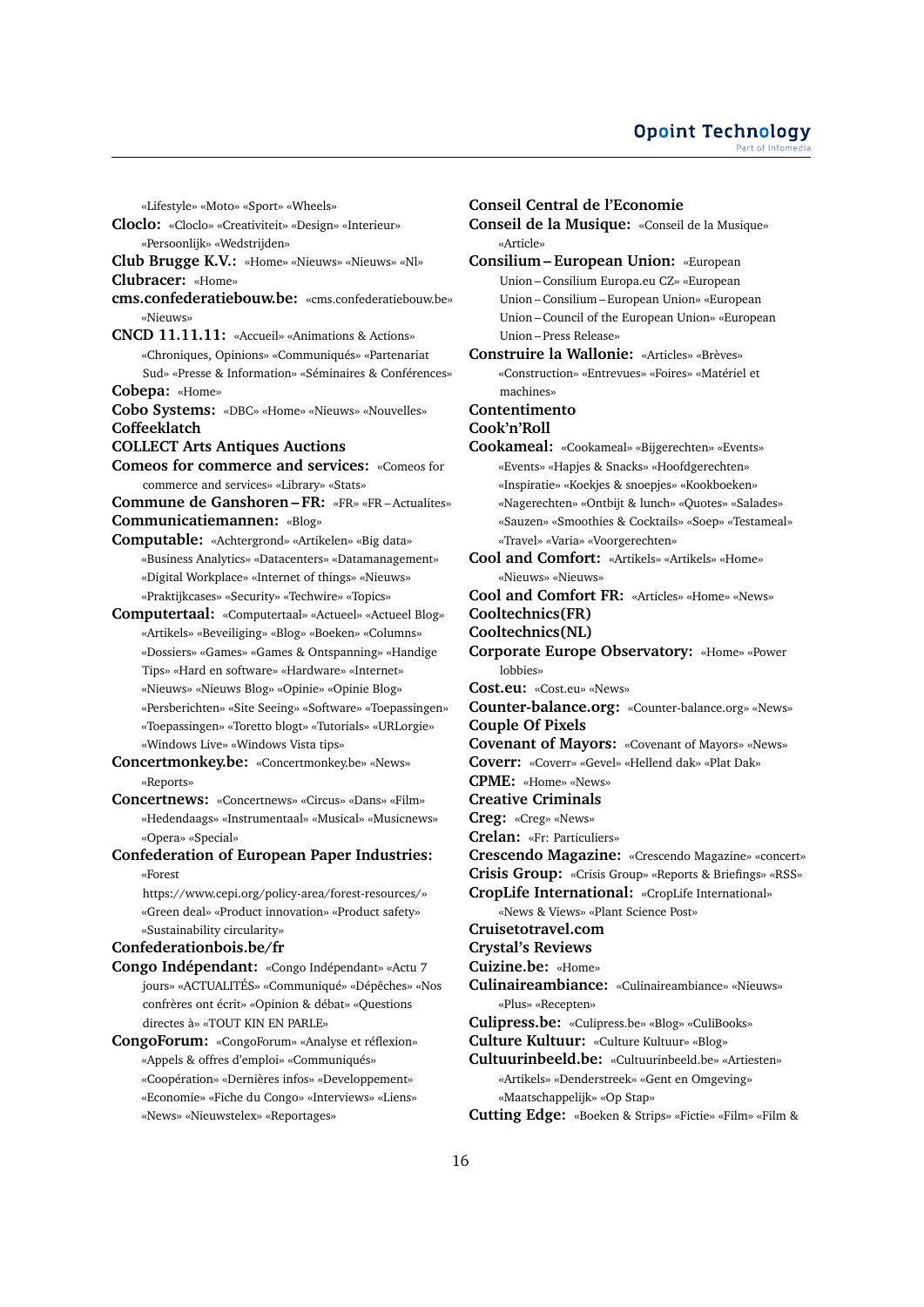TV» «Home» «Muziek» «Non-fictie» «Podium» «Strips» «TV»

**CXO:** «News»

- **Cybersecurity Observatory:** «Home»
- **Cyclelive Magazine:** «Cyclelive Magazine» «Nieuws» «Productnieuws»
- **cycling.be:** «cycling.be» «Nieuws»
- **CyclismeRevue:** «CyclismeRevue» «Brèves» «Cyclo-cross» «Entretiens» «Para-cyclisme» «Piste» «VTT» «Webzine»
- **Daily Science Brussels FR**
- **Daily Science Brussels NL:** «Daily Science Brussels NL» «Aarde» «archeologie» «Bedrijven» «Biologie» «Cosmos» «Europa» «Geologie» «Geschiedenis» «Gezondheid» «Instellingen» «Klimaat» «Leven» «Marketing» «Materiaal» «Onderwijs» «Paleontologie» «Politiek» «Psy» «Samenleving» «Techno» «telex» «Wiskunde»
- **Dailybits.be:** «Dailybits.be» «Autoblogger» «Security & Privacy» «Techblogger» «Travelblogger»
- **Dailyscience.be:** «Dailyscience.be» «Archeologie» «Cosmos» «Entreprises» «Institutions» «Matières» «Politique» «Santé» «Smile» «Société» «Techno» «Terre» «Vivant»
- **DaldeWolf:** «Homepage»
- **Damme.be:** «Nieuws»
- **DaMusic:** «CD» «Home» «Live» «Telex»
- **Dansende Beren:** «Dansende Beren» «Albums» «Features» «Interviews» «Live» «Muzieknieuwtjes» «Nieuwe singles» «Ontdekkingen van "Den Beir"» «Oude Bekenden» «Recensies» «RSS»
- **Dark Vision Hardware:** «Articles» «Home» «Reviews»
- **Datanews.be:** «Datanews.be» «Info ICT» «Le Magazine» «Opinion» «Reviews» «Start-ups»
- **Décoration (French):** «Décoration (French)» «Amenag chantiers & ateliers» «Colles» «Decor fenetres/prot solaire» «Outil de peinture» «Peintures» «Plâtre» «Revetements de murs & plafonds» «Revetements de sols»
- **Délicatesse(FR):** «Délicatesse(FR)» «aliments secs» «atelier» «boissons» «Charcuterie» «légumes & fruits» «Le poisson et les crustaces» «machines» «magasin» «marketing» «materiaux» «pain» «plats prepares» «Produits laitiers» «recettes» «sauces & epices» «Substituts de viande» «viande fraîche»

**DBB Defenso:** «Accueil» «Actualités»

**de Apotheker:** «de Apotheker» «Actualiteit» «Apotheekbeheer» «Gezondheid» «Opinie & Analyse» «Vrije Tijd»

**De Boekenkast**

**De Coxydsche Gazette, nieuws van de Westkust**

**De Defensa:** «Accueil» «Analyse» «Bloc-Notes» «Dialogues» «La Grâce de l'Histoire» «Notre situation» «Ouverture Libre»

# **De Film Blog**

- **De Koep:** «Home»
- **De Kust**
- **De Lage Laden:** «De Lage Laden» «kunst» «literatuur» «maatschappij»

**De Morgen:** «Alle Nieuws: Rechterlijke macht» «Banken» «Beter leven» «Cult» «Cultuur» «Cultuurredactie» «discipline» «Economie» «Eten & Drinken» «Expo» «Film» «Film» «Financiele-en-zakelijke-dienstverlening» «Geweld» «In het nieuws» «Lifestyle» «misdaad-recht-en-justitie» «Mode» «Motorola» «Nieuws» «Podium» «Politiek» «Reizen» «Sitemap» «sportorganisatie» «Technologie» «Tv & cultuur» «TV &

media» «Verkiezingen» «Voor u uitgelegd» «Voorpagina» «Werk»

### **De nieuwe inspiratietool van Stijlvol Wonen De Nwe Tijd:** «Home»

- **De Onderneming FR:** «De Onderneming FR» « Nouveaux produits » «Articles» «Magazine» «News» «Nieuws» «Type 2»
- **De Onderneming NL:** « Sectornieuws» «Artikels» «Home» «Magazine» «Nieuws» «Productnieuws»
- **De Poort:** «Home» «Stripnieuws»
- **De Rijkste Belgen:** «De Rijkste Belgen» «De Lijst» «Wedstrijd»
- **De Roma**
- **De Smaak van de Horeca**
- **De Specialist:** «Beheer» «Beroepsnieuws» «Congresnieuws» «E-health» «Home/nl» «Medisch nieuws» «Nieuws» «Opinies» «Vrije tijd»
- **De Standaard:** «Antwerpen» «Archief» «Bart de Wever» «Beauty» «Beauty» «Becel ProActiv » «Benjamin Netanyahu» «Beroemd en bizar >» «Binnenland >» «Brussel» «Buitenland >» «Canada» «Coronacrisis» «Culinair» «Cultuur» «Cultuur >» «Ds Magazine» «Economie >» «Economie.biz» «Energie & Grondstoffen» «Europese Commissie» «Gezondheid & Psycho» «Glamour» «Home» «In Beeld» «Krant News» «Krant: Binnenland» «Krant: Buitenland» «Krant: Economie» «Krant: Sport» «Landbouw» «Leefmilieu» «Lifestyle» «Lifestyle: Mode» «Lifestyle: Multimedia» «Lifestyleblog» «Lotte-alsteens» «Media >» «Meer opinies» «Meest recent» «Mobilia» «N-Va» «Nieuws – Economie >» «Nieuws – Financiële Markten >» «Nieuws – Life&Style >» «Nieuws – Mijn Geld >» «Nieuws – Overzicht >» «Nieuws: Beroemd en bizar» «Nieuws: Binnenland» «Nieuws: Buitenland» «Nieuws: Cultuur» «Nieuws: Sport»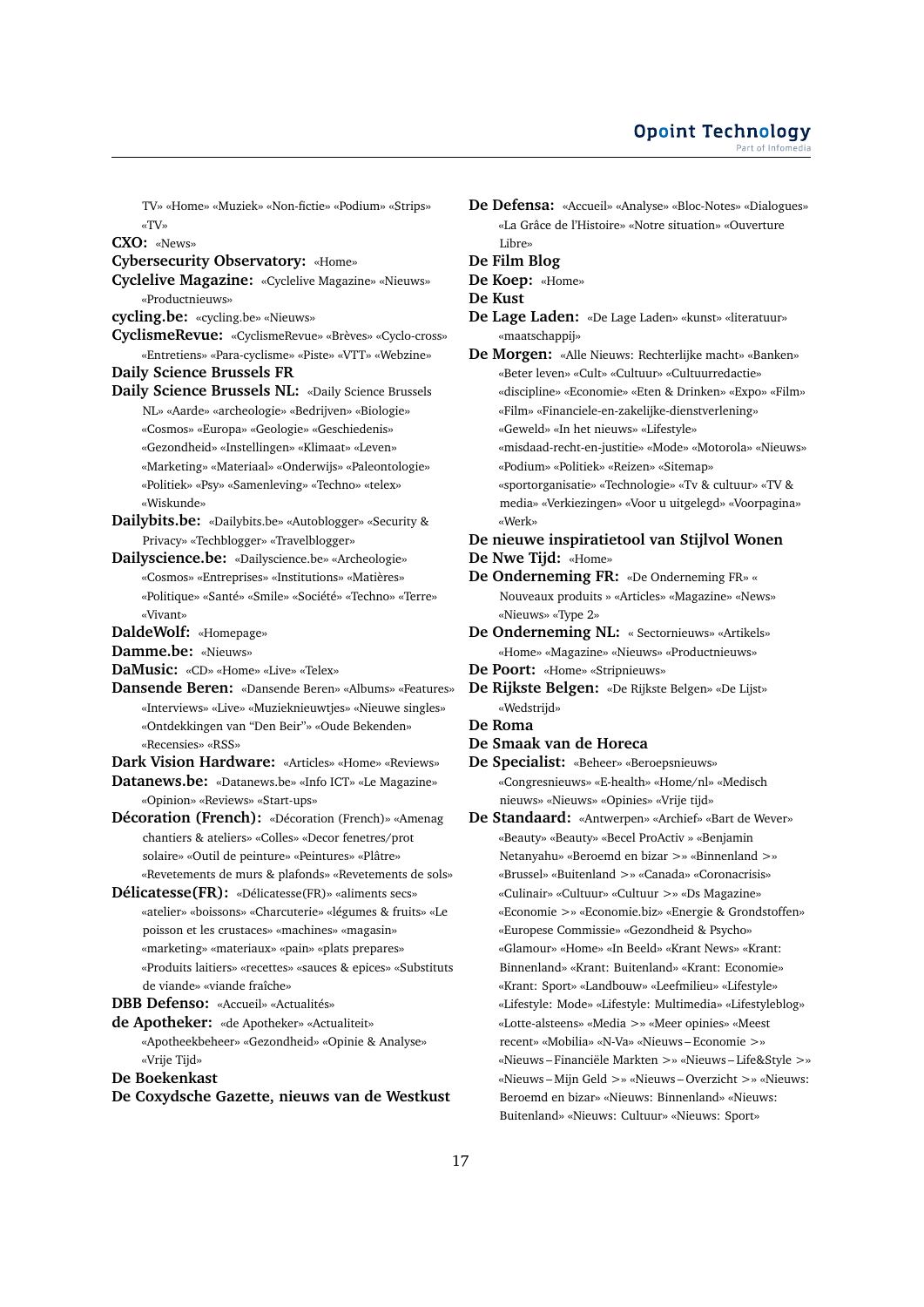«Nieuws: Wetenschap» «Nmbs» «OostVlaanderen» «Opinie» «Opinies» «Opinies: Opiniemakers» «Oprn Vld» «Qatar» «Regio» «Rudi-smeets» «Sociale Zekerheid» «Sport >» «Tesla» «Uitzendarbeid» «verkiezingen» «Vlaams Brabant» «VlaamsBrabant» «WestVlaanderen» «Zuid Afrika»

- **De Stripspeciaal Zaak:** «De Stripspeciaal Zaak» «Nieuwsbrief»
- **De tafel van Tine:** «De tafel van Tine» «bakken» «desserts» «nieuws» «op stap» «pasta» «producten» «recepten» «salades» «vlees»
- **De Tijd:** «Algemeen» «algemeen» «Analyse» «Archief» «Archief» «Architectuur» «Auto» «Auto» «Auto» «Bankieren en Verzekeren» «Beursrally» «Beurzen» «Beurzen» «Blue Economy» «Bouw» «brexit» «Budget» «Chemie» «Coda» «Company risk review» «Connection» «cultuur» «Cultuur.xml» «Diensten» «Dossiers» «economie» «economie» «Energie» «Entertainment» «Entertainment» «Erven-en-schenken.» «europa» «Farma Biotech» «film» «Fondsen» «Fondsen» «Fondsenradar» «Food» «G page» «Geld&Beleggen» «Geld&Beleggen: Aandelen» «Gezinsuitgaven» «Greenyard» «Grondstoffen» «Grondstoffen» «Home» «Home» «Horeca» «Hr» «Immo Invest» «Innovatie» «Internationaal» «kaaiman» «Koersen» «Koersenbord» «Kunst» «Live-blog» «Management & Expertise» «Market-live News» «Markten» «Media» «Meer» «Meer» «meest-recent» «Mind-body» «Mode» «Netto» «Nieuws.rss» «Ondernemen» «ondernemen» «Ondernemen.xml» «Ondernemingen» «Ondernemingen: Consumptie» «Ondernemingen: Energie» «Ondernemingen: Financiën» «Ondernemingen: Resultaten» «Ondernemingen: Transport» «Online-buddy-voor-uw-pensioen» «Opinie» «Opinie» «Opinie.xml» «Overzicht» «Pensioencoach» «Podcast» «Politiek&Economie» «Politiek&Economie: België» «Politiek&Economie: Economie» «Politiek&Economie: Europa» «Politiek&Economie: Internationaal» «politiek-economie» «Politiek.xml» «Politiek\_economie» «Portefeuille» «Pulse» «Puzzels» «Reizen» «Rente» «RSS» «Rss» «Sabato» «Sabato» «Sparen-en-fondsen» «Talent-district» «Tech» «tech-media» «Technologie» «Telecom» «Textiel» «Toerisme» «Top\_stories» «Vastgoed» «Vastgoed» «Volglijst» «Wereldspelers» «Werk» «Wijn» «Wisselkoersen» «Zware Industrie»

#### **De Vlaamse Waterweg nv:** «Home»

# **De Witte Raaf**

- **De Zondag:** «De Zondag» «Acties» «Actua» «Consument» «Dz magazine» «Entertainment» «Lifestyle» «Rss» «Sport» «Vrije tijd»
- **Debestuurder.be:** «Debestuurder.be» «Meer nieuws»
- **debouwschil.be:** «debouwschil.be» «Blogs» «Experts» «Virtuele Ronde Tafel» «Workshops» **Decleor EN:** «Decleor NL» **Decoidees:** «Decoidees» «Astuces» «Bonnes adresses» «Cocooning» «Concours» «Inspirations» «maison» «News» **Decoratie:** «Lijmen» «Nieuwsberichten» «Pleisterwerk pleisterwerk» «Raamdecoratie & zonwering raamdecoratie & zonwering» «Verfgereedschap verfgereedschap» «Verven» «Vloerbekleding vloerbekleding» «Wand- & plafondbekleding wand- & plafondbekleding» «Werf- & atelierinrichting werf- & atelierinrichting» **Decoration:** «Home» **Decostyle.info:** «Decostyle.info» «Design» «Hotels» «Innovation» «Luxury» «News» **Decozine Deddy and co dederdelong.be:** «dederdelong.be» «Blogs» «Cases» «Experts» «Virtuele Ronde Tafel» **Degroof Petercam:** «Blog» «Press» **Dehaan.be:** «Dehaan.be» «Nieuws» **Deinze.be:** «Deinze.be» «Nieuwsberichten» **DeinzeOnline:** «Home» **Delicatesse(NL):** «Delicatesse(NL)» «Atelierinrichting» «Bereide gerechten» «Brood» «Dranken» «Droge voeding» «Groenten & fruit» «Machinepark» «Marketing» «Materialen» «Recepten» «Sauzen & specerijen» «Streekproducten» «Vers vlees» «Vis & schelpdieren» «Vleesvervangers» «Vleeswaren» «Winkel» «Zuivel» **Delijn:** «Delijn» «Nieuws» **Deloitte Legal:** «Home» «Newsroom» **Deloonwerker:** «Deloonwerker» «Advertorial» «Agro-Apps» «Akkerbouw» «Automatisering» «Bedrijfsportretten» «Fabrikant» «Fotoreeks» «Logistiek» «Loonwerker in beeld» «Machines» «Mecanoflash» «Mecanoflash» «Mijn Trekker» «Oogstmachines» «Techniek» «Tractoren» «Uit het veld» «Veehouderij» «Werktuigen» **Delvinico.be:** «Delvinico.be» «Seasons» **Demandez Le Programme:** «Critiques» «FOCUS» «Home» «XML» **Denderleeuw.be:** «Denderleeuw.be» «Nieuwsoverzicht» **Dendermonde.be Dentergem.be:** «Dentergem.be» «Nieuws» **Depanne.be Departement EWI:** «Departement EWI» «Nieuws» **Departement Landbouw en Visserij:** «Departement Landbouw en Visserij» «Nieuws» **Department of Electronics and Information . . . :**
- «Department of Electronics and Information Systems»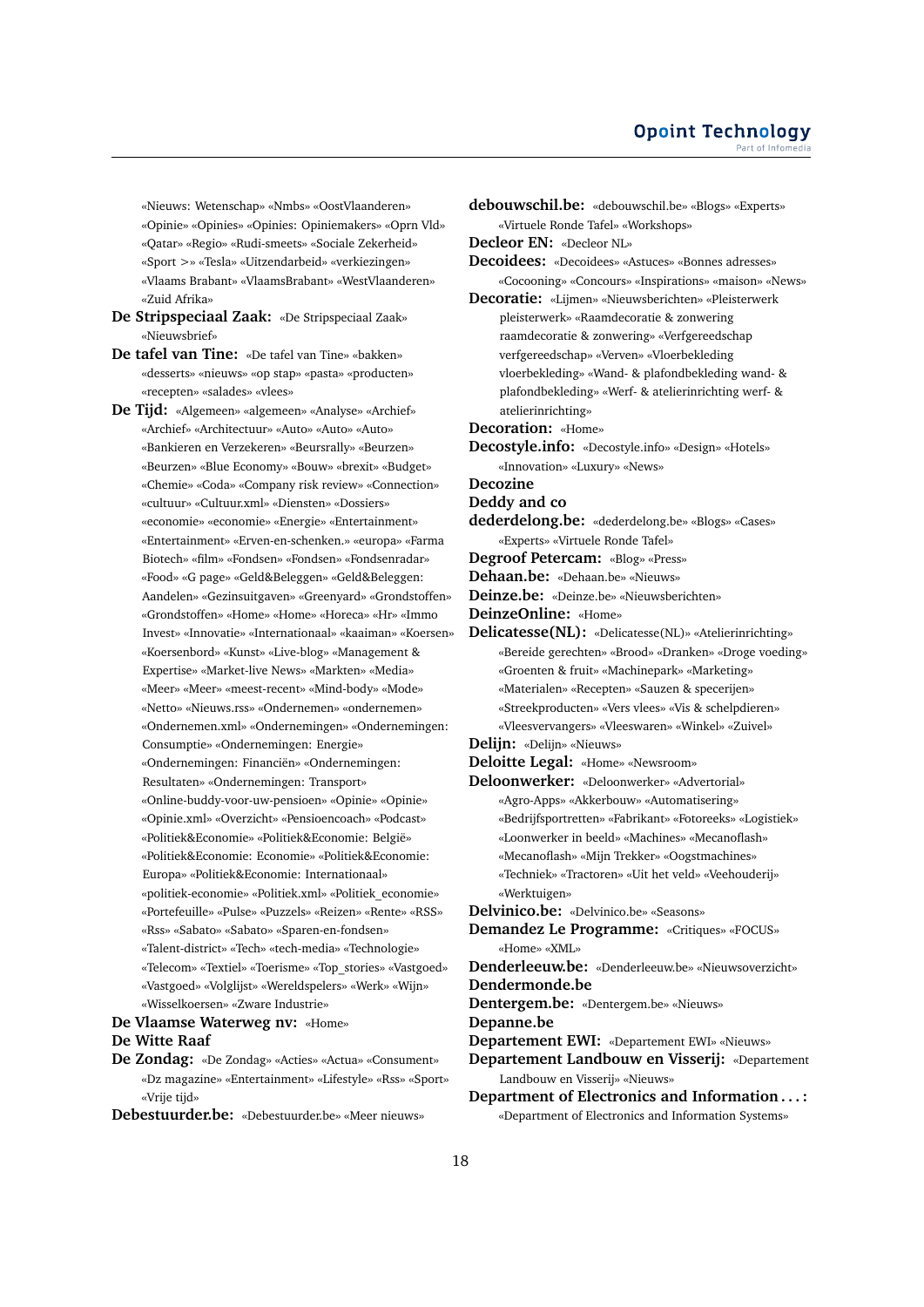«Events» «Hedera» «Lab members» «More news» «News» **Depinte.be:** «Depinte.be» «Nieuws» **Derand:** «Home» «Nieuws» **Design Addict:** «Design Addict» «Blog»

**Dessel.be:** «Dessel.be» «Alle nieuwsberichten»

**Destelbergen.be:** «Destelbergen.be» «Nieuws»

#### **Destination Food**

**Deugenieten**

**Deutsche Bank:** «Articles» «Nieuws»

- **devijfdegevel.be/nl:** «devijfdegevel.be/nl» «Blogs» «Cases» «Experts» «Virtuele Ronde Tafel» «Workshops»
- **DeWereldMorgen.be:** «Alt-right» «Benoit Lannoo» «Cannabisdebat» «Christophe Callewaert» «Denis Bouwen» «Dominic Van Oosterwyck» «Home» «IPS» «Isabelle Vanbrabant» «Karina Brys» «Ludo De Brabander Vrede vzw» «Opinie» «Oxfam – Solidariteit» «Palestina Solidariteit» «Precarisering» «Racisme» «uit de community» «Verkiezingen 2019» «Vertaal Slag»
- **Dezuidrandgids:** «Dezuidrandgids» «Algemeen» «Antwerpen» «Beleven» «Boekenfoyer» «Coverstory» «Culinair» «Cultuur» «De postiljon rijdt voor» «De voorstad bloeit» «Edegem» «Fik blogt» «Film» «Geschiedenis» «Gezondheid» «Globetrotter Gust» «Hove» «Immo» «In de Kijker» «Kontich» «Leven en welzijn» «Lifestyle» «Literatuur» «Maatschappelijk» «Mensen» «Mortsel» «Muziek» «Nieuws» «Persbericht» «Psychologie» «Reis rond de wereld» «Reizen» «Shopping» «Slider» «Snel nieuws» «Spiritualiteit»

#### **DG Retail:** «Lees meer»

**DICHTBIJ & VER WEG**

**Diem25 :** «Diem25 » «News» «Press room»

**Diepenbeek.be:** «diepenbeek.be» «Nieuwsberichten» **Digilover**

- **Digimedia NL:** «Analytics» «Dossier» «E-marketing» «Home» «Mobile» «News» «News» «People» «Social Media» «Web dev»
- **Digimedia.be FR:** «All news» «Home» «Innovation» «Market News»

### **Digital Music Europe**

- **DIGITALEUROPE:** «News»
- **Dimension FR:** «Dimension FR» «Actualites» «Agenda» «Articles» «Magazine» «News»
- **Dimension NL:** «Dimension NL» « News» «1» «3» «4» «Artikels» «News» «Magazine»

**Diplomatic-world.com:** «Diplomatic-world.com» «News»

**Disarm:** «Disarm» «2» «3» «4»

# **Disco Naïveté**

**Diskidee:** «Achtergrond» «Audio / Video» «Bedrijven» «Games / Multimedia» «Hardware» «Home» «Internet / Diensten» «Nieuws» «Opinie» «Previews» «Rss» «Software» «Testen»

**Distrac.com:** «News»

**DivercityMag :** «DivercityMag » «Andere» «Architecture» «Architecture» «Architectuur» «Atenor» «Atenor» «Atenor» «Autres» «Culture» «Culture» «Cultuur» «Energie» «Energie» «Energy» «Environment» «Environnement» «Immobilier» «Milieu» «Mobilité» «Mobiliteit» «Mobility» «Other» «Real Estate» «Technologie» «Technologie» «Technology» «Vastgoed»

**Dkv:** «Fr»

**Dmvino.be:** «Diverse» «Foodpairing» «nieuws» «Personalia» «Regio» «Spirits blog» «Winebizz»

### **DNS Belgium**

**Dobbit:** «Dobbit» «administratie» «afvoerkanalen & -buizen» «Alle» «aluminium» «ambachten» «architectuur» «atelier & werkplaats» «auto, motor, fiets» «badkamer» «baksteen» «beglazing» «behang» «behangen» «bemesting» «beregening» «beton» «betonwerken» «bijgebouwen» «bijgebouwen» «binnenschrijnwerk» «bloemen & planten» «bloemen & planten» «bomen & struikplanten» «bouwelementen» «BOUWELEMENTEN BOUWELEMENTEN» «bouwmachines» «bouwmaterialen» «bouwmaterialen» «BOUWMATERIALEN BOUWMATERIALEN» «bouwruimtes» «BOUWRUIMTES BOUWRUIMTES» «bouwstoffen» «buitenschrijnwerk» «bureau» «CHAMBRES CHAMBRES» «composietmateriaal» «dakbedekking» «dakdichting» «daken» «decoratie» «decoreren» «dichtingsmaterialen» «domotica» «dressing» «egalisatiemiddelen» «elektriciteit» «elektrische gereedschappen» «elektro» «ELEMENTS DE CONSTRUCTION ELEMENTS DE CONSTRUCTION» «energiebesparing» «epdm» «funderingen» «gang & hal» «garage» «gevels» «gipskarton» «gipskarton plaatsen» «grondwerken» «hacks» «hernieuwbare energie» «Home» «hout» «houtbouw» «huishoudartikelen» «ijzerwaren» «installatiemateriaal» «isolatie» «isolatie plaatsen» «isolatiematerialen» «kelder» «kelders & putten» «keuken» «kitten en silicones» «koeling» «kunststoffen» «ladders & steigers» «lassen» «leefruimtes» «lijmen» «MATERIAUX DE CONSTRUCTION MATERIAUX DE CONSTRUCTION» «MEER» «meet- & regelapparatuur» «metalen» «metselen» «meubilair» «moestuin» «mortels & chapes» «natuursteen» «nutsvoorzieningen» «onderhoudsproducten» «opbergruimtes» «outdoor» «outdoor» «outdoor cooking» «outdoor nutsvoorzieningen» «OUTDOOR OUTDOOR» «OUTDOOR OUTDOOR» «persoonlijke beschermingsmiddelen» «plaatmateriaal» «plafond» «plastic ware» «pleister» «pleisteren» «PLUS» «pneumatische gereedschappen» «poorten» «prefab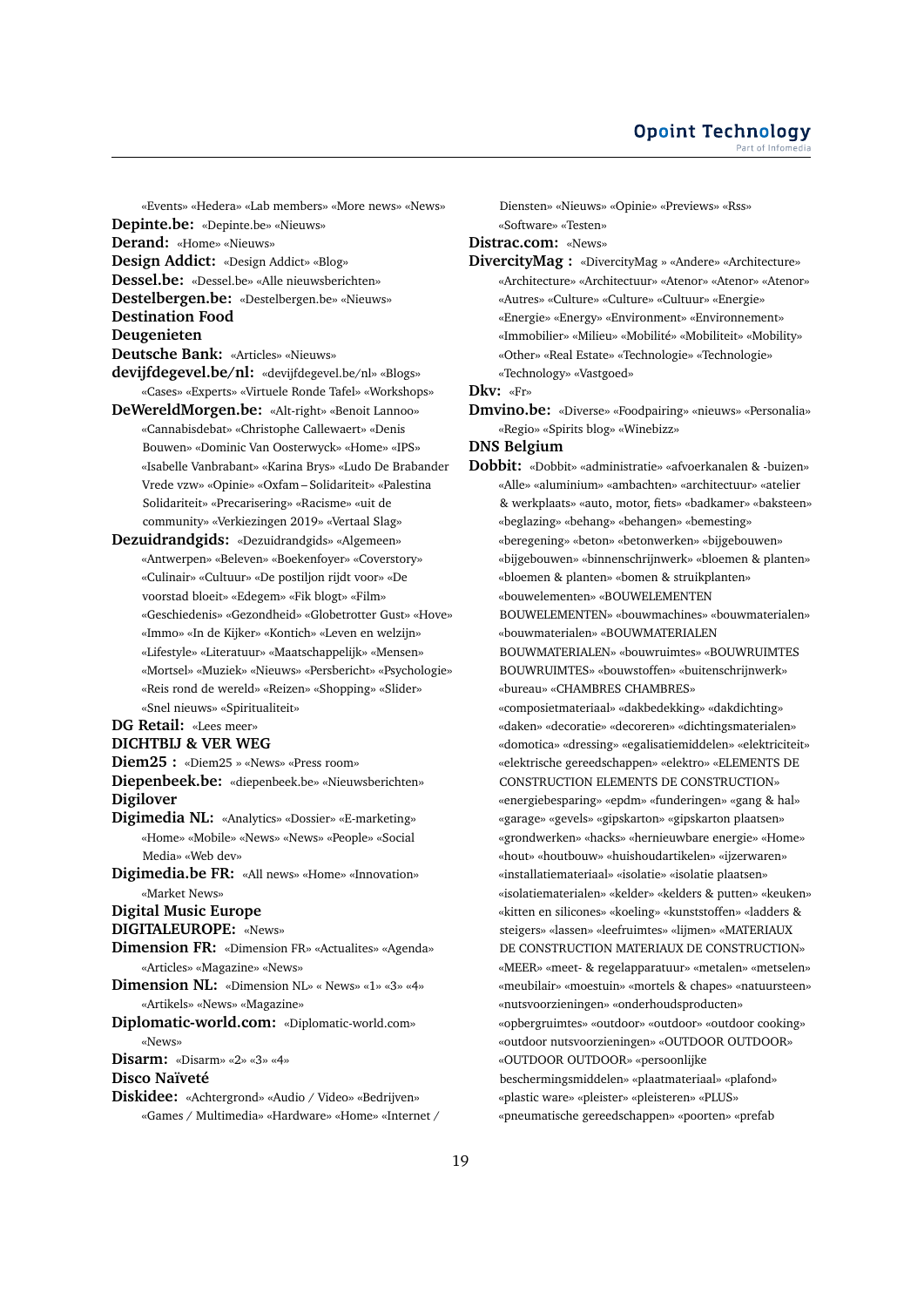elementen» «renoveren» «restaureren» «ruwbouwwerken» «sanitair» «sanitair plaatsen» «schilderen» «schrijnwerk» «schuur- & afplakmiddelen» «slaapkamer» «sloop & recyclage» «slopen & recup» «smeermiddelen & brandstoffen» «snijgereedschappen» «snoeien & houthakken» «speelkamer & ontspanningsruimte» «staal» «tapes» «technieken» «TECHNIEKEN TECHNIEKEN» «technische ruimte» «tegelen» «tegels & klinkers» «terras & verharding» «timmerwerken» «tips & tricks» «toilet» «tools & machines» «TOOLS & MACHINES TOOLS & MACHINES» «TOOLS & MACHINES TOOLS & MACHINES» «tuin» «tuinaccessoires» «tuinafsluitingen» «tuingereedschappen» «tuingereedschappen» «tuinhuis & serre» «tuinieren» «tuinmachines» «tuinmeubilair» «tuinontwerp» «tuinverlichting» «veiligheid» «veiligheid» «ventilatie» «ventilatie plaatsen» «veranda & aanbouw» «verfgereedschap» «verhuur» «verlichting» «verlichting plaatsen» «verven» «verwarming» «verwarming plaatsen» «vijvers» «vloer plaatsen» «vloerbekleding» «vloeren» «vloertegels» «vochtwering» «vulmiddelen» «wanden» «waskamer & bijkeuken» «woningonderhoud» «zaaien & planten» «zaden» «zolder» «zwembaden»

**Dolce world FR:** «Dolce world FR» «Blog» **Domus Medica:** «Nieuwsberichten» «Thuis»

**Donna Caramella:** «Donna Caramella» «Brood» «Cake» «Cupcake» «Dessert» «Drankjes» «Hapjes» «Hoofdgerecht» «Koekjes» «Kookboek» «Lunch» «Ontbijt» «Pasta» «Product» «Quiche en hartige taarten» «Recepten» «Restaurant» «Review» «Salade» «Soep» «Taart» «Voorgerecht» «Weetjes en feitjes» «Zoet»

**Doorbraak wijn:** «Doorbraak wijn» «Nieuws» «Prosecco» **Doorbraak.be:** «Doorbraak.be» «Actualiteit» «Analyse»

- «Binnenland» «Binnenland» «Boeken» «Buitenland» «Buitenland» «Cartoons» «chris-ceustermans» «Communautair» «Communautair» «Cultuur» «Cultuur»
- «Economie» «Economie» «Europa» «Europa» «Geschiedenis» «Geschiedenis» «Interview» «Klimaat» «Media» «Media» «Mijmering» «Multicultuur & samenleven» «Multicultuur & samenleven» «Onderwijs» «Onderwijs» «Paralipomena» «Politiek» «Portret» «Satire» «Sprekershoek» «Standpunt» «Video» «Vrije Tribune»

# **Doorgelicht**

# **Double Strainger**

**drinklipstick.be:** «drinklipstick.be» «BEAUTE» «MODE» «OUTFITS»

**Drivetime.be:** «Drivetime.be» «Blog» «Routes»

**DRIVR:** «DRIVR» «Abarth» «Alfa Romeo» «Alpina» «Alpine» «Aston Martin» «Audi» «Automerken» «Banden» «Bentley» «BMW» «Boeken» «Bugatti» «Caterham» «Citroën» «Docu's» «Donkervoort» «DS» «Ferrari» «FIAT» «Ford»

«Het beste van» «Honda» «Horloges» «Hyundai» «Infiniti» «Jaguar» «Jeep» «KIA» «Klassiekers» «Koenigsegg» «Lamborghini» «Land Rover» «Lexus» «Lotus» «Maserati» «Mazda» «McLaren» «Mercedes» «Mini» «Morgan» «Motorsport» «Nieuws» «Nissan» «Opel» «Pagani» «Peugeot» «Podcast» «Porsche» «Range Rover» «Recent getest» «Reportages» «Rijtesten» «Skoda» «SsangYong» «TVR» «Volkswagen» «Volvo»

#### **DRK**

**Droit & Technologie:** «Accueil»

**Droit Belge:** «Actualités» «Home»

**Dubo Limburg.be**

- **DVD Info:** «2 Entertain Video» «2SenseXperience Productions» «A-Film» «Achtergrond» «Algemeen» «B-Motion» «BBI» «Besprekingen» «C&S Entertainment» «Cinéart» «Column» «Disney» «Dutch FilmWorks» «E1 Entertainment Benelux» «Easter Eggs» «EIC» «Focus Film Facts» «Fox» «Home» «Homescreen» «Indies Home Entertainment» «Interview» «Just Entertainment» «JustBridge» «LimeLight Pictures» «Living Colour Entertainment» «MGM» «Moskwood» «Nieuws» «Omniversum@home» «Paradiso» «Paramount» «Prijsvraag» «Sony Pictures HE» «Splendid» «Standaard Uitgeverij» «Twin Pics» «Universal» «Video Film/Express» «VTC-Media» «Warner»
- **DVO:** «Bmi-belgium» «Home» «Innovatie» «Oyo-vacation-homes» «Sociaal» «VDAB voor bedrijven» «Zakendoen met de wereld»

### **DVV Verzekeringen:** «DVV»

**Dwire:** «1 Cybersecurity» «1 Documentary» «1 Laptops» «1 Neuseeland» «1 Opinion» «1 Photography» «1 Reviews» «1 Science» «1 Smart City» «1 Smart Phones» «1 Social Media» «1 Themes» «12 Business» «12 News» «18 Technology» «2 Accessories» «2 Digital Transformation» «2 ICT» «2 Opinion» «2 Outdoors» «3 AI» «3 Monitor» «4 Tips» «4 Worldwide» «5 5G» «5 Travel» «7 Carona» «AI» «Business» «catherinethiesse» «Europe» «Monitor» «News» «Opinion» «Outdoors» «Smart City» «Technology» «Travel» «Travel»

**E bike News:** «E bike News» «Matos» «Mobilité» «News»

**E-gezondheid.be:** «E-gezondheid.be» «Allergie» «Alternatieve geneesmiddelen» «Angststoornissen» «Anticonceptie» «Brood» «Carpaccios, tartaar» «Cholesterol» «Diëtetiek» «Dieet» «Dier en gezondheid» «Droge groenten» «Eieren» «Figuur slankheid» «Geneesmiddelen» «Gesuikerde en gezouten soepen» «Gevarieerde salades» «Gezond ouder worden» «Gezondheid op het werk» «Gezondheid op reis» «Gezondheid, koude, winter» «Gezondheidszorg» «Gratins flans clafoutis tians» «Groenten» «Gynaecologie»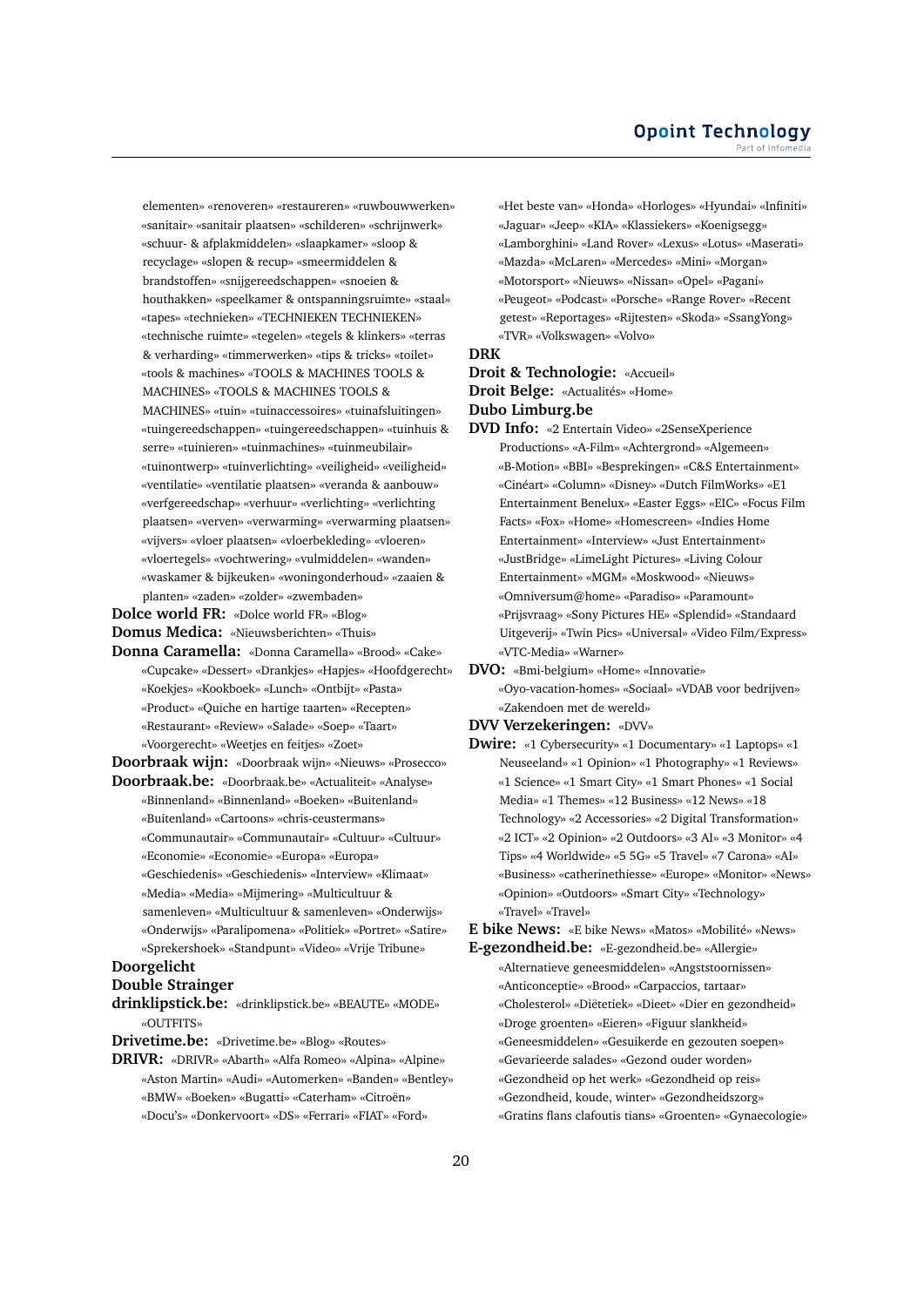«Hartige taarten, gebakjes van bladerdeeg» «Heilzame werking van sport» «Herpes» «Huidproblemen» «Ijsjes sorbets granités» «In openlucht» «In vorm» «Informatie over sport» «Kaas» «Lichte pijn» «Mama» «Manicure, pedicure» «Menopauze» «Mondverzorging» «Mooi gezicht» «Mooie haren» «Mooie huid» «Mycose» «Neurologische aandoeningen» «Oligo-elementen, mineralen» «Ongevallen» «Oogverzorging» «Overgewicht, obesitas» «Paddenstoelen» «Pannenkoeken, wafels» «Papillotten» «Pasta, rijst griesmeel» «Persoonlijke ontwikkeling» «Psycho» «Pudding, mousses, charlottes» «Purees, compotes» «Recepten» «Rugpijn» «Sautés, wokgerechten» «Schaaldieren» «Schoonheid» «Schoonheid en anti-aging» «Seksuele gezondheid» «Slaap» «Slechte bloedsomloop» «Smoothies cocktails en drankjes» «Special feesten» «Spier- en skeletstoornissen» «Spijsvertering en transit» «Stoofschotels» «Stress, anti-stress» «Taarten cakes soufflés» «Taarten pizza's quiches» «Tabak» «Tandverzorging» «Tapas, boterhammen aperitiefglaasjes» «Terrines paté's» «Tips voor sporters» «Uw gezondheid» «Vermoeidheid, ijzer» «Vervuiling» «Verzorging van het gehoor» «Vis» «Vitamines» «Vlees» «Voeding» «Voedingsmiddelen» «Voedingssupplementen» «Voedselveiligheid» «Voetverzorging» «Vruchten» «Welzijn» «Wintersporten» «Ziekten» «Zon zonnen» «Zuivelproducten melk»

- **E-malt:** «E-malt» «All news» «Barley news» «Brewery news» «Hops news» «Malt news» «More news» «Search news archive» «Top industry news»
- **E-sante.be:** «E-sante.be» «Accidents» «Alcool» «Alimentation santé» «Aliments» «Allergie» «Animal et santé» «Arthrite» «Épanouissement personnel» «Beauté» «Beauté anti-âge» «Beauté de l'homme» «Bien vieillir» «Bien-être» «Bienfaits du sport» «Cancers» «Cholestérol» «Conseils pour sportifs» «Contraception» «Dépression, déprime» «Diabète» «Diététique» «Digestion et transit» «Dons et greffes» «Drogue» «En forme» «Fatigue, fer» «Grippe» «Gynéco» «Handicap» «Hépatite» «Hôpital» «Herpès» «Informations générales santé» «Informations par sport» «Mal de dos» «Maladies» «Maladies cardiovasculaires» «Maladies de la thyroïde» «Maladies des reins» «Maladies digestives» «Maladies du sang et immunitaires» «Maladies et troubles psy» «Maladies neurologiques» «Maladies respiratoires» «Maman» «Mauvaise circulation sanguine» «Médecines douces» «Médicaments» «Médicaments en pratique» «Médicaments et maladies» «Médicaments sans ordonnance» «Ménopause» «Mycose» «Oligo-éléments, minéraux» «Petits bobos» «Pollution» «Problèmes de peau» «Problèmes de prostate» «Psycho» «Régime»

«Recettes» «Risques des médicaments» «Santé au travail» «Santé auditive» «Santé de la bouche» «Santé des dents» «Santé des os» «Santé des pieds» «Santé des yeux» «Santé en été» «Santé en voyage» «Santé pratique» «Santé senior» «Santé sexuelle» «Santé urinaire» «Santé, froid, hiver» «Sécurité alimentaire» «Sida» «Sommeil» «Sports d'hiver» «Stress, anti-stress» «Surpoids, obésité» «Système de santé» «Tabac» «TMS» «Troubles alimentaires» «Troubles de l'anxiété» «Troubles neurologiques» «Vaccination» «Vitamines»

#### **Ease-storage.eu**

- **Eating:** «Eating» «Blog» «EN» «NL»
- **Eating Blog:** «Eating Blog» «News»

**Eén:** «Home»

- **EBAA European Business Aviation Association** «European Business Aviation Association» «European Business Aviation Association – Events» «European
	- Business Aviation Association Publications»
- **Ebcd:** «Home» «INTERGROUP»

**Ebe-biopharma:** «Ebe-biopharma» «News & Events» **Ebem:** «Home»

**Ebn**

- **Ebsummits**
- **ECF:** «ECF» «News» «Press Releases»
- **ECHOScoiffure:** «ACTUALITÉS»

**Eco Tips**

- **Eco-mobiel:** «Eco-mobiel» «News» «Tests»
- **Eco-mobiel:** «Eco-mobiel» «Nieuws per merk» «Testritten»
- **Ecobouwers:** «Artikels» «Home»
- **Ecoconso.be:** «Ecoconso.be» «Accueil» «Alimentation» «Électro et informatique» «Énergie et climat» «Étiquetage» «Consommation» «Déchets» «Enfance» «Habitat» «Hygiène et cosmétiques» «Mobilité et transport» «Nature et écologie» «Produits d'entretien» «Société» «Textile» «Tourisme et loisirs»
- **Ecole polytechnique de Bruxelles**

**Ecolo:** «Accueil» «Actualite»

**Ecommerce Europe:** «Home» «News» «Press»

- **Ecommerce News**
- **Economieblog:** «Economieblog» «blogtekstjes» «boekbesprekingen» «columns» «gastpost» «in de pers» «Uncategorized»
- **Ecorama Luxembourg :** «Ecorama Luxembourg » «Allemagne» «Assurances» «Assurances» «Banques» «Banques» «Belgique» «En Bref» «En Bref» «Europe» «Fonds d'investissement» «France» «France» «L'image du jour» «Le chiffre du jour» «Le chiffre du jour» «Luxembourg» «Luxembourg» «Médias» «personalia» «Place financière» «Start-ups» «Start-ups» «Statec» «Statistiques»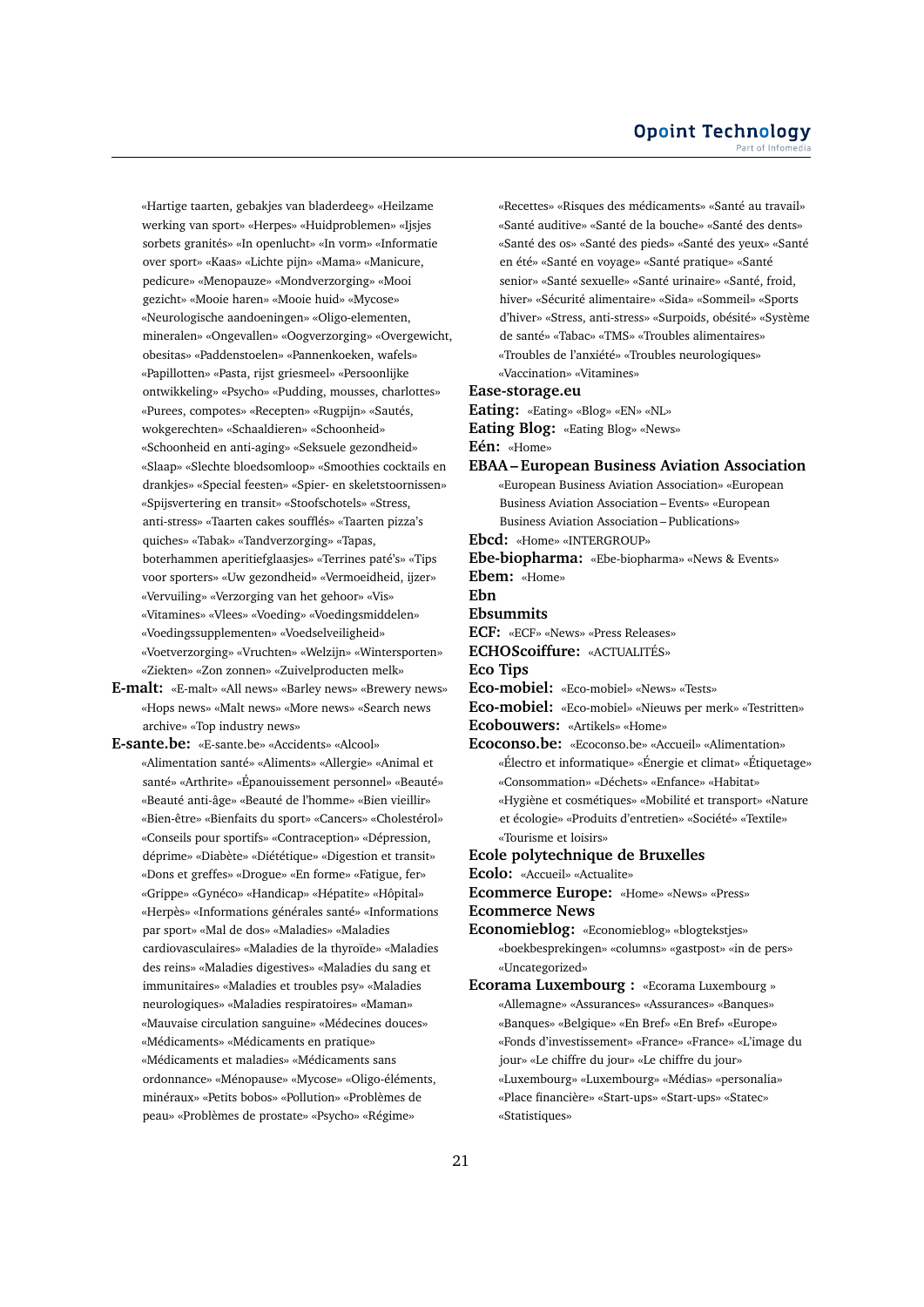**Ecotips:** «Circulaire economie» «Energie» «Klimaat» «Mobiliteit» «MVO» «Omgeving»

**Ecta:** «News» «Press»

**Edana:** «Edana» «News»

**Editiepajot:** «Editiepajot» «Affligem» «Asse» «Beersel» «Bever» «Dilbeek» «Drogenbos» «Galmaarden» «Geraardsbergen» «Gooik» «Halle» «Herne» «Lennik» «Liedekerke» «Merchtem» «Ninove» «Opwijk» «Pepingen» «Regio» «Roosdaal» «Sint-Genesius-Rode»

«Sint-Pieters-Leeuw» «Ternat»

# **Edsoforsmartgrids.eu**

#### **Education, Audiovisual and Culture . . . :**

«Education, Audiovisual and Culture Executive Agency» «News»

**EE Times Europe:** «Events» «Frontpage» «LEDLighting» «News» «News: Business» «News: Feature Articles» «News: Interviews» «News: Market» «News: New products» «News: Technology» «PAGE-3» «PAGE-4» «PAGE-5» «PAGE\_2»

**Eeb.org/events:** «Eeb.org/events» «Press»

**Een Beetje Beter**

**Een lepeltje lekkers:** «Eenlepeltjelekkers.be»

**EeNews Analog Design Center:** «EeNews Analog Design Center» «Audio and Video» «Business» «Conversion» «Design Center» «Feature Articles» «New products» «News» «Opticalwirelessrf» «Technology»

**eeNews Automotive:** «eeNews Automotive» «News»

- **EeNews Embedded:** «EeNews Embedded» «Business» «Feature Articles» «Interviews» «Learning Center» «Market» «New products» «News» «Technology»
- **eeNews Power:** «Battery Management» «Business» «Design Center» «eeNews Power» «Feature Articles» «Home» «Market» «New Products» «Power Components» «Power Supplies» «Technology»

**Eesc:** «Eesc» «Actualités & médias» «News»

- **Efama:** «Efama Home» «News»
- **Effat:** «Agriculture» «Call for Tender» «Company work» «Featured» «Food» «In the spotlight» «Press release» «Publications» «Take action» «Tourism»
- **Efiees:** «Efiees» «NEWS»
- **EFMD:** «EFMD» «Blog»

**EFPIA:** «EFPIA News» «Home» «News-Events»

**EFRAG: European Financial Reporting . . . :**

«EFRAG: European Financial Reporting Advisory Group» «News»

**EFTA Surveillance Authority:** «Pressreleases» **Egear:** «Egear» «artikels over cng» «artikels over lpg»

**Egec:** «Egec» «News»

**Egmont Group:** «News»

**Egmont Institute:** «More articles» «Publications»

**Ehima:** «Documents»

# **Ei-ie.org**

**Electricien(FR)**

# **Elegis**

**Elektricien (NL):** «Elektricien (NL)» «elektrische veiligheid» «energie» «gebouwbeheersystemen» «gereedschappen» «installatiematerialen» «ventilatie» «verlichting» «werfuitrusting»

**Elektricien(Nl)**

**Elektricien-Pmg FR:** «Home» «eclairage» «energie» «equipement de chantier» «materiaux d'installation» «outillages» «sécurité électrique» «systèmes de gestion des bâtiments» «ventilation»

**Elektrozine.be:** «Beeld & geluid» «Elektro» «Home» «Multimedia» «Smart home»

**Elettronew**

#### **Elidesc**

**Elien's Cuisine:** «Elien's Cuisine» «Recepten»

**Eline Rey:** «Eline Rey» «BEAUTY» «FASHION NEWS» «Geen categorie» «INTERNATIONAL TOUR» «INTERVIEWS» «LIFE» «NATIONAL TOUR» «OUTFITS» «SOCIAL MEDIA» «STYLE» «TRAVEL» «TRENDS»

**Elizawashere**

**Elle Belgique:** «Actu» «actu food» «Adresses» «Beauté» «Cheveux» «Coaching» «Concours» «Culture» «Déco» «ELLE Active» «ELLE Events» «Fashion Week» «Food» «Home» «Lifestyle» «Make-Up» «Maman» «Mariage» «Mode» «News» «Ongles» «People» «Psycho sexo» «Santé» «Shopping» «Société» «Soins Corps» «Soins Visage» «Sport» «Streetstyle» «Summer Tour» «Sur le Web» «Tapis Rouge» «Tendances» «Voyage»

**elle milla blog:** «elle milla blog» «Beauty» «Fashion» «Fashion» «Food» «Interior» «Kids» «Lifestyle» «Personal» «The shop» «Vlogs»

```
Elle Vit: «Home»
```
**ElleMixe:** «Home»

- **Ellen is My Name**
- **Eltis.org:** «Eltis.org» «Case studies» «News»

**Elysian Moment**

- **EMIS:** «Actuele Wetgeving» «Home»
- **Emmaus:** «Nieuws»
- **Empty the Fridge**
- **En Marche:** «En Marche» «Accueil» «Événements» «Bien-être» «Culture» «Fiscalité» «Médicaments» «Medecine» «Opinions» «Politique» «Prévention» «Santé» «Santé mentale» «Services» «Société» «Soins de santé»

# **En voiture Simone**

**Enboucle:** «Enboucle.me»

**Elle België:** «Elle België» «Beauty» «Fashion» «Hotspots» «Lifestyle» «Maxine» «Summer tour» «Wedstrijden»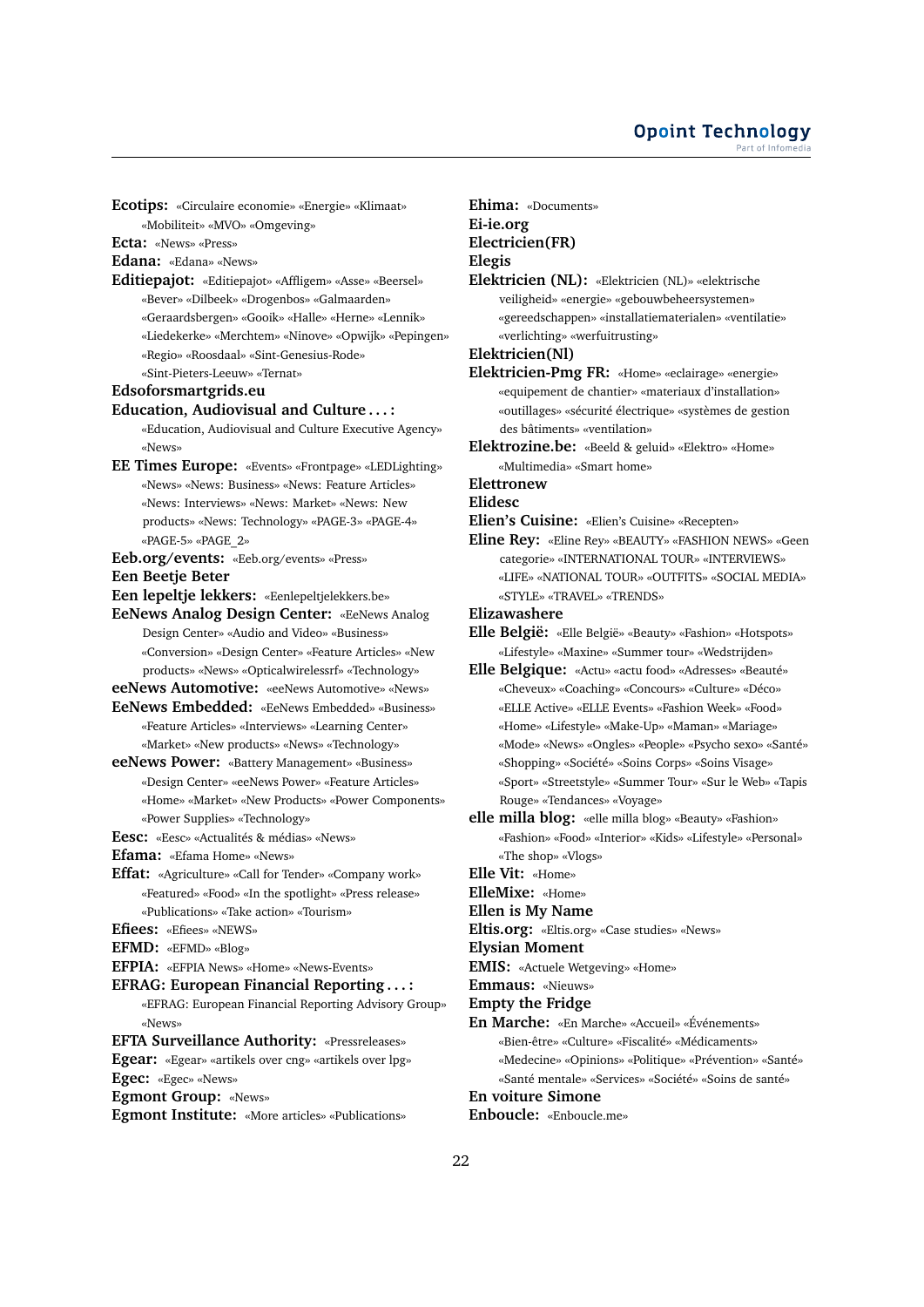#### **Opoint Technology** Part of Infomer

**Encompass:** «Encompass» «Comment»

**Eneco:** «Batterie Domestique» «Batterie Domestique» «Economiser» «Economiser» «Energie verte» «Energie verte» «Entreprises» «Entreprises» «FR» «Isolation» «Nl» «Plus du soleil» «Plus du soleil»

**Energieleveranciers vergelijken:** «Home» «Onze artikelen»

**Energiesparen:** «Energiesparen» «Nieuws»

**Energy Charter:** «Home»

# **Energy Efficiency in Industrial Processes**

**Energy Post:** «Energy Post» «EU Policy» «Markets» «Networks» «News» «Nuclear» «Oil & Gas» «Oil, Gas & Coal» «Outlooks» «Renewables» «Slider» «Transition» «Transport»

**Energycoalition:** «Energycoalition» «News»

**Enfantsbienvenus.be:** «Enfantsbienvenus.be» «Activité» «Activité» «Activité» «Activité» «Activité» «Activité» «Activités» «Allemagne» «Alpes» «Alsace» «Amiens» «Animaux» «Anniversaire» «Anvers» «Astuces» «Balade» «Bateau» «Belgique» «Bergen» «Bio» «Bouillon» «Brabant» «Brocante» «Bruges» «Brunch» «Bruxelles» «burger» «Californie» «Camping» «Cévennes» «Centenaire 1914-18» «Certfontaine» «Champagne-Ardenne» «Charleroi» «Chateau» «Cinéma – TV» «Citoyen» «Colmar» «Contes» «Copenhague» «Cuisine» «Danemark» «Destination» «Dinant» «Durbuy» «Ecolo-bio» «Eifel-Mosel» «Etapes» «Etats-Unis» «Fjords» «Flam» «Foire» «France» «Gand» «Geilo» «Goûter» «Gourmandises» «Grande-Bretagne» «Grèce» «Guinée» «Hambourg» «Hôtel» «Hôtel» «Hôtels» «Istanbul» «Italie» «Itinéraire» «Jeux-Applis» «Jura» «La Haye» «Leuven» «Liège» «Livres» «Malmédy» «Marseille» «Mer» «Mer du nord» «Metz» «Mobilhome» «Montagne» «Musée» «Musique» «Namur» «Naours» «Nature» «Nivelles» «Norvège» «Oslo» «Paris» «Paxos» «Pays-Bas» «Peinture» «Picardie» «Publications et collaborations» «Pyrénées» «Randonnée» «Resto» «Resto» «Resto» «Resto» «Restos» «San Francisco» «Sequoia Park» «Shopping» «Skagen» «Somme» «Sorties» «Sport» «Stages» «Stoumont» «Sud» «Suisse» «Théâtre» «Train» «Transport» «Turquie» «Ulvik» «Uncategorized» «USA» «Valloires» «Vélo» «Voiture»

**Enfnts Terribles magazine:** «Enfnts Terribles magazine» «Beauty» «Editorials» «Fashion» «film & tv» «life & culture» «Music» «Street Style» «travel & hotspots» **Engie Electrabel.be:** «Articles» «blog» «NL»

**EngineeringNet.be:** «Archief magazine» «Bedrijfsnieuws» «Engineeringnet» «Entreprise» «Guy%20Leysen» «Home» «Industrie» «Industrie» «Infos produits» «Magazine» «Magazine» «Magazine» «Opleiding» «ORI news» «ORI nieuws» «Productnieuws» «Research» «Techniek» «Technologie»

**Enola.be:** «Enola.be» «Albums» «Artikels» «Artikels» «Boeken» «Camera Eye» «Expo» «Het kleine scherm» «Interviews» «Live» «Nieuws» «Nu in de zaal» «Onbeperkt houdbaar» «Strips»

**Enseignons.be:** «Actualités» «Home»

- **Entreleslignes.be:** «Entreleslignes.be» «Humeurs» «Poing de vue»
- **Entrepreneur-Pmg FR:** «BOUWELEMENTEN BOUWELEMENTEN» «Bouwmachines bouwmachines» «Bouwmaterialen» «Bouwtechnieken bouwtechnieken» «Diensten diensten» «Funderingen & grondwerken» «Gereedschappen gereedschappen» «Home» «Sloop & recyclage» «Werfuitrusting werfuitrusting»
- **Entreprise Agricole:** «Accueil» «Automatisation» «Autopropulseurs» «Dans le champs» «Entreprise Agricole Magazine» «Grandes Cultures» «Machines» «Mécanoflash» «Mecanoflash» «MECANOFLASH» «Miniature» «Moissonneuses» «Outils» «Photos» «Plein feu sur» «Salon» «Technique» «Terraflash» «Tracteurs» «Travaux de terre»
- **Entrr:** «Entrr» «Nieuws»
- **Entsoe:** «Home» «Latest News» «Position Papers»
- **Envicas bvba:** «Fr» «Home»
- **Eos Tracé:** «Eos Tracé» «Artikels»
- **Eos Wetenschap:** «Geschiedenis» «Gezondheid» «Home» «Natuur» «Psyche & brein» «Ruimte» «Technologie» «Voeding» «Wetenschap»
- **Epic Place**
- **Epicurien:** «Epicurien» «Blog gourmand» «Recettes de cuisine»
- **Epsu.org**
- **ePURE:** «ePURE» «News» «Press Releases»

**Equ.Lifestyle**

**Equal Times:** «Equal Times» «Culture» «Development» «Environment» «Human rights» «Politics & economy»

**Equibel:** «Home»

**Equihorse**

- **Equipment construction:** «Equipment construction» «Dossiers» «News» «Rentmat» «Reportages» «News»
- **Equnews:** «breeding» «Corona» «Dressage» «Eventing» «Home» «Miscellaneous» «Other Sports» «Region» «Report» «Showjumping» «Sport News» «transfer»
- **Equnews:** «Equnews -» «Antwerpen» «Dressuur» «Eventing» «Horseball» «Limburg» «Mennen» «Oost-Vlaanderen» «Overig Niews» «Regio Nieuws» «Showjumping» «Sportnieuws» «Vlaams-Brabant» «Wallonië» «WereldbekerManches» «West-Vlaanderen»
- **ERC: European Research Council:** «ERC: European Research Council» «Magazine» «News»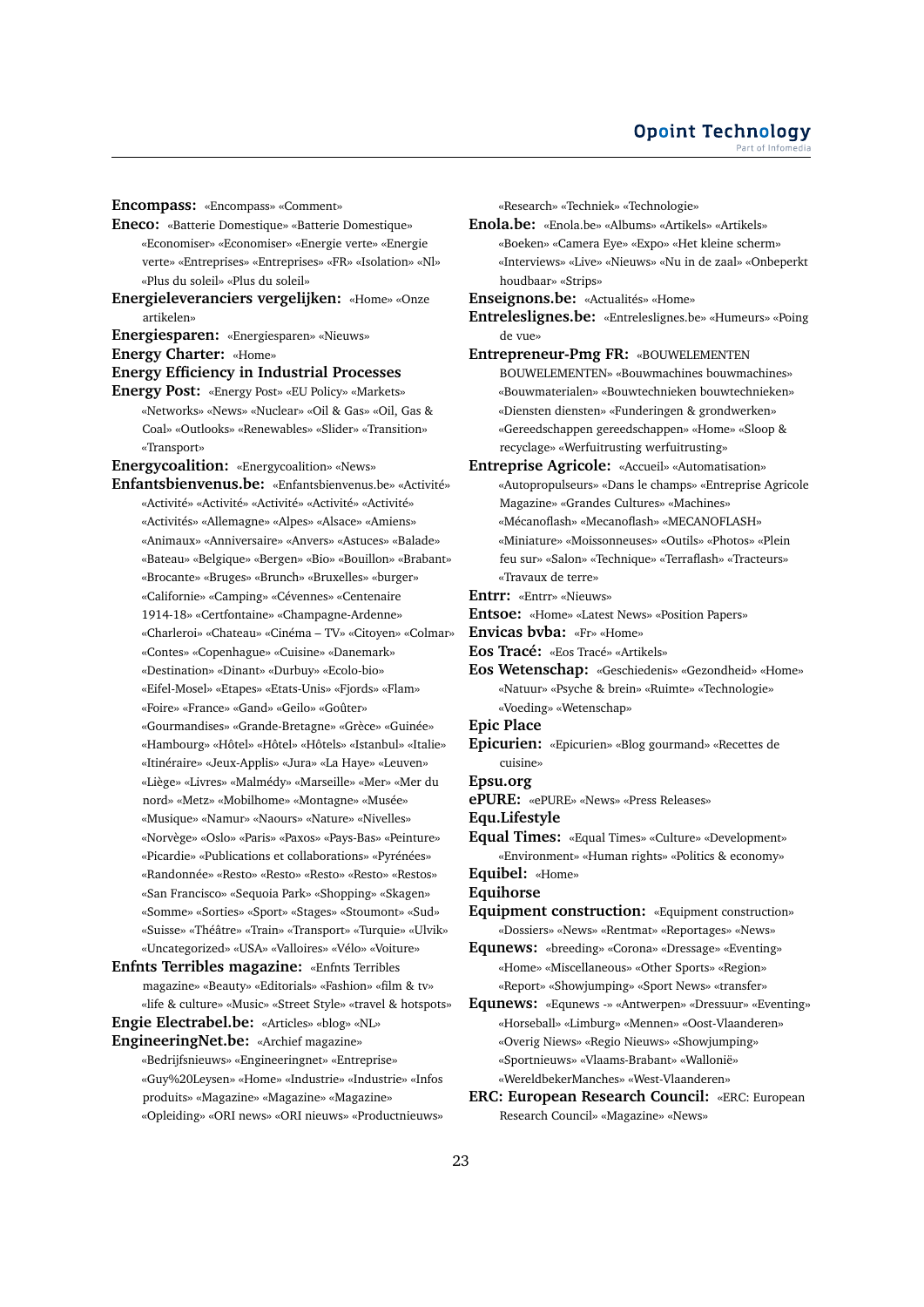#### **Opoint Technology** Part of Infomed

**ERF:** «News»

### **Ericboschman**

**ERT:** «Home»

- **Erticonetwork.com:** «Erticonetwork.com» «Blog» «ERTICO Activities» «Featured» «From Our Partners» «Policy News»
- **ESDAC:** «ESDAC» «News Feed»

**ESISC:** «RSS»

**Espaces Publics Numeriques de Wallonie:**

«Actualité de l'inclusion numérique»

- **Essenscia:** «Essenscia» «Nieuws»
- **Essentielle Vino:** «Essentielle Vino» «Foodpairing» «News» «Œnotourisme»
- **Essevee.be:** «Essevee.be» «Business»
- **Ester Depret:** «Ester Depret» «'t ouderschap» «Interieur» «Lekker eten» «Lifestyle» «Me-time» «Persoonlijk» «Verbouwing»
- **Etcetera:** «E-tcetera.be» «multilingual» «recensies» «RSS»

# **Etion.be:** «Etion.be» «Activiteiten» «Kennisbank»

**ETNO (European Telecommunications . . . :** «ETNO (European Telecommunications Network Operators' Association)» «News»

#### **Etvonweb**

#### **Etwie.be**

**EU Neighbourhood Info Centre:** «Accueil» «EU Neighbours South» «Euromed: East: Stay informed» «Euromed: South: Stay informed»

# **EU Neighbours**

- **EU Politicalreport:** «EU Politicalreport» «Agriculture» «Blogs» «Business» «Commission» «Council» «Defence» «Diary» «Digital Market» «Economy» «Energy» «Environment» «Europe this week» «Features» «Foreign Affairs» «Healthcare» «Investment» «Latest» «Law and Justice» «Parliament» «Policy» «Politics» «Regions» «Reports» «Technology» «Trade» «Transport»
- **Eu-Chronicle:** «Eu-Chronicle» «Economy & Finance» «Energy and Resources» «geopolitics» «Health & Safety» «Military & Diplomacy»
- **EU-nited:** «EU-nited» «News» «News / Events»
- **EUA:** «Home Page» «News»
- **Eubia.org:** «Eubia.org» «News»

#### **Euchronicle**

**EUobserver:** «Forside» «News» «Opinion» «Regions»

**EurActiv.com:** «5G» «Active ageing» «Agriculture & Food» «Air Quality» «Alcohol» «Arctic Agenda» «Biotechnology» «Broadband» «CAP reform» «Central Asia» «Central Europe» «Circular economy» «Circular materials» «Cities & regions» «Climate & Environment» «Clinical trials» «Competition» «Coronavirus» «Cybersecurity» «Data protection» «Defence and security» «Development Policy»

«Development Policy» «Diabetes, Cancer, Hepatitis» «Digital» «Digital Single Market» «e Commerce» «Eastern Europe» «economic governance» «Economy & Jobs» «Education» «Elections» «Elections» «EMU» «Endocrine disruptors» «Energy» «Energy & Environment» «Energy Supply» «Enlargement» «EU Africa» «EU China» «EU Council Presidency» «EU Elections 2019» «EU Priorities 2020» «EU Priorities 2020» «Euro & Finance» «Euro & Finance» «EURoad2Sibiu» «Europe's East» «European Green Deal» «Food & Agriculture» «Food chain sustainability» «Food labelling» «Food packaging» «Food safety» «Freedom of thought» «Future Connectivity» «Future EU» «Future of gas» «Future of Work» «Global Europe» «Global Europe» «GMOs» «Green finance» «Health & Consumers» «Health literacy» «Healthcare and austerity» «Healthy citizens» «Heart disease» «Home» «Industrial decarbonisation» «Industrial Strategy» «InfoSociety» «Innovation & Enterprise» «Innovation & Industry» «Innovation in Aerospace and Defence» «Innovation in agriculture» «Innovation in pharma» «Insurance» «Internet governance» «Internet of Things» «Just transition» «Justice & Home Affairs» «Languages & Culture» «Languages & Culture» «Med & South» «Media» «Medical cannabis» «Medical devices» «Metastatic breast cancer» «Middle ground politics» «Modern farming» «Multilateralism» «Neighbourhood policy» «Nutrition and health» «Old sections» «Organic food» «Payments» «Personalised drugs» «Pesticides» «Plasma» «Plastics strategy» «Politics» «Precision farming» «Public Affairs» «Radio spectrum» «Regional Policy» «Renovation Wave» «Science & Policymaking» «Science & Research» «Science and Policymaking» «Security» «Sharing economy» «Smart cities» «Social Europe & Jobs» «Social justice» «Southeast Asia» «Sports» «Sports» «Sustainable Dev.» «Sustainable Dev.» «Sustainable food systems» «Sustainable Manufacturing» «Sustainable meat» «Telecoms regulation» «The Capitals» «Tobacco & Alternatives» «Trade & Society» «Trade & Society» «Transport» «Transport» «Turkey» «UK & Europe» «UK in Europe» «Vaccination» «Water and health» «water policy» «World»

# **Eureau.org**

**Euregio Maas:** «Euregio Maas» «Aktuelles»

# **Eurelectric**

**Eurid.eu:** «Home»

- **Euro Chlor:** «Event News» «HomePage» «Member News» «Press Releases»
- **Euro Ncap:** «Euro Ncap» «LATEST-RELEASE» **Eurobitume Eurocities:** «Home» «News»
- **Eurocontrol:** «Newsroom»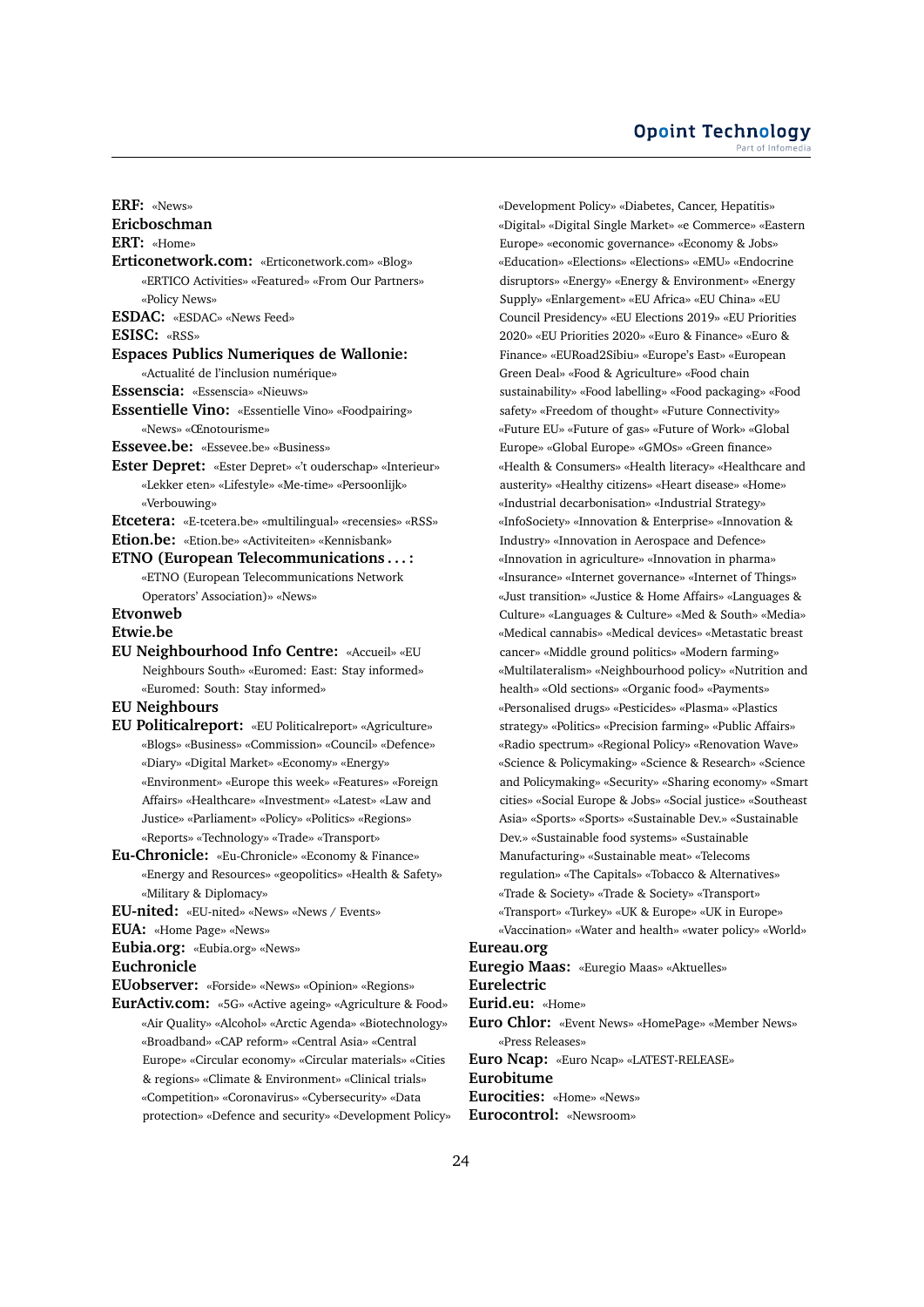#### **Opoint Technology** Part of Infomed

**Eurodressage:** «Eurodressage» «Breeding» «Dressage» «Equimarket » «Job Offers» «Market » «News» «News» «Show Reports» «Stallion Market » «What's happening »

**Eurofins:** «Agroscience Services» «BioPharma Services» «Consumer Product Testing» «Press Releases»

**Eurogas.org**

- **Eurogroup for Animals:** «Home» «News»
- **EuroHealthNet:** «EuroHealthNet» «News»
- **Euroheat & Power:** «Euroheat & Power» «Cities & District Energy News» «District Energy in the News» «Euroheat & Power News» «Industry News» «News» «Research & Innovation News» «Scientific article»
- **Europ Assistance Blog:** «BLOG» «BLOG» «Dagelijks leven» «Gezondheid» «Mobilité» «Mobiliteit» «Reizen» «Santé» «Vie Quotidienne» «Voyage»
- **EuropaBio:** «EuropaBio» «Newsroom»
- **Europäische Kommission:** «Commission» «Home» «News» «News\_de»
- **European AIDS Treatment Group:** «European AIDS Treatment Group» «Blogs» «News»
- **European Anti-Fraud Office:** «European Anti-Fraud Office» «Alle nieuwsberichten» «Evenementenkalender»
- **European Association of Co-operative Banks:** «European Association of Co-operative Banks» «COVID-19» «EACB News» «Members News» «News»
- **European Automobile Manufacturers' . . . :** «Home»
- **European Banking Federation:** «European Banking Federation» «Media»
- **European Banking Institute:** «European Banking Institute» «Press»
- **European Biodiesel Board**
- **European Boating Industry:** «Latest news»
- **European Cancer Organisation**
- **European Capital Markets Institute:** «Home»
- **European Centre for International Political . . . :** «European Centre for International Political Economy» «Blog»
- **European Cockpit Association:** «European Cockpit Association» «News»

**European commision:** «europa.eu»

- **European Commission:** «European Commission» «Clima» «Easme» «Feed» «Growth» «Health» «Horizon-magazine» «Joint Research Centre» «Justice» «material» «News events en» «Newss en» «Press releases» «Science in Society» «Transport» **European Commission**
- 
- **European Commission Education and Training** «Home» «Infocentre» «News» «Presscorner»
- **European Committee for Standardization:**
- «Home» **European Committee of the Regions:** «European Committee of the Regions» «News» **European Conservatives and Reformists Group** «Home» «NEWS» «News» **European Council on Refugees and Exiles European Credit Research Institute:** «Home» **European Data Protection Board:** «European Data Protection Board» «National news» «News» «our-documents\_en» «Press Kit» **European Data Protection Supervisor:** «European Data Protection Supervisor» «News» **European Datawarehouse:** «European Datawarehouse» «Media & Events» **European Economic and Social Committee:** «Home» «News» «Press» **European Environmental Bureau:** «Home» «Meta» «News & Events» **European Financial Services Round Table:** «European Financial Services Round Table» «News» **European Food Information Council European Forum for Restorative Justice European Foundation Centre (EFC):** «European Foundation Centre (EFC)» «News» **European Group for Generic Veterinary . . . European Junior Doctors European Magazine Media Association:** «European Magazine Media Association» «News» **European Organisation for Research and . . . :** «European Organisation for Research and Treatment o» «Events» «News» **European Organisation of the Sawmill Industry** «European Organisation of the Sawmill Industry» «News» «Press» **European Parliament EN:** «Category: economy» «Category: EU affairs» «Category: security» «Category: society» «Category: world» «Homepage» «multimedia» «News» «Priorities» «Security» «Society» **European Payments Council:** «Home» «News» **European People's Party:** «European People's Party» «Commitment» «News» **European Policy Centre:** «Home» «Publications» **European Public Health Alliance:** «Home» **European Sea Ports Organisation:** «ESPO News» «Highlights» «Home» **European Solar Thermal Industry Federation:** «Home» «Press» **European Trade Union Committee for . . . :** «European Trade Union Committee for Education»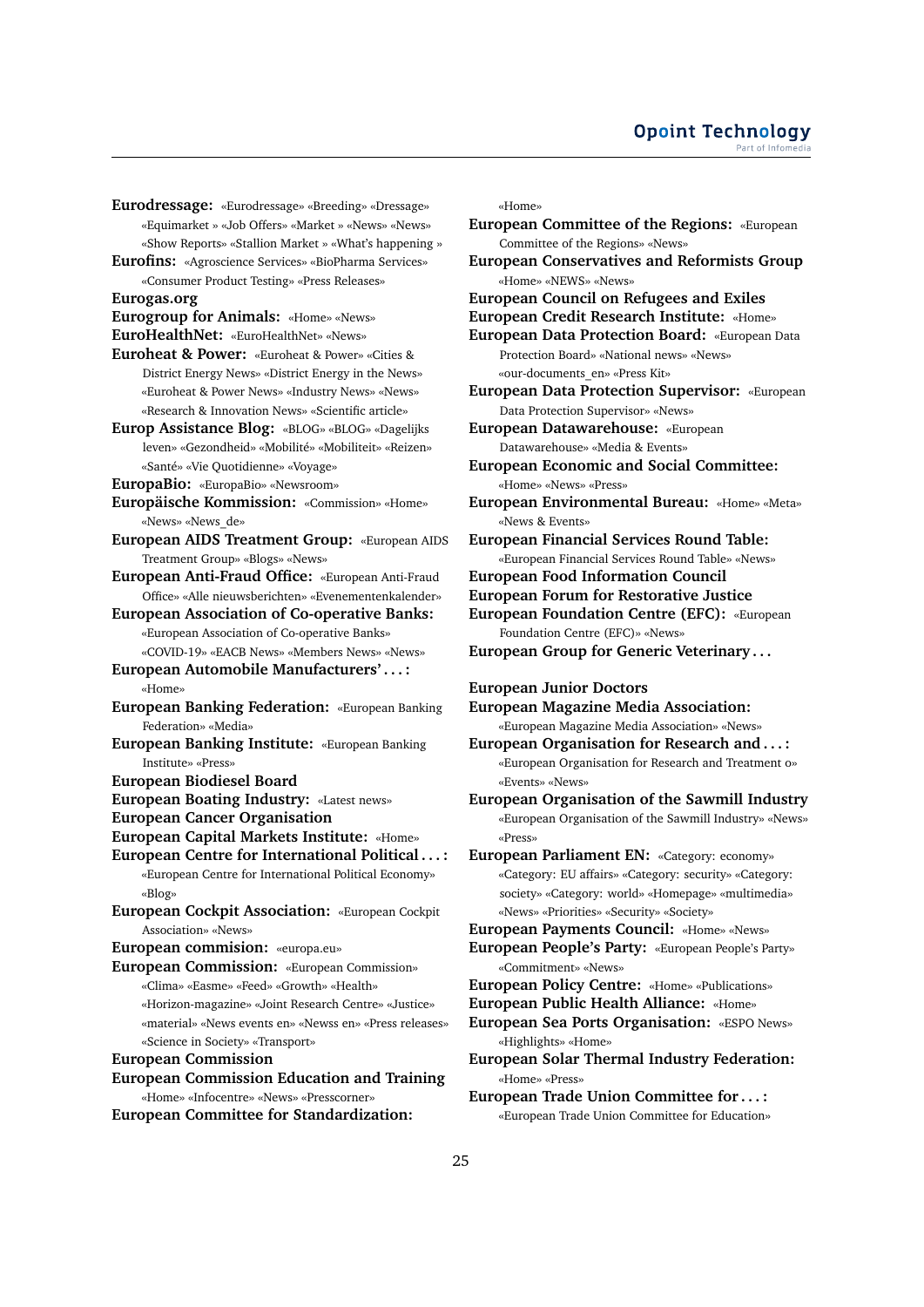«Archive» «Education Policy» «Member Organisations»

- **European Trade Union Confederation:** «European Trade Union Confederation» «Documents» «News»
- **European Trade Union Confederation:** «Etuc» «Actualités»
- **European Trade Union Institute:** «European Trade Union Institute» «Events» «News»
- **European Transport Safety Council:** «European Transport Safety Council» «News» «Past Events» «Upcoming Events»
- **European Travel Commission:** «News» «Press Releases»
- **European Triathlon Union:** «Home»
- **European Tyre & Rubber Manufacturers . . . :** «European Tyre & Rubber Manufacturers Association» «Events» «Press»
- **European Union:** «European Union» «Events» «News»
- **European Views:** «ACROSS THE CHANNEL» «BRUSSELS BUBBLE» «EUROPE IN THE WORLD» «Home» «IN THE NEIGHBORHOOD» «MEMBER STATE MONITOR» «NEWS & ANALYSIS »» «OPINION»
- **European Women's Lobby:** «European Women's Lobby» «European & International News» «EWL News» «Members News»

**Europebreakingnews**

- **Euroreizen:** «Euroreizen» «Nieuws»
- **Eurosite:** «Home» «News»
- **Eutoday.net:** «Eutoday.net» «Business & Economy» «Culture» «Dining in Europe» «Energy» «Energy» «Environment» «Human Rights» «Politics» «Security & Defence»
- **Eva vzw:** «Eva vzw» «Nieuwsoverzicht» «Recepten» **Evensi**
- **Eventnews.be FR:** «Eventnews.be FR» «Archives» «Décors & Stands» «Event Destinations» «Event Management» «Plus dans Agences d'événements» «Plus dans Associations...» «Plus dans Audiovisuel...» «Plus dans Catering...» «Plus dans Event management...» «Plus dans Sites fixes et éphémères...» «Plus dans Technologies de l'événement...»

**Eventnews.be NL:** «Eventnews.be NL» «Nieuwsarchief» **Eventonline.be:** «Eventonline.be» «Nieuws»

**Eventplanner:** «Actualiteit» «Blog» «Columns» «Dossiers» «Home» «Nieuws» «People» «Tips & trends» «Vacatures»

**Evere:** «Actualite» «NL»

**Evere – NL:** «NL»

**Everydaymarta**

**Everything Brussels FR:** «Everything Brussels FR» «Bars» «Excursions courtes» «Première visite à Bruxelles» «Restaurants»

- **Everythingbrussels.be EN:** «Everythingbrussels.be EN» «Bars» «Restaurants» «Sights» «Travel» **Everythingbrussels.be NL:** «Everythingbrussels.be NL» «Bezienswaardigheden» «Cafés» «Evenementen» «Hotspots in Brussel» «Restaurants» **Evi Driesen Evi's Journey Excel-foot.be:** «Excel-foot.be» «Actualités» «Voir toutes les actualités» **Excilor NL:** «Excilor NL» «Lees meer» **Expatsinbrussels.be:** «Expatsinbrussels.be» « Annonces» «Actualites» «Ads» «News» **Expert Academy:** «Blog» **Exploring Life:** «www.exploringlife.be» **expo-cars.be Eyeline Magazine Vlaanderen:** «Eyeline Magazine Vlaanderen» «Actualités» «Algemeen» «Apparatuur» «Brillenglazen» «Brilmonturen» «Contactlenzen» «Faces & Places» «Niche Optical Fair» «Zonnebrillen» **Eyes-on-europe.eu:** «Eyes-on-europe.eu» «Articles» **F1 Technical:** «F1 Technical» «Development Blog» «Development blog» «Features» «Headlines» **F1i.fr:** «F1i.fr» «Actu F1» «Analyse» «C'est déjà Imola !» «Diaporama» «F1 Magazine» «Galerie technique F1 : Grand Prix de Russie» «Galeries F1» «Grand Prix d'Allemagne» «Grand Prix F1» «Hockenheim» «L'avant-course du Grand Prix de Russie en images» «Le Grand Prix de Russie en images» «Le podium du Grand Prix de Russie en images» «News» «Podcasts» «Réserviste» «RSS» «Rumeurs» «Russie : les notes F1i des pilotes» «Saison:2021» «Technique» **F1journaal:** «Home» «Nieuws» **Faculteit Rechtsgeleerdheid:** «Faculteit Rechtsgeleerdheid» «Nieuws» **Faillissements Dossier.be:** «Home» «Nieuws» **Fakro.be:** «Communiqués de presse» «Persberichten» **Famhp:** «Famhp» «News»
- **Familiebedrijf :** «Blog» «Nieuws»

**Familiehulp:** «Home»

- **Famiweb.be**
- **Fantômas:** «Fantômas» «Tekst»

**Fara:** «Home»

- **Farma-Sfeer:** «Farma-Sfeer» «Agenda» «Beheer» «Beroepsnieuws» «Congresnieuws» «E-health» «Medisch nieuws» «Nieuws» «Vrije tijd»
- **Farming First:** «Farming First» «Blog» «Expert Views» «Explore»
- **Faro:** «Faro» «Actueel» «Beleid» «Blog» «Erfgoeddag» «Kennis en Expertise»
- **Farout.be:** «Farout.be» «Anders Outdoor» «Bestemmingen»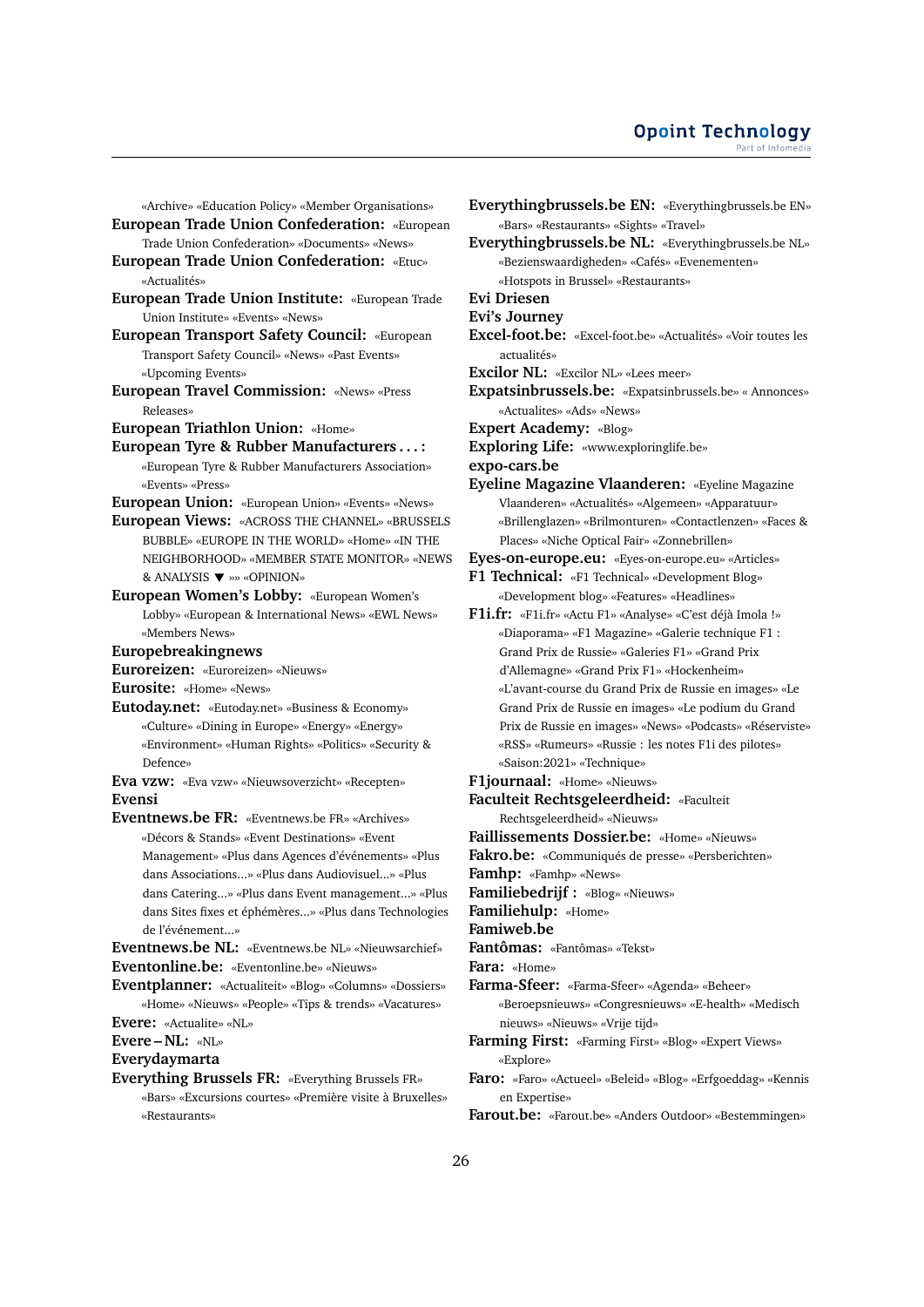«Fietsen» «Fietsen» «Fietsen» «Herfst» «Lees Far Out Online 2016» «Lees Far Out Online 2017» «Lees Far Out Online 2018» «Lente/zomer» «Lente/zomer» «Lopen» «Lopen» «Lopen» «Meer nieuws» «Mountainbike» «Nieuws» «Trailrunning» «Trekking» «Wandelen» «Wandelen» «Wandelen» «Zomer» **Fashion Vitamins Fashionunited.be:** «Beurzen» «Business» «Cultuur» «Fashion» «Fashion» «Home» «Mensen» «Retail» **Fashionwise.com:** «Fashionwise.com» «Home» **Favv.be/consommateurs Fédération Wallonie-Bruxelles FBAA-NL:** «FBAA-NL» **FD Magazine:** «FD Magazine» «Events» «Nieuws» «Operations» «Posts» «Strategy» «Tech» **Feb Febelfin:** «European Corner» «FR» «Home» «Nieuws» «Parlementaire agenda» «Press Room» **Febelgra:** «Febelgra» «Home» **Febelhair:** «Blog» «Home» **Febelux.com:** «FR» «News» «Nieuws» **Febetra:** «alle berichten» «Nieuws & Wegenwerken» **FEBIAC:** « Fr» «Auto» «Bedrijfsvoertuig» «Dossiers» «Fiscaliteit» «Milieu» «Mobiliteit» «Motor» «NL» «Persmededelingen» «Veiligheid» **Febiga:** «Nieuws» **Fecava:** «Fecava» «Press realeases» **Federal Agency for the Safety of the Food Chain** «favv-afsca.be» «EN» «FR» **Federal public service:** «Actualites» «Health De» «Health En» «Health Fr» «Home» «Nachrichten» «News» «Nieuws» **Federal Public Service Foreign Affairs:** «en» «fr» «Newsroom» «Newsroom» «nl» **Federale Assurance:** «Meer nieuws» **Federatie Vrije Beroepen:** «Federatie Vrije Beroepen» «News» **Federation of Veterinarians of Europe:** «Federation of Veterinarians of Europe» «News & Events» «Publications» **Federgon:** «Fr: Presse» «Home» **FEDIOL:** «Press Release» **Fedustria:** «Home» **Feeling:** «Beauty» «Culture» «Food» «Gezond» «Home» «Lifestyle» «Mode» «Reizen» «Rss» «Women» **feelingwonen.be:** «feelingwonen.be» «Binnenkijken»

- «Inspiratie» «RSS» Fefco: «Fefco» «Circular by Nature – Sustainable» «Creativity» «Creativity» «Meet business requirements» «News» «Press
	- releases» «Press releases FEFCO» «Press Releases Others»

«Product protection» «Sustainability» **Fegc:** «Fegc» «Actualités» «Events» **Femmes d'Aujourdhui:** «Actions» «Actu» «Beauté» «Belgique» «Bien-être» «Bons plans» «Chercher» «Concours» «Cuisine» «Déco» «Famille» «Films & Séries» «Home» «Jardin» «Livres» «Loisirs» «Maison» «Maternité» «Menu de la semaine» «Mode» «Mode & Beauté» «Musique» «News food» «Partenaires» «Psycho» «Recettes» «Santé & Forme» «Sexo» «Voyages» **Fence Tu in Magazine Ferma:** «Ferma» «Advocacy» «Blog» **Fevia Fidi:** «Fidi» «News» **Fietsersbond:** «Nieuws» **Fifty & Me MAGAZINE:** «Fifty & Me MAGAZINE» «Afslanken» «Anti-age» «Beauty» «Culinair» «Cultuur» «Detox» «Dichtbij» «Extra articles» «Fit blijven» «Foodie-interview» «Geneeskunde» «Getest» «Gezin» «Gezondheid» «Goed ouder worden» «Haar» «Huisdieren» «Make-up» «Menopauze» «Mode» «NL» «Parfums» «Psycho» «Recepten» «Reizen» «Relaties» «Restaurants» «Seks» «Ver weg» «Welzijn» «Wijn en drank» «Wonen» **Figuratie.be Filmmuziek:** «Home» **Finance Watch:** «Consumer» «Democracy» «Home» «Inequalities» «Planet» «Stability» **Financelab:** «Financelab» «Api» **Financial Media:** «Financial Media» «Blog» **FINNOVA:** «FINNOVA» «News» **FinTech Belgium:** «FinTech Belgium» «News» **Fiscal Team:** «Fiscal Team» «News» **Five More Minutes:** «Five More Minutes» «Beauty» «Deco» «Fashion» «Home» «Lifestyle» **Flair:** «Flair» «Acties & Wedstrijden» «Body» «Body Mind» «Boeken» «Dieren» «Fashion» «FASHION & BEAUTY» «Fashion & Beauty» «Feed» «Feed» «Film» «Food» «FR» «Hotspots» «Lifestyle» «Love & Sex» «Magazine & Apps» «Mind» «Mind-body» «Relatie» «Seks» «Televisie» «Test» «Travel» «Uit & Thuis» **Flam3D:** «Flam3D» «Artikels & Specials» «Nieuws & Updates» **Flanders DC:** «Agenda» **Flanders Food:** «Flanders Food» «Activiteiten» «Nieuws» «Radar Nieuwsbrief» «Stories» **Flanders Trade:** «Flanders Trade» «Nieuwsberichten» **Flanders' Care:** «Flanders' Care» «Nieuws» **Flashmagazine.be**

**Fleet Europe:** «Austria» «Belgium» «Czech Republic» «Denmark» «Europe» «Finland» «Fleet Services» «Fleet Strategy» «France» «Germany» «Greece» «Home» «HS&E»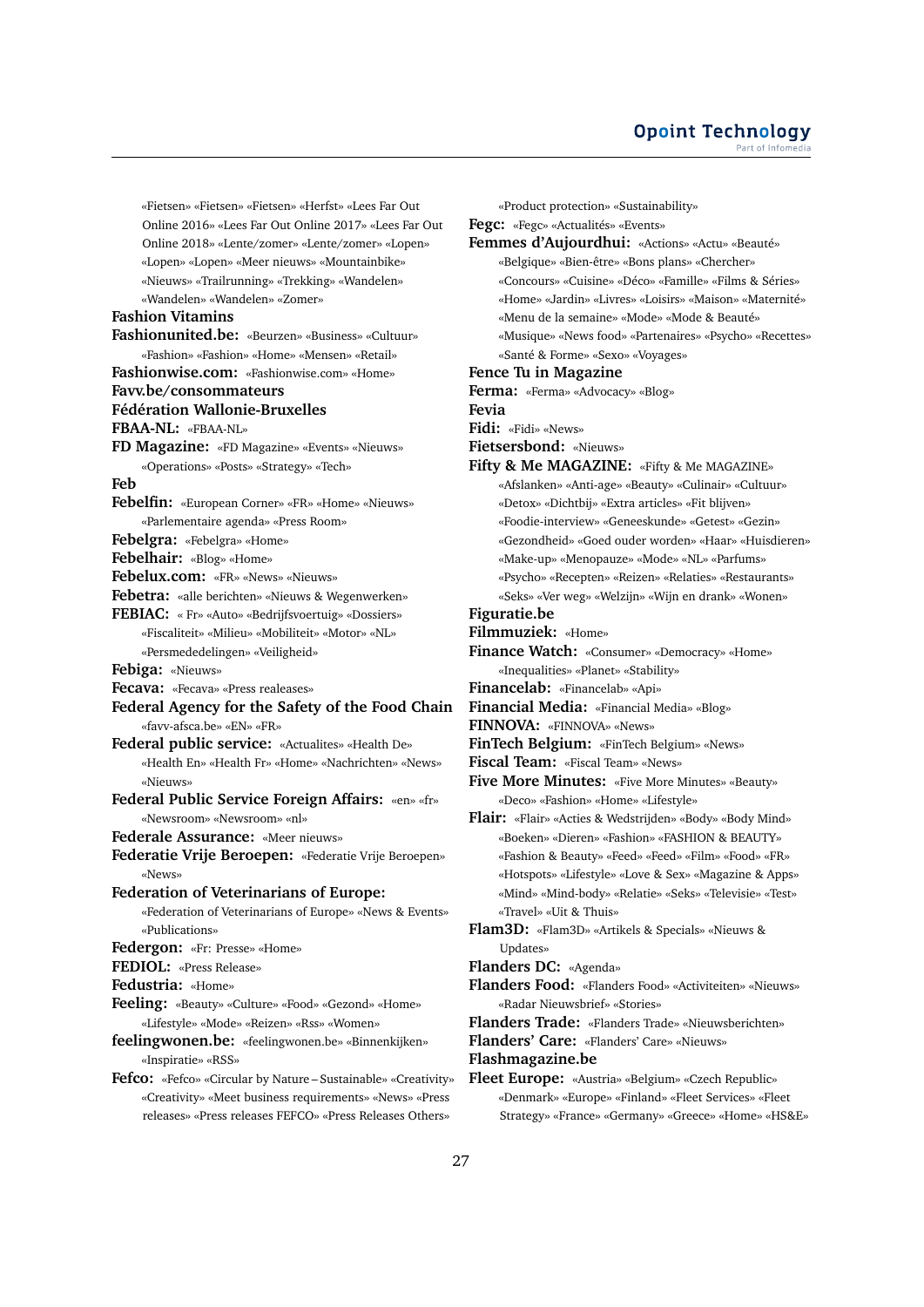«Hungary» «Ireland» «Italy» «LCV» «Leasing and Rental» «Luxemburg» «Manufacturers» «Mobility» «Netherlands» «News» «Norway» «Others» «Poland» «Portugal» «Remarketing» «Romania» «Russia» «Spain» «Sweden» «Switzerland» «Taxation and Legislation» «Technology and Innovation» «Turkey» «United Kingdom»

**FLEET FR:** «FLEET FR» «Auto» «Fleet Dealers» «Mobility» «Tests»

**Fleet NL:** «Home»

**Fleurcreatif:** «Fleurcreatif» «Fleur Creatif» «Lecture» «Magazine»

**Flightlevel:** «Flightlevel» «Aer Lingus» «Air Berlin» «Air Canada» «Air France» «Air Malta» «Air New Zealand» «AirBaltic» «Airbus» «AirDc» «Airlines» «Airports» «Airshows» «Alitalia» «All Nippon Airlines» «Allianties» «American Airlines» «Arkefly» «Asiana» «Aswolk» «Austrian» «B&H Airlines» «Bizar» «BMI» «Boeing» «British Airways» «Brussels Airlines» «Brussels Airport» «Brussels South Charleroi» «Cargo B» «Cathay Pacific» «Contest» «Continental» «Crashes» «Delta Air Lines» «DHL» «EasyJet» «Embraer» «Emirates Airlines» «Ethiopian» «Etihad Airways» «Faillissement» «Finnair» «Flight Level» «Focus» «Frankfurt Airport» «Games» «General Aviation» «Hainan Airlines» «Hewa Bora» «Iberia» «Icelandair» «Incidenten» «Inflight» «JAL» «Jet Airways» «Jetairfly» «Jetstar» «Kaping» «Kingfisher» «KLM» «Korongo Airlines» «Libyan Airlines» «Lion Air» «Lockheed-Martin» «Lufthansa» «Malév» «Manufacturers» «Militair» «Must-read» «Near-crashes» «Norwegian» «Oneworld» «Ostend-Bruges» «Qantas» «Qatar Airways» «Royal Jordanian» «Ryanair» «Sabena» «Schiphol» «Singapore Airlines» «SkyEurope» «Skyteam» «Snippers van de week» «Spotting» «Staking» «Star Alliance» «Swiss» «Technologie» «Thai Airways» «Thomas Cook» «TNT» «Transavia» «Trips» «Turkish Airlines» «United Airlines» «US Airways» «Varia» «Vietnam Airlines» «VLM» «Vueling»

**Floor Forum:** «Actualites» «FR» «Nieuws» «Nl»

# **Floortech(fr)**

**Floortech(nl)**

**Flows:** «Flows» «Net binnen» «Nieuws»

**Fluxnews:** «Fluxnews» «A l'étranger» «Belgique» «Flux News» «Opinion»

**Fluxys:** «Persberichten»

#### **FlyingFinish.eu**

**FM Magazine FR:** «FM Magazine FR» «actualites/03» «actualites/2» «Articles» «Magazine» «News» «Productspot»

**FM Magazine NL:** «FM Magazine» «Leden aan het woord» «Nieuws/2» «Nieuws/3» «NL – Artikels»

«NL – Home» «NL – News» «Productspot» «Young IFMA»

- **Fmb Bmb:** «Fmb Bmb» «Belgian Endurance-cross» «Classic Bike» «E-bike» «Enduro» «Motorcross» «Recreatief motorrijden» «Snelheid» «Supermoto» «Trial»
- **FNBV:** «FNBV» «FNBV nieuws»
- **Focus Archi:** «Focus Archi» «Archinews» «Ecologie» «Erfgoed» «producten»
- **Focus Archi Fr:** «Focus Archi Fr» «Archinews» «dossier» «ecologie» «Insolite» «interviews» «patrimoine» «Réalisations» «reportage Focus» «Reportage partenaires» «urbanisme»
- **Focus on Belgium:** «Focus on Belgium» «Business (This link opens a new window)» «Culture (This link opens a new window)» «Facts» «International (This link opens a new window)» «Lifestyle (This link opens a new window)» «Science (This link opens a new window)» «Sport (This link opens a new window)»
- **FOD Economie:** «Nouveautés»
- **FOD Mobilitei:** «FOD Mobilitei» «News»
- **Fokus Online:** «Fokus Online» «50+» «Agri & Food» «België» «Bouwen & Wonen» «Business» «Chemie» «Cultuur» «E-commerce» «Finance» «Gezin» «Gezondheid» «HR» «Interview» «IT» «Jongeren» «KMO» «Leasing» «Legal» «Lifestyle» «Maatschappij» «Mannen» «Milieu» «Moderne Stad» «MVO» «Ondernemen» «Opinie» «Outdoor» «Podcast» «R&D» «Reizen» «Smart partner» «Studeren» «Technologie» «Transport» «Tuin» «Video» «Vrouwen» «Winter» «Zomer»

#### **Folkmagazine**

- **Folkroddels.be:** «Achtergrondartikels» «Achterklap» «Andere media» «Beeldspraakjes» «Boeken» «Cd's» «Concertverslagen» «Danscursussen» «Dansroddels» «Demo Recensies» «Dvd's/films» «Externe Info» «Festivals Benelux» «Festivals Buitenland» «Folk Radio» «Folkclubs» «Folkquizen» «Folkroddels» «Foto-Reportages» «Groepen Benelux» «Home» «Instrumenten» «Instrumentenbouw» «Instrumentenbouwers» «Interviews» «Muziekcursussen» «Opinies» «Portaalsites»
- **Fondation pour les générations futures:**

«Fondation pour les générations futures» «News»

**Fondsinfo.be:** «Fondsinfo.be» «ABN AMRO » «Actueel» «Actueel» «Amundi» «AXA » «BlackRock» «BMO GAM » «BNY Mellon » «Candriam» «Capital Group » «Columbia Threadneedle» «Comgest » «Credit Suisse» «DNCA Investments » «DPAM » «Fr» «Lazard » «LGIM » «MFS » «Monex» «Optimix» «Pictet » «Teslin » «UBS» «VanEck »

**Food & Meat:** «Accueil» «Nieuws»

**Food and Winegazette:** «Food and Winegazette» «10 things we learnt from . . . » «10 wineries from one region» «A perfect day in . . . » «Argentina» «Artisans» «Bars»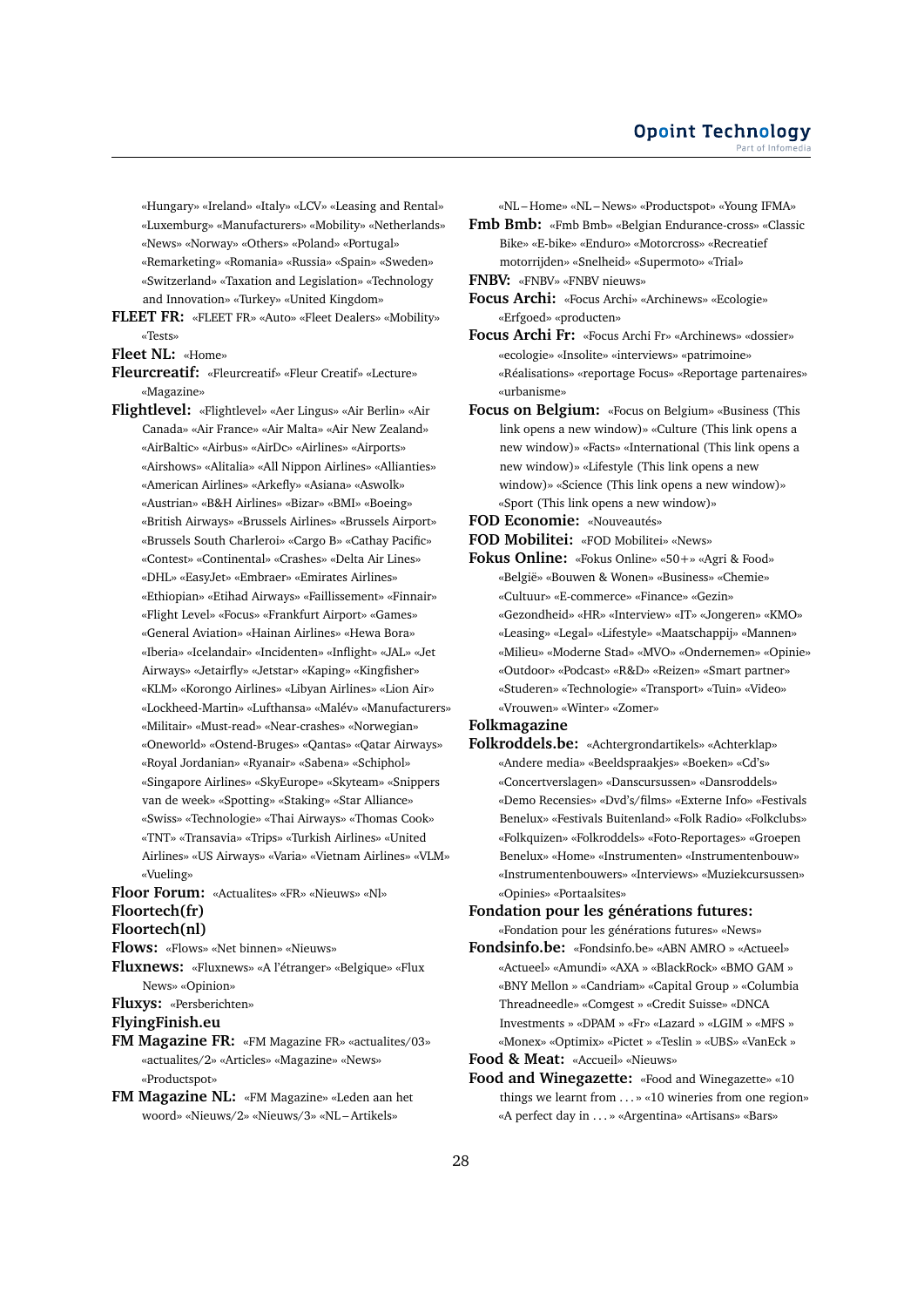«Belgium» «Belgium» «Blogs» «Book reviews» «Bruges» «Brussels» «Chef Profiles» «Chefs» «Childhood Memories» «Cities» «Concepts» «Countries» «Denmark» «Drink» «Entrepreneurs» «Features» «Film reviews» «Focus on one ingredient» «Food» «France» «Gent» «Germany» «Interviews» «Italy» «Itineraries» «Ivan Brincat» «Malta» «Malta» «Netherlands» «News» «Notes from Far and Away – Isabel Gilbert Palmer» «Producers» «Producers» «Recipes» «Reportage» «Restaurants» «Series» «Shops» «Spain» «Sweden» «Traveling» «UK» «Weekly roundup» «Wine» «Winemakers»

**Food Engineering & Ingredients:** «Food Engineering & Ingredients» «E-news»

**Food In Action:** «Actualités» «Goutte des boissons» «Home» «Magazine» «Nutrigraphics» «Produits» «Pyramide» «Pyramide Alimentaire»

**Food In Action NL:** «Food In Action NL» «Actualiteit» «Artikels» «Artikels» «Artikels» «Artikels» «Artikels» «Artikels» «De drankcategorieën van de "Drankendruppel"» «De drankcategorieën van de "Drankendruppel"» «Dossier» «Drankendruppel» «Events» «Magazine» «Nutrigraphics» «Onze laatste magazines» «Onze laatste magazines» «Onze laatste magazines» «Onze laatste Nutrigraphics» «Onze laatste Nutrigraphics» «Onze laatste Nutrigraphics» «Piramide» «Piramide en tools» «Producten» «Voedingsdriehoek» «Voedingspiramide»

**Food Industry:** «Nieuwsbrief»

**Food Service Community:** «Food Service Community» «Nieuws »

**Foodandwatereurope:** «Foodandwatereurope» «Blog» **FoodPro Network:** «NIEUWS»

**Foodprocess-Pmg FR:** «Foodprocess-Pmg FR» «amenagement du fabrique» «contrôle des procédés» «controle des produits» «emballages» «machines» «manipulation des marchandises» «nettoyage et désinfection» «services»

**Foodprocess-Pmg NL:** «diensten» «fabrieksinrichting» «goederenbehandeling» «Home» «packaging» «procescontrole» «productcontrole» «reinigen en ontsmetten»

**Foodservice Alliance**

**Foodservices(fr)**

**FoodServices(nl)**

**FoodTec:** «FoodTec» «Naar overzicht»

**Foratom:** «Foratom» «Blog» «Media» «Newsfeeds» «Nuclear Europe News» «Press Clippings» «Press releases» **Fordaq:** «Latest News»

**Foreign Policy Instruments:** «News»

**Forest.irisnet.be/fr:** «Accueil» «Actualites»

**Forum for the Future of Agriculture:** «Blogs» **Foundation for European Progressive . . . :** «feps-europe.eu» «news» «publications» **Franchise:** «Franchise» «Beter Ondernemen» «Dossiers » «Financieel Boekhouden» «Franchise» «HR» «News»

«Nieuws» **Franchisingbelgium.be:** «Franchisingbelgium.be» «Actualités du secteur» «FR» «Nieuws uit de sector» «Paroles d'expert»

**Freesun News:** «Home»

**Freethielvrienden:** «Nieuws»

**French-Connect:** «French-Connect» «Agenda» «BUSINESS »» «Communication» «Compta / Fiscalité» «Entre amis» «FAMILLE» «Financement» «Juridique» «LIFESTYLE» «Locaux» «Pour le business» «RH» «Technique»

**Friends of Europe:** «Home» «Insights»

**Friends of the Earth Europe:** «Home» «Media centre»

**FrontView Magazine:** «FrontView Magazine» «Film» «Musical & Theater» «Muziek» «Radio & Televisie» «RSSRSS»

**Frontview Magazine En**

**Frs-fnrs.be:** «Frs-fnrs.be» «actualite» «Toutes les news» «Toutes les news»

**FSMB:** «Home» «NEWS»

**Fuel Cells and Hydrogen Joint Undertaking:** «Fuel Cells and Hydrogen Joint Undertaking» «News» «Press clippings» «Press Release»

**Fun Radio:** «Fun Radio» «Buzz» «Divers» «News» «People & Musique» «Radio» «Télé & Séries»

**Futurocité:** «Futurocité» «FuturoCité dans la presse» **Fvf:** «Fvf» «Nieuws»

- **FWD Magazine:** «Beeld» «Geluid» «Home» «Media» «Mobiel»
- **GaBI online:** «Biosimilars» «Conferences» «Country Focus» «General» «General» «Generics» «Guidelines» «Home» «News» «Non‐Biological Complex Drugs» «Pharma News» «Policies & Legislation» «Reports» «Research» «Sponsored Articles»

**Gada.be:** «Gada.be» «Geld» «Handig» «Internet» «Nieuws» «Tech» «Werk»

**Gael:** «Action» «Beauté» «Bien-être» «Concours» «Femmes inspirantes» «Gastronomie» «Home» «Maison» «Mode» «People» «Psycho» «Santé» «Tourisme»

#### **GAEL Maison**

**GAIA:** «Actualites» «Fr»

**Galmaarden:** «Galmaarden» «News»

- **Galop:** «Dressuur» «Eventing» «Home» «Jumping» «LRV» «Mennen» «Nieuws»
- **Game Mania:** «Game Mania» «Nieuws»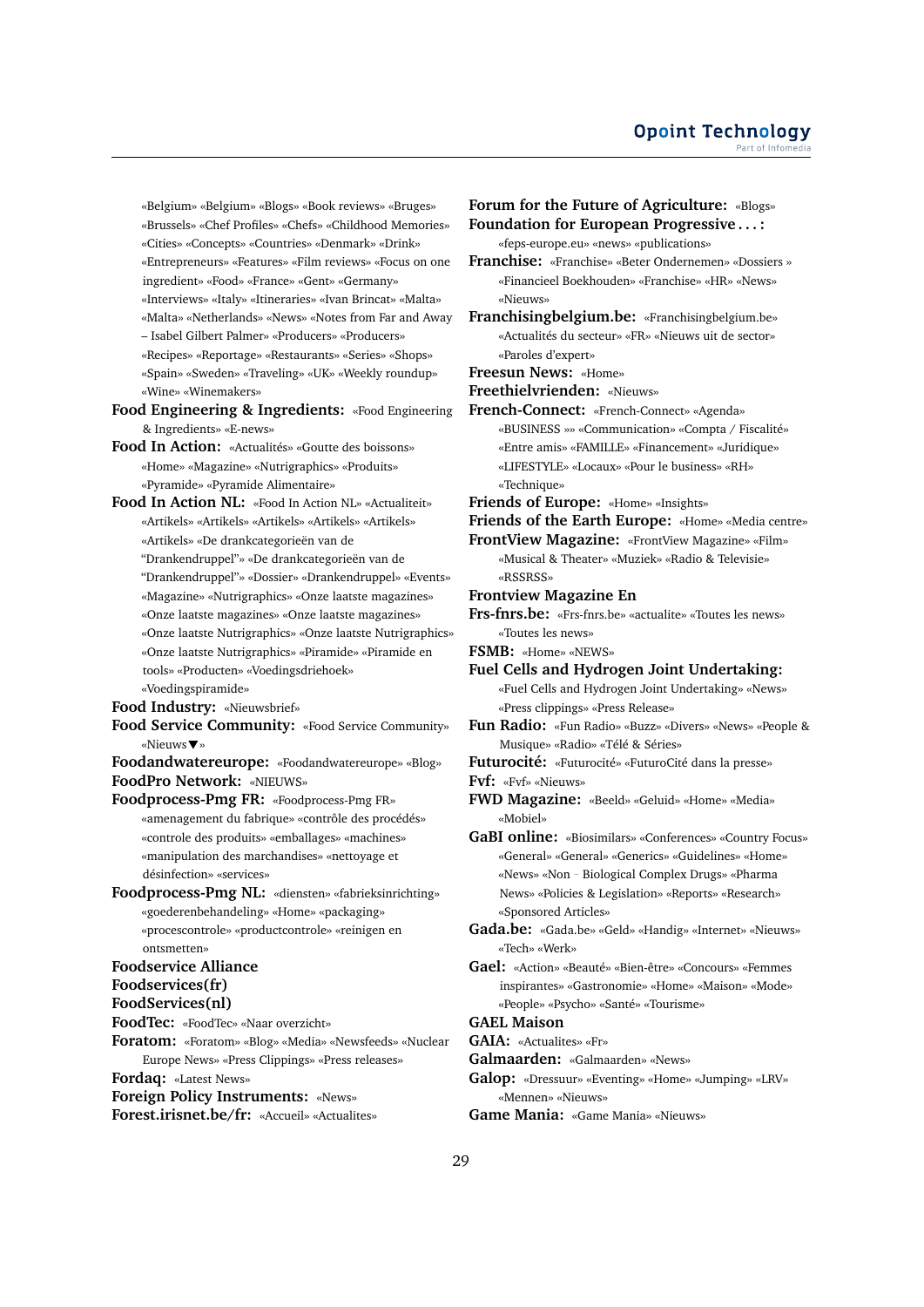**Game Reviews:** «Game Reviews» «Comics» «Film» «Game Reviews»

**Gamepunt.:** «Gamepunt.» «Nieuws» «Reviews»

**GameQuarter 3:** «Artikels» «Handheld» «Handheld: Nieuws» «Home» «Nieuws» «Pc» «Pc: Artikels» «Playstation» «Playstation: Nieuws» «Previews» «Reviews» «Wii» «Wii: Artikels» «Xbox» «Xbox: Nieuws»

- **Gamerverse:** «Gamerverse» «Features» «Gidsen» «Hardware» «Nieuws» «PC gaming» «PS4» «PS5» «Reviews» «RSS» «Stadia» «Switch» «Xbox One» «Xbox Series X»
- **GamerZ:** «GamerZ» «Article» «Console» «Home» «Jeux PC» «Médias» «Technique» «Technique» «Vraie»

**Games & Co**

**Gamian:** «Gamian» «Conventions & Seminars» «Interest group on Mental Health, Well Being and Brain Disorders» «News»

**GamingLaw.Eu:** «Home» «News & Reports»

**Garage Gofflo:** «Garage Gofflo» «Aanbod» «Adblue tanken» «Airco service» «Bandencentrale & bandenopslag» «Dakkoffer (met bagagedragers)» «Depannage/takeldienst & Transport» «Fietsendrager (met bagagedragers)» «Minibus» «Nazicht technische controle» «Onderhoud & herstellingen» «Overname» «Reviews» «Schadeherstel» «Uitlijning en kalibratie rijhulpsystemen» «Werkplaats ...» «Winterbanden (en sneeuwkettingen)»

# **Gardenpro.pmg.be (Dutch)**

# **Gardenpro.pmg.be (French)**

**Gate Seventeen :** «Gate Seventeen»

**Gauche Anti Capitaliste:** «Gauche Anti Capitaliste» «Actualités» «Antifascisme» «Antiracisme» «Économie» «Écosocialisme» «Communiqués» «Culture» «Féminisme» «Histoire» «International» «Jeunes Anticapitalistes» «LGBTQI+» «Luttes» «Marxisme» «Politique» «Syndical / social»

#### **Gault et Milau**

- **GayLive:** «Agenda» «Antwerp Pride» «Binnenland» «Biografie» «Blogs» «Buitenland» «Column» «Coming-out Verhalen» «Evenementen & Party-reports» «Film, Dvd, Televisie» «Gezondheid» «Holebifilmfestival» «Interview» «Laatste nieuws» «Lectuur» «Lesbiennes» «LGBT+ Iconen» «LGBT-Toerisme» «Lifestyle» «Lifestyle» «Markant» «Media» «Nieuwsartikels» «Populairste» «Pride Brussel» «Recensie» «Specials» «Sport» «Start» «Travestie & Transgender» «Verkiezingen19» «Zakelijk»
- **Gazet van Antwerpen:** «Aartselaar» «Aartselaar» «Andere» «Andere sporten» «Antwerpen» «Antwerpen» «Antwerpen» «Antwerpen» «Antwerpen» «Antwerpen» «Antwerpen» «Antwerpen Noord» «Antwerpen Stad»

«Antwerpen Zuid» «Archief» «Arendonk» «Atletiek» «Atv» «Baarle-Hertog» «Balen» «Basketbal» «Beauty» «Beerse» «Berchem» «Berendrecht-Zandvliet-Lillo» «Berlaar» «Beveren-Waas» «Billie» «Binnenland» «Boechout» «Bonheiden» «Boom» «Boortmeerbeek» «Borgerhout» «Bornem» «Borsbeek» «branded» «Brasschaat» «Brecht» «Buggenhout» «Buitenland» «Celebs» «Cinema & TV» «citta» «CittA» «Coronavirus» «Cultuur» «Dak van GVA» «Dendermonde» «Dessel» «Deurne» «Doen!» «Duffel» «Economie» «Edegem» «Ekeren» «Essen» «Eten & drinken» «Film» «Food» «Games» «Games: Specials» «Geel» «Grobbendonk» «GVA-trofee» «Hamme» «Haven» «Heist-op-den-Berg» «Hemiksem» «Hemiksem» «Herentals» «Herenthout» «Herselt» «Hoboken» «Hoogstraten» «Hove» «Hulshout» «In de rand» «In de rand» «Kalmthout» «Kapellen» «Kasterlee» «Keerbergen» «Kempen» «Kontich» «Kruibeke» «Laakdal» «Lebbeke» «Lees meer Nieuws ›» «Lees meer Sport ›» «Lier» «Life» «Lille» «Lille» «Lint» «Lokeren» «Londerzeel» «Malle» «Mechelen» «Mechelen» «Meerhout» «Meerhout» «Meest recent» «Merksem» «Merksplas» «Metropool» «Mobiliteit» «Mode» «Moerbeke-Waas» «Mol» «Mortsel» «Motorsport» «Muziek» «Naar buiten» «Net open» «Niel» «Nieuws» «Nijlen» «Olen» «Oud-Turnhout» «Putte» «Puurs» «Ranst» «Ravels» «Retie» «Rijkevorsel» «Rumst» «Schelle» «Schilde» «Schoten» «She» «Showbizz» «Sint-Amands» «Sint-Gillis-Waas» «Sint-Katelijne-Waver» «Sint-Niklaas» «Sport» «Stabroek» «Stad en Rand» «Stad en Regio» «Stekene» «Temse» «Tennis» «Turnhout» «Vakantie» «Verkiezingen» «Voetbal» «Vorselaar» «Vosselaar» «Vrijuit» «Waasland» «Waasmunster» «Westerlo» «Wetenschap» «Wielrennen» «Wijnegem» «Willebroek» «Wilrijk» «Wommelgem» «Wonen» «Wuustwezel» «Zaalsport» «Zaalsporten» «Zandhoven» «Zele» «Zemst» «Zoersel» «Zwijndrecht»

**Gazet van Deurne:** «Gazet van Deurne» «Geen categorie» «Nieuws» «Ondernemen» «Opinie» «Opmerkelijk» «Reportages» «Sport»

**GénérationBD:** «Accueil»

- **Geeko Le Soir:** «Le Soir» «Le Soir Apps» «Le Soir – Buzz» «Le Soir – derniers tests matériel» «Le Soir – Jeux» «Le Soir – Le produit geek du mois» «Le Soir – les buzz du mois» «Le Soir – réseaux sociaux» «Le Soir – Startups» «Le Soir – télécoms» «Le Soir – Tech»
- **Geekster:** «Geekster» «Anime» «BD/Strips» «Boardgames» «Boeken» «Comics» «Films» «Games» «Manga» «Series» «US Comics» «Videogames»

**Geel FM:** «Geel FM» «Geels Nieuws» «Regio Nieuws» **Geert Bourgeois:** «Geert Bourgeois» «Nieuws» **Geestelijk Gezond Vlaanderen:** «Home» «Nieuws»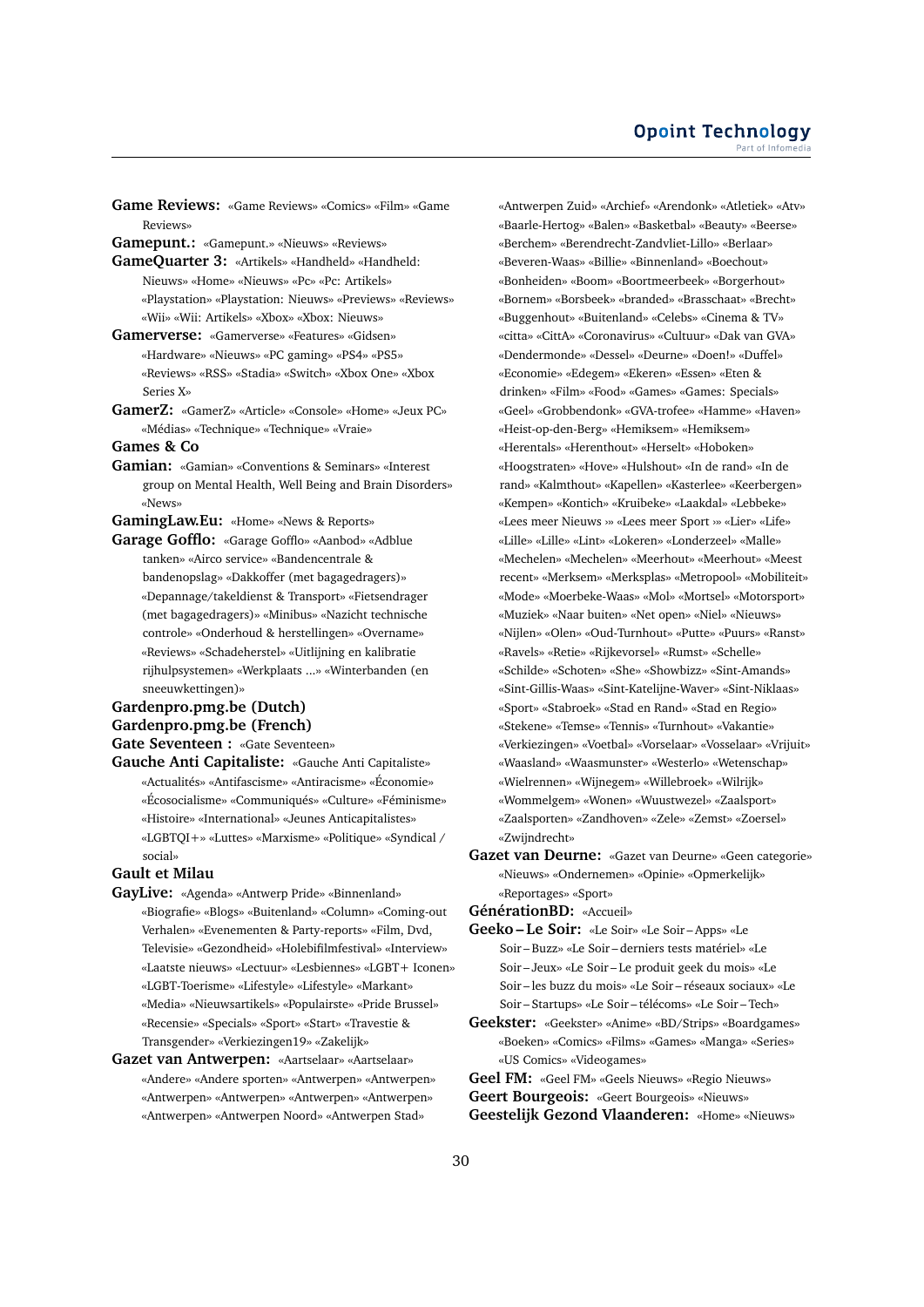**Gemeente Aalter:** «Gemeente Aalter» «Activiteiten» «Afval en recyclage» «Akten en attesten» «Beleid» «Bibliotheek» «Buitenschoolse kinderopvang» «Energie besparen» «Geboorte en overlijden» «Gemeente en bestuur» «Kastelen en natuur» «Kermis en circus» «Kraenepoel» «Mobiliteit en wegenwerken» «Nieuwsberichten» «Noodsituaties» «Ondernemen en economie» «Openbare werken» «Personen met een beperking» «Senioren» «Smart City» «Sociale hulp» «Sportpark» «Vacatures bij het bestuur en OCMW» «Veiligheid en preventie» «Volgende» «Zalen huren» «Zorg en ondersteuning (OCMW)» **Gemeente Alken:** «Gemeente Alken» «Nieuwsitems» **Gemeente Alveringem Gemeente Anzegem gemeente As:** «as.be» «DCO zoekt gemotiveerde

- poetshulp» «meer nieuws» «Registreer je nu voor orgaandonatie!» «Registreer je nu voor orgaandonatie! »»
- **Gemeente Asse:** «Gemeente Asse» «Nieuws»
- **Gemeente Assenede:** «assenede.be/nl»
- **Gemeente Bertem**
- **Gemeente Beveren:** «beveren.be»
- **Gemeente Bierbeek:** «Alle nieuwsberichten»
- **Gemeente Deerlijk:** «Gemeente Deerlijk» «Algemeen» «Cultuur» «Economie» «Jeugd» «Leefomgeving» «Nieuws» «Politiek» «Sport» «Veiligheid» «Verkeer» «Welzijn»
- **Gemeente Dilbeek:** «Gemeente Dilbeek» «Nieuws»
- **Gemeente Drogenbos:** «Gemeente Drogenbos» «Alle nieuwsberichten»
- **Gemeente Duffel:** «Nieuws»
- **Gemeente Edegem:** «nieuws» «Nieuws»
- **Gemeente Erpe-Mere:** «Gemeente Erpe-Mere» «Afval en recyleren» «Bekendmakingen» «Bibliotheek» «Bouwen en verbouwen» «Cultuur en erfgoed» «Ecovoordelen» «Energiepremies» «Energievoordelen» «Gezondheid» «Het klimaat daagt ons uit» «Huren en verhuren» «Informatie» «Milieu en duurzaamheid» «Nieuwsberichten» «Reglementen en verordeningen» «Sociaal en betaalbaar wonen» «Subsidies en premies» «Toerisme» «Vacatures» «Verkeer en mobiliteit» «Verkiezingen» «Vrije tijd» «Wegen- en infrastructuurwerken» «Woningkwaliteit» «Woonpremies, subsidies, leningen»
- **Gemeente Essen:** «Alle nieuws» «Andere subsidies (1)» «Bekendmakingen (8)» «Bouwen en Wonen (6)» «Laatste maand (24)» «Milieu (12)» «Omgevingsbalie (4)» «Ondernemersloket (9)» «Openbare Infrastructuur (7)» «Senioren (1)» «Volgende»

**Gemeente Evergem**

**Gemeente Ganshoren – NL:** «NL» «NL – Nieuws» **Gemeente Geetbets**

**Gemeente Hechtel-Eksel Gemeente Hoeilaart Gemeente Hooglede:** «Gemeente Hooglede» «Nieuws een overzicht van alle nieuwsberichten» **Gemeente Horebeke:** «Gemeente Horebeke» «Bekijk alle nieuwsberichten» **Gemeente Houthalen-Helchteren: Startpagina** «Alle nieuwsberichten» **Gemeente Houthulst:** «Gemeente Houthulst» «nieuws» **Gemeente Hove Gemeente Huldenberg:** «Gemeente Huldenberg» «News» **Gemeente Ichtegem Gemeente Ingelmunster:** «Nieuws» **Gemeente Jabbeke:** «WebList» **Gemeente Kampenhout:** «Gemeente Kampenhout» «Nieuws» **Gemeente Kapelle-op-den-Bos:** «Gemeente Kapelle-op-den-Bos» «Meer nieuws» **Gemeente Kapellen:** «Gemeente Kapellen» «Alle nieuwsberichten» **Gemeente Kaprijke:** «Afval» «Beleid» «Beleidsdocumenten» «Bibliotheek» «Bouwen en verbouwen» «Burger» «Cultuur» «Energie» «Erfgoed» «Evenementen» «Gezondheid» «Handelaars/Horeca» «Hulpdiensten» «Identiteit» «Jongeren» «Kinderen» «Klimaatgezond Kaprijke» «Lees alle nieuws» «Levenseinde» «Milieu en landbouw» «Mobiliteit en werken» «Muziekschool» «Natuur» «Opvang» «Ouderen en zorg» «Publicaties» «RSS nieuws uit Kaprijke» «Scholen» «Senioren» «Sociale hulpverlening» «Sport» «Toerisme» «Veiligheid» «Vrije tijd» «Welzijn» «Werk» **Gemeente Kasterlee Gemeente Keerbergen:** «Gemeente Keerbergen» «Nieuws» «Nieuws» **Gemeente Kinrooi Gemeente Kluisbergen Gemeente Koekelare Gemeente Kontich Gemeente Kortemark Gemeente Kortenaken:** «Gemeente Kortenaken» «Nieuw» **Gemeente Kruibeke Gemeente Laarne Gemeente Lanaken:** «Gemeente Lanaken» «Nieuws» **Gemeente Lede:** «Gemeente Lede» «Nieuws» **Gemeente Ledegem:** «Gemeente Ledegem» «Nieuws» **Gemeente Lichtervelde Gemeente Liedekerke Gemeente Mol:** «Alle activiteiten» «Alle nieuws» «Home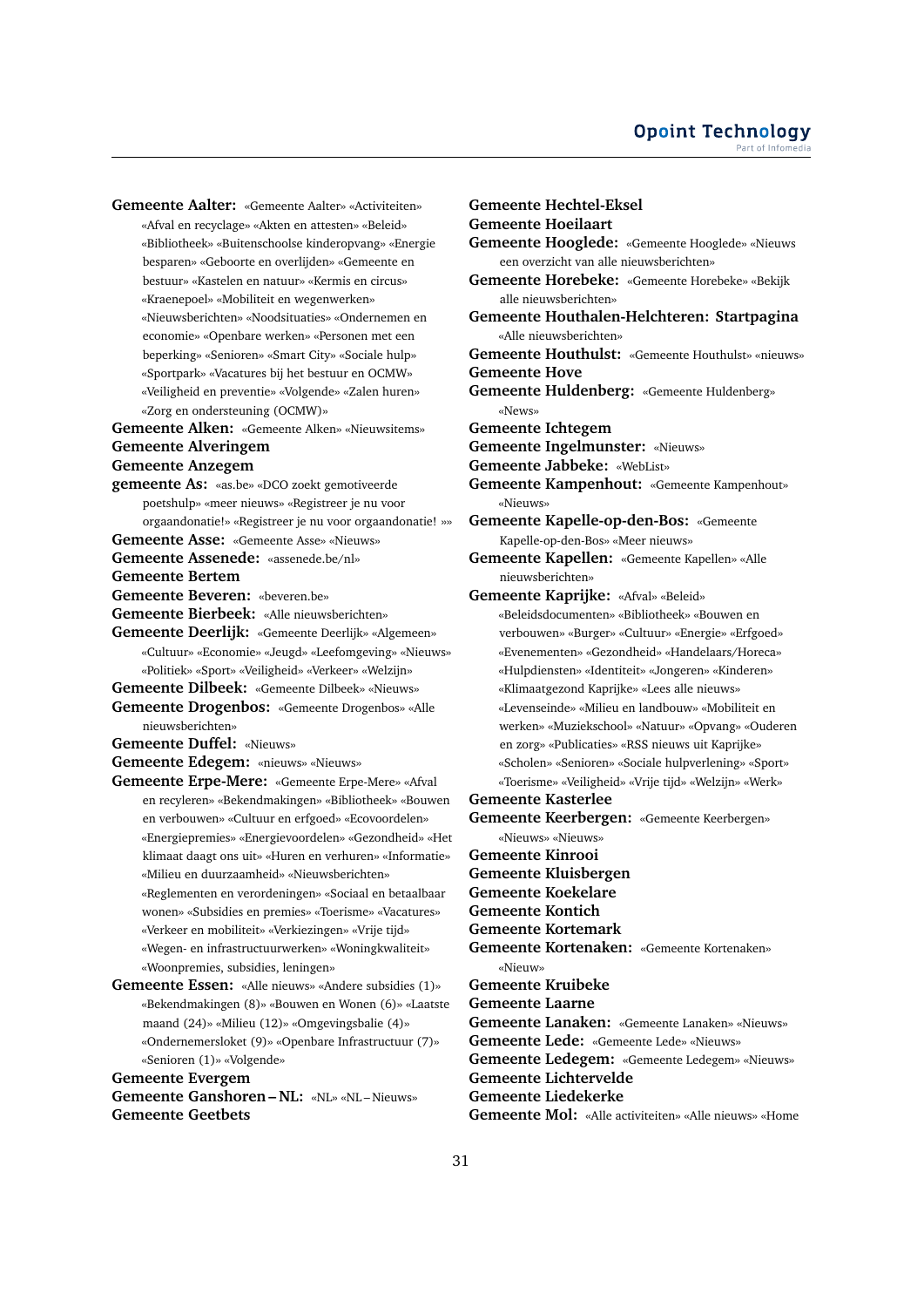Pagina» **Gemeente Niel:** «Activiteiten» **Gemeente Oudergem Gemeente Tessenderlo:** «Nieuws» **Gemeente Tielt-Winge Gemeentebestuur Knokke-Heist:** «Gemeentebestuur Knokke-Heist» «Nieuws» **Gemeentepelt:** «Gemeentepelt» «Nieuws» **Gent:** «Home» «Nieuws Evenementen» **Gents Milieufront:** «Gents Milieufront» «Actueel» «Afval» «Duurzame consumptie» «Groen» «Lucht» «Mobiliteit» «Water» **Geraardsbergen:** «Geraardsbergen» «Nieuws» **Getest op kinderen Getoutoftown.be Gettyimages.be Gewoon-wij.be:** «Gewoon-wij.be» «Autisme» «Boekentips!» «Creatief» «Educatief materiaal» «Eropuit!» «Ga naar inhoud» «Gilles de la tourette» «Hulpmiddelen» «Kleuteractiviteiten» «Met een plus – blog» «Niet-Aangeboren Hersenaandoening» «Ons dagelijks leven» «Taalproblemen» «Thema's» «Thuisonderwijs» **Gezond:** «Aandoening» «Aangeboren afwijking» «Abces» «Acne» «ADHD» «Afvallen» «Algemeen» «Allergie» «Anticonceptie» «Beauty» «Dating» «Fashion» «Gezond koken» «Gezondheid» «Home» «Huidverzorging» «Klaar in 15 minuten» «Liefde» «Mannen» «Meer over Aandoening» «Meer over Gezondheid» «Meer over Recepten» «Moederschap» «Ontbijt» «Organisaties» «Pers» «Recepten» «Relatie» «Seks» «Sport» «Sport algemeen» «Sportdisciplines» «Sportletsels» «Vegetarisch» «Verzorging» «Verzorging» «Vis» «Vitamines» «Vriendschap» «Vrouwen» «Zwanger worden» «Zwanger zijn» «Zwangerschap» **Gezondheid en wetenschap:** «Gezondheid en wetenschap» «Eerste-hulp» «In de media» **Gezondheid.be:** «Aandoeningen pasgeborene» «Aangeboren ziekten» «Afwijkingen vrouwelijke geslachtsorganen en urinewegen» «Allergie» «Anti-depressiva» «Anticonceptie» «Autorijden» «Baby» «Beauty» «Beauty» «Beender spierziekten» «Behandelingen» «Behandelingen» «Beroepsziekten» «Bewegen» «Biologische behandelingen» «Bloedingen» «Chemotherapie» «Cholesterol» «Cholesterol» «Chromosomale afwijkingen» «Complementaire (alternatieve) behandelingen» «Cosmetica (producten)» «Dagelijks leven» «Dementie» «Depressie» «Diabetes» «Diagnose» «Dieet- (voedings-infuustherapie)» «Dieetsupplementen» «Dranken» «Eetstoornissen»

«EHBO» «Emoties (angst geluk liefde)» «Erfelijke ziekten»

«Fast food» «Fitness» «Fitness» «Foetale ziekten» «Fruit» «Functionele voeding» «Gedragstherapie» «Geestelijke gezondheid» «Geneesmiddelen bloed (ziekten)» «Geneesmiddelen voor hart-vaatziekten» «Gezond leven» «Gezonde voeding» «Gezonde voeding» «Groenten» «Hart en vaatziekten» «Hartinfarct (myocardinfarct)» «Hoge bloeddruk» «Home» «Hoofdpijn» «Huid en bindweefselziekten» «Huid en haarverzorging» «Huidziekten» «Huwelijk» «Hygiëne» «Infecties» «Kankers en gezwellen» «Kind» «Kindervoeding» «Leefmilieu» «Levensbedreigend» «Lichaamsgewicht» «Lichaamsgewicht (ziekte)» «Lichaamsvoorkomen» «Maagzuur» «Man» «Miskraam» «Modediëten» «Moeheid» «Mond tanden» «Mond tanden» «Mondverzorging» «Onderzoeken» «Ontspanning» «Onvruchtbaarheid man» «Onvruchtbaarheid vrouw» «Opvoeding» «Opvoeding» «Ouderen» «Overgewicht» «Palliatieve zorg» «Patientenzorg» «Pensioen» «Pensioen» «Pesticiden» «Pijnstilling» «Plastische chirurgie» «Psychiatrische problemen» «Reizen» «Relatie» «Relaties» «Relaxatie» «Revalidatie en kine» «Revalidatie en kine» «Rugpijn» «Rugpijn (neurologisch)» «Seksualiteit» «Seksuele en geslachtsgebonden problemen» «Seksuele problemen man» «Seksuele problemen vrouw» «Slaap-en kalmeermiddelen» «Slaapproblemen» «SOA man» «Spijsverteringsziekten» «Sport» «Stress» «Taboeproblemen» «Tandartsbehandelingen» «Trombose en embolie» «Tuinieren» «Vitaminen» «Vlees-vis» «Voeding» «Voeding» «Voedingsadditieven» «Voedingsziekten» «Voortplantingsgedrag-anticonceptie» «Voortplantingsprocessen» «Voortplantingsprocessen» «Vrije tijd» «Vrouw» «Vruchtbaarheidsbehandelingen» «Werk (en)» «Werk (en)» «Wonden-letsels» «Zenuwpijnen» «Ziektekosten» «Ziekten centraal en perifeer zenuwstelsel» «Ziektesymptomen en-toestanden» «Zwangerschap geboorte» **Gezondverstandig:** «Gezondverstandig» «Changers»

- «gezonde voeding» «Hoe zit het met» «Inspiratie» «Kids» «Kiezen» «Kleding» «Minder afval» «minder afval» «natuurlijke verzorgingsproducten» «Nieuws» «Wonen» «Zo doen we dat»
- **Gim:** «Gim News» «Nieuws» «Nouvelles»
- **Gingelom:** «Gingelom» «News»
- **Girl Crush:** «Home»
- **Gistel:** «Gistel» «Nieuws»
- **Glabbeek**
- **Glass for Europe:** «Glass for Europe» «Glass focus» «News»
- **Global CCS Institute:** «Global CCS Institute» «Insights and Commentaries» «Latest News» «News & Media»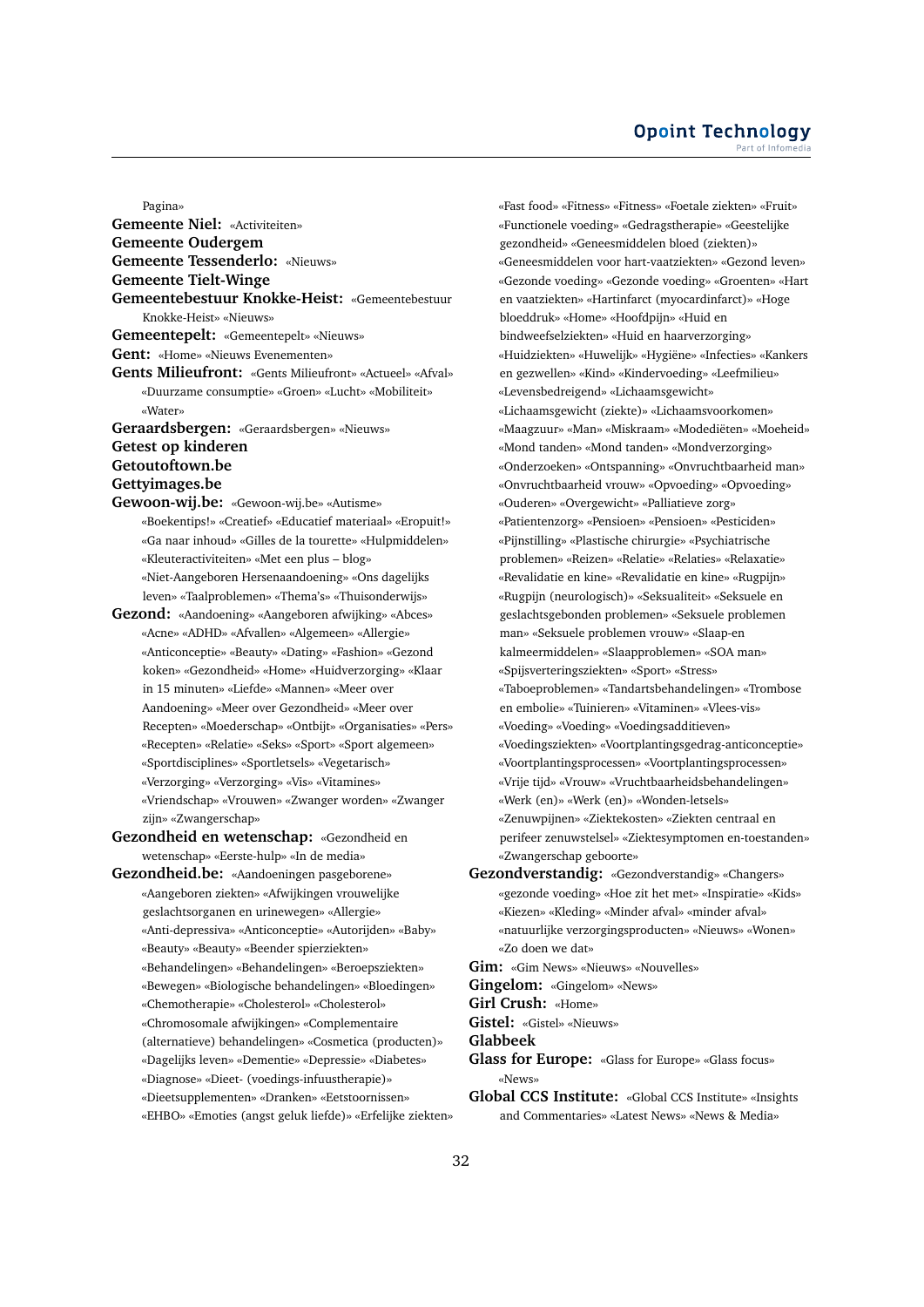#### **Opoint Technology** Part of Infomer

- **Global Governance Institute:** «Global Governance Institute» «News & Events»
- **Global Solar Thermal Energy Council:** «Home» «IEA SHC» «News & Events»
- **Global.techradar.com/nl-be:** «Audiovisueel» «Camera's» «Computer» «Gaming» «Laptops» «Nieuws» «Tablets» «Telefoons» «Televisies» «Wearables»
- **Go PLay TV:** «Goplay»
- **Gocar:** «Buzz» «Mobiliteit» «Motor» «Nieuwe auto's» «Oldtimers»
- **Gocar.be French**
- **Goed Gevoel:** «Artikel» «Artikels-All» «Happy Living» «Happy+kids»
- **Goedgezind:** «Goedgezind» «55+ Grootouders enzo» «Algemeen Gezinsnieuws» «Baby's 0-18 maanden» «Groeipakket» «Je gezinsleven tijdens de coronacrisis» «Jonge kinderen + 6 jaar» «Jongvolwassenen + 18 jaar» «Kleinkind in twee huizen» «Peuters / Kleuters 1,5 – 6 jaar» «Sterrenkindjes» «Tieners + 12 jaar» «Zwanger Kindje op komst»
- **Goeiedag:** «Affligem» «Asse» «Denderleeuw» «Dilbeek» «Gooik» «Grimbergen» «Grimbergen Nieuws» «Grimbergen Sport» «Home» «Lennik» «Liedekerke» «Meise» «Merchtem» «Nieuws» «Ninove» «Opwijk» «Roosdaal» «RSS» «Sint-Pieters-Leeuw» «Sport» «Ternat» «Vilvoorde»

#### **Goestjes**

- **Golf:** «Golf» «blog» «blog/nl» «events» «FR- International» «Internationaal»
- **Gondola:** «Gondola -» «Digital» «Food» «Food Retail» «Horeca» «Interviews» «News» «Nieuws» «Non-food» «Opinie» «Retail» «Vidéo's»
- **Gondola:** «Gondola» «Digital» «Food-retail» «Horeca» «News» «Non-food» «Retail»
- **Good Food Bruxelles:** «Good Food Bruxelles» «Actualités» «Bien manger» «Bottin» «Cultiver» «Moins gaspiller» «Ressources»
- **Goodbye:** «Goodbye» «Actief» «Blog» «Citytrip» «Cruises» «Culinair» «Culinair: lekker op reis» «Cultuur» «Logies» «Logies: de mooiste hotels» «Luxe» «Natuur» «Ski» «Thema's» «Varia» «Wellness» «Wellness: heerlijk ontspannen» «Zon & zee»

# **Gooik**

- **Gopress:** «Newsletter»
- **GoPress Mobility:** «GoPress Mobility» «Autonomous driving» «Climate» «eBikes» «Energy» «Europe» «Export» «Félix Bouland» «Featured» «Gert Verhoeven» «Health» «Hilde Van Raemdonck» «Hydrogen» «Interview» «Joris Van Roy» «Legislation» «Luc Joris» «Portrait» «Public transport» «Road safety» «Sharing» «Sports» «Tony

Verhelle» «Transport» «Weekly Newsletter» **Gourmandiz:** «Gourmandiz» «Au Resto» «Coups de coeur» «En bref» «La Cave» «Manger mieux» «Sofia Culinaria» «Tendances» **Grafisch Nieuws:** «Grafisch Nieuws» «Grafisch-nieuws» **Grand:** «Grand» «Article » «articles» «Articles» «Grande reportage 2» «Grande reportages» **Graphivore:** «Actualites» **Gratis Persbericht Plaatsen Met Persberichten:** «Algemeen» «Buitenland» «Politiek» «Sport» **GreaterVenues.com:** «Greatervenues» **GreenPeace:** «Blog» «Home» «Home-fr» «Story» **Greenpro:** «Greenpro» «Beurzen & Evenementen» «De Pen» «Nieuws» «Nieuws» «Projecten» «Projecten» **GreenTechPower:** «GreenTechPower» «Nieuws» «Rubrieken» **Grensland Actueel:** «Grensland Actueel» «Actueel» «België» «Bocholt» «Bree» «Cranendonck» «Dilsen-Stokkem» «Echt-Susteren» «Hamont-Achel» «Kinrooi» «Leudal» «Maaseik» «Maasgouw» «Maasmechelen» «Nederland» «Nederweert» «Oudsbergen» «Reportages» «Roermond» «Schrijfsels» «Schutters» «Sittard-Geleen» «Vastelaovendj» «Weert» «Weert» **Grensnieuws Grenz-Echo:** «Grenz-Echo» «Community» «Meinung» «Politik» «politik» «Region» «Sport» **Grimbergen:** «Grimbergen» «Meer nieuws» **Grimbergs Grinta:** «Actua» «Blog» «Getest» «Home» «Nieuws» **Grobbendonk:** «Grobbendonk» «Nieuws» **Groen:** «Persberichten» **Groen Groeien:** «Groen Groeien» «Nieuws» **Groene Prinses GroenLicht.be:** «GroenLicht.be» «Rijtesten» **Grond/Weg/Waterbouw:** «Grond/Weg/Waterbouw» «A11» «Antwerpen» «Aswebo» «Bauma» «Bedrijfspresentatie» «beton» «Beurs» «Beurzen & Evenementen» «BIA» «Bobcat» «Bouwmat» «Brussel» «De Pen» «Deschacht» «evenement» «Funderingstechnieken» «Graafmachine» «graafmachines» «Grondwerker» «infrastructuur» «infratech» «Interview» «Komatsu» «Magazine» «Matexpo» «MATEXPO 2015» «Mechelen» «Mewa» «Nieuws» «Ondergrondse Infra en Riolering» «Overname» «Productinformatie» «Produkt informatie» «projecten» «Projekten» «Renault Trucks» «Riolering» «Sortimo» «Texion» «Thema» «Thema's & Specials» «Trucks» «Volvo» «Vrachtwagens» «wegenbouw» «wielladers»

# **Grootoudersvoorhetklimaat:**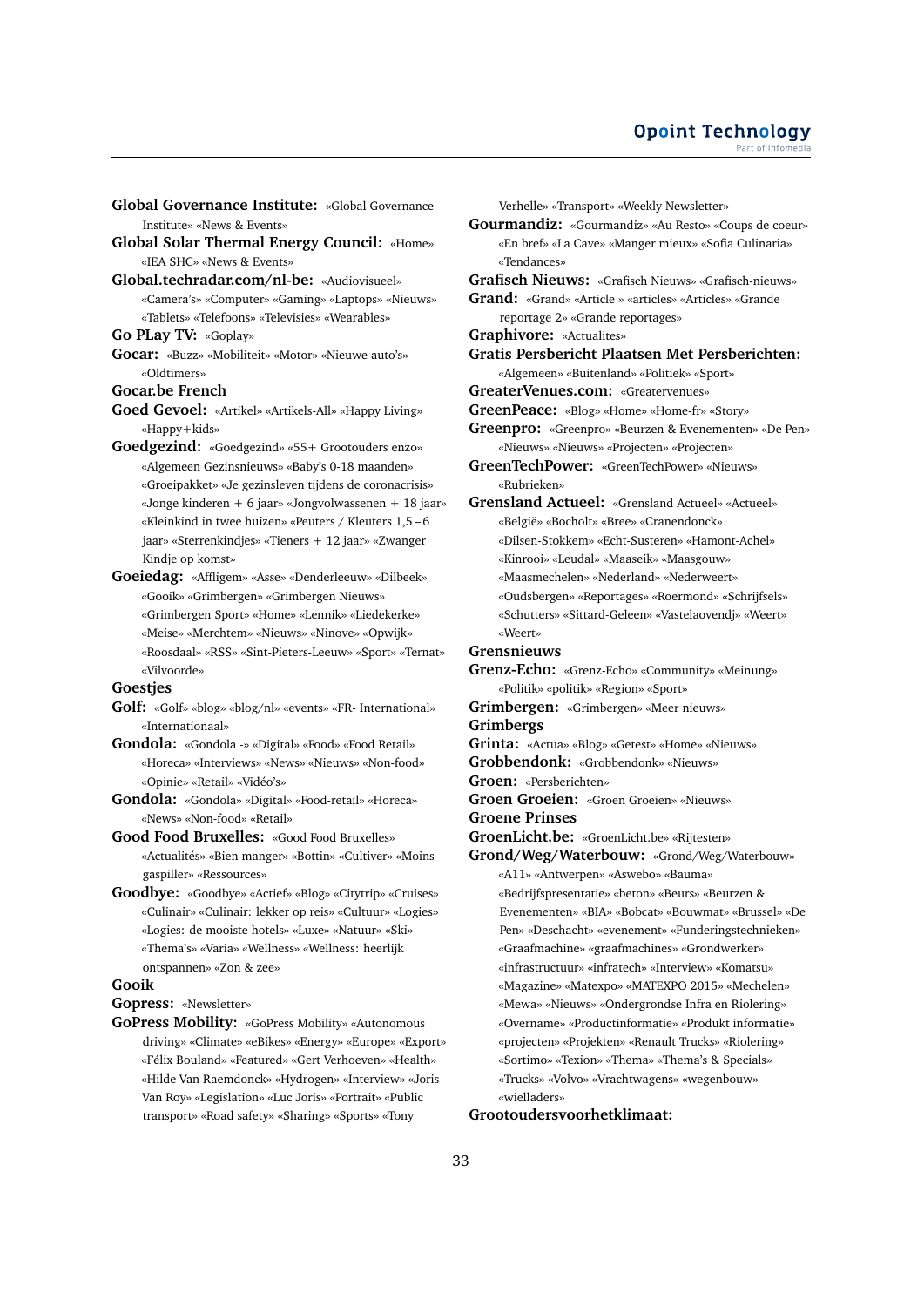#### **Opoint Technology** Part of Infomer

«Grootoudersvoorhetklimaat» « In de pers Archieven» «Klimaatblogs» «Nieuws» «Opinies» **Grootvlaenderen.wpcomstaging.com:** «Grootvlaenderen.wpcomstaging.com» «Blog» **GUE-NGL:** «Foreign Affairs» «Health» «Home» «News» **Guido:** «Film, DVD & Muziek» «Games» «Home» «Jobnieuws» «Multimedia & Games» «News» «Ontspanning» «Reizen» «Stage» «Strips» «Studentenjobs» «Studentennieuws» **Gusmen:** «Home» «Spazio» **GWEC:** «Home» «Newsroom» **H ART:** «H ART» «Nieuws» **Haacht:** «Haacht» «Nieuwsberichten» **Haaltert Habitos.be/nl:** «Habitos.be/nl» «Blog» «Interieur» «Nieuws» **Haelvoet:** «Nieuws» **Hageland Actueel:** «Hageland Actueel» «Aarschot» «Begijnendijk» «Bekkevoort» «Boutersem» «Column» «Diest» «Geetbets» «Gesproken» «Gezondheid» «Glabbeek» «Hoegaarden» «Kortenaken» «Landen» «Lifestyle» «Linter» «Nieuws» «Ondernemersnieuws» «Scherpenheuvel-Zichem» «Tielt-Winge» «Tienen» «Tremelo» «Zoutleeuw» **Halen Ham:** «Ham» «Nieuws» **Hamme:** «Nieuws» **Handelsbeurs:** «Concertagenda» «Home» «Nieuws» **Hangarflying.eu:** «Hangarflying.eu» «Alles» «Alles» «Alles» «Bekijk alles» «Bekijk alles» «Bekijk alles» «Bekijk alles» «Bekijk alles» «boek» «boek (97)» «civiel» «cursiefje (22)» «erfgoed» «erfgoed (73)» «evenement» «evenement (302)» «fly for fun» «Geen categorie» «Geen categorie (1)» «historisch» «historisch (224)» «maatschappij» «militair» «militair (253)» «museum» «museum (56)» «portret» «portret (81)» «reportage (17)» «techniek» «techniek (56)» «training» «trip report (38)» «trips» «vliegveld» «vliegveld (96)» **Hap and Tap Hardware:** «Hardware» «Nieuws» «Reviews» «Rss » «Tv» **Harelbeke:** «Harelbeke» «Nieuws» **Haspengouw Nieuws :** «Haspengouw Nieuws » «Alken» «Ander Nieuws» «Borgloon» «Gingelom» «Haspengouw Nieuws» «Heers» «Kortessem» «Limburg» «Limburg» «Nieuwerkerken» «Sint-Truiden» «Sport» «Tongeren»

# «Wellen»

# **Hånd Bagage**

# **Hdnieuws.blogspot.com**

**Health and Environment Alliance:** «Health and Environment Alliance» «News» «Press Releases» «The latest news»

**Health work force:** «Latest News» **Healthcare Executive:** «Accueil» «Actualiteit» «beroepsnieuws» «nieuws» «Profession & Loisirs» **Hectares:** «Hectares» «Akkerbouw» «Dossier» «Loonwerk» «Veehouderij» **Heers Heist-op-den-Berg:** «Heist-op-den-Berg» «Nieuws» **Helan:** «Nieuws» **Helenkookt:** «Helenkookt» «Dessert» «Diner» «Drinks» «Lunch» «Ontbijt» **Helispot.be:** «Helispot.be» «Certificatie» «Documentatie» «Evenementen» «Financieel» «Fotoalbums» «Geschiedenis» «Helikopter Tours» «Helispots» «Magazines» «Militair» «Nh-90» «Nieuwe Toestellen / Tests» «Nieuws» «Ongevallen» «Opleiding / Training» «Robinson Helicopters» «Te Koop» «Uit Het Luchtvaartregister» «Veiligheid» «Vtol» «Website» **Help-yourself.eu Hemiksem:** «Hemiksem» «Nieuws» **Her Name Is Eva | Herent:** «Herent» «Nieuws» **Herentals:** «Herentals» «News» **Herenthout:** «Herenthout» «Nieuws» **Herita:** «Herita» «Meer nieuws» **Herk-de-stad Herne Herselt Herzele Het Belang van Limburg:** «Andere» «Archief» «Atletiek» «Auto & Motor» «Beauty» «Beringen» «Billie» «branded» «Consument» «Digest» «Doen» «Economie»

«Eten & Drinken» «Eten & drinken» «FC Limburg» «Fit & Happy» «Food» «Fun Facts» «Geetbets» «Geld en zaken» «Genk» «Goesting» «Hasselt» «Life» «Limburg» «Lommel» «Maasmechelen» «Mama & Papa» «Mode» «Mode & Beauty» «Nieuws» «Nieuws: Binnenland» «Nieuws: Buitenland» «Nieuws: Wetenschap» «Opinie» «Puzzels» «Recensies» «Recent» «Regio» «Relaties & Seks» «She» «Showbizz & Cultuur» «Sint-Truiden» «Sport» «Sport» «Tennis» «Tongeren» «Uitslagen» «Video» «Voetbal» «Wielrennen» «Wonen» «Wonen & Deco» «Zaalsport»

**Het Gevolg:** «Nieuws»

**Het is de Merckx:** «Het is de Merckx» «Afrika» «Amerika» «Australië» «Azië» «België» «Dominicaanse Republiek» «Dubai» «Duitsland» «Europa» «Filipijnen» «Frankrijk» «Griekenland» «IJsland» «Indonesië» «Italië» «Jamaica» «Kenia» «Kroatië» «Laos» «Malta» «Mexico» «Nederland» «Noorwegen» «Oceanië» «Oostenrijk» «Portugal» «Reisinspiratie» «Singapore» «Slovakije» «Spanje» «Sri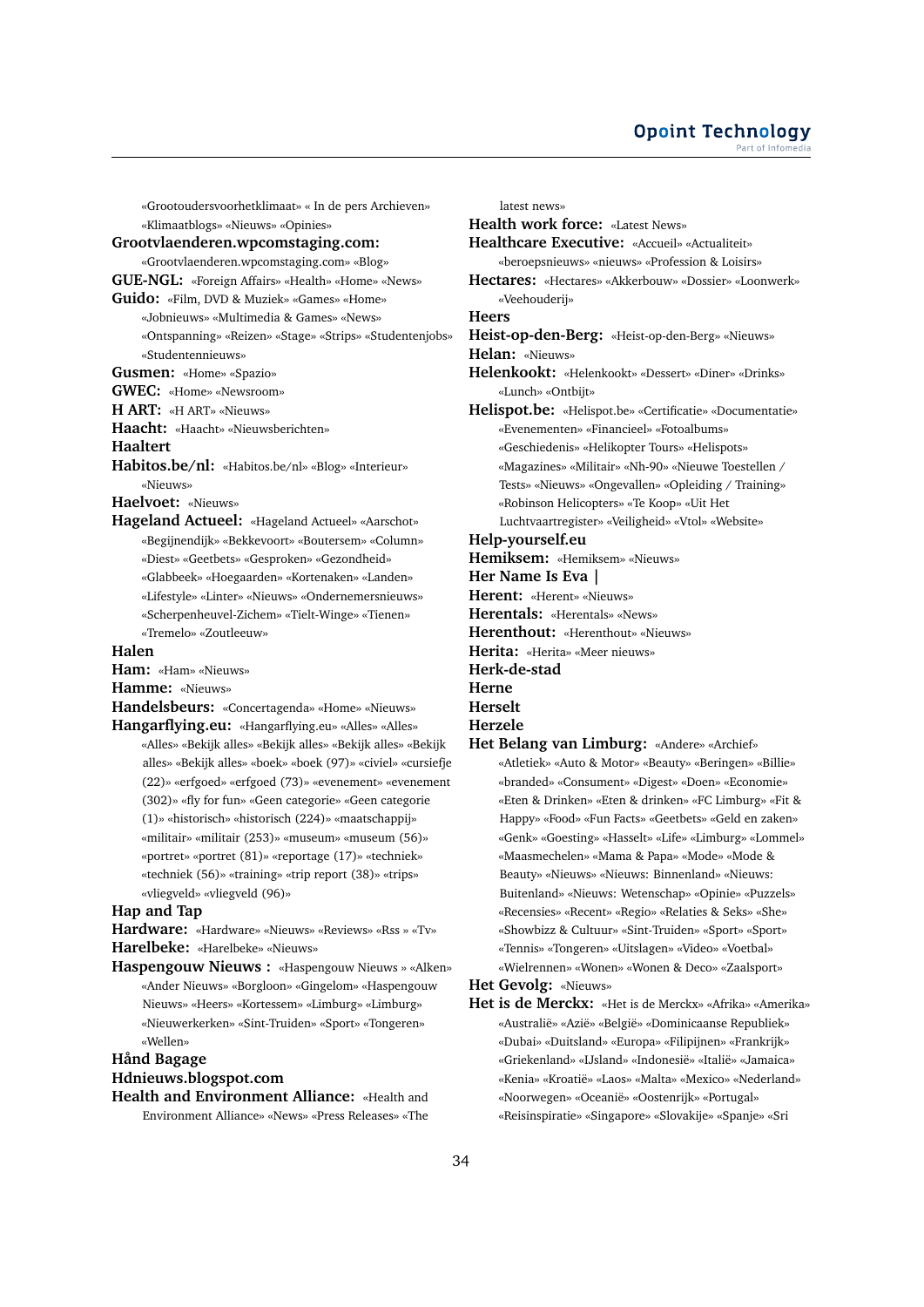Lanka» «Thailand» «Vietnam» «Zuid-Afrika» «Zweden» **Het Laatste Nieuws:** «Aalst» «Aalter» «Aarschot» «Aartselaar» «Affligem» «Alken» «Alveringem» «Antwerpen» «Antwerpen» «Anzegem» «Ardooie» «Arendonk» «As» «Asse» «Assenede» «Auto» «Auto» «Auto en motorsport» «Avelgem» «Baarle-Hertog» «Balen» «Beernem» «Beerse» «Beersel» «Begijnendijk» «Bekkevoort» «Belgisch-voetbal» «Berchem» «Berendrecht-Zandvliet-Lillo» «Beringen» «Berlaar» «Berlare» «Bertem» «Bever» «Beveren» «Bierbeek» «Bilzen» «Binnenland» «Bizar» «Blankenberge» «Bocholt» «Boechout» «Bonheiden» «Boom» «Boortmeerbeek» «Borgerhout» «Borgloon» «Bornem» «Borsbeek» «Boutersem» «Brakel» «Brakel» «Brasschaat» «Brasschaat» «Brecht» «Bredene» «Bree» «Brugge» «brugge» «Brussel» «Brussel» «Buggenhout» «Buitenland» «Buitenlands-voetbal» «Carrière» «Champions-league-europa-league» «Consument» «Damme» «De Haan» «De Krant» «De Panne» «De Pinte» «Deerlijk» «Deinze» «Denderleeuw» «Dendermonde» «Dentergem» «Dessel» «Destelbergen» «Deurne» «Deurne» «Diepenbeek» «Dieren» «Diest» «Diksmuide» «Dilbeek» «Dilsen-Stokkem» «Dilsen-Stokkem» «Dossier» «Drive» «Drogenbos» «Duffel» «Edegem» «Eeklo» «Ekeren» «Erpe-Mere» «Essen» «Eten» «Evergem» «Familie» «Film» «Fit & Gezond» «Formule 1» «Foto» «Galmaarden» «Gavere» «Geel» «Geetbets» «Geld» «Geld» «Geld: Economie» «Genk» «Gent» «Gent» «Geraardsbergen» «Gingelom» «Gistel» «Glabbeek» «Google news» «Gooik» «Grimbergen» «Grobbendonk» «Haacht» «Haaltert» «Halen» «Halle» «Halle» «Ham» «Hamme» «Hamont-Achel» «Harelbeke» «Harelbeke» «Hasselt» «Hechtel-Eksel» «Heers» «Heist-Op-Den-Berg» «Hemiksem» «Herent» «Herentals» «Herenthout» «Herk-De-Stad» «Herne» «Herselt» «Herstappe» «Herzele» «Heusden-Zolder» «Heuvelland» «HLN Drive» «Hoboken» «Hoegaarden» «Hoeilaart» «Hoeselt» «Holsbeek» «Hooglede» «Hoogstraten» «Horebeke» «Houthalen-Helchteren» «Houthulst» «Hove» «Huldenberg» «Hulshout» «Ichtegem» «Ieper» «Ieper» «iHLN» «In de buurt» «In de buurt: Asse» «In de buurt: Diksmuide» «In de buurt: houthalen helchteren» «In de buurt: Izegem» «In de buurt: kapellen» «In de buurt: moorslede» «In de buurt: ranst» «In de buurt: vleteren» «In de buurt: Waregem» «In de buurt: wommelgem» «In de buurt: zaventem» «In de buurt: zoersel» «In de buurt: Zwevegem» «In de buurt: Zwevegem» «In-de-buurt» «Ingelmunster» «Izegem» «Jabbeke» «Kalmthout» «Kampenhout» «Kanaal Nieuws» «Kanaal Sport» «Kapelle-Op-Den-Bos» «Kapellen» «Kaprijke» «Kasterlee»

«Keerbergen» «Kinrooi» «Kluisbergen» «Knesselare» «Knokke-Heist» «Koekelare» «Koksijde» «Kontich» «Kortemark» «Kortenaken» «Kortenberg» «Kortessem» «Kortrijk» «Kraainem» «Krant» «Kruibeke» «Kruibeke» «Kruishoutem» «Kuurne» «Laakdal» «Laarne» «Lanaken» «Landen» «Langemark-Poelkapelle» «Lebbeke» «Lede» «Ledegem» «Lendelede» «Lennik» «Leopoldsburg» «Leuven» «Lichtervelde» «Liedekerke» «Lier» «Lierde» «Lille» «Linkebeek» «Lint» «Linter» «Lo-Reninge» «Lochristi» «Lokeren» «Lommel» «Londerzeel» «Lovendegem» «Lubbeek» «Lummen» «Maarkedal» «Maaseik» «Maasmechelen» «Machelen» «Maldegem» «Malle» «Mechelen» «medisch» «Meer sport» «Meerhout» «Meeuwen-Gruitrode» «Meise» «Melle» «Menen» «Merchtem» «Merelbeke» «Merksem» «Merksplas» «Mesen» «Meulebeke» «Middelkerke» «Milieu» «Mol» «Moorslede» «Mortsel» «Multimedia» «Muziek» «Nazareth» «Neerpelt» «Net Binnen» «Nevele» «Niel» «Nieuwerkerken» «Nieuwpoort» «Nieuws» «nieuws: buitenland» «Nieuws: Buitenland» «Nijlen» «Nina» «Nina» «Nina kookt» «Nina Shopt» «Ninove» «Ninove» «Olen» «Oostende» «Oosterzele» «oostkamp» «Oostkamp» «Oostrozebeke» «Openbaar vervoer» «Opglabbeek» «Opwijk» «Oud-Heverlee» «Oud-Turnhout» «Oudenaarde» «Oudenburg» «Overijse» «Overpelt» «Peer» «Pepingen» «Pittem» «Poperinge» «Populair in de buurt» «Psycho» «Putte» «Puurs» «Ranst» «Ravels» «Regio» «Reizen» «Retie» «Riemst» «Riemst» «Rijkevorsel» «Rode-duivels» «Roeselare» «Ronse» «Roosdaal» «Rotselaar» «Ruiselede» «Rumst» «Schelle» «Scherpenheuvel-Zichem» «Schilde» «Schoten» «Seks & Relaties» «Showbizz» «Sint-Amands» «Sint-Genesius-Rode» «Sint-Gillis-Waas» «Sint-Katelijne-Waver» «Sint-Laureins» «Sint-Lievens-Houtem» «Sint-Martens-Latem» «Sint-Niklaas» «Sint-Pieters-Leeuw» «Sint-Truiden» «sitemap» «Spiere-Helkijn» «Sport» «Sport» «Stabroek» «Staden» «Steenokkerzeel» «Stekene» «Style» «Tech» «Temse» «Tennis» «Ternat» «Tervuren» «Tessenderlo» «Tielt» «Tielt-Winge» «Tienen» «Time out» «Tongeren» «Torhout» «Tremelo» «Turnhout» «Tv» «Veurne» «Veurne» «Vilvoorde» «Vista» «Vleteren» «Voeren» «Voetbal» «Voorpagina» «Vorselaar» «Vosselaar» «Vrije tijd» «Waarschoot» «Waasmunster» «Wachtebeke» «Waregem» «Weernieuws» «Wellen» «Wemmel» «Wervik» «Westerlo» «Wetenschap & Planeet» «Wetenschap & Planeet» «Wetteren» «Wetteren» «Wevelgem» «Wevelgem» «Wezembeek-Oppem» «Wichelen» «Wielrennen» «Wielsbeke» «Wijnegem» «Willebroek» «Wilrijk» «Wingene» «Wommelgem» «Wonen» «WOON.» «Wortegem-Petegem» «Wuustwezel» «Zandhoven»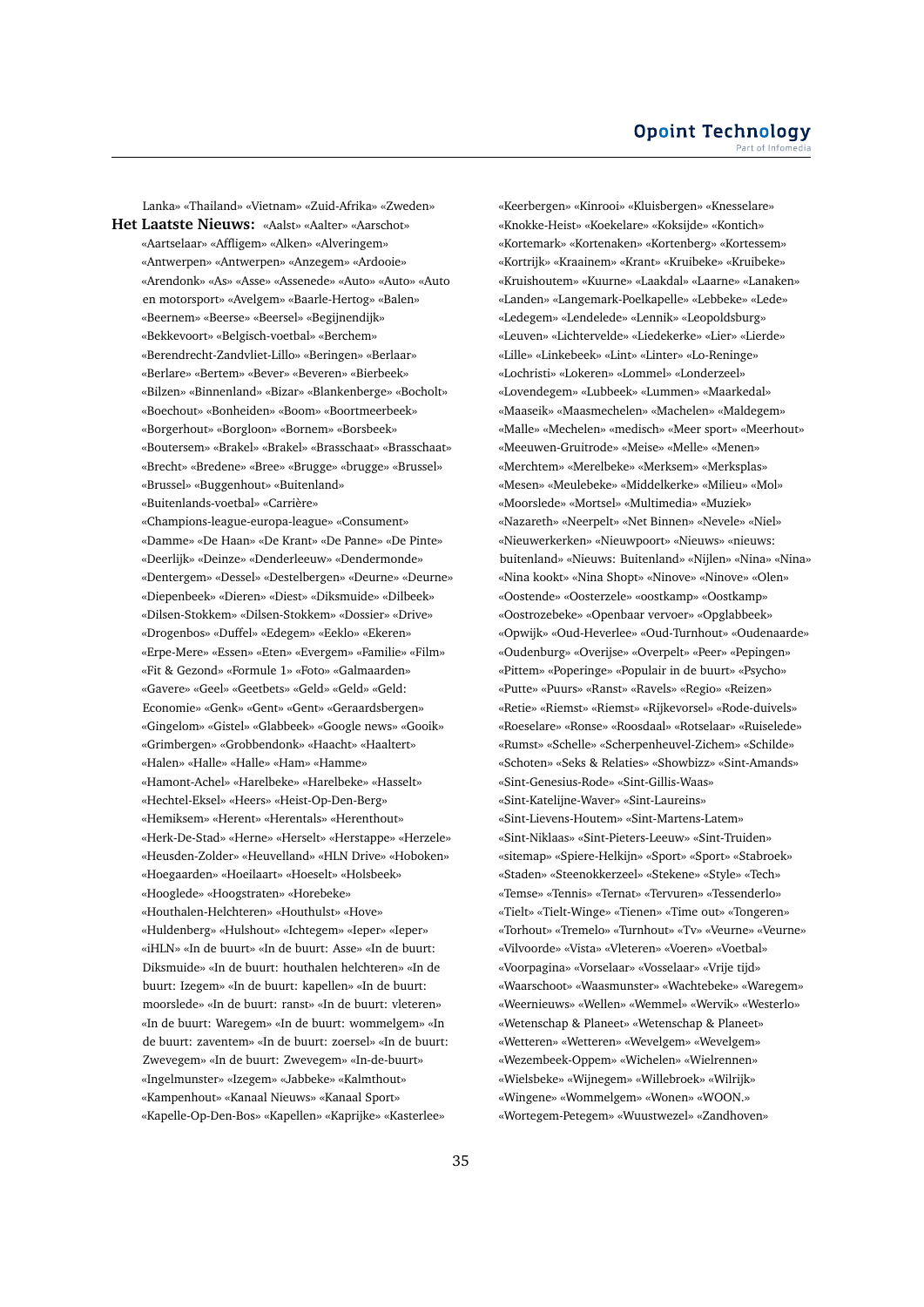«Zaventem» «Zedelgem» «Zele» «Zelzate» «Zemst»

«Zingem» «Zoersel» «Zomergem» «Zonhoven»

«Zonnebeke» «Zottegem» «Zottegem» «Zoutleeuw»

«Zuienkerke» «Zulte» «Zutendaal» «Zwalm» «Zwevegem» «Zwijndrecht»

**Het magazine:** «Het magazine» «home»

**Het nieuws van West-Vlaanderen:** «Nieuws» «Sport»

**Het nieuws vandaag:** «Het nieuws vandaag» «Evenementen» «Gastronomie» «Kunst & cultuur» «Lifestyle» «Nieuws» «Regio» «Sport» «Vrije tijd» «Wonen»

# **Heusden-zolder**

**Heuvelland.be**

**Hifi.be:** «Hifi.be» «Achtergrondartikelen» «Hardware reviews» «Muziek en film besprekingen» «Nieuws»

**Highlevel:** «Highlevel» «Business & Leaders» «EN» «NL»

**Hitechies :** «Hitechies » «Bitcoin-Crypto» «Blog»

**HIVA Onderzoeksinstituut voor Arbeid en . . . :** «HIVA Onderzoeksinstituut voor Arbeid en Samenleving» «Nieuws»

**Hockeybelgium:** «Hockeybelgium» «Dames» «Indoor» «ION Hockey League» «Messieurs» «Red Panthers» «U21»

**Hoeilander.be:** «Hoeilander.be» «Blogs» «Cultuur»

«Economie» «Jeugd» «Maatschappij» «Politiek» «Sport» **Hoeselt:** «Hoeselt» «Nieuws»

### **Hola Hageland**

- **Holsbeek.be:** «Holsbeek.be» «Nieuws»
- **Holz Fordaq:** «Alle» «Forstwirtschaft» «Holzbau» «Holzenergie» «Marktpreise» «Maschinen» «Möbel & Böden» «Nachrichten» «Papier und Zellstoff» «Platten» «Sägewerke» «Spezielle Berichte» «Statistiken» «Video»

# **Home Official – Men Magazine:** «Men

Magazine – Beauty» «Men Magazine – Bien-être» «Men Magazine – Biz» «Men Magazine – Caritative» «Men Magazine – Celebrity» «Men Magazine – Chefs» «Men Magazine – Cinéma» «Men Magazine – Climat» «Men Magazine – Culture» «Men Magazine – Design» «Men Magazine – Elle» «Men Magazine – Enfant» «Men Magazine – Entertainment» «Men Magazine – Evasion» «Men Magazine – Expo» «Men Magazine – Fashion» «Men Magazine – Food» «Men Magazine – Gastronomie» «Men Magazine – Goodies» «Men Magazine – Gourmand» «Men Magazine – Home Decor» «Men Magazine – Lunettes» «Men Magazine – Ma bète» «Men Magazine – Models» «Men Magazine – Montres» «Men Magazine – Motors» «Men Magazine – Musique» «Men Magazine – Non classé» «Men Magazine – Parfums» «Men Magazine – People» «Men Magazine – Restaurant» «Men Magazine – Santé» «Men Magazine – Sexe» «Men Magazine – Shoes» «Men Magazine – Spa & Thalasso» «Men Magazine – Sport»

«Men Magazine – Style» «Men Magazine – Tech» «Men Magazine – Trends» «Men Magazine – Voyage» «Men Magazine – World»

**Homepage | Literatuur Vlaanderen:** «Homepage | Literatuur Vlaanderen» «Adviescommissies» «Alle deadlines» «Blijf op de hoogte» «Charter voor inclusie» «Charter voor inclusie Ga voor meer diversiteit in de boekensector! Meer weten?» «Coronacompensatie» «Coronavirus Corona-update: team Literatuur Vlaanderen werkt opnieuw thuis 28 juli 2020» «Coronavirus Coronaschade? Vraag je compensatie aan! 29 juli 2020» «Meer nieuws» «Ontdek» «Vertalershuis» «Vertalershuis Van bruisende stad naar lege straten 28 juli 2020» «Wat doet Literatuur Vlaanderen?» «Wie is wie?»

#### **Homeproved**

**Horeca Magazine:** «Horeca Magazine» «Café» «Cocktail» «Cocktail» «En Vedette» «Focus» «Focus» «French» «Gault&Millau Catering Awards» «Goûters» «Koffie» «News» «News» «Recepten» «Recettes» «Taste» «Taste» «Tussendoortjes»

**Horeca-Belgie:** «Horeca-Belgie» «Alle nieuws» «Evenementen» «Horeca Magazine» «Recepten» «Tips & tricks» «Winkelen»

**Horecaplatform:** «Horecaplatform» «Actualité» «Algemeen» «Cafés – Brouwerijen – Discotheken» «FR» «Immo» «Restaurant» «wedstrijden»

- **HorecaVlaanderen:** «HorecaVlaanderen» «Nieuws»
- **Hospichild:** «Hospichild» «Hôpitaux partenaires» «Toutes les actualités»

**Hot Cuisine de Pierre:** «Mensen» «Recepten» «Reizen» «Review-Evenementen» «Review-Producten» «Review-Restaurants» «Spermalie 1» «Spermalie 3» «Spermalie2» «Verhalen»

- **Hotrec:** «Annual Reports» «Home» «Industry News» «Policy Reports» «Position Papers» «Press Releases» «Publications» «Videos»
- **Housingeurope:** «Article» «Blog» «News»
- **HR Alert:** «HR Alert» «Events» «HR Mobility» «HR Tech»

**HR Alert**

- **Hr Info:** «Hr Info» «Jobs» «Jobs» «News» «News» «Rh Info» «Trends» «Trends»
- **HR Magazine:** «HR Magazine» «NL» «Operations» «posts» «Strategy» «Tech»
- **HR Magazine:** «Events» «Home» «Posts» «Tech»
- **HR News EN**
- **HR Nieuws NL**
- **HR Square FR:** «HR Square FR» «Actualités» «Agenda» «Bibliothèque» «Nominations» «Nouvelles» «Ressources *iuridiques*»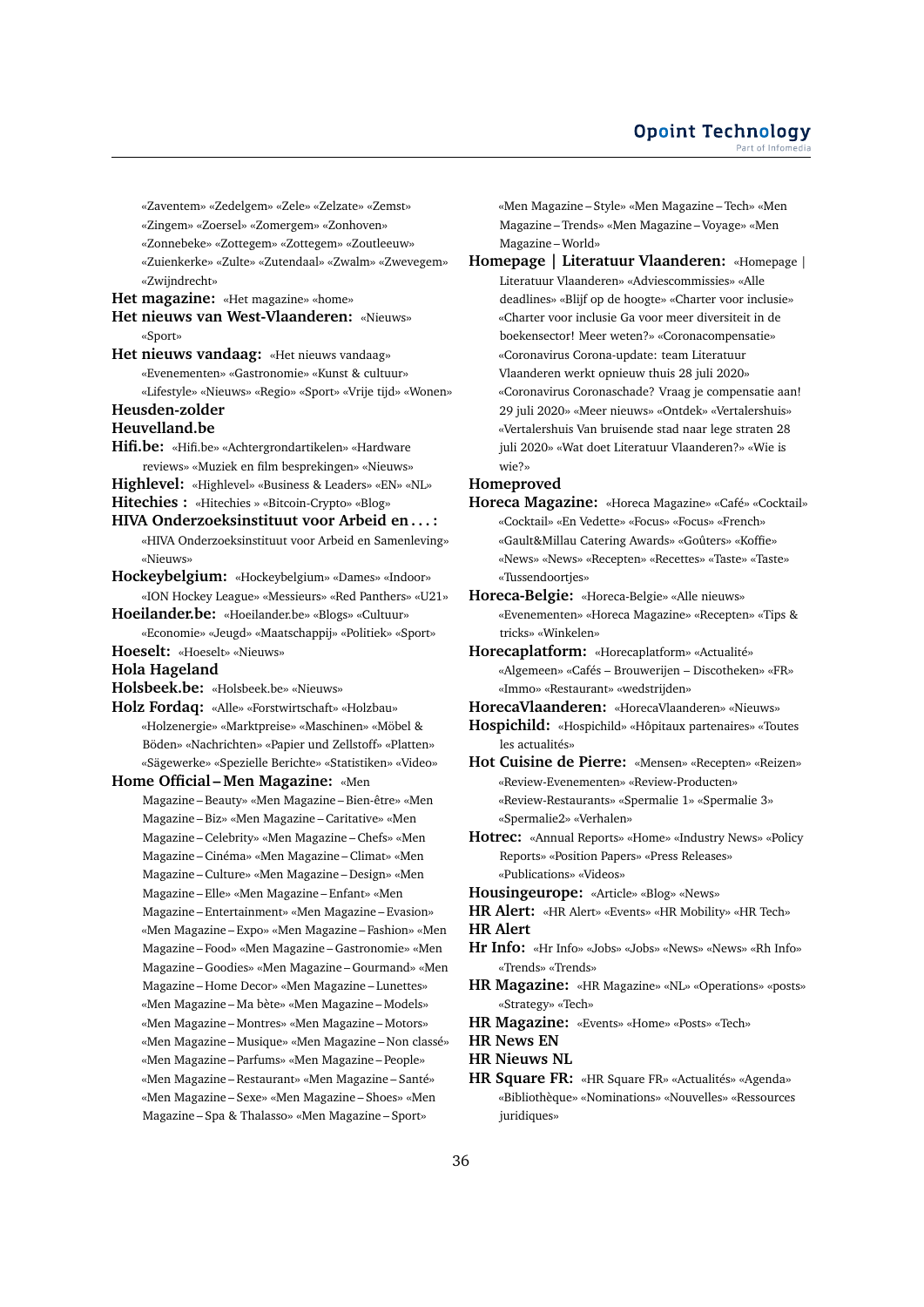**HR Square NL:** «Acties» «Boeken» «Home» «Mensen» «Nieuws» «Rechtspraak» **HRMblogs.com:** «Home» **Hrwf http://radioexclusief.weebly.com:** «Radioexclusief Weebly» «Exclusief Showbizznieuws» «Streeknieuws» **Hulshout:** «Hulshout» «Nieuws» **Humanistisch Verbond:** «Humanistisch Verbond» «Activiteiten» «Blog» **Humbug:** «Humbug» «Artikels» «Columns» «Recensies» **Humo The Wild Site:** «Humo The Wild Site -» «Achter-het-nieuws» «Actua» «Boeken» «Filmreview» «Greatest-hits» «Home» «Humo's Rock Rally 2012» «Humor» «Humor» «Meningen» «Meningen» «Muziek» «Muziek/Festivals» «Nieuws» «Onze Man/Vrouw» «Sport» «Tv-tips» «Tv/Film» **Hungry for More:** «Hungry for More» «Ambacht» «Koken» «Ontdekken» «Reizen» «Uit eten» **hyboma.be Hydrocarbons21:** «Home» «News» **I Am A Fashioneer I Eco I love my pixel IBeauty:** «IBeauty -» «Blog» **Idelux :** «Idelux » «opTActualite» **Idf.org:** «Idf.org» «Discussions» **Idgroup:** «Idgroup» **Idiots Beer:** «Idiots Beer» «Idiot's Trove» **IDM:** «IDM» «Nieuws» **Ieb:** «Accueil» «Actions» «Comités de Quartier» «Enquêtes suivies par IEB» «Environnement» «Logement» «Mobilité» «Patrimoine» «Présence IEB» «Prises de Position» «Social» «Urbanisme» **Iebschool IEN Ieu Monitoring:** «Ieu Monitoring» «Artificial Intelligence» «BUSINESS» «Climate» «Climate» «Climate» «Climate» «Climate» «DIGITIZATION» «EDITORIAL» «Energy» «Environment» «Euro & Finance» «Euro & Finance» «Euro & Finance» «Euro & Finance» «External Security» «France» «Funding» «Funding» «Funding» «German-posts» «Health» «Human Rights» «IEU-NEWSLETTERS» «Internal Security» «Internal Security» «Internal Security» «Internal Security» «Internet Governance» «POLAND» «Poland-polska» «SECURITY» «SECURITY» «SUSTAINABILITY» «TOP» **IEX:** «IEX» «Nieuws» «Persberichten»

**IFJ Global:** «Home» «News» «Press Releases» **Ikgeraakerniet ILvA:** «ILvA» «Nieuws»

**Imagicasa:** «Imagicasa» «Blog» «Stories» **Imagine Magazine:** «Imagine Magazine» «Analyse» «Éditorial» «Chronique» «Découverte» «Dossier» «Libre Acces» «Rencontre» «Reportage» «Tribune» **Imago Magazine:** «Imago Magazine» «Blog» **Immoweb. – FR:** «FR» «FR – Acheter» «FR – Aménagement» «FR – Éclairage» «FR – Chauffage» «FR – Cuisine» «FR – Décoration» «FR – Habiter» «FR – Isolation» «FR – Jardin» «FR – Louer» «FR – Piscine» «FR – Salon» «FR – Sécurité» «FR – Sdb» «FR – Tendances» «FR – Vendre» **IMOB:** «Home» **Imog Impact:** «Impact» «Impact Fr» **In Flanders Fields In Vino Veritas:** «In Vino Veritas» «Abonnement» «Accueil» «Bar-à-vins IVV» «Barst!» «Dat werkt !» «Dossier IVV» «Focus» «Focus» «Gastro IVV» «Humor» «IVV Combinaties» «IVV Combinaties» «IVV Gastro» «Leestips» «Lievelingswijnen» «News» «News» «NL» «Oeno» «Op reis met IVV» «Opinie» «Opinion» «Portret» «Puur natuur!» «Sappige verhalen» «Something different» «Sticky/Spirits/Beer» «Uitzonderlijke Wijnbouwers» «Vergeten Druivenrassen» «Voorwoord» «Wijnkarakters» «Wijntrips» **Inagro:** «Nieuws» «Start» **Inagro:** «Inagro» «Nieuws» **INAMI inc.ouni.be Inclusion Europe:** «Inclusion Europe» «Blog» **Independent European Vape Alliance Indiestyle:** «Features» «Home» «Interviews» «Live» «Nieuws» «Recensies» **Industrial Automation:** «Industrial Automation» «Abiss» «Agoria» «Apex dynamics» «Automatisering» «Beckhoff» «Bedrijfspresentatie» «Beurs» «Beurzen & evenementen» «Bintz technics» «Cobots» «De pen» «Digitalisering» «Duranmatic» «Hannover messe» «Igus» «Industrie 4.0» «Leuze electronic» «Mewa» «Nieuws» «Onderwerp» «Pepperl + fuchs» «Pepperl+fuchs» «Plc» «Productinformatie» «Rittal» «Robots» «Schunk» «Sensoren» «Siemens» «Sigmacontrol» «Sigmatek» «Software» «Technolec» «Veiligheid» «Wago» **Info Garage:** «Info Garage» «Branche Nieuws»

# **Info-Turk**

**Infomotive.be**

- **Infopunt Publieke Ruimte:** «Infopunt Publieke Ruimte» «Nieuws»
- **Informaticien.be:** «Informaticien.be» «3DS» «Actualités» «Apple» «Articles» «Belgique» «Bons Plans» «Consoles»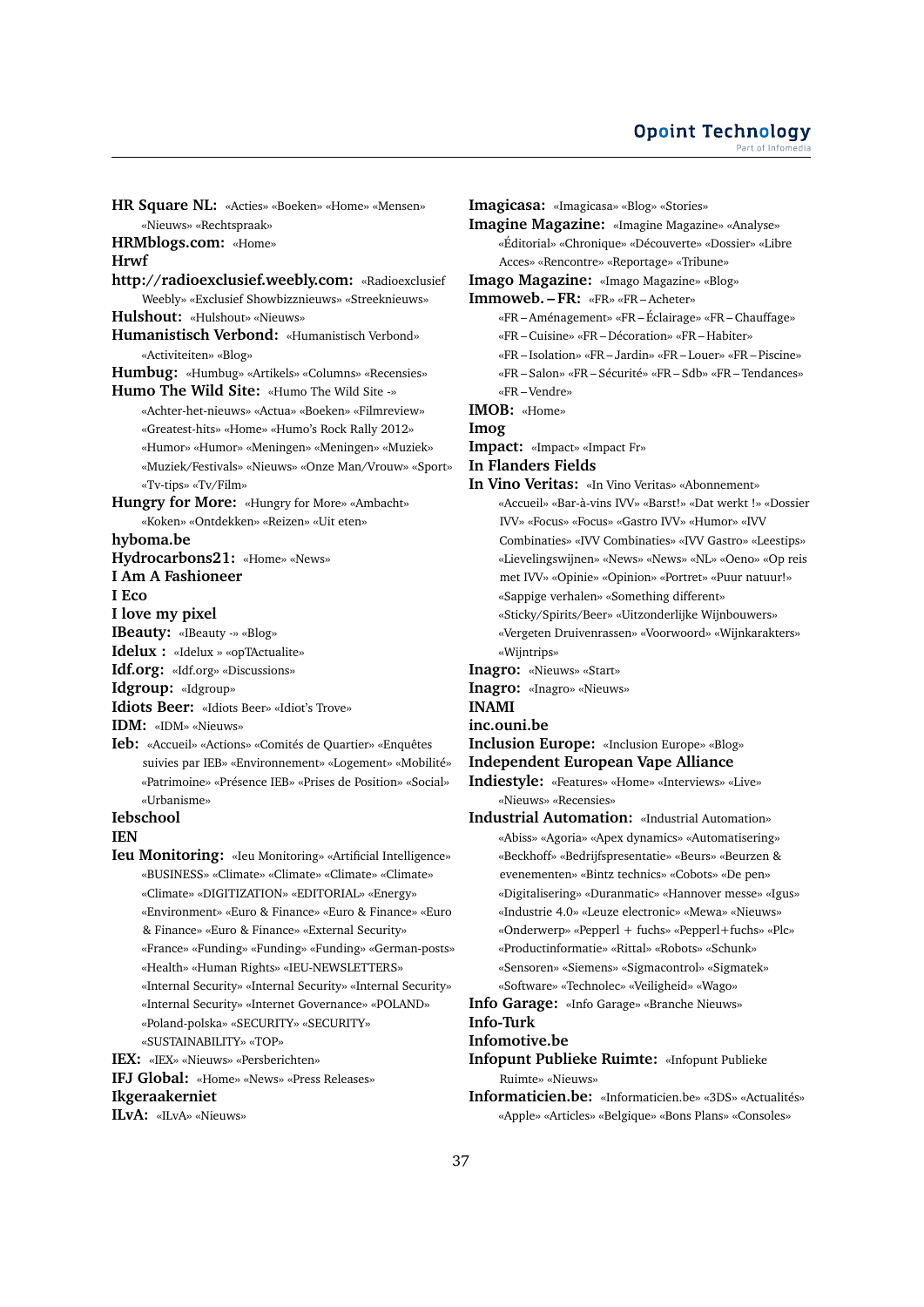«Derniers commentaires» «Droit» «Droit Belge» «DS» «Economie» «Firefox» «GameCube» «Internet» «Internet» «Interviews» «Jeux Vidéos» «Jeux Vidéos» «Justice» «Les Technos» «Linux» «Livres» «Logiciels» «Matériel» «Matériel» «Mobile» «Navigateurs» «PC» «PlayStation 4» «Portables» «Press Release» «Programmation» «PS3» «PS4» «PSP» «Sécurité» «Scams» «Social» «Telecoms» «Vidéos» «Wii U» «Windows» «XBox 360» «Xbox One» «XBox One»

**Infosteel.be:** «Home»

**Infrabel:** «Home» «Photo» «Presse»

**Infrastructure FR:** «Infrastructure FR» «equipement de chantier» «machines de construction» «materiaux de construction» «services» «techniques de construction» «Zoek»

#### **Initiativecitoyenne.be**

- **Initié de la Bourse:** «Initié de la Bourse» «Archives» «Avis» «Les plus récents» «Podcasts» «Portefeuille de l'Initié»
- **Inlandnavigation:** «Inlandnavigation» «Infrastructure» «Innovation» «News» «News» «Policy» «Transport»
- **Inmemoriam:** «Inmemoriam» «Info & Nieuws»
- **Innovatief:** «Innovatief» «Afsluitingen» «Afwerking» «Andere» «Andere» «Andere» «Badkamers» «Beveiliging» «Bouwen» «Concepten» «Concepten» «Concepten» «Decoratie» «Domotica» «Energie» «Interieur» «Isolatie» «Keukens» «Materialen» «Materialen» «Materialen» «Meubels» «Meubels» «Oprit en terras» «Raambekleding»
	- «Ramen en deuren» «Sanitair» «Technieken»
	- «Technieken» «Technologie» «Tips en advies» «Tuin»
	- «Tuinhuizen» «Verandas» «Verlichting» «Verlichting»
	- «Verwarming» «Vloeren» «Wellness» «Zwembaden»

# **Inschrijven**

**Inshore & Yachting:** «ALGEMEEN NIEUWS» «Home» **Insignificant.be:** «Insignificant.be» «Art» «Beauté»

«Belgique» «Bruxelles» «ciné» «Coulisses» «Cuisine» «Déco» «It girls» «Lifestyle» «Londres» «Mode» «Musique» «New York» «News» «Photo» «Reviews» «Shopping sur le net» «Sport» «Talents belges» «Technologie» «Tendance» «Trips»

## **InSites Consulting:** «Home»

- **Installatie en Bouw België:** «Installatie en Bouw België» «Batibouw» «Bedrijfspresentatie» «Beurs» «Beurzen & Evenementen» «BIM» «Bosch» «brandbeveiliging» «Brandveiligheid» «De pen» «Duco»
	- «Duurzaamheid» «energie» «Energiebesparing»
	- «Evenement» «Grohe» «HVAC» «HVAC-systeem»
	- «Installatie» «Kinedo» «Klimaataansturing» «Led»
	-
	- «legrand» «Magazine» «Mewa» «Nieuws» «Nieuws items» «Onderwerp» «Productinformatie» «project» «Remeha»

«Renson» «Rittal» «sanitair» «sectornieuws» «Software» «Sortimo» «Specials» «Thema» «Thema's & Specials» «Vasco» «Ventilatie» «Ventilatiesystemen» «Verlichting» «Verwarming» «Viega» «Villeroy & Boch» «Vloerverwarming» «warmtepompen» **Insurance Europe:** «Home» «News»

- **Int site:** «Int site» «Actualit» «FR» «Nieuws»
- **Intenational Society of Nephrology:** «Home» «News»
- **Inter Press Service:** «Inter Press Service» «Gezondheid» «Maatschappij» «Milieu» «Ontwikkeling» «Politiek» «Technologie»
- **Intergraf:** «Intergraf» «Latest News»
- **Interieurbouwenschrijnwerk:**

«Interieurbouw-online» «Afwerking» «Houtbewerking» «Nieuws» «Producten» «Schrijnwerk» «Software»

- **International Fragrance Association:** «Press releases»
- **International Health Policies:** «International Health Policies» «Featured Articles»
- **International Partnership for Human Rights:** «Covid-19» «Statements & Press Releases»
- **International Post Corporation:** «International Post Corporation» «News» «Services»
- **International Trade Union Confederation:** «Home»
- **Internetgazet:** «Internetgazet» «Beringen» «Hechtel-Eksel» «Houthalen-Helchteren» «Lommel» «Meeuwen-Gruitrode» «Neerpelt» «Overpelt» «Peer» «Tongeren»

#### **Internetgazet Heusden-Zolder**

- **Invacare.be:** «Home» «News»
- **Invader.be:** «Invader.be» «PC» «PS4» «Reviews» «Switch» «Wedstrijden» «Xbox»
- **Inventi:** «Inventi» «Nieuws»
- **Invest in Wallonia:** «Invest in Wallonia» «Latest News»
- **Investeurope:** «Home» «NEWS & OPINION» «Newsroom» «Opinion & blogs»
- **Investig'Action FR:** «Investig'Action FR» «Afrique» «Amérique Latine» «Analyses et témoignages» «Asie» «Attention, Médias» «Belgique» «Culture» «Démocratie» «Ecole» «Environnement» «Etats-Unis» «Europe» «Europe de l'Est» «Independantisme» «L'autre histoire» «La rubrique de André Vltchek» «la rubrique de Michel Collon» «La rubrique de Robert Charvin» «L'Actu Sociale» «L'Autre Economie» «Le journal de l'Afrique» «Mémoire africaine en mouvement» «Michel Midi» «Moyen-Orient» «Nord-Sud» «Pourquoi Soral séduit» «Société» «Vidéos»
- **InvestingHaven:** «InvestingHaven» «Commodities & Gold» «Crypto» «Ideas» «Stocks»

**Investmentofficer FR:** «Investmentofficer FR» «analyse»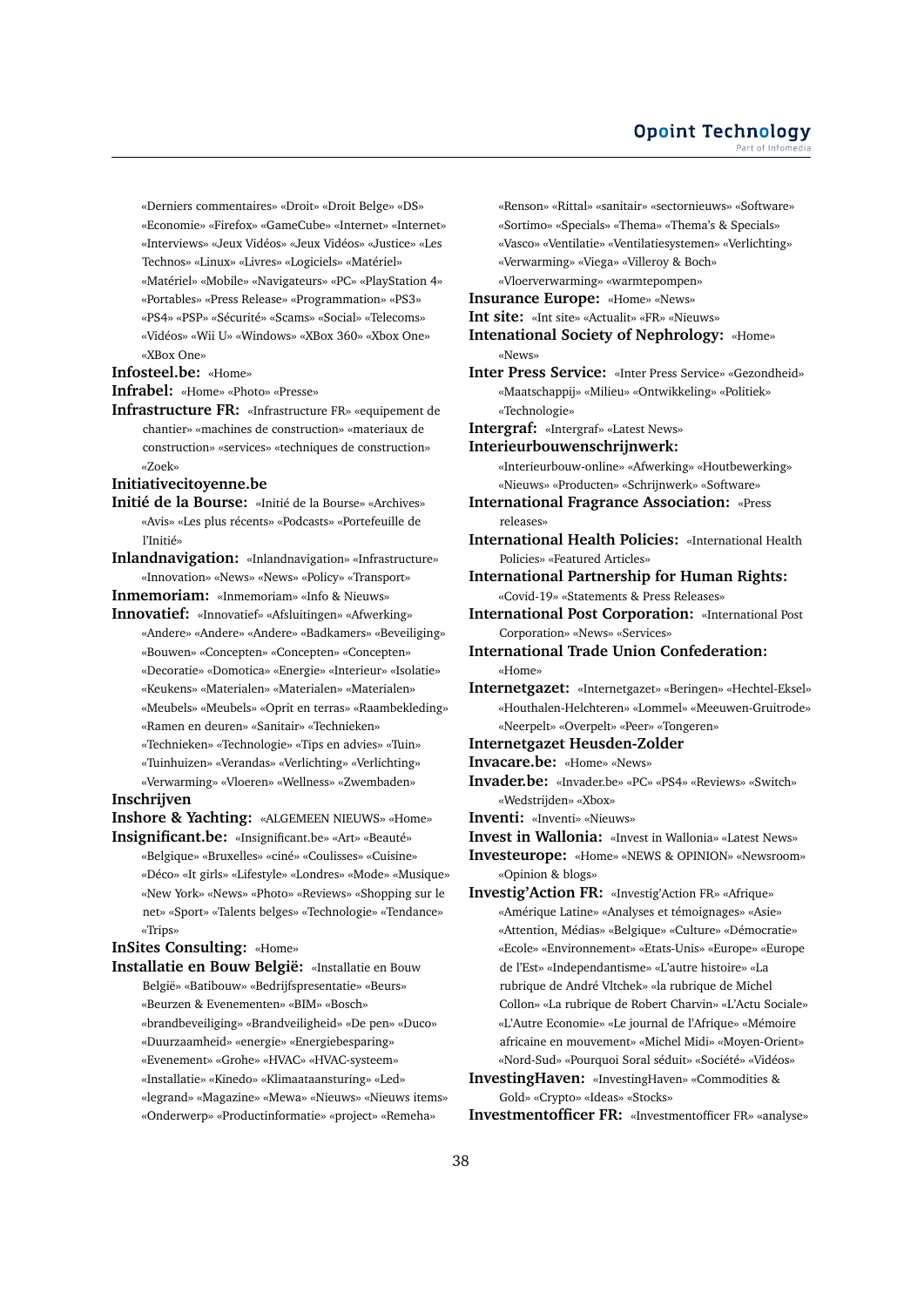«Axa-Im» «Axi-im» «Become-a-member»

- «Become-a-member» «Evenements»
- «Gestionnaires-dactifs» «Produits» «secteur»
- **Investmentofficer NL:** «Investmentofficer NL» « beleggingsnieuws » « beleggingsnieuws » «Asset allocatie» «Axa-im» «Become-a-member» «Beleggen» «Term»
- **inVlaanderen:** «inVlaanderen» «Algemeen sportnieuws» «Algemeen voetbalnieuws» «Bouw en Immo» «Cultuur & Events» «Cultuurnieuws» «E-sport» «Energie» «Extra Bijlage» «Familienieuws» «Gemeente Nieuws» «Horeca» «MADE IN BEDRIJFSNIEUWS» «Made inVLAANDEREN» «Mobiliteit» «Retail & Detailhandel» «Showbizz / Muziek» «Starters» «Vrije tijd & Toerisme » «Zorgsector»

**Ipis:** «Ipis» «Ipis Fr» «News» «Publications»

- **Ips Journal:** «Ips Journal» «Africa» «Asia» «Democracy» «Development» «Europe» «European Union» «Global» «Human rights» «In focus» «International relations» «Latin America» «Middle East» «North America» «Security and defence» «Topics»
- **Iriscare/fr:** «iriscare.brussels/fr/iriscare-fr» «Accueil» «Iriscare»

**Iriscare/nl:** «iriscare.brussels/nl/iriscare-nl» «Alle nieuwsberichten»

- **Ishs:** «Home» «News»
- **italysegreta.com:** «italysegreta.com» «Food» «Lifestyle» «Travel»

**Itcentraal:** «Itcentraal» «Blogs» «Cases» «Workshops»

**ITdaily:** «ITdaily» «Business» «business» «cloud» «communicatie» «data» «devops» «infrastructuur» «kantoor» «Nieuws» «security»

**Itinera:** «Itinera» «Blog» «Blog» «Fr» «Nieuws» «Nouvelles et presse»

**ITUC Survey of violations of trade union rights** «survey.ituc-csi.org»

**Ivago:** «Nieuws»

- **IVM Milieubeheer:** «IVM Milieubeheer» «Acties, meedoen...» «Afval inzamelen» «Afval verwerken» «Afvalarm Tuinieren»
- **JACK:** «JACK» «actualités» «chroniques» «essais» «premiers essais» «Reportages»

## **Jardin & Loisirs**

**Jazz'halo:** «Jazz'halo» «Articles»

**jenni from the block:** «Beauty» «Beauty64» «Dream Destinations» «Dream Destinations4» «Food» «Food28» «Forever Y(o» «Forever Y(o)ung» «Global Citizens» «Global Citizens4» «Hotspots» «Hotspots8» «In The Spotlight» «In The Spotlight5» «Jenni & Friends» «Jenni & Friends9» «Leisure & Pleasure» «Leisure & Pleasure6» «On The Road (in een caravan» «On The Road (in een caravan)» «People» «Recepten» «Recepten20» «Style»

«Style17» «Table d'Ho» «Table d'Ho3» «Travel» «Travel6» **Jep:** «Nieuws»

- **JET Magazine Limburg:** «JET Magazine Limburg» «Beauty» «BV» «Exclusief» «Hollywood» «Mode» «Recepten» «Voor en Na» «Wonen»
- **Jette Bruxelles FR:** «FR» «FR Actualites»
- **Jette Bruxelles NL:** «NL» «NL Actualiteit»
- **Jll:** «Jll» «Nieuws»
- **JM-Hospitals:** «JM-Hospitals» «Actualité» «Dossiers» «IT»
- **Jobat:** «Jobat» «Actualiteit» «Fr: Actualite» «Go-for-happy» «Loopbaanbegeleiding» «Solliciteren» «Solliciteren»
- **Joe Fm:** «Joe Fm» «Acties» «Nieuws»

**Joellerochette:** «Accueil» «Actualité» «Bars» «Chefs» «Livres» «Non Classé» «Other News» «Produits» «Restaurants» «Slider Home Page» «Vip» «Voyages» «What Else»

**Join Commission Joinup:** «Communities» «E-Library» «Home» «News» «Semantic Assets» «Software»

**Joliette**

**Jongerenplaneet**

- **Joods Actueel:** «Binnenland» «Buitenland» «Cultuur & Jodendom» «Holocaust» «Home» «Israël»
- **Judgehype Diablo III**
- **Judgehype Hearthstone**
- **Judgehype Heroes**
- **Judgehype Starcraft II**
- **Judgehype Warcraft**
- **Judgehype World Of Warcraft**
- **Julie Van den Driesschen:** «RECEPTEN»
- **Jump**
- **Jump Seat**
- **June.be:** «June.be» «Exclusive» «Food» «People» «Travel»
- **JV Magazine:** «JV Magazine» «(Re) découvrir Bruegel» «Agenda» «Belgique pratique» «Bijoux » «Cinéma» «Communauté JV» «Concerts» «Conférence» «Dans les salles bruxelloises en novembre» «Danse» «Débat» «Enfants» «Expos» «Grands rendez-vous» «Immobilier» «INCA Dress Code, l'expo à ne pas rater» «JV sur la Première» «Les annonces immobilières de JV sont en ligne !» «Les annonces immobilières de JV sont en ligne !» «Les grandes expos belges jusqu'à janvier» «Les incontournables de la saison culturelle» «Liège se met au vintage» «Liège se met au vintage» «Musées» «Niki de Saint Phalle au BAM» «Nos adresses» «Opéra» «Patrimoine» «Rendez-vous» «Salons & foires» «Spectacles» «Talents» «Théâtre» «Villes belges» «Vivre la Belgique» «Vous avez Netflix?»

**K.U. Leuven:** «Home» «Nieuws»

**Kaagent.be:** «Actueel» «Nieuws» «Nl»

**Kairos:** «Kairos» «Tous les articles»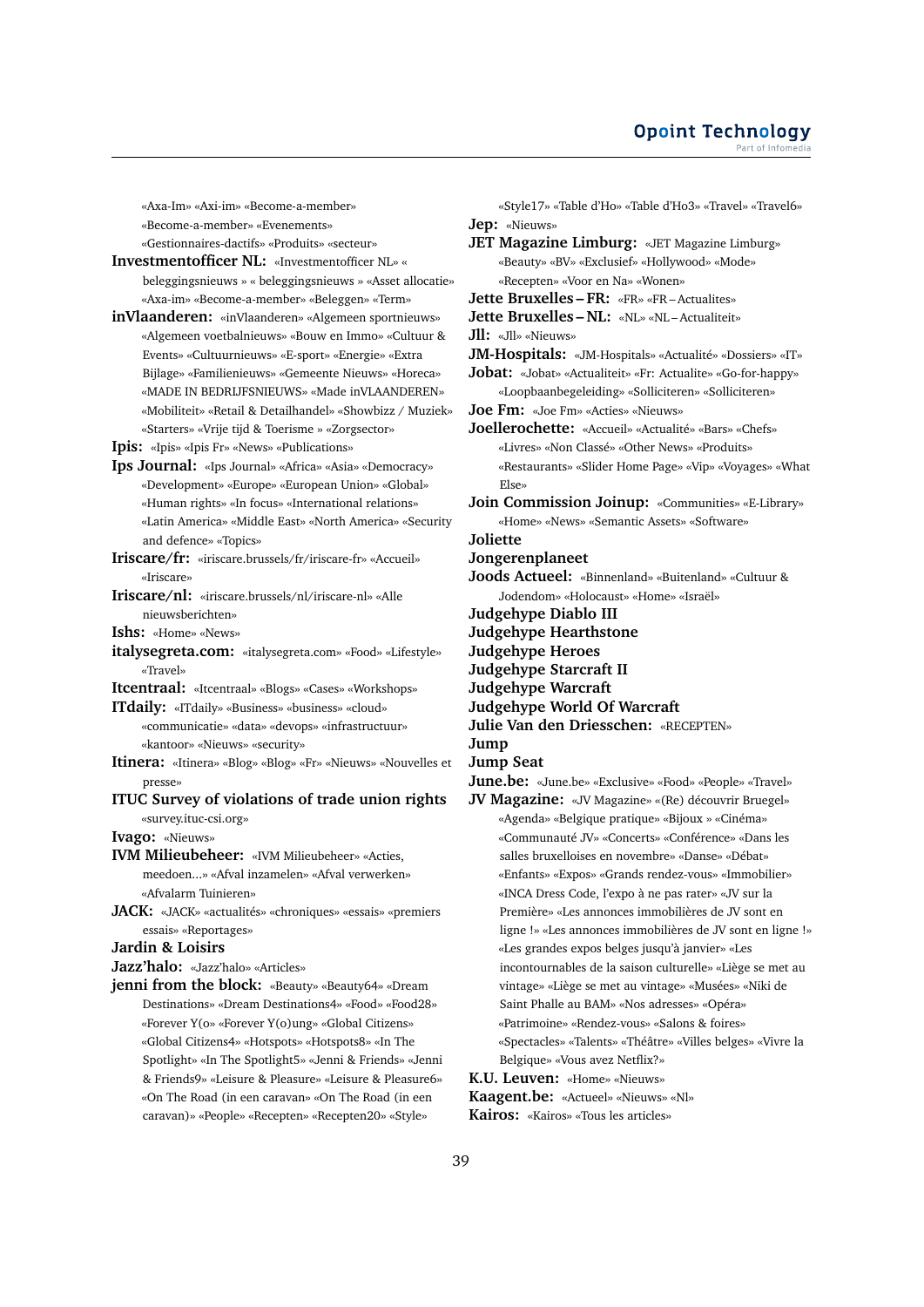# **Kalmthout**

- **Kanaal Z:** «Kanaal Z» «Beurs» «Business communities» «Continental 4x4 Trophy» «De beste stuurlui» «De Ingenieurs» «De Waterbouwers» «Dossiers» «Events» «Expert» «Feed» «Japan als eerste grote economie» «Lifestyle» «Meest recent» «Nieuws» «Ondernemen» «Publireportage» «Route-Z 2010» «Sitemap» «Steden» «Talk» «Trends gazellen» «Z-Business» «Z-business tour» «Z-expert» «Z-lifestyle» «Z-Talk» «Z-talk» «Z-talk Polspoel»
- **Karoo.me:** «karoo.me» «art & ko» «cinéma» «La rédac» «livres» «musique» «scène»

#### **Kathleen Van Brempt**

**KBC:** «Newsroom»

**KBC Securities:** «News»

- **Kboetiek.pmg.be:** «Kboetiek.pmg.be» «Kboetiek»
- **Kellylicious:** «Kellylicious» «reizen» «voeding»

# **Kenniscentrum Data & Maatschappij KERK & leven**

**Kerknet:** «Kerknet» «Actua» «Sitemap»

**Ket brussels:** «Ket brussels» «Artist» «Books» «Cinema» «Community» «Culture» «Dance» «Eat» «Expo» «Fashion» «Festival» «Heritage» «Instaqueer» «Life style» «Museum» «Music» «Music» «Music» «Music» «Nightlife» «Opinion» «Photography» «Podcast» «Portrait» «Shop» «Sleep» «Sport» «Theatre» «Trends» «Video» «Visits»

#### **Ketnet**

- **Keukenbouw:** «Keukenbouw» «Elektro» «Nieuws» «Werkbladen»
- **Keys And Chords:** «Keys And Chords» «News»
- **Keytrade Bank:** «Keytrade Bank» «Articles»

#### **Kids Universe**

**Kidswelkom**

**Kidswelkom**

**Kif Kif:** «Kif Kif» «Activiteiten» «Artikels» «Dossiers»

**Kim Van Oncen:** «News»

**Kiosk(fr):** «Kiosk(fr)» «alimentation» «articles pour fumeurs» «boissons» «magasin» «marketing» «papeterie» «paris» «presse»

**Kiosk(nl):** «Kiosk(nl)» «dranken» «marketing» «papierwaren» «pers» «tabakswaren» «voeding» «weddenschappen» «winkel»

- **Kiss And Makeups Beauty Blog:** «Kiss And Makeups Beauty Blog» «Beauty Products» «Fashion Trends» «Makeups»
- **Klara:** «Klara» «Amaryllis De Gryse» «Baiba Skride» «Blijf verwonderd!» «Borat» «Christoph Koncz» «Cultuurhuizen» «Daniel barenboim» «De keuze van Klara» «De Liefhebber» «de stemmen» «Dmitri Sjostakovitsj» «Erwin Mortier» «Espresso» «Filip Tielens» «Jazz» «Katharina Smets» «Kijk live» «Klassieke muziek»

«Kunst cultuur» «Maestro» «Nicolas Altstaedt» «OperaBallet Vlaanderen» «Pompidou» «Quatuor Arod» «Sasha Baron Cohen» «Stefan Serneels» «surf-tribe» «Updates» «Video» «What's next»

- **Klasse:** «Actualiteit» «Coaching» «Dialoog ouders-school» «Efficiënt werken» «Evalueren» «Gezondheid» «Home» «ICT» «Kansengroepen» «Klasmanagement» «Leerlingenparticipatie» «Leerproblemen» «Loopbaan» «M-decreet» «Onderwijsvernieuwing» «Regelgeving» «Schoolbeleid» «Starters» «Taal op school» «Talentontwikkeling» «Zorg en welbevinden»
- **Klassiek-centraal.be:** «Klassiek-centraal.be» «Ballet & Kunstdans» «Boeken» «Cd's» «Concerten» «Concerten» «Dvd's» «Evenementen» «Festivals» «In de kijker» «Interviews» «Mededelingen» «Muzikale vorming» «Opera & Muziektheater» «Opera & Muziektheater» «Opinie» «Organisaties»
- **Kmo insider:** « Get inside KMO» «Accountancy» «Afvalbeheer & Recyclage» «Agenda» «Arbeids & Sociaal recht» «Auto & Onderdelen» «Bedrijfsbeheer» «Bedrijfsleider» «Bedrijfssoftware» «Bedrijfsvoertuigen & Trucks» «Bedrijventerreinen» «Beleggingsvastgoed» «Bijstand & Tools» «Business & Lifestyle» «Business Gifts & Relatiegeschenken» «Catering» «Cloud hosting» «Columns» «Communicatie & Huisstijl» «Contentmarketing» «Debiteuren & Kredietverzekering» «Direct Marketing» «Distributie» «Documentbeheer» «Douane & Expeditie» «E-commerce» «Economisch & Handelsrecht» «Energiebeheer» «Experten» «Experten» «Facility» «Finance» «Financiering & Crowdfunding» «Fiscaal recht» «Gebouwenbeheer» «Get inside KMO» «Groenaanleg & -onderhoud» «Gunther De Backer» «Haven» «Home» «Hotels» «HR» «Immo» «Incentives & Teambuilding» «Interim & Rekrutering» «Internationale handel» «IT» «IT- en databeveiliging» «IT-diensten & Beheer» «Kantoor & Inrichting» «Keuringen en controles» «Leasing & Renting voertuigen» «Logistiek» «Logistieke Opleidingen» «Logistieke Software» «Loopbaanbegeleiding» «Maatwerkbedrijven» «Marketing» «Marketing&Sales» «Meeting & Event Facilities» «Mobiliteit» «MVO» «News Search» «News search1» «Nieuws» «Normering & Certificaten» «Onderhoud & Schoonmaak» «Opleiding» «Opleidingen» «Organisatie events» «Overname & Overdracht» «Packaging» «Personeel» «Private Banking» «Safety & Bedrijfsveiligheid» «Security» «Start-ups» «Strategie» «Supply Chain» «Telefonie» «Titan Cement» «Toegangscontrole & Tijdsregistratie» «Transport» «Vastgoedrecht» «Vermogen» «Verzekeringen» «Warehousing» «Wetgeving» «Zakenreizen»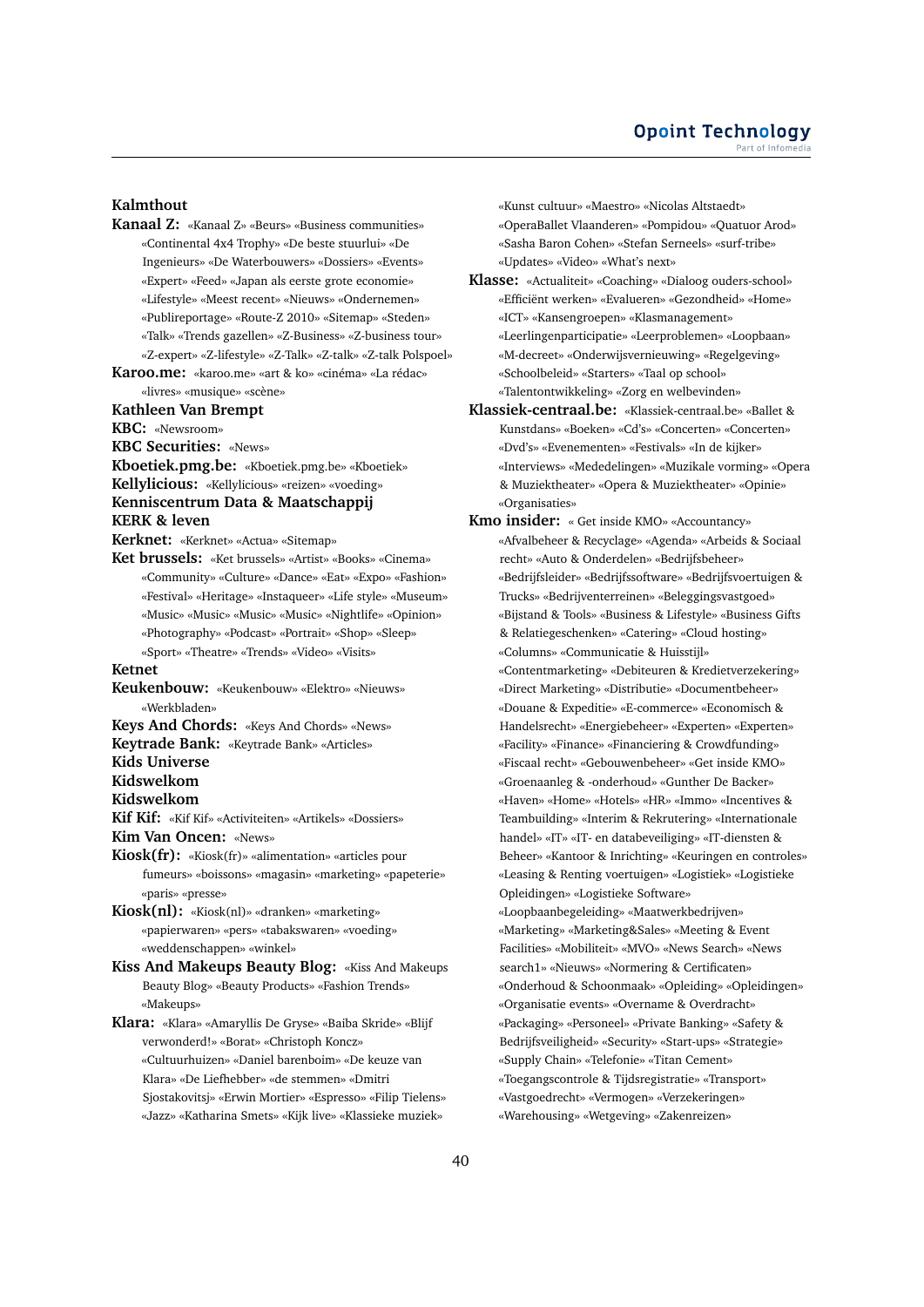# **Kmo starter.biz:** «Home» **Knack**

**Knack:** «» «Alles over Vincent Van Peteghem» «Auto» «Beleggen» «Belga Sport» «België» «België» «Beurs & Geld» «Boeken» «Cegeka» «Culinair» «Culinair» «datanews» «Datanews Extra Article» «Entertainment» «Europa» «Extra Articles» «Factcheck» «Film» «Geschiedenis» «Gezondheid» «Het Magazine» «Het magazine» «ICT Nieuws» «Inside Beleggen» «Insidebeleggen.be Nl: Adviezen» «Klaar-wauters» «Knack Club» «Knack Focus CD van de week» «Knack Focus Concertverslagen» «Knack Focus Extra Articles» «Knack Focus Film van de week» «Knack Focus Testbeeld» «Knack Focus TvRadio» «Knack Weekend » «Knack Weekend Acties» «Knack Weekend Antiek» «Knack Weekend Architectuur» «Knack Weekend Beauty» «Knack Weekend Beauty: Nieuws» «Knack Weekend Country & Living» «Knack Weekend Culinair» «Knack Weekend Design» «Knack Weekend Extra Articles» «Knack Weekend Mode: Accessoires» «Knack Weekend Mode: Expo» «Knack Weekend Mode: Fashionweek» «Knack Weekend Mode: Ontwerpers» «Knack Weekend Mode: Shopping» «Knack Weekend Mode: Trends» «Knack Weekend Radar» «Knack Weekend Radar: Evenement» «Knack Weekend Radar: Expo» «Knack Weekend Radar: Linda's Wild Site» «Knack Weekend Reizen» «Knack Weekend Wedstrijden» «Knack Weekend Wonen» «Knack Weekend Wonen: Expo» «Knack Weekend Wonen: Winkels» «Lifestyle» «Maatschappij» «Meer nieuws» «Meest recent» «Meest recent» «Mode» «Muziek» «Nieuws» «Onderwijs» «Opinie» «Opinie» «Opinie» «Plus» «Plus Magazine App» «Plus Magazine Consument» «Plus Magazine Culinair» «Plus Magazine Cultuur» «Plus Magazine Dieren» «Plus Magazine Digitaal» «Plus Magazine Erven En Schenken» «Plus Magazine Financiën» «Plus Magazine Foto» «Plus Magazine Fotografie» «Plus Magazine Gezondheid» «Plus Magazine Hobby» «Plus Magazine In De Kijker» «Plus Magazine Informatica» «Plus Magazine Internet» «Plus Magazine Maatschappij» «Plus Magazine Mobiel» «Plus Magazine Multimedia» «Plus Magazine Pensioen» «Plus Magazine Praktische Info» «Plus Magazine Praktische Info» «Plus Magazine Preventie» «Plus Magazine Psyche» «Plus Magazine Recht & Geld» «Plus Magazine Reizen» «Plus Magazine Relaties» «Plus Magazine Seksuologie» «Plus Magazine Toerisme In Eigen Land» «Plus Magazine Trends» «Plus Magazine Tuin» «Plus Magazine Uiterlijk» «Plus Magazine Vastgoed» «Plus Magazine Verzekeringen» «Plus Magazine Voeding» «Plus Magazine Voor U Getest» «Plus Magazine Vrijetijd» «Plus Magazine Wedstrijden»

«Plus Magazine Wellness» «Plus Magazine Werk» «Plus Magazine Woning» «Plus Magazine Ziekten En Behandelingen» «Reizen» «Reviews» «Roel Van Espen» «Rss» «Sitemap» «Sport» «Technologie» «Video» «Voetbal internationaal» «Voetbal nationaal» «Wedstrijden» «Wereld» «Wereld» «Wetenschap» «Zwijgen is geen optie» **Kneistikrant knokkestore.be Knokketalks.be Knowledge4policy.ec..europa.eu koekelberg:** «Actualités» **Koekelberg/nl Koken op hakken Kokerellen Kom op tegen Kanker:** «Kom op tegen Kanker» «Nieuws» **Koninklijke Racing Club Genk:** «Homepage» «News» «Nl» **Koogo.be Kortenberg:** «Kortenberg» «Nieuws» **Kortessem:** «Kortessem» «News» **Kortfilm:** «kortfilm.be» **Kortrijk:** «Kortrijk» «Nieuws» **Kraainem Krant van West-Vlaanderen:** «Krant van West-Vlaanderen» «Andere sporten» «Basketbal» «Criminaliteit» «Cultuur» «Cultuur» «Economie» «Gemeente» «Lifestyle» «Lifestyle» «Media» «Meest recent» «Meest recent» «Meest recent» «Milieu» «Ongevallen» «Politiek» «Samenleving» «Showbizz» «Sport» «Verkeer» «Voetbal» «Volleybal» «Wielrennen» **Krantenkoppen Kriskookt:** «Kriskookt» «Allerlei» «Aperitief hapjes» «Barbecue» «Blog» «Dranken & Cocktails» «Events» «GinTonic Foodpairing» «Hoofdgerechten» «Recepten» «Restaurant belevingen» «Snacks, Broodjes, Quiche & Wrap's» «Soepen» «Travel» «Voorgerechten» «Zoetigheden» **Krispeeters Kruishoutem:** «Kruishoutem» «Nieuws»

- **KU Leuven nieuws:** «KU Leuven nieuws» «Aan de unief» «Actua & opinie» «Beleid» «Benoemd of onderscheiden» «Onderzoek»
- **Kunstwerkt**

**Kurier journal:** «Kurier journal» «Alle News Archive» **Kuurne**

**kuurnemotors.com**

**KVC Westerlo Online:** «Home» «Nieuws»

**Kvk.be:** «Kvk.be» «Nieuws»

**Kvmechelen:** «Kvmechelen» «Business» «Nieuws»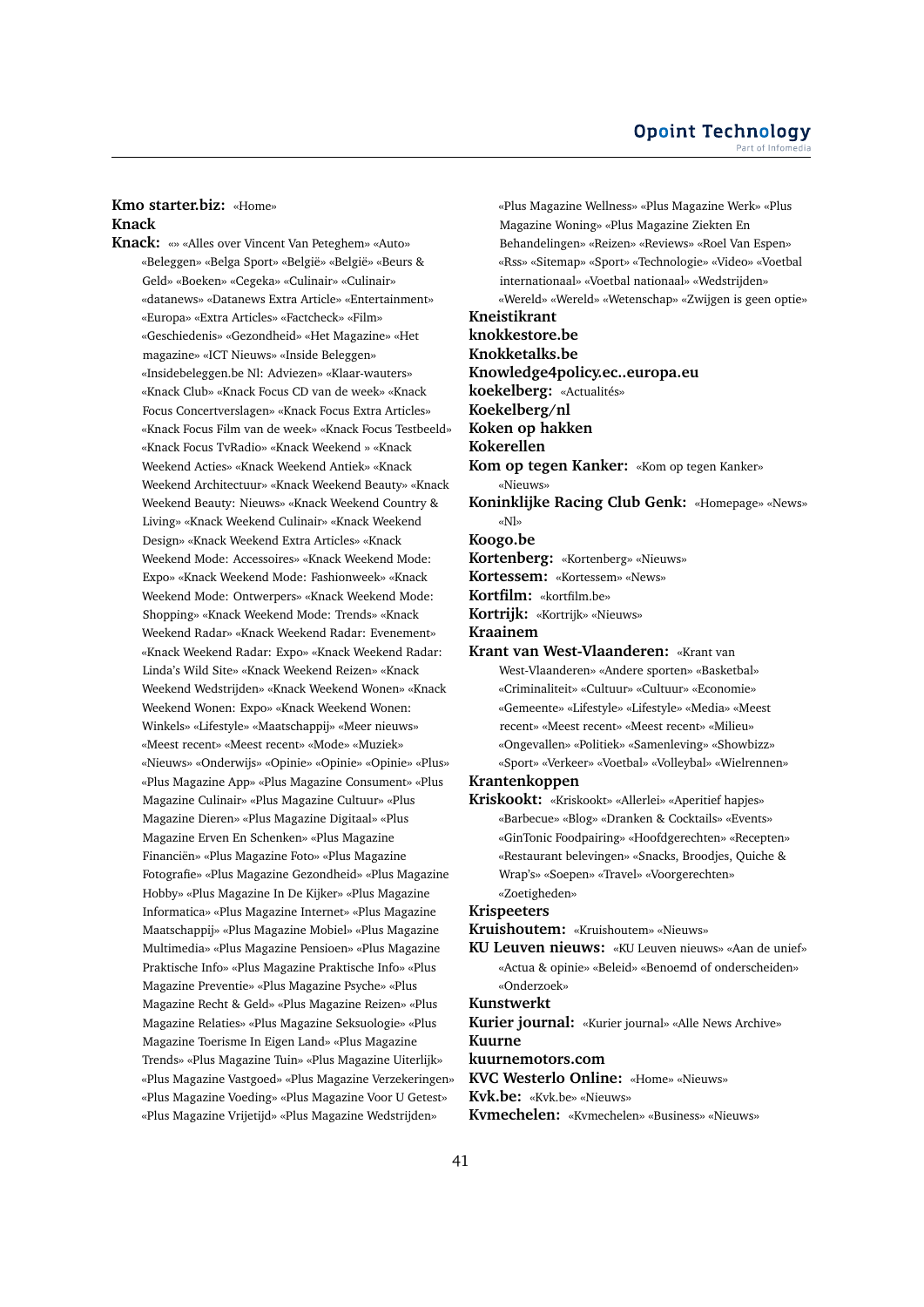**Kvo:** «Home» «Nieuws»

- **kwaito:** «kwaito» «Nieuws»
- **KWB Online:** «Home»
- **L'actualité du saut d'obstacles:** «L'actualité du saut d'obstacles» «Actualités» «Élevage» «Interviews» «Reportages» «Sport»

#### **L'Altra Sicilia**

- **L'Echo:** « Innover» «Actu» «Actu» «Architecture» «Art» «Économie & Politique» «Épargne et placements» «Banque et Assurances» «Bien-être» «Blog» «Budget» «Budget» «Culture» «Débats» «Divertissement» «Dossiers» «En continu» «Energie» «Entreprises» «federal» «Fonds» «Fonds» «Gastronomie» «General» «Home» «Horeca» «Immo» «Immobilier» «Impôts» «Intérieur» «L assiette de demain» «Lounging Travel» «Media Marketing» «Mode» «Monargent lecho» «Opinions» «Pension» «RSSactualite» «RSSTop\_stories» «Sabato» «Succession et donations» «Tech & Media» «Travail» «Vin» «Voiture» «Voyages» «Voyages»
- **L'Entreprise:** «L'Entreprise» «Articles» «Événements» «Chauffage» «Fédération» «Formation» «Installation et outillage» «Législation» «News» «NOUVEAUX PRODUITS» «Nouvelles du secteur» «NOUVELLES DU SECTEUR» «Pompes à chaleur» «Portrait d'entreprise» «Sanitaire» «Technique de mesure et de régulation» «Tout» «Ventilation et climatisation»
- **L'ESPRIT JARDIN:** «L'ESPRIT JARDIN» «Déco jardin» «En cuisine» «Nos amis les animaux»
- **L'Eventail:** «L'Eventail» «Agenda» «Art & Culture» «Art & Culture» «Économie & Finance» «Beauté» «Belgique» «Bienêtre» «Bonnes-adresses» «Economie-finance» «Femme» «Gastronomie» «Gastronomie-et-oenologie» «Interieur-exterieur» «Style & élégance» «Style & élégance»
- **L'Investisseur:** «Investisseur.lecho.be»

## **La Buvette de Aplages**

- **La commune de Berchem-Sainte-Agathe:** «Accueil» «Actualités»
- **La cuisine à quatre mains**
- **La Derniere Heure:** «Ciné- Telé» «Accueil Actu» «Accueil Football» «Actu» «Animaux» «Argent» «Athlétisme» «Auto-moto» «Autres Sports» «Basket» «Basket» «Beauté & Mode» «Brabant wallon» «Brabant Wallon» «Brabant wallon» «Bruxelles» «Bruxelles» «Bruxelles» «Buzz» «Centre» «Centre» «Centre» «Charleroi» «Charleroi» «Charleroi» «Ciné- Telé: Cinéma» «Ciné- Telé: Divers» «Ciné- Telé: Livres / BD» «Ciné- Telé: Multimédia» «Ciné-Telé: Musique» «Ciné- Telé: Star Academy» «Ciné- Telé: Téléréalité» «Ciné- Telé: Télévision» «Ciné- Telé: Vidéo Room» «Cinéma» «Concours» «Conso» «Conso»

«Consommation» «Cyclisme» «Cyclisme» «D1A» «DH Radio» «Divers» «Divers» «Economie» «Edito» «Elections 2010» «Faits divers» «Food» «Football» «Football» «Formule 1» «Gaffes» «GNews» «Hockey» «Home» «Immobilier» «Infos» «Infos: Belgique» «Infos: Dépêches» «Infos: Economie» «Infos: Elections 2009» «Infos: Faits-Divers» «Infos: Monde» «Infos: New- Tech» «Infos: Socitété» «Infos: Votre Argent» «Jeux Videos» «La Digitale» «Les Sports» «Liège» «Liège» «Liège» «Lifestyle & People» «Livres & BD» «Luxembourg» «Luxembourg» «Luxembourg» «Magazine» «Medias» «Mercato» «Monde» «Mons» «Mons» «Mons» «Moteurs» «Moteurs» «Musique & Festival» «Namur» «Namur» «Namur» «New-Tech» «Nos concours» «Nos podcasts» «Omnisports» «People» «People» «People: Familles Royales» «People: Jet Set» «People: Show-Biz» «Pratique» «Pratique: Consommation» «Pratique: Droit Social» «Pratique: Emploi» «Pratique: Famille» «Pratique: Femmes» «Pratique: Impôts» «Pratique: Indépendants» «Pratique: Logement» «Pratique: Travail» «Pratique: Vin» «Prix Energie» «Pyscho» «Régions» «Régions» «Régions» «Régions: Brabant Wallon» «Régions: Bruxelles» «Régions: Charleroi-Centre» «Régions: Liège» «Régions: Mons-Centre» «Régions: Namur-Luxembourg» «Régions: Tournai-Ath-Mouscron» «Résultats» «Relations» «RSS» «Rugby» «running» «Saint-Trond» «Séries» «Sexualité» «Sexy» «Société» «Sport-regional» «Sports» «Sports» «Sports» «Sports: Anderlecht» «Sports: Charleroi» «Sports: Diables Rouges» «Sports: Football régional» «Sports: Jeu de Balle» «Sports: Jeux Olympiques» «Sports: Standard» «Télévision» «Tennis» «Tennis» «Tournai-Ath-Mouscron» «Tournai-Ath-Mouscron» «Toutes Régions» «Travail» «Vacances» «VIP» «Wapi»

**La Libre:** «La Libre -» «Afrique» «Amérique» «Arts & Expos» «Asie» «Autres sports» «Belgique» «Bien-être» «Brabant» «Bruxelles» «Cinéma» «Conjoncture» «Culture» «Cyclisme» «Débats» «Décideurs & chroniqueurs» «Déco & Design» «Digital» «Editos» «Enseignement» «Entreprises & Start-up» «Environnement» «Europe» «Flandre» «Football» «G page» «Gazette de Liège» «GNews» «Golf» «Hainaut» «Hockey» «Immobilier» «International» «Judiciaire» «La Libre Inspire» «Les dernières dépêches» «Libre ECO» «Lifestyle» «Livres & BD» «Magazine» «Médias & Séries» «Mes Finances» «Mobilité» «Mode & Beauté» «Moteurs» «Musique & Festivals» «Namur-Luxembourg» «Océanie» «Opinions» «Page d accueil» «People & Royals» «Placements & Marchés» «Planète» «Politique» «Politique culturelle» «Régions» «Ripostes» «Santé» «Scènes» «Sciences & Espace» «Société» «Sports» «Tennis» «Voyages»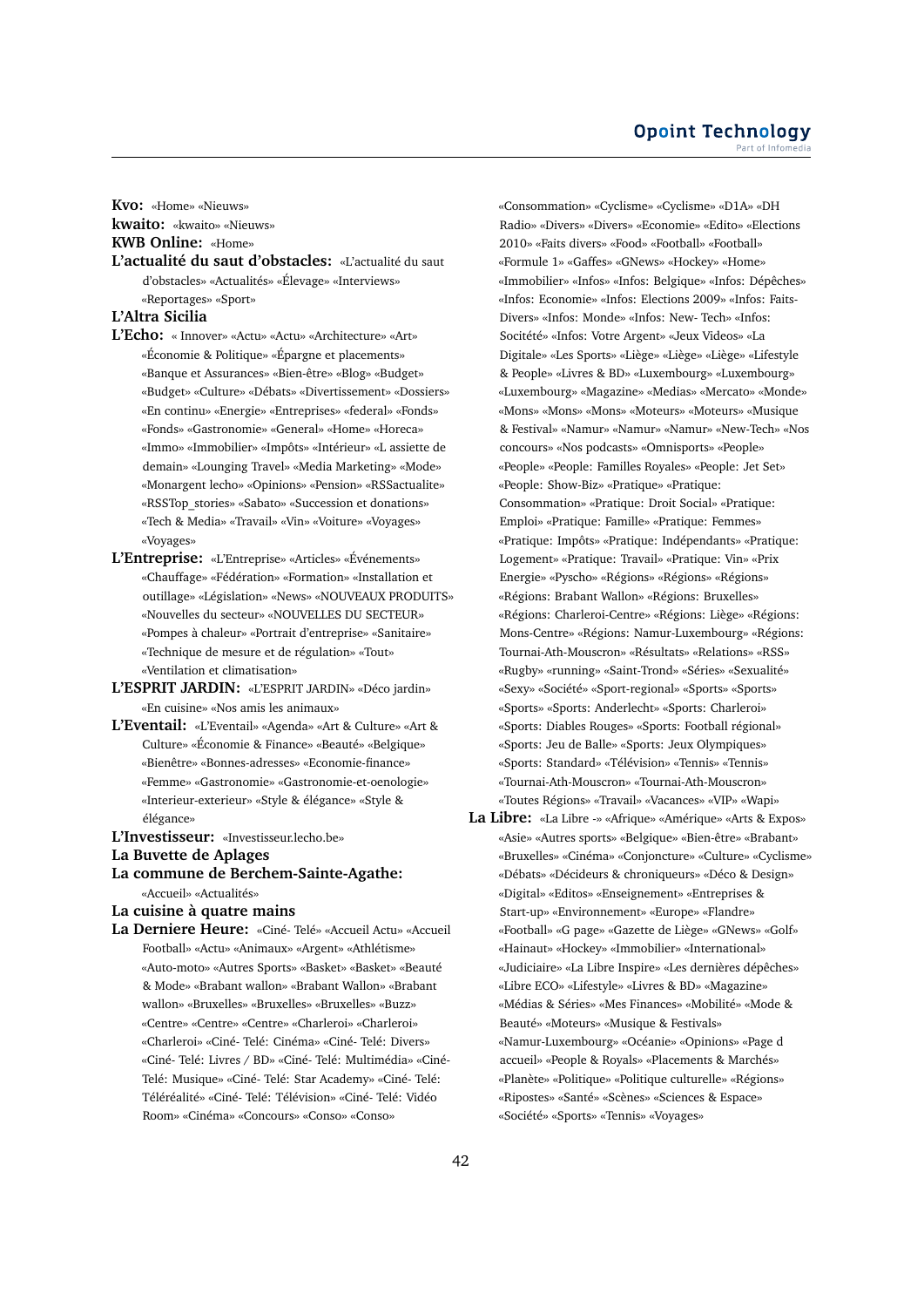- **La Ligue des familles:** «La Ligue des familles» «Agenda» «Avantages» «Le ligueur» «Leligueur» «Nos analyses et études» «Nos communiqués» «Nos engagements prioritaires» «Prises de position»
- **La Meuse:** «La Meuse» «2» «3» «4» «5» «Actu TV» «Ans» «Autres sports» «Awans» «Aywaille» «Basse Meuse» «Bassenge» «Belgique» «Beyne-Heusay» «Blegny» «Burdinne» «Chaudfontaine» «Comblain-au-Pont» «Conso» «Culture» «Cyclisme» «Dalhem» «Elections 2019» «En-direct-actu-generale» «Esneux» «Faits divers» «Faits divers liégeois» «Flémalle» «Fléron» «Football» «Formule 1» «Fun Buzz» «Grâce-Hollogne» «Herstal» «Infotrafic» «Juprelle» «L'actu à la Une» «La Calamine» «Lactu de la» «Le billet de Tchantchès» «Liège» «Liège» «Liège ville» «Lifestyle» «Magazine» «Monarchie» «Monde» «Moteurs» «Neupré» «Oupeye» «People» «Politique» «Région liégeoise» «Saint-Nicolas» «Seraing» «Soumagne» «Sport régional» «Sports» «Sports buzz» «Sprimont» «Standard» «Trooz» «Visé» «Web»
- **La Meuse Luxembourg:** «La Meuse Luxembourg» «Arlon» «Attert» «Aubange» «Autres sports» «Basket» «Bastogne» «Belgique» «Bertogne» «Bertrix» «Bouillon» «Chiny» «Conso» «Culture» «Cyclisme» «Daverdisse» «Durbuy» «Entente Durbuy» «Erezée» «Etalle» «Faits divers» «Faits divers» «Fauvillers» «Florenville» «Foot à l'étranger» «Football» «Formule 1» «Fun Buzz» «Gouvy» «Grand-Duché» «Habay» «Herbeumont» «Hotton» «Houffalize» «Infotrafic» «L'actu à la Une» «La Roche-en-Ardenne» «Léglise» «Libin» «Libramont-Chevigny» «Lifestyle» «Luxembourg» «Magazine» «Manhay» «Marche-en-Famenne» «Martelange» «Meix-devant-Virton» «Messancy» «Monarchie» «Monde» «Moteurs» «Musson» «Nassogne» «Neufchâteau» «Paliseul» «People» «Politique» «Province de Luxembourg» «Rendeux» «Rouvroy» «Royal Marloie Sport» «RRC Mormont» «Saint-Hubert» «Saint-Léger» «Sainte-Ode» «Sports» «Sports buzz» «Sports régional» «Standard» «Tellin» «Tenneville» «Tintigny» «Vaux-sur-Sûre» «Vielsalm» «Virton» «Web» «Wellin»
- **La Nouvelle Gazette:** «La Nouvelle Gazette» «Aiseau-presles-hainaut» «Anderlues-hainaut» «Autres-sports» «Beaumont-hainaut» «Belgique» «Champion's League» «Charleroi-et-sa-region» «Charleroi-hainaut» «chatelet-hainaut» «Conso» «Coupe de Belgique» «Courcelles-hainaut» «Culture» «Cyclisme» «Erquelinnes-hainaut» «Europa League» «Faits-divers» «Faits-divers» «Farciennes-hainaut» «Fleurus-hainaut» «Fontaine-leveque-hainaut» «Foot à l'étranger» «Football» «Formule-1» «Fun-buzz» «Gerpinnes-hainaut» «Ham-sur-heure-nalinnes-hainaut» «Infotrafic»

«Les-bons-villers-hainaut» «Lifestyle» «Lobbes-hainaut» «Merbes-le-chateau-hainaut» «Mercato» «Monarchie» «Monde» «Montigny-le-tilleul-hainaut» «Moteurs» «People» «Politique» «Pont-celles-hainaut» «Sport-regional» «Tennis» «Thuin-hainaut» «Tour de France» «Tv» «Web»

- **La paillette frondeuse:** «La paillette frondeuse» «Nailstorming !» «Tests et tutos»
- **La Pointe:** «La Pointe» «Au large» «Émois» «En ce moment» «En chantier» «Grand Angle» «Séries»
- **La revue nouvelle**
- **La vie de Maxime**
- **Laakdal:** «Laakdal» «Nieuws»
- **Laatjebouwen:** «Laatjebouwen» «Algemeen nieuws» «Bouwnieuws» «Bouwtube» «Energienieuws» «Home» «Nieuws» «Partnerberichten» «Productnieuws»
- **Lacapitale Brabant Wallon:** «Accueil» «Actu TV» «Autres sports» «Beauvechain» «Belgique» «Brabant wallon» «Braine-l'Alleud» «Braine-le-Château» «Chastre» «Chaumont-Gistoux» «Conso» «Court-Saint-Etienne» «Culture» «Cyclisme» «Elections 2019» «Faits divers» «Faits divers» «Football» «Formule 1» «Fun Buzz» «Genappe» «Grez-Doiceau» «Hélécine» «Incourt» «Infotrafic» «Ittre» «Jodoigne» «L'actu à la Une» «L'actu du BW» «La Hulpe» «Lasne» «Lifestyle» «Magazine» «Monarchie» «Monde» «Mont-Saint-Guibert» «Moteurs» «Nivelles» «Orp-Jauche» «Ottignies-Louvain-la-Neuve» «People» «Perwez» «Politique» «Ramillies» «Rebecq» «Rixensart» «Sport régional» «Sports» «Sports buzz» «Tubize» «Villers-la-Ville» «Walhain» «Waterloo» «Wavre» «Web»
- **LaCapitale.be:** «LaCapitale.be» «Actu TV» «Athlétisme» «Autres sports» «Basket» «Belgique» «Bruxelles» «Conso» «Coupe de Belgique» «Culture» «Cyclisme» «Diables rouges» «Division 1A» «Division 1B» «Division 2 ACFF» «Division 3A ACFF» «Division 3B ACFF» «Elections 2019» «eSport» «Faits divers» «Faits divers» «Faits divers» «Foot à l'étranger» «Football» «Formule 1» «Fun Buzz» «Ganshoren» «Hockey» «Infotrafic» «L'actu à la Une» «L'actu de Bruxelles» «Lifestyle» «Magazine» «Mercato» «Monarchie» «Monde» «Moteurs» «Nationale 1» «Omnisports» «People» «Politique» «RWDM» «SC Anderlecht» «Sport Basse Meuse» «Sport Brabant wallon» «Sport Bruxelles» «Sport Centre» «Sport Charleroi» «Sport Huy-Waremme» «Sport Liège» «Sport Luxembourg» «Sport Mons» «Sport Mouscron» «Sport Namur» «Sport régional» «Sport Sambre et Meuse» «Sport Tournai» «Sport Verviers» «Sports buzz» «Tennis» «Tour de France» «Union SG» «Volley» «Web»

Lachronique: «Lachronique -» «Administrations & régions»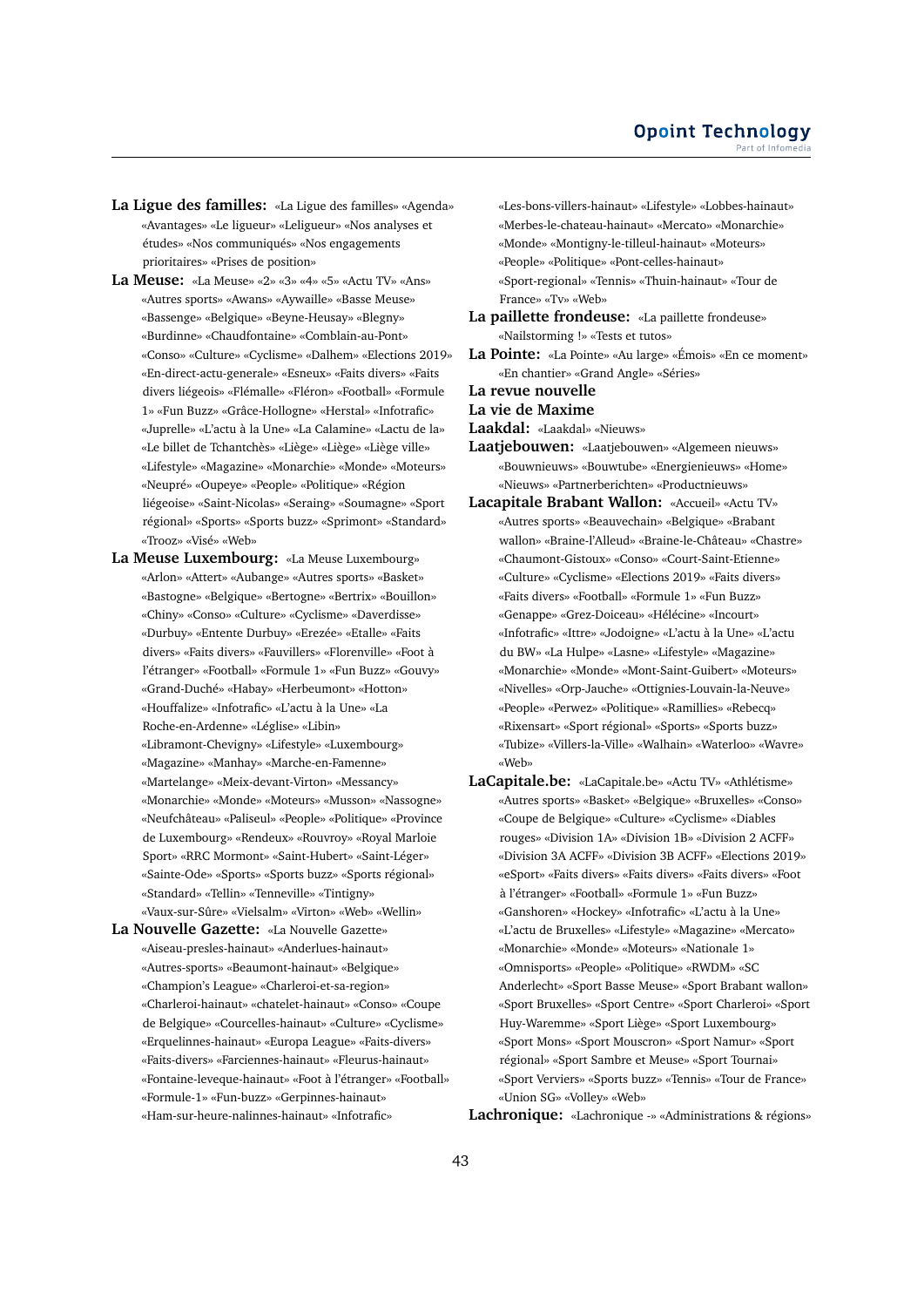«Articles» «Construction» «Environnement» «Fédérations & evènements» «Matériel» «Materiaux» «Portrait d'entreprises» «Socio-economie»

- **lacinquiemefacade.be/fr:** «lacinquiemefacade.be/fr» «Cases»
- **Lacsc.be:** «Lacsc.be» «Actualité» «Sans travail»
- **Laitetelevage.be:** «Laitetelevage.be» «Alimentation»
- «Economie» «Entreprise» «Mécanisation» «Santé animale» **LaLibreAfrique:** «Accueil» «Culture» «Economie» «Par
- pays» «Politique» «Société» «Sports»
- **Laloidesseries.lalibre:** «Laloidesseries.lalibre» «Acteurs, Actrices» «Actu» «Actualité – Info» «Belgique» «Créateurs, Créatrices» «Drame» «Europe» «Fantastique – SF» «Festivals» «France» «Grande-Bretagne» «Histoire» «Humour» «International» «Nouveautés»
	- «Policier Enquête» «Policier Enquête» «Policier Enquête» «Politique» «Prix» «Psychologies – Moeurs» «RIP» «Scandinavie»
- **Landbouwleven:** «Akkerbouw» «Buitenland» «Home» «Mechanisatie» «Varkens» «Veeteelt»
- **Landen:** «Landen» «Nieuwsberichten»
- **Langemark-poelkapelle**
- **Laprovince.be:** «Laprovince.be» «Actu TV» «Athlétisme» «Autres sports» «Basket» «Belgique» «Boussu» «Brussels» «Colfontaine» «Conso» «Coupe de Belgique» «Culture» «Cyclisme» «Diables rouges» «Division 1A» «Division 1B» «Division 2 ACFF» «Division 3A ACFF» «Division 3B ACFF» «Dour» «Elections 2019» «eSport» «Faits divers» «Faits divers» «Faits divers» «Faits divers liégeois» «Foot à l'étranger» «Football» «Formule 1» «Frameries» «Francs Borains» «Fun Buzz» «Hensies» «Hockey» «Honnelles» «Infotrafic» «Interview» «Jurbise» «L'actu à la Une» «L'ACTU DE HUY WAREMME» «L'actu de Mons-Borinage» «Le journal» «Le sport régional» «Lens» «Lifestyle» «Magazine» «Mercato» «Monarchie» «Monde» «Mons» «Mons Hainaut» «Mons-Borinage» «Moteurs» «Nationale 1» «Omnisports» «People» «Plus d'interview» «Politique» «PROVINCE DE LUXEMBOURG» «Quaregnon» «Quévy» «Quiévrain» «RAEC Mons» «Saint-Ghislain» «Sport Basse Meuse» «Sport Brabant wallon» «Sport Bruxelles» «Sport Centre» «Sport Charleroi» «Sport Huy-Waremme» «Sport Liège» «Sport Luxembourg» «Sport Mouscron» «Sport Namur» «Sport régional» «Sport régional» «Sport Sambre et Meuse» «Sport Tournai» «Sport Verviers» «Sports» «Sports à Mons» «Sports buzz» «Standard» «Tennis» «Tour de France» «VERVIERS ET SA REGION» «Volley» «Web»

# **Latanie**

- **Latitudes:** «Latitudes» «Belgique» «Censuré» «Culture» «Droits humains» «Exil» «International»
- **Lavenir:** «Accueil» «Actu» «Actu en images» «Archives»

«Basse-Sambre» «Belgique» «Belgique» «Belgiqueetmonde» «Brab. Wallon» «Brabant Wallon» «Buzz» «BXL» «concours» «Conso» «CORONAVIRUS» «COVID» «Critiques» «Cuisine» «Culture» «Culture» «Culture: Cinema» «Culture: Divers» «Culture: Livres» «Culture: Musique» «Culture: Tele» «D1A» «Deuzio» «Diaporamas» «Emploi» «Figures locales» «Filactu» «Filactu» «Habitat» «Huy-Waremme» «Insolite» «journal» «La Une» «LE JDE» «Le mag: Musique: Actu24 Live» «Le sport dans nos régions» «Liege» «Life» «Luxembourg» «Luxembourg» «Luxembourg» «Malmedy» «mercato» «Mobilité» «Monde» «Namur» «Opinions» «People» «Proximag» «Régions: Brabant Wallon» «Régions: Bruxelles» «Régions: Hainaut» «Régions: Liage» «Régions: Liège» «Régions: Luxembourg» «Régions: Namur» «Regions» «Regions» «Restos» «Sambre&Meuse» «Societe» «Sport» «Sport: Athletisme» «Sport: Basket» «Sport: Cyclisme» «Sport: Football» «Sport: Moteurs» «Sport: Tennis» «Sports» «USA 2020» «verviers» «Vidéos» «Vu sur Internet» «WALL. PICARDE» «wallonie-picarde»

- **Lazy Monday:** «Lazy Monday» «Events» «Lifestyle» «News» «Partners» «People»
- **Le carnet de la liste socius**
- **Le Forem:** «Press»
- **Le Gourmand Belge**
- **Le JDE**
- **Le Journal de l'Architecte:** «Agenda» «Home» «Info-tech» «News» «Projets belges» «Projets internationaux» «Secteur construction» «Video»
- **Le Journal de l'Evasion:** «Le Journal de l'Evasion» «Bons plans & Promos» «Idées Vacances & Voyages»
- **Le Journal des Enfants**
- **Le Journal du Médecin:** «Accueil» «Actualité» «Gestion» «Médecine» «Oncologie» «Opinion & Analyse» «Rss» «Week-end»
- **Le Petit Moutard:** «Le Petit Moutard» «Bons plans» «Sorties en famille»
- **Le Pharmacien:** «Le Pharmacien» «Actualité» «Gestion» «Opinion & Analyse» «Santé» «Temps Libre»
- **Le Sillon Belge:** «Le Sillon Belge» «Équipements» «Chevaux» «Cultures» «Economie» «Elevage» «Législation»
- **Le Soir:** «2» «Actu» «Actu Soirmag» «Actu Soirmag» «Actu Stars» «Actu Télé» «Actualite-carriere» «Afrique» «Afrique» «Air de familles» «Air de familles» «Allemagne» «Allemagne» «Anderlecht» «Angleterre» «Angleterre» «Arts plastiques» «Arts plastiques» «Athlétisme» «Athlétisme» «Auto – moto» «Autres sports» «Autres sports» «À table» «Économie» «Économie» «Édito» «Édito» «Éditos» «États-Unis» «États-Unis» «Évasion» «Basket»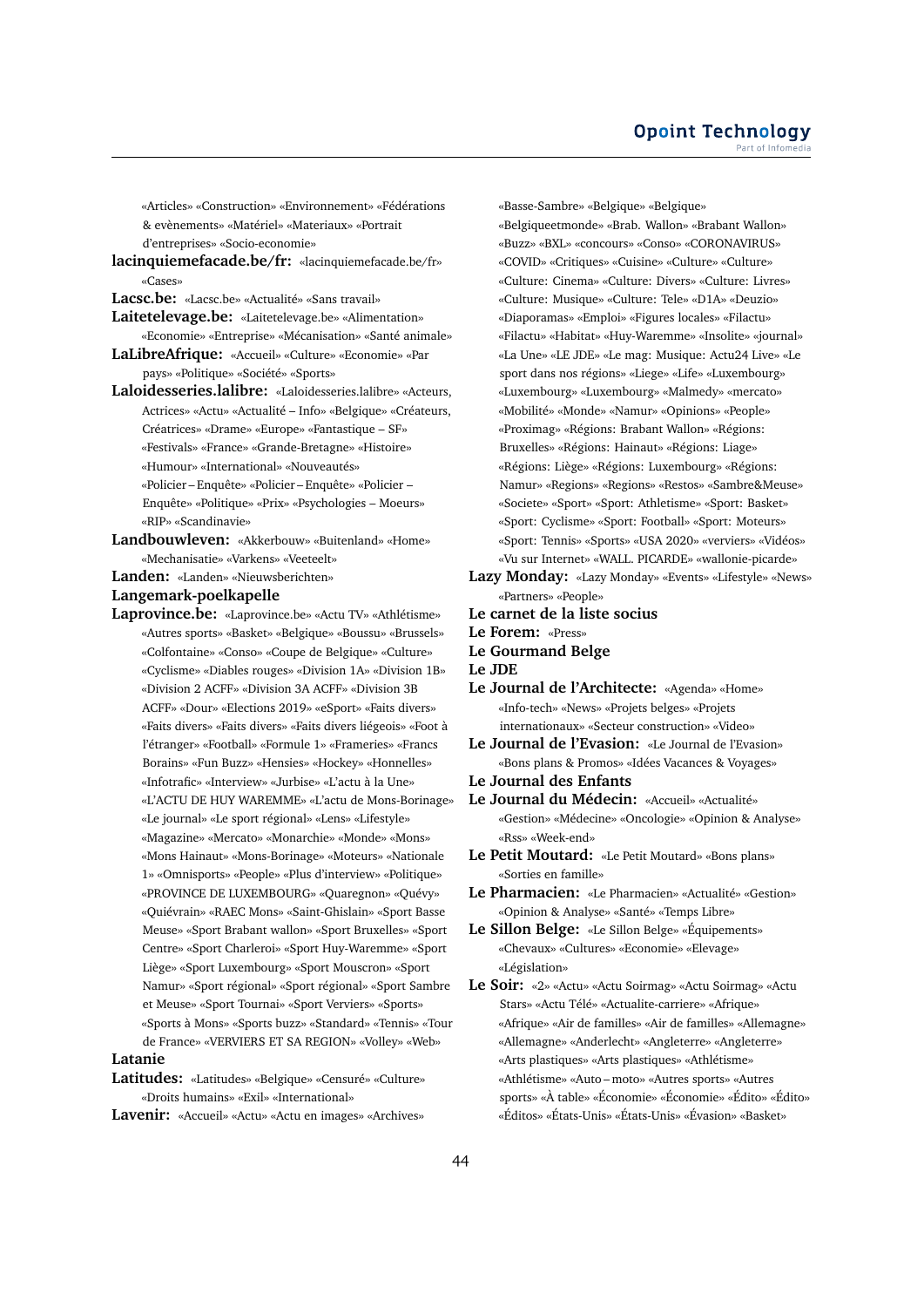«Basket» «Beauté» «Belgique» «Belgique» «Belgique» «Belgique» «Belgique 2» «Belgique Page 1» «Belgium-iphone» «Bien-être» «Blogs» «Brabant wallon» «Brabant wallon» «Bruxelles» «Bruxelles» «Bruxelles» «Cartes blanches» «Chroniques» «Cinéma» «Cinéma» «Cinéma» «Concours» «Concours» «consommation» «Consommation» «Coupe de Belgique» «Coupe du monde» «Culture» «Culture» «Culture» «Cyclisme» «Cyclisme» «Daily News» «Design» «Diables rouges» «Diables rouges» «Division 1A» «Division 1B» «Dossiers» «Dossiers» «Emploi» «Emploi» «En images» «Enseignement» «Enseignement» «Entrepreneuriat» «Entreprises» «Entreprises» «Espagne» «Espagne» «Europa League» «Europe» «Fan de Beautes» «Fil info» «Fil info économie» «Fil info Belgique» «Fil info monde» «Fil info sports» «Finances» «Food» «Football» «Football» «Football à l'étranger» «Football belge» «Football belge» «Football international» «France» «France» «France» «France» «Galeries photos» «Geeko» «Golf» «Grands formats» «Hainaut» «Hainaut» «Hockey» «Hockey» «Immo» «Immo» «Italie» «Italie» «Jeux olympiques» «Kroll» «Kroll» «L'actu en vidéo» «L'actu en vidéos» «La Une» «Léna» «Le direct» «Le direct économie» «Le direct Belgique» «Le direct monde» «Le direct sports» «Les concerts à venir» «Les expos en cours» «Les sorties cinéma» «Les spectacles à l'affiche» «Liège» «Liège» «Ligue des Champions» «Ligue des Champions» «Livres» «Livres» «Livres» «MAD» «Marché de l'art» «Marché de l'art» «Médias» «Médias» «Medias» «Mercato» «Mercato» «Mieux Manger» «Mobilité» «Mobilité» «Mode» «Mode» «Mon argent» «Monde» «Monde» «Monde» «Moteurs» «Musique» «Musiques» «Musiques» «Musiques» «Namur-Luxembourg» «Namur-Luxembourg» «NBA» «Nos tops musiques» «Opinions» «Opinions» «Opinions» «Parents» «Pays-bas» «Pays-Bas» «People» «Perspectives Entreprises» «Petite Gazette» «Petite Gazette» «Plus» «Politique» «Politique» «presidentielle-2022» «Régions» «Régions» «Recettes» «References» «Scènes» «Scènes» «Scenes» «Sciences et santé» «Sciences et santé» «Signé duBus» «Signé Stéphane Bern» «sitemap.xml» «So Friend» «Société» «Société» «Societe» «Societe» «Soirmag» «Soirmag Histoire» «Soirmag Royal» «Soirmag Santé» «Soirmag Sexo» «Sorties» «Sosoir» «Sports» «Sports» «Sports moteurs» «Techno» «Techno» «Tekno» «Tennis» «Tennis» «Tour de France» «Transports» «Union européenne» «Union européenne» «USA» «USA» «Voile» «Vous avez de ces mots» «Wallonie» «Webdocus»

**Le Spécialiste:** «Accueil» «Actualités» «Congrès» «Débats» «Gestion» «Loisirs» «Médical» «Socio-professionnel»

**Le Suricate Magazine:** «Accueil» «Festiscene»

- **Le Vif:** «Actualité» «Actualite» «Actualite Insolite» «Actualite: Auto» «Arts» «Arts & Scènes» «Assurances» «Auteurs» «Autres sports» «Épargne» «Belgique» «Blogs» «Bourse» «Canalz» «Cinéma» «Concours» «Concours» «Culture» «Cyclisme» «enKiosque-magazine» «Events» «Finance et bourse» «Fiscalité» «Focus» «Foot international» «Foot national» «frederic-dineur» «Immobilier» «Initiedelabourse» «International» «Investir» «Le vif L'Express sur Pc» «Les plus récents» «Livres-BD» «Loisirs» «Multimédia» «Musique» «News canalz» «Opinions» «Opinions» «Pensions» «Publireportage» «Rss» «Santé» «Sante» «Scènes» «Sciences» «Sciences» «Sitemaap» «Sport» «Télé» «Télé & Radio» «Tennis» «Vidéos» «Vos droits»
- **Le Vif Weekend.be:** «Accessoires» «Actions» «Actions» «Archi-déco» «Architecture» «Archives» «Astuces beauté de Grand-mère Sophia» «Ateliers» «Auto» «Beauté» «Beauté» «Beaute: News» «Belgique-alentours» «Bien-être» «Bijoux» «Blog Sophie Ismail» «Blog tendre et saignant» «Blog The Beauty Idealist» «Cocktails» «Concours» «Concours» «Country & Living» «Culinaire» «Culinaire» «Culinaire: Actualité culinaire» «Défilés» «Design» «Egérie» «Exclululu» «Expo» «Fashion Week» «Food» «Gastronomie» «High Tech» «Home» «Jardin» «Kids» «KIDS» «L 'estomac sur pattes» «L'image du jour» «Le look fashionalist du jour» «Les plus récents» «Lifestyle: News» «Livre» «Loisirs» «Macher Ses Mots» «Maison» «Maison» «Mode» «Mode» «Mode: News» «Musique» «Nature» «Nest actif» «News» «Nos chroniqueurs» «Offres» «Opinion» «People» «People» «Photographie» «Produit Remarquable» «Rayon vin» «Recettes» «Restaurants» «Saveurs» «Société» «Take Away» «Valentine a testé» «Voyage» «Voyage»

**Leaseurope:** «Leaseurope» «News»

**Lebbeke:** «Lebbeke» «Nieuws»

**Lebruitduofftribune.com:** «Lebruitduofftribune.com» «A la Une» «Agenda» «Arts visuels» «Bons Plans» «Cinéma» «Cooking» «Critiques» «Danse» «Disques» «Ecrans» «Festivals» «Interviews» «Jeune Public» «Magazine» «Musiques» «Nomade» «Opéra» «Photographie» «Théâtre» «Vidéoroom»

# **Leefmilieu Brussel**

# **Leen Loves Style**

- **Legal News:** «Legal News» «Arbeidsrecht» «BTW en douane» «Faillissement en WCO» «Fiscaal recht» «Gerechtelijk recht» «Legal innovation» «Ondernemingsrecht» «Publiek recht» «Strafrecht» «Vennootschapsrecht»
- **Leiedal:** «Leiedal» «Nieuws»

## **Leisurepoolseurope**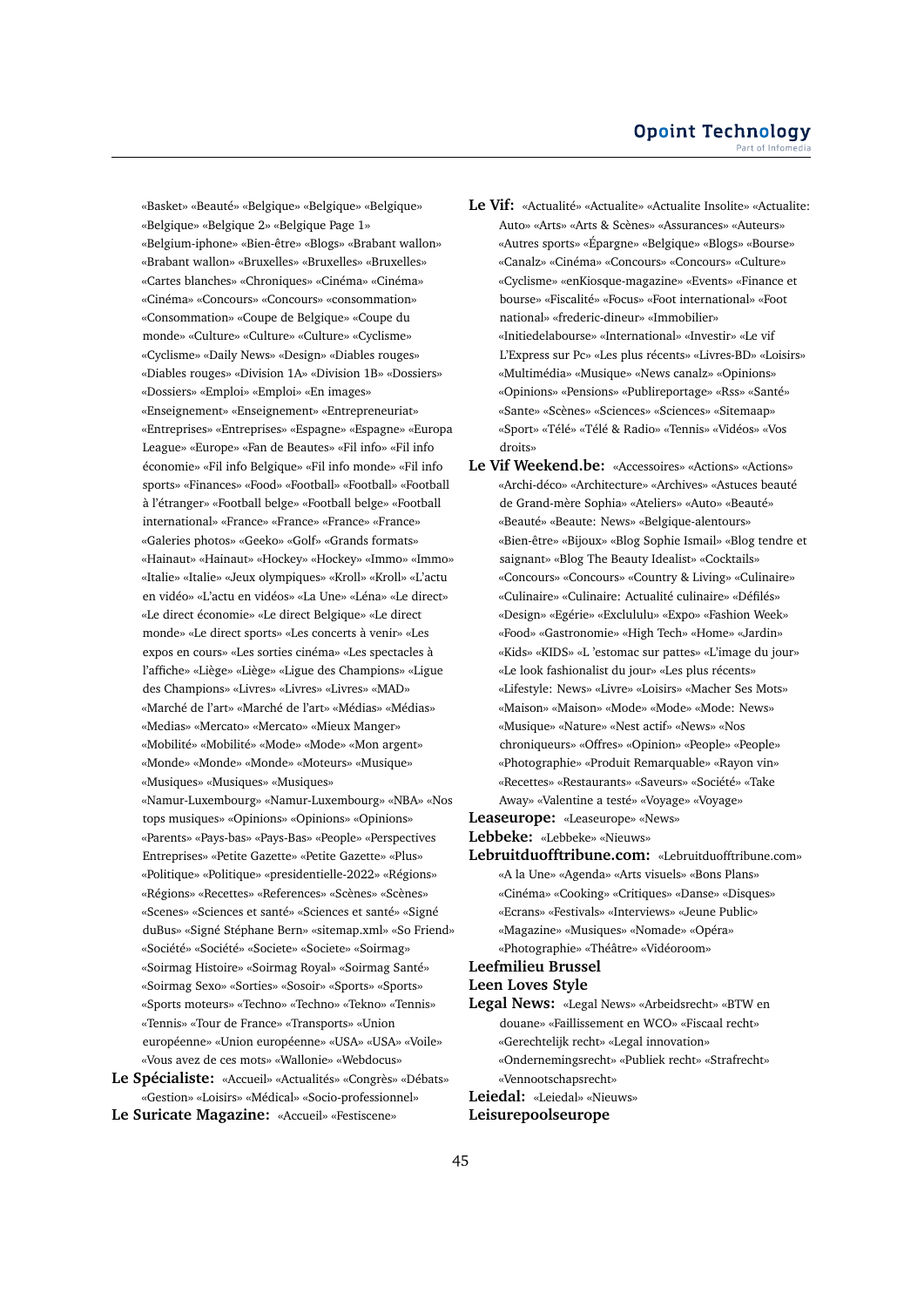**Lekker van bij ons:** «Lekker van bij ons» «Aardappel» «Bier» «Bioproducten» «Brood» «Ei» «Fruit» «Groenten» «Kaas» «Kip» «Konijn» «Melk» «Streekproducten» **Lendelede Lennik Leopoldsburg Lequimag:** «Lequimag» «Actu régionale» «Agenda» «Disciplines» «Dossiers» «Fil Info» **Leredacteurauto.be:** «Leredacteurauto.be» «Actualité» «Circuit» «Concours» «English» «Essai» «Exposition» «Industrie» «Librairie» «Lifestyle» «Nouveauté» «Patrimoine» «Rallye» «Uncategorized» **Les Amis de la Terre Les Billets de Deashelle:** «Culture» «Spectacles» **Les critiques:** «Les critiques» «Actualité» «Interviews» «Livres» **Les lubies Les petits belges Les Plats Pays:** «Les Plats Pays» «arts» «histoire» «langue» «littérature» «société» **Les Territoires de la Mémoire:** «Accueil» **Lescarnets Lesimpactantes:** «Lesimpactantes» «Chill» «Féminisme» «Feel Good» «Sexo» «Société» «Spotted» **LETec Letz be healthy:** «Letz be healthy» «Animaux» «Enfance» «Letz Move» «Lifestyle» «Nutrition» «Santé» **Leuropeennede Bruxelles:** «Leuropeennede Bruxelles» «Business» «En français» «EU» «Money» «Sport» **Leuven Actueel:** «Home» «Leuven in Beeld» «Nieuws» «Ondernemersnieuws» **Leuvenmindgate.be Lev3lup.be:: Home:** «Lev3lup.be:: Home» «Gaming» «Geek» «Indie» «News» «Review» «Tech» **Leven in Leuven Lexgo:** «Articles» «Formation» «FR» «FR: Articles» «News» «News & Publications» «Nieuwsenpublicaties» «Opleiding» **Libelle:** «Gezond» «Hartverwarmend» «Home» «Lekker» «Mooi» «Nest» «Partners» «Thuis» «Vandaag» «Vrije tijd» **Libelle Lekker:** «Gebak» «Home» «Recepten» **Liedekerke:** «Home» «News» **Lier Woonplezier:** «Home» **Lierde Liesellove Lievegem Life Magazine:** «Life Magazine» «Bien Être» «Bien Etre» «Découvrir» «Economie» «Entreprise» «Numérique» «Santé» «Tendances»

# **Life On Sneakers**

**Lifestyle Spot LIFRAS asbl Lighting Europe:** «News & Publications» **Lille.be:** «Lille.be» «Nieuws» **Lima's Wardrobe Limburg:** «Limburg» «Pers» **Limburgnieuws.be:** «Alken» «As» «Beringen» «Bilzen» «Bocholt» «Borgloon» «Bree» «Diepenbeek» «Dilsen-Stokkem» «Genk» «Gingelom» «Halen» «Ham» «Hamont-Achel» «Hasselt» «Hechtel-Eksel» «Heers» «Herk-de-Stad» «Heusden-Zolder» «Hoeselt» «Home» «Houthalen-Helchteren» «In Limburg» «Kinrooi» «Lanaken» «Leopoldsburg» «Lommel» «Lummen» «Maaseik» «Maasmechelen» «Meeuwen-Gruitrode» «Neerpelt» «Nieuwerkerken» «Opglabbeek» «Overpelt» «Peer» «Riemst» «Sint-Truiden» «Sport» «Tessenderlo» «Tongeren» «Voeren» «Wellen» «Zonhoven» «Zutendaal» **Link2fleet/fr:** «Link2fleet/fr» «All News» «Analyses» «Interviews» «News» «Reportages» **Link2fleet/nl:** «Link2fleet/nl» «Car» «Expertise & Management» «Mobility» «News» «Van» **Linkebeek Lint:** «Lint» «Nieuwsoverzicht» **Linter:** «Linter» «Bekijk alle nieuws» **Live Nation:** «Fr.livenation.be» **Live, Life and Dream livingbythesea.be Livios:** «Livios» «Actualités» «Aménagement intérieur» «construire-pour-lavenir» «durable-quoi-pourquoi-comment» «facade» «Isolation du toit» «materiaux» «Piscine» «Placement de salle de bains» **Livios:** «Livios» «Bouwinformatie» «Neuws» «Quelle porte coulissante pour votre habitation» «Rondom het huis» «Ruwbouw» «Technieken» «vasco» «Verwarmingstechnieken» «Woonwijzer» **Ln24.be:** «Ln24.be» «Economie» «International» «Justice» «Médias» «Politique» «Sante» «Societe» «Technologie» **Lo-Reninge:** «Lo-Reninge» «Nieuws» **Localyse:** «Localyse» «News» **Lochristi:** «Lochristi» «Nieuws» **Lofficiel FR:** «Lofficiel FR» «Art & Culture» «Beauté» «Fashion Week» «Food» «Mode» «Mode-2» «Mode-3» «Mode-4» «Mode-5» «People» «Voyages» **Lofficiel NL:** «Lofficiel NL» «Art» «Beauty» «Food» «Mode»

- **Logia vzw:** «Afrika» «Algemeen» «Cultuur» «Economie» «Europa» «Home» «Justitie» «Maatschappij» «Media» «Onderwijs & jongeren» «Politiek» «Sociaal» «Sport» «Vluchtelingen» «Wereld»
- **Logistiek.be:** «Logistiek.be» «Software & Automation» «Transport & Distribution» «Warehousing & Handling»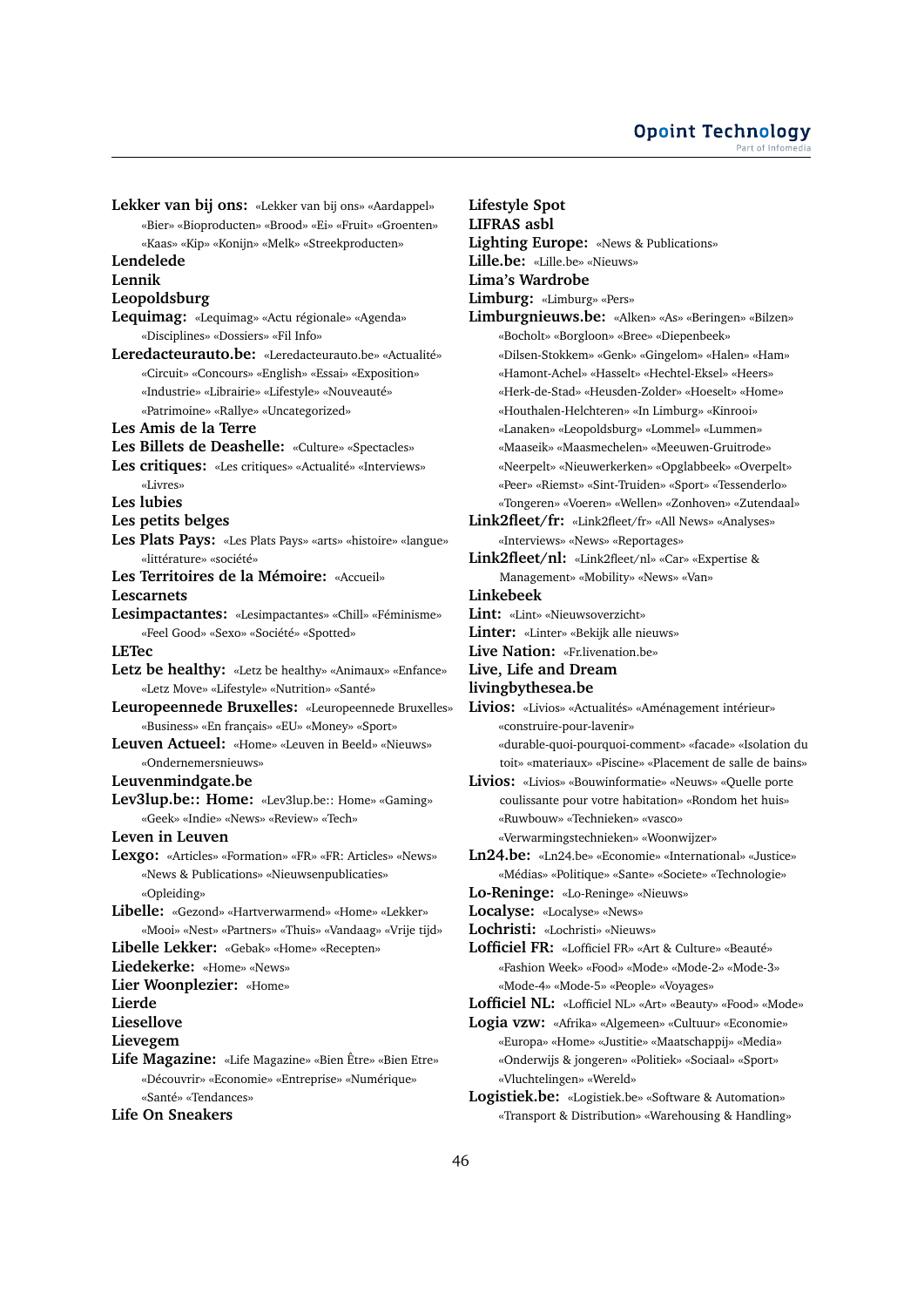**Lokaal bestuur Hoegaarden:** «Gemeente Hoegaarden» « NIEUWSBERICHTEN» **Lokeren.be Lommel:** «Lommel» «Berichten» **Londerzeel Lonnies Planet Louise Blogt:** «Louise Blogt» «BIKE» «FUN» «RUN» «SWIM» «TRAVEL» «TRY-OUT» «WORK-OUTS» **Love For Porsche Love life love fashion:** «Love life love fashion» «Africa» «America» «Europe» «Events» «Interior» «Life(style)» «Looks» «Loves» «See all» «Travel» «Win» **Lovinglymom lpost.be:** «lpost.be» «Belgique» «Economie» «Indiscretions» «Monde» «Opinion» «Societe» **LRM:** «Home» «Nieuws» **Lubbeek.be:** «Lubbeek.be» «Nieuws» **Lubri Technics Lubri Technics FR:** «Lubri Technics FR» «accessoires de graissage» «plus» «produits de graissage» «systemes de graissage» **Lumenpro Luminous Dash:** «Luminous Dash» «Album Reviews» «Belgisch» «Festival» «Grensverleggers» «Interview» «Live» «Live Review» «Luminous Fresh» «Luminous Gold» «Luminous Questions» «Nieuws» «Reviews» «Singles» «SPOTIFY» **Lummen.be:** «Lummen.be» «Nieuws» **Lydian:** «Lydian» «Nieuws» **M Touch Ma Blog Attitude:** «mablogattitude.com» **Ma vie en vert Maarkedal.be:** «Maarkedal.be» «Bekijken» **Maaseik.be:** «Maaseik.be» «Nieuws» **Maasmechelen.be Machelen.be:** «Machelen.be» «Nieuws» **Machine Learning Group:** «Events» **Madamemonsieur:** «Madamemonsieur» «Mme & M dînent» «Mme & M testent» **Made in Antwerpen:** « Diensten2» «Antwerpen» «Diensten» «Limburg» «Oost vlaanderen» «Sitemap» «Sitemap» «Sitemap 2» «Stories» «West-vlaanderen» **Mademoiselle Le K Blog Trotter Madshrimps:** «Rss» **Magazine Media:** «Magazine Media» «Home» «News» **Maggie De Block:** «Maggie De Block» «In de Media» «Persberichten» **Maintenance Magazine:** «Maintenance Magazine» «Agenda» «Articles» «Magazine» «News»

**Maintenance-Magazine:** «Maintenance-Magazine»

«Agenda» «Artikels» «Magazine» «Nieuws» **Maisons Ossature Bois Maisonslash.be:** «Maisonslash.be» «Agency» «Early Adopter» «Entertainment Junkie» «Event crasher» «Foodaholic» «Storyteller» «Style lover» «Thing maker» «Travel addict» **Maldegem.be:** «Maldegem.be» «Nieuws» **Male Avenue Maleisie.be:** «Nieuws en faits divers» «Start» **Malle.be:** «Malle.be» «Nieuws» **Mama Van Vijf mama.libelle.be:** «Baby» «Blog» «Body & Mind» «Eten» «Eten» «Eten» «Eten» «Expert» «Gezondheid» «Gezondheid» «Gezondheid» «Gezondheid» «Home» «Kids» «Kleertjes» «Kleertjes» «Kleertjes» «Kleertjes» «Kleertjes» «Kleuter» «Mama & Papa zijn» «Mijn kamer» «Mijn kamer» «Mijn kamer» «Mijn kamer» «Mode & Beauty» «Nieuws» «Op stap gaan» «Op stap gaan» «Op stap gaan» «Op stap gaan» «Opvang» «Opvang» «Opvoeding» «Opvoeding» «Opvoeding» «Opvoeding» «Papa zijn» «Peuter» «Rss» «School» «Seks & Relaties» «Slapen» «Slapen» «Slapen» «Slapen» «Spelen» «Spelen» «Spelen» «Spelen» «Vrije tijd» «Werk» «Zwanger» **Mamabaas.be Mamasgezondetips:** «Dessert – tussendoortje» «Drankjes – soep» «Hapjes» «Lunch – hoofdgerecht – bijgerecht» «Ontbijt» **Mandelnieuws:** «Mandelnieuws» «Provinciaal nieuws» «Showbizz» **Mandy's nail ManOeuvre:** «ManOeuvre» «Actua» «Babes» «Cars» «Clips» «Festifever» «Fun» «Games» «Life» «Lux» «Movies» «Music» «Pics» «Sport» «Tech» «Travel» «wedstrijd» «Win» **Manon Van Aerschot Marc Vanel:** «Marc Vanel» «Bons plans» «Reste du monde» **Marie Claire België:** «Marie Claire België» «Accessoires» «Accessoires» «All News» «Beauté» «Beauté» «Beauty» «Beauty» «Bien-être» «Bien-être» «Catwalk» «Celebs» «Celebs» «Cheveux» «Chronique du Web» «Chronique du Web» «Combats de femme» «Combats de femmes» «Concours» «Concours» «Crush of the day» «Culture» «Culture» «Cultuur» «déco» «Déco» «Défilés» «Deco» «Designers» «Designers» «Duurzaamheid» «En bref» «Escape» «Evasion» «Famille et relations» «Fashion Week» «Food» «Food» «Getest» «Gezond» «Haar» «Haar» «Hotspots» «Hotspots» «Hotspots» «Hotspots» «Inspiratie» «Lifestyle» «Lifestyle» «Lifestyle» «Lifestyle» «Make-up» «Make-up» «Maquillage» «Maquillage» «MC on tech» «MC on web» «MC@work» «Mode» «Mode» «Mode»

«Notebook» «Ontwerpers» «Parfum» «Parfum» «Parfums»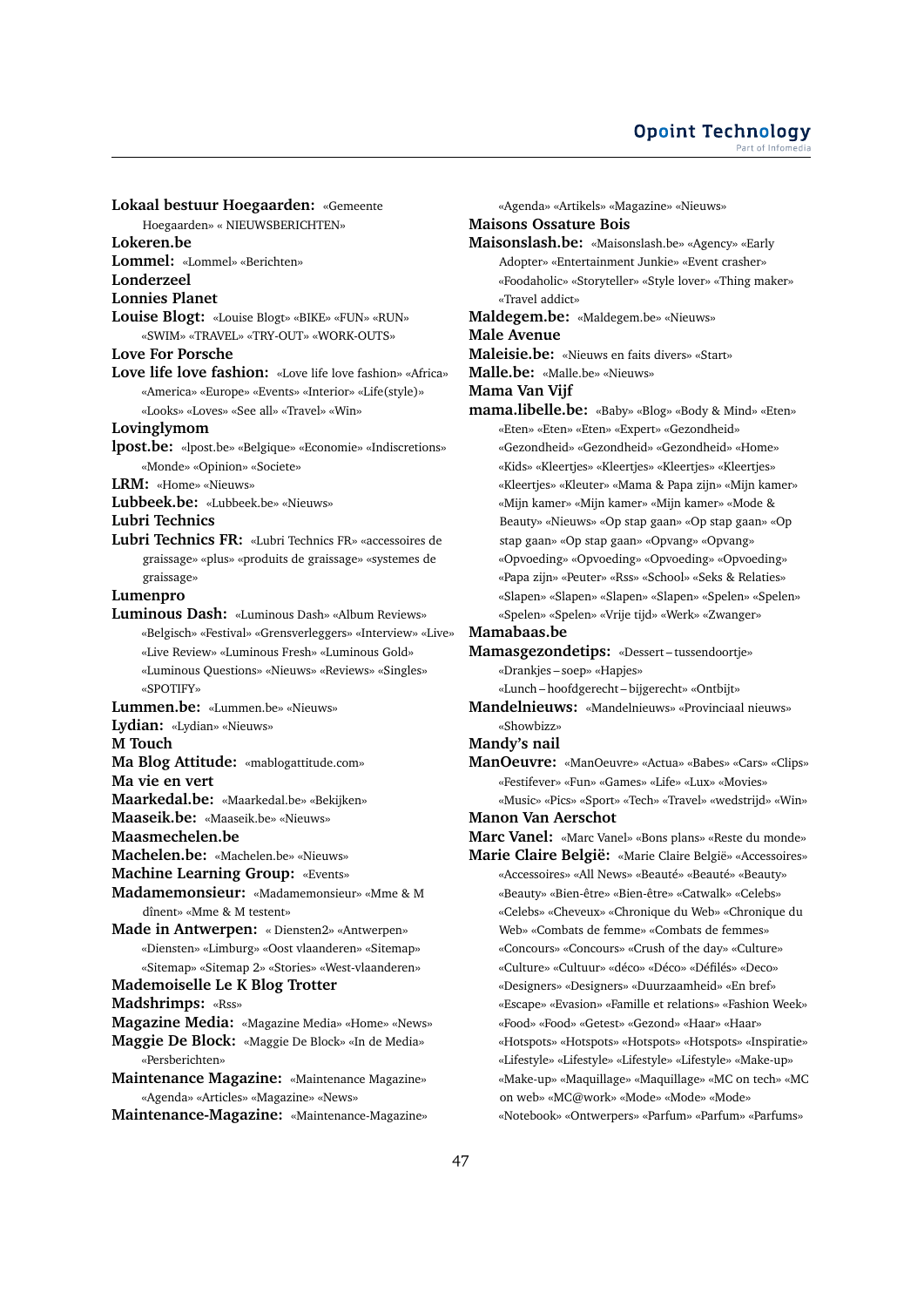«People» «People» «Podcast» «Podcasts» «PopCulture» «Psycho» «Psycho» «Recettes» «Santé» «Skincare» «Skincare» «Société» «Soins» «Sport» «Sport» «Sterk & Slim» «Tendances» «Travail» «Travel» «Trends» «Verdict» «Vie pratique» «Vrouwenwereld» «Vrouwenwereld» «Wedstrijden» «wedstrijden» «Wedstrijden» «Wellbeing» «Wellness»

**MarketScreener:** «MarketScreener» «Benoemingen» «Beursgang» «Cryptocurrencies» «Cybersecurity» «Economie» «Economische agenda» «Gebeurtenissen» «Geruchten» «Grondstoffen» «Indices & markten» «Kapitaalverrichtingen» «Nieuwe contracten» «Nieuws» «Ondernemingen» «Persberichten» «Rente» «Toonaangevende leiders» «Valuta's / Forex» «Winstwaarschuwing»

**Mastercooks.be:** «Mastercooks.be» «Nieuws» «Recepten» **MAtélé:** «MAtélé» «Acte2: les débats de mi-mandat»

«Anhée» «Babel Café» «Beauraing» «Bièvre» «Ciney» «Dinant» «Gedinne» «Hamois» «Hastière» «Havelange» «Houyet» «Onhaye» «Rochefort» «Somme-leuze» «Sports» «Vresse-sur-semois» «Yvoir»

**Maximumfm:** «L'info» «Podcasts»

**MaxxMoto:** «MaxxMoto» «MaxxMovies» «The Guys» **Médecins Sans Frontières Médor:** «Médor» «Articles en ligne» «Le sommaire» **MCB Trading Mechelen:** «Home» «Nieuws» **Medcare.be Medi-Sfeer:** «Home» **Medi-Sphère:** «Accueil» «Actualités» «Actualites» «Congrès» «Débats» «Gestion» «Médical»

«Socio-professionnel» «Tous les évènements» **Media Diversity Institute:** «Media Diversity Institute»

«Stories» **Media Marketing FR:** «Agencies» «Associations» «Brands» «Creations» «Intelligence» «Media» «People»

- **Media Marketing NL:** «Media Marketing NL -» «Agencies» «Agency selector» «Agenda» «Associations» «Awards» «Brands» «Creations» «Intelligence» «Jobs» «Media» «Mm tv» «People» «Training&books»
- **Media Specs:** «Media Specs» «Insights» «News»
- **Media-pact.com:** «Media-pact.com» «Nieuws»
- **Mediahuis:** «Mediahuis» «News»

**Medialaan.be:** «Medialaan.be» «Nieuws» «Nieuws»

- **Mediaspecs:** «Insights» «News»
- **Medicines for Europe:** «Medicines for Europe» «Factsheets» «Infographics» «Press releases» «Publications» «Reports»

#### **Medinews.be**

**Mediplanet:** «Mediplanet» «Nieuws»

**MediQuality Medisquare.be:** «Medisquare.be» «Belgique» «Congrès» «Culture» «International» «Pharma News» «Sciences & Médecines» «View all» **Meerhout.be:** «Meerhout.be» «Nieuws» **Meersmaak is een food & travel blog:** «Meersmaak is een food & travel blog» «Artikels» «Blog» **Meeting Media Group:** «Home» «HQ Asia Pacific: News» «HQ Europe: News» «MIM Europe: News» «Rss» «Technology» **Mega-Games-Le-Blog Meise:** «Meise» «Nieuwsberichten» **Melanie Velghe Melkveebedrijf:** «Melkveebedrijf» «Bedrijfsnieuws» **Melle:** «Nieuws» **Melonthecake:** «Accueil» **Members Only:** «Members Only» «Andere» «Auto's» «Events» «Golf» «Luxe» «Reizen» «Remember» **Members Only/fr:** «Members Only/fr» «Automobile» «Autre» «Événements» «Golf» «Golf Clubs» «Luxe» «Remember» «Voyage» **Men Trend Menen:** «Menen» «Nieuws» **Menoto:** «Menoto» «Blog» **MenStyle:** «MenStyle» «BABES» «Games» «INTERVIEW» «LIFESTYLE» «Love & sex» «MEDIA & TV» «MenStyle On Tour» «MenStyle Roadtest» «OPINIE» «Products» «Sport» «TECH» «Tips & trends» «WHEELS» **Mensura:** «Mensura» «Blog FR» «Blog NL» «FR» **Merchtem:** «Merchtem» «Nieuwsoverzicht» **Merelbeke:** «Merelbeke» «Nieuws» **Merksplas:** «Merksplas» «Nieuwsoverzicht» **Meroso Foods:** «Meroo.be» «automotive» «ENTERTAINMENT» «FASHION» «Fashion» «film» «Foods & Drinks» «Gadgets» «games» «Games» «life» «mode» «review» «rubrieken» «TRAILERS» «TV» **Mesen:** «Mesen» «Nieuws» **Metaalvak:** «Metaalvak» «Nieuws» **Metallerie :** «additive manufacturing» «additive manufacturing» «amenagement d'atelier» «automatisation» «automatisering» «diensten» «inrichting werkplaats» «lassen» «meet & regeltechnieken» «mesure & regulation» «Néerlandais» «oppervlaktebehandeling» «plaatbewerking» «services» «soudage» «tôlerie» «traitement de surface» «usinage» «verspaning» **Metaltech**

**Meteovista:** «Meteovista» «Weernieuws» **Metiers.siep.be**

**Metro:** «Actualité» «BD» «Belgique» «Cinéma» «Concours» «Corporate» «Culture» «Economie» «Elections» «Emploi»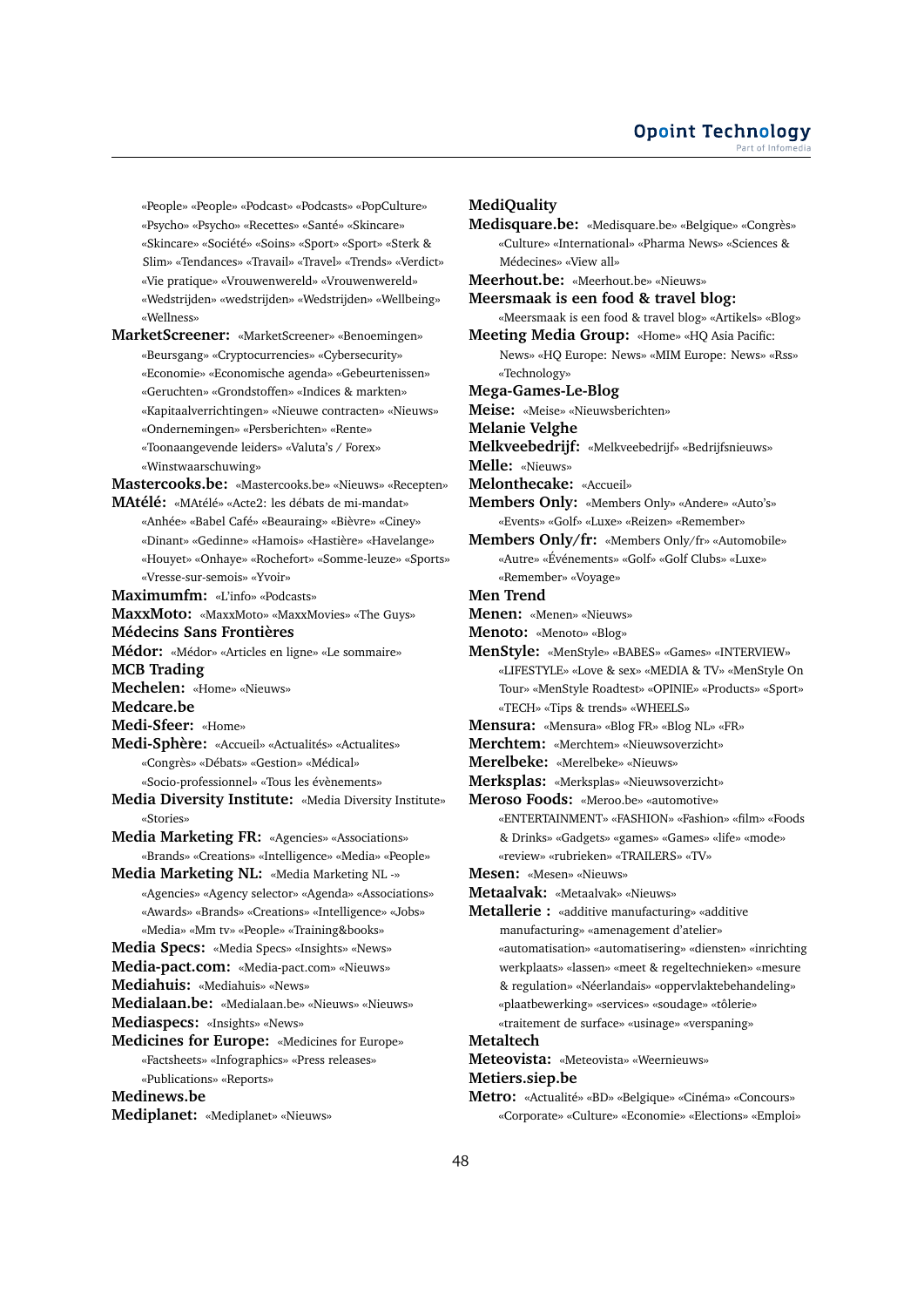«Festival» «Food» «Friends» «Home» «Insolite» «Interview» «Interview» «Jeux vidéo» «Lifestyle» «Livre» «Media» «Mobilité» «Mode» «Monde» «Musique» «Must read» «Native» «News» «Noads» «Promotionnel» «Sante» «Sport» «Voyage»

**Metro Time:** «Metro Time» «Algemeen» «Buitenland» «Culture» «Economie» «Entertainment» «Entertainment» «General» «Metro Food» «Sports»

**Meubihome:** «Meubihome» «Nieuws»

**Meulebeke:** «Nieuws»

#### **Miamologue – Bien manger – Bien . . . :**

«Bien manger – Bien boire – Bien vivre – Gastronomie» **Mice Magazine:** «Breaking news» «Magazine»

«Publireportage» «Vacatures»

**MICHELLE DESMET**

**Middelkerke:** «Middelkerke» «Nieuws»

# **Miettes d'ailleurs**

**Mijn Kapitaal:** «Mijn Kapitaal» «Cursus» «Fondsen» «Overige Beleggingen» «Sparen & Obligaties» «Thema»

- **Mijn Stad:** «Antwerpen» «Brugge» «Genk» «Gent» «Hasselt» «Kortrijk» «Leuven» «Mechelen» «Oostende» «Roeselare» «Sint-Niklaas» «Turnhout»
- **Mijnportefeuille:** «Mijnportefeuille» «Andere beleggingen» «Cijfers en statistieken» «Cursus» «Fiscaliteit» «Fondsen» «Fondsen» «Obligaties» «Portefeuilles» «Strategie» «Varia»
- **Mijnpuurleven:** «Mijnpuurleven.com»
- **Mil:** «Mil» «Actualite» «Articles (NL)» «NL»
- **Milkywaysblueyes**
- **Minatica:** «Home»
- **Minimi FR:** «Minimi FR» «Accouchement» «Bambin» «Bébé» «Désir d'enfant» «Deuil» «Grossesse» «Les plus récents» «Maman & papa» «Prénoms»
- **Minimi NL:** «Minimi NL» «Alle recente artikels» «Baby» «Babynamen» «Bevalling» «Kinderwens» «Mama & papa» «Peuter» «Verlies» «Zwangerschap»
- **Minimomblog:** «Minimomblog» «Au jardin» «Beauté» «En cuisine» «Partner» «Uncategorized» «Voyage»

## **Minnebelle**

# **MINT Nieuws**

**MIPEX:** «Home» «MIPEX Events» «Mipex in the Media» «MIPEX in Use» «Mipex News» «News»

**Miramiro:** «Home»

# **Mirror of Fashion**

**Mise en Place:** «Drankjes en cocktails» «Heerlijk veggie» «Lekker dessert» «Lenterecepten» «Mie on tour» «Ontbijt» «Starters» «Vier seizoensgerechten» «Zomerrecepten»

**Miss Foodwise**

**Mister Emma:** «Mister Emma» «Accueil» «Cinéma» «FESTIVAL DE CANNES» «Festivals»

## **Mister Market Magazine:** «Blog»

**MIVB:** «MIVB» «EN» «FR» «Netwerk» «News» «News» «Persberichten» «Press Release»

**Miwa:** «Miwa» «Nieuws»

- **MNM:** «MNM» «90's&Nillies» «Ann Reymen» «De Avondshow» «De Cock Late Night» «De Grote Peter Van de Veire Ochtendshow» «De Ochtendshow» «Events» «friendsonly» «marathonradio2019» «MNM Big Hits» «MNM Dance 50» «MNM Dance: Peter Luts» «MNM Dance: Regi In The Mix» «MNM Party» «MNM Party: Mix & Match» «MNM Weekend» «mnmnws» «Music» «Shows» «Sing your song» «SOS Karolien» «Ultratop 50» «websnack» «Weekend De Cock» «Win»
- **Mo:** «Alle artikels» «Dossiers» «Home» «MO Papers» «Nieuws»

**Mo.be/en**

- **Mo.be/fr**
- **Mobiel21:** «Onderzoekt»
- **Mobility by Olivier**

#### **Mobilitybusinesssolutions:**

«Mobilitybusinesssolutions» «équipement du véhicule» «carburants» «carrosserie» «essais routier» «financements» «navigation & tracking» «pneus» «remorques» «services» «véhicules»

#### **Mobilitybusinesssolutions:**

«Mobilitybusinesssolutions» «aanhangwagens» «banden» «brandstoffen» «carrosserie» «diensten» «financiering» «navigatie & tracking» «rijtesten» «voertuigen» «voertuiginrichting»

#### **Mobimed:** «Home»

**MOC:** «MOC» «Dans nos organisations» «Dans nos services» «Dans notre réseau»

**Mode in Belgium:** «Mode in Belgium» «Beauté» «Food» «Lifestyle» «Mode» «Société» «Sorties»

**Mode-inc.be**

- **Modern Building Alliance:** «Modern Building Alliance» «News»
- **Modeunie:** «Modeunie» «Nieuws»
- **Moerbeke:** «Moerbeke» «Nieuws»
- **Mol:** «Mol» «Info Mol» «Laatste nieuws»
- **Molenbeek FR:** «FR» «FR Actualites»

**Molenbeek – NL:** «NL» «NL – Actualiteiten»

- **Momu:** «News»
- **Mon blog**
- **Mon Petit Bazar Bien Rangé Ou Presque:**

«Around the world» «Trips»

- **Mon Programme TV**
- **Monarchie:** «Monarchie» «Agenda» «zoeken»
- **Monard-D'Hulst:** «Home» «News»
- **Moncapital.be:** «www.moncapital.be»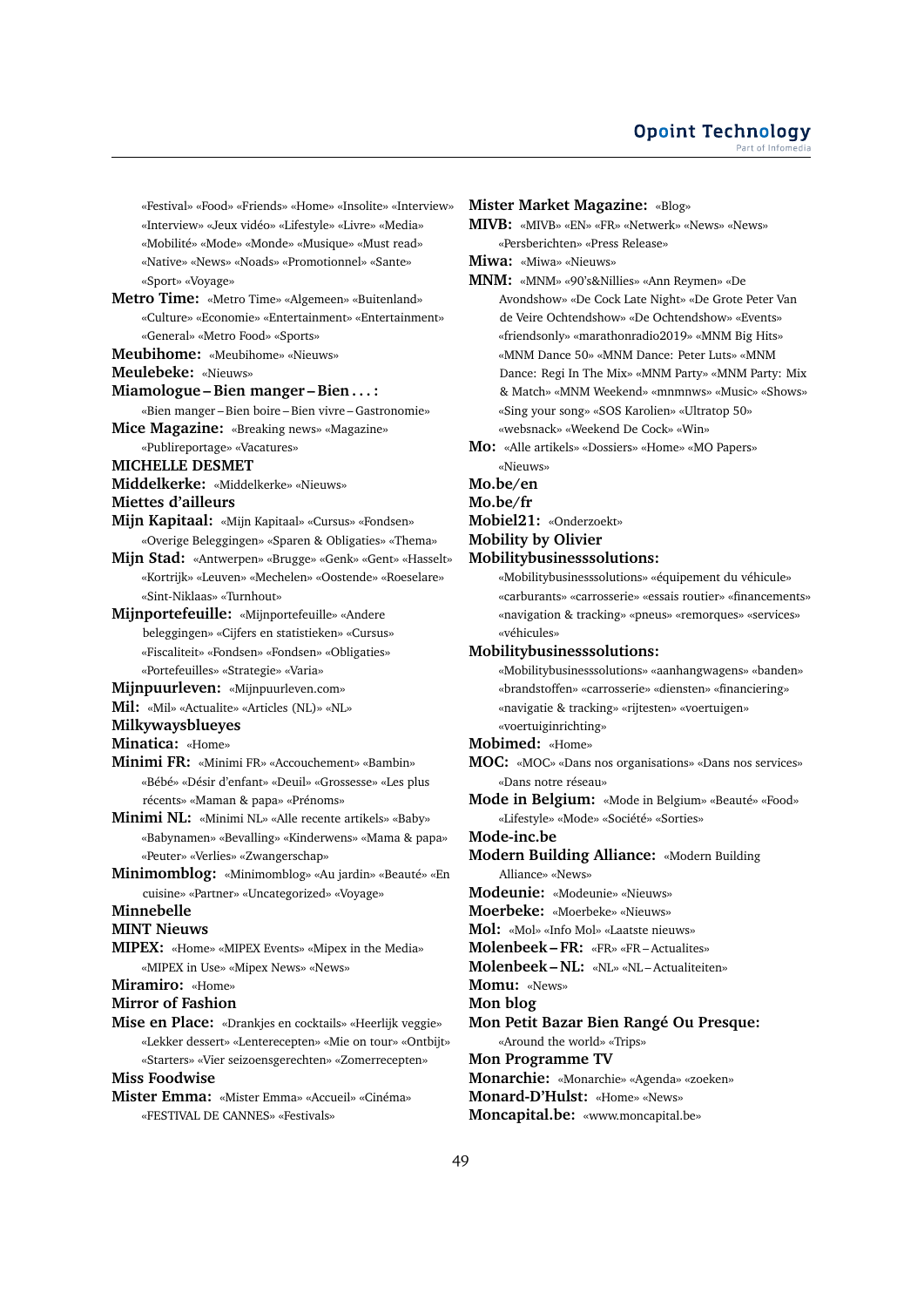**Monde qui Bouge:** «Monde qui Bouge» «Bibliothèque» «Clés pour comprendre» «Gestes pratiques» «Reportages»

**MoneyStore.be:** «MoneyStore.be» «Actualité» «Divers» «FinTechs» «Formations et Events» «Gérer et transmettre son patrimoine» «La finance éthique» «La finance en

questions» «Préparer sa retraite» «Produits de placement et d'assurance» «Questions fiscales» «RSS»

**Moneystore.be:** «Moneystore.be» «RSS»

# **Monica Harmony**

**MoniteurAutomobile.be:** «Accueil»

- **Monsport Magazine:** «Monsport Magazine» «Alpinisme 5» «Autres sports» «Autres sports 1» «Biathlon» «Biathlon 2» «Ma planète 1» «Ski» «Ski 7» «Snowboard 1» «Team monsport 2» «Trail-running» «Trail-running 2» «Triathlon» «Triathlon 1» «VTT 1»
- **Monumentenwacht:** «Monumentenwacht» «Nieuws»

# **Mooi Verouderen**

- **Moorslede.be:** «Moorslede.be» «Nieuws»
- **Mora:** «Mora» «Nieuws» «Pers»
- **Morningstar:** «Equities» «Etfs» «Funds» «Home» «Personalfinance»

**Morsum Magnificat**

- **Mortsel.be:** «Mortsel.be» «Nieuws»
- **Motelmama:** «Motelmama» «LIJF + LEVEN» «MAMA + MINI» «WOENSDAG + WEEKEND» «ZWANGER + WENS»
- **Motion Control:** «Motion Control» «Control & network» «Industrial software, it & cyber security» «Industrie 4.0» «Motion & drives» «Process & instrumentation» «Sensor & vision» «System integration, services & solutions»
- **Motion Control FR:** «Motion Control FR» «Control & network» «Industrial software, it & cyber security» «Industrie 4.0» «Motion & drives» «Process & instrumentation» «Sensor & vision» «System integration, services & solutions»
- **Moto 80:** «Accueil» «Actualites» «Classic» «Essais» «News» «Prix moto» «Scooters» «Tourisme»
- **Motojournal:** «Motojournal» «Academy» «Actus» «Autres tests» «Reportages» «Sport» «Tests» «Tests de produits»
- **Motokicx:** «Nieuws» «Producttest» «Reportage» «Sport» «Tweedehands»
- **Motoren en Toerisme:** «Motoren en Toerisme» «Motoren» «Nieuws»
- **Motorlife:** «Motorlife» «+125cc» «125cc» «125cc» «Cruiser» «Naked» «Oldtimers» «Oldtimers & klassiekers» «On&off road» «Onderhoud» «Specials» «Sport» «Tour» «Tuning»
- **Motornieuws:** «www.motornieuws.be»

**Motorrijder:** «Home»

**Mountainbike:** «Mountainbike» «Algemeen» «Nieuws» «Productnieuws» «Producttesten» «Techniek» «Telex»

«Toertochten» «Wedstrijdverslagen»

**Moviepulp.be:** «Moviepulp.be» «Blu-Ray / DVD / iTunes» «Cinema recensies» «Films» «HBO / Amazon / FOX» «Netflix» «Opinie» «Trailers» «Wedstrijden»

**Mr.be:** «Actualites»

- **Mrjln:** «Mrjln» «Travelguide»
- **Ms Sep.be:** «Welkom: Fr» «Welkom: Nl»

#### **MsAprilFish**

- **MSN België:** «MSN België» «Auto» «Basketbal» «Entertainment» «Entertainment: Films» «Entertainment: Muziek» «Entertainment: Tv» «Financien» «Formule 1» «Gezondheid» «Kijken» «Lifestyle» «Lifestyle: Huis en Tuin» «Nieuws» «Nieuws: Nationaal» «Nieuws: Wereld» «Nieuws: Wetenschap en technologie» «Nieuws: Windows 10» «Reizen» «Sport» «Tennis» «Voetbal» «Wielrennen»
- **Msn Belgique:** «Auto» «À la une» «Bien-être» «Cuisine» «Divertissement» «Faits-divers» «Familles Royales» «Finance» «Finance» «Insolite» «Lifestyle» «Monde» «National» «Sport» «Tech & Science» «Trucs et astuces» «Voyage» «Windows 10»
- **Mt.be:** «Mt.be» «3D-printing» «Accord Group Belgium» «AI» «arbeidsmarkt» «Bart de Bondt» «bedrijfsleven» «blockchain» «Boardroom» «Business» «Columns» «Conessence» «De natuurlijke leider» «denken» «Diligent» «disruptie» «duurzaamneid» «economie» «emotionele intelligentie» «energie» «Fons Leroy» «Gezondheid» «Groei» «groeien» «HR» «Human resources» «Intentif» «kernuitstap» «Leiderschap» «leiderschapsmodel» «Maakindustrie» «maakindustrie» «Management» «ondernemerschap» «Open innovatie» «overheid» «Partnercontent» «persoonlijk leiderschap» «privésector» «Productiviteit» «start-up» «stipster» «taalgrens» «Teams» «TomorrowLab» «Vlaamse Klei» «werkeloosheid»

#### **mtv.be**

- **Mu in the City:** «Mu in the City» «Expos»
- **Mudoo:** «Mudoo» «Radio» «Televisie»
- **Multimodaal Vlaanderen**
- **Music in Belgium:** «Accueil» «Articles» «CD/DVD» «Concerts» «Divers» «News» «Radio/TV»
- **Musiczine.nl:** «Musiczine.nl» «CD Reviews» «Chroniques» «Concertreviews» «Concerts» «Festivalreviews» «Festivals» «Français» «Interviews» «Interviews» «News» «News»
- **Must Be Yummie:** «Must Be Yummie» «Apéro» «Brunch & Lunch» «Glutenvrij» «Groenten» «Healthy» «Kids» «Lactosevrij» «Must Be Yummie» «Ontbijt» «Snelle Hap» «Sweets» «Vegatarian» «Vis, schaal- en schelpdieren» «Vlees»
- **Mutualité Chrétienne:** «Actualités» «Communiqués de presse»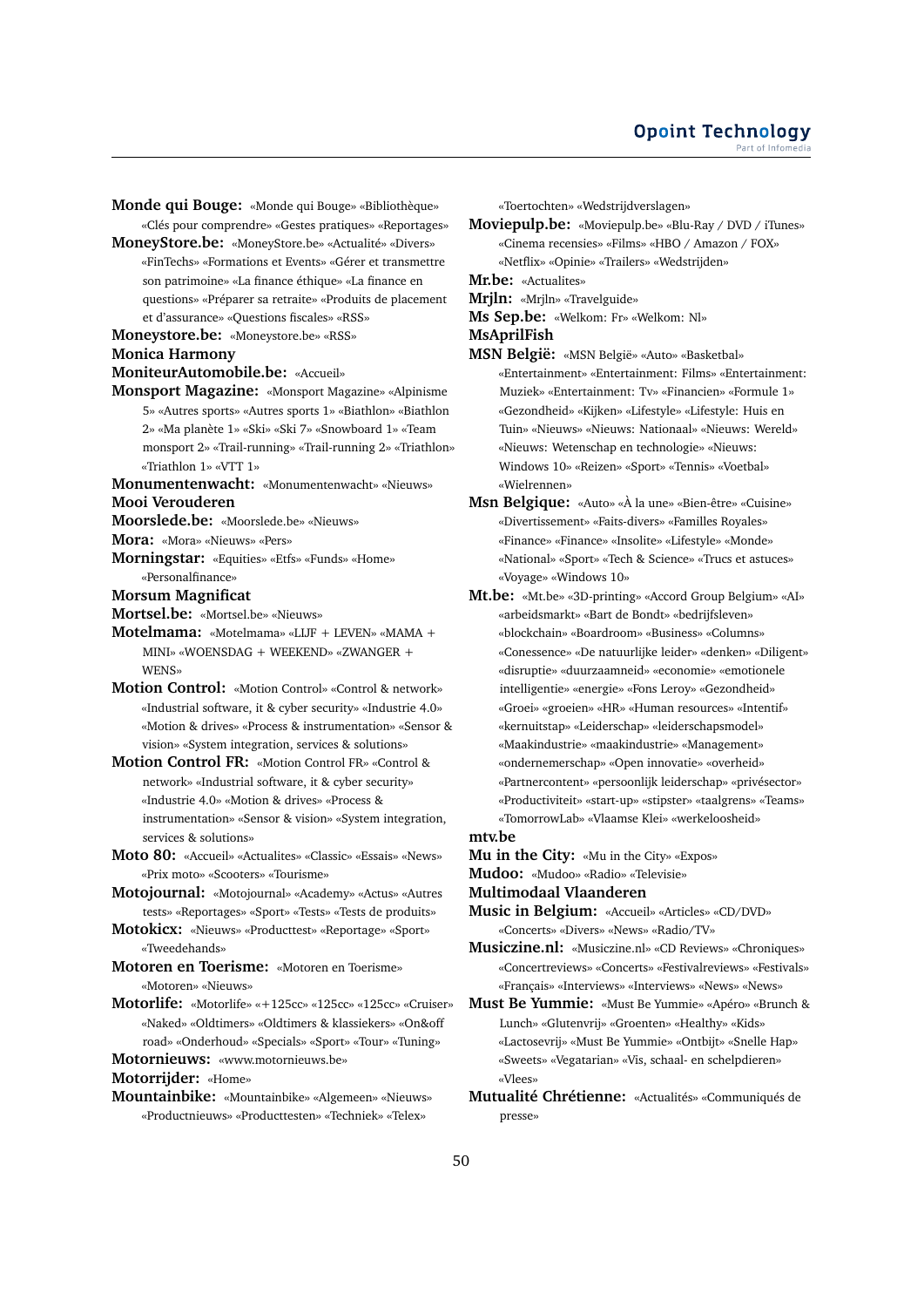## **Opoint Technology** Part of Infomed

# **Mutualités Libres**

- **MVO Vlaanderen:** «MVO Vlaanderen» «Inspiratie» «Inspirerende voorbeelden» «Nieuwsbrieven»
- **Mvslim:** «Mvslim» «#RamadanEverywhere» «#Ramadness» «Culture & Art» «Current Affairs» «Daily Life» «Entertainment» «Fashion» «Featured» «Food & Health» «Human Interest» «Men» «Spirituality» «Travel» «Women»
- **MXMag:** «- AMA Racing» «- Enduro» «- Freestyle» «- Internationaal» «- MXGP & EMX» «- Supermoto» «AMA Racing» «AMPL» «AMPL» «Aventure» «Belgisch Motocross» «BMB» «EMX» «Enduro» «Enduro» «EnduroGP» «Essais» «Essais» «Fietsen» «FMB» «FMX» «FPCNA» «FPCNA» «FR» «Freestyle» «Internationaal» «Interviews» «Interviews» «KNMV» «La Chinelle» «MCLB» «MON» «Motocross» «Motocross FMB» «Motocross MXGP» «MX des Nations» «MX/SX US» «MX3» «MXGP & EMX» «Nederlands Motocross» «News» «News» «Nieuws» «NL» «Produits» «Quads & Sidecars» «Supermoto» «Supermoto» «Vélo» «VLM» «VMCF» «WESS»

## **My Beautiful Europe**

**My Life Time**

- **My Science:** «My Science» «news» «Wire»
- **Mycsn:** «Mycsn» «Nieuws»

**Mytopknot**

- **Nafte:** «Nafte» «Nieuws» «Rijtesten»
- **Nathalie van den berg:** «Home»
- **National Bank of Belgium:** «National Bank of Belgium» «News» «Nl»
- **National Oilwell Varco:** «National Oilwell Varco» «News Stories»
- **Nato:** «En» «Fr» «Français» «Homepage» «Natohq» «Ncia» «Newsroom» «Press Releases» «Speeches & Transcripts» «Uk»
- **Natuurpunt:** «Natuurpunt» «Meer nieuws» **NavWeb**
- 
- **Navy Recognition:** «Navy Recognition» «2021» «August»
- **Nazareth:** «Nazareth» «Inschrijven op de nieuwsbrief»
- **Nós Cá Fora:** «Nós Cá Fora» «Comunidades» «Desporto» «Entrevistas» «Europa» «Internacional» «Notícias» «Portugal» «Portugueses na Bélgica» «Serviços – Comércios»

#### **Nelos.be:** «Nelos»

**Netonline:** «Artikels» «Auto» «Business» «Carriere» «Geld» «Ict» «Lifestyle» «Reizen» «Wonen»

**Netties.be**

**Netwerk:** «Actueel» «Home»

## **Netwerk Duurzame Mobiliteit**

**Netwerk tegen Armoede:** «Netwerk tegen Armoede» «Cultuur, sport en jeugd» «Gezin» «Gezondheid» «In de pers» «Inkomen» «Maatschappelijke dienstverlening»

- «Onderwijs» «Participatie» «Recht» «Werk en sociale economie» «Wonen, water en energie» **Neuron:** «Accueil» «Actualités» «E-health» «Médical» «Socio-professionnel» **Neuron:** «Neuron» «Medisch nieuws» «Nieuws» **Neutraal Syndicaat voor Zelfstandigen:** «Neutraal Syndicaat voor Zelfstandigen» «Nieuws» «Pers» **New cars:** «New cars» «Autonieuws» «Fun» «spy-shots» **New Europe:** «Energy» «Energy Policy» «Environment» «EU Policy» «European Commission» «European Council» «European Parliament» «Home» «Kassandra» «Lifestyle» «Renewables» «Technology» «World News» **New Security Magazine:** «Actualites» «Articles» «Artikels» «Nieuws» **NewPlacesToBe**
- **News Industriall Europe:** «News Industriall Europe» «News»
- **Newsclip:** «グルメ» «特集・インタビュー» «社会» «経済、 企業» «ASEAN、その他» «健康・医療» «出張・観光» «学ぶ» «政治» «住まい・不動産»
- **Newsletter.echa.europa.eu**
- **Newsmonkey:** «Newsmonkey» «Animaux» «Apple» «Climat» «Elections» «Films» «Gaming» «Google» «Health» «International» «Life» «National» «News» «Planète» «Play» «Politique» «Science» «Shopping» «Smartphones» «Sport» «Tech» «Travel» «TV»
- **newsmonkey:** «newsmonkey» «Binnenland» «Life» «Planet» «Politiek» «RSS» «Sport» «Tech»
- **Nextconomy FR:** «Nextconomy FR» «ACTUALITES»
- **NextConomy NL:** «NextConomy NL» «Freelancer »
- «Inhuurvolwassenheid » «Nieuws» «Opdrachtgever » **NICE:** «NICE» «Nutrinews»
- **Niedziela:** «Belgia» «Biznes» «Co-gdzie-kiedy» «Home» «Informator» «Kultura» «Polska» «Sklepy» «Swiat» «Temat-tygodnia» «Wiadomosci» «Zdrowie-i-uroda»
- **Nieuw-Vlaamse Alliantie:** «Nieuw-Vlaamse Alliantie» «Nieuws»
- **Nieuwerkerken.be:** «Nieuwerkerken.be» «Nieuws»
- **Nieuwpoort.be:** «Nieuwpoort.be» «Nieuws»

**Nieuws & verwachte verkeershinder:** «Nieuws & verwachte verkeershinder» «Nieuwsarchief»

- **Nieuws uit Zuienkerke:** «Nieuws uit Zuienkerke» «Cultuur in Zuienkerke» «Horeca in Zuienkerke» «Horeca zaal verhuur» «Kinderopvang» «Landbouw» «Nieuws» «Noodnummers & documenten» «Onderwijs» «Politie» «Post» «Verkeersbeleid» «Vrije Tijd» «Wachtdiensten» «Wonen & Leven»
- **Nieuwsblad:** «#omg» «Aalst» «Aalter» «Aalter (9880/9910)» «Aarschot» «Aartselaar» «Affligem» «Alken» «Alveringem» «Anderlecht» «Antwerpen» «Anzegem»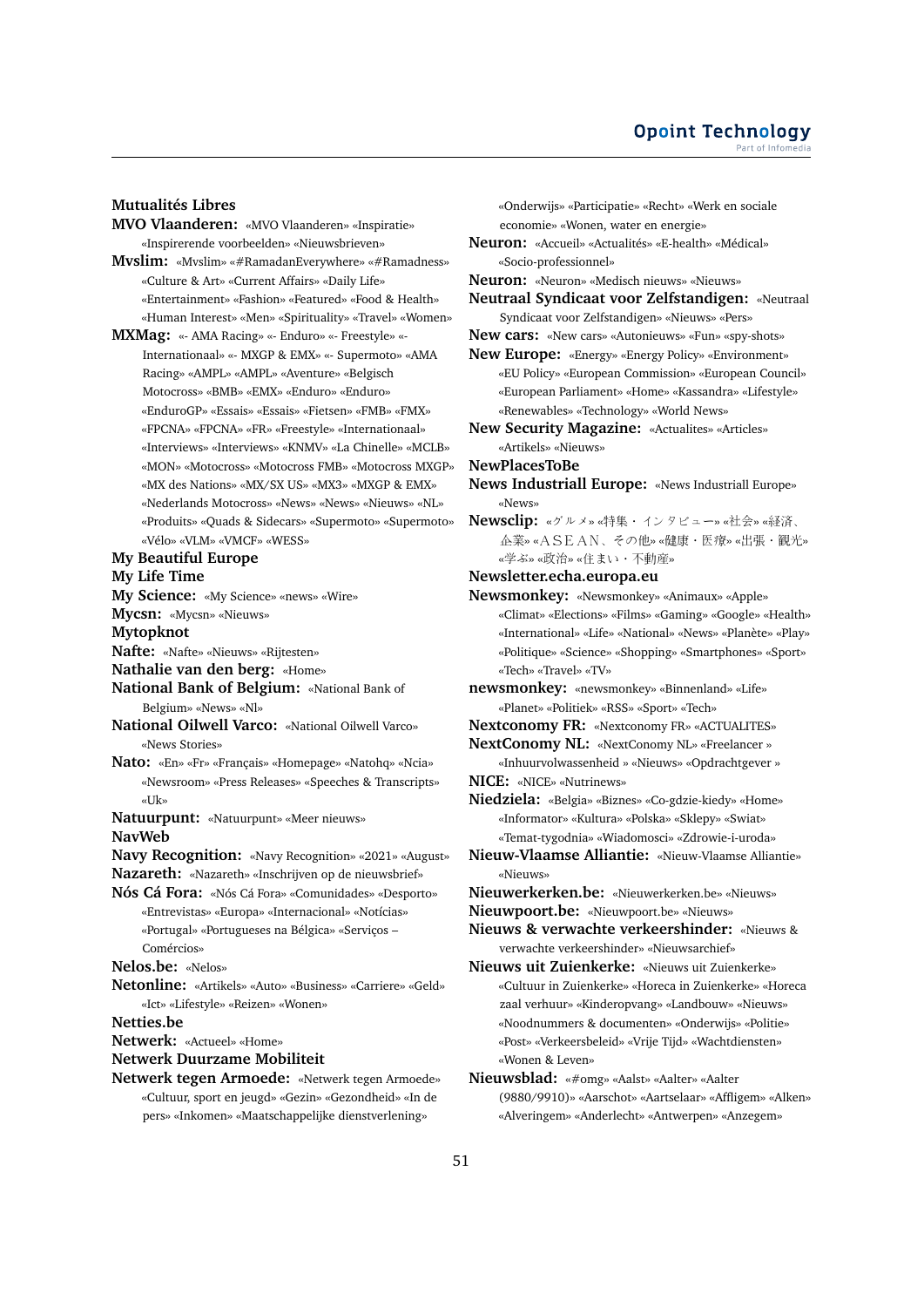«Archief» «Ardooie» «Arendonk» «As» «Asse» «Assenede» «Auto» «Avelgem» «Baarle-Hertog» «Balen» «Bedrijven» «Beernem» «Beerse» «Beersel» «Begijnendijk» «Bekkevoort» «Berchem» «Berendrecht-Zandvliet-Lillo» «Beringen» «Berlaar» «Berlare» «Bertem» «Beurs» «Bever» «Beveren-Waas» «Bierbeek» «Billie» «Bilzen» «Binnenland» «Blankenberge» «Bocholt» «Boechout» «Bonheiden» «Boom» «Boortmeerbeek» «Borgerhout» «Borgloon» «Bornem» «Borsbeek» «Boutersem» «Bouwen» «Brakel» «branded» «Brasschaat» «Bredene» «Bree» «Brugge» «Brussel» «Buggenhout» «Buitenland» «Bv&co» «Consument» «Consument & geld» «Consument: Bedrijven» «Consument: Consument» «Consument: Multimedia» «Cultuur» «Cultuur: Boeken & Strips» «Cultuur: film & dvd» «Cultuur: Muziek» «Cultuur: Podium» «Damme» «De Haan» «De Panne» «De Pinte» «Deerlijk» «Deinze» «Deinze (9800/9850)» «Denderleeuw» «Dendermonde» «Dentergem» «Dessel» «Destelbergen» «Deurne» «Diepenbeek» «Diest» «Diksmuide» «Dilbeek» «Dilsen-Stokkem» «Drogenbos» «Duffel» «Economie» «Edegem» «Eeklo» «Eerder verschenen nieuws» «Ekeren» «Elsene» «Erpe-Mere» «Essen» «Eten & drinken» «Etterbeek» «Evere» «Evergem» «Extra» «Extra article» «Fit & gezond» «Food» «Galmaarden» «Ganshoren» «Gavere» «Geel» «Geetbets» «Genk» «Gent» «Gent» «Geraardsbergen» «GEZIN & VRIJE TIJD» «Gingelom» «Gistel» «Glabbeek» «Gooik» «Grimbergen» «Grobbendonk» «Haacht» «Haaltert» «Halen» «Halle» «Ham» «Hamme» «Hamont-Achel» «Harelbeke» «Hasselt» «Hechtel-Eksel» «Heers» «Heist-op-den-Berg» «Hemiksem» «Hemiksem» «Herent» «Herent» «Herentals» «Herenthout» «Herk-de-Stad» «Herne» «Herselt» «Herstappe» «Herzele» «Heusden-Zolder» «Heuvelland» «Hoboken» «Hoegaarden» «Hoeilaart» «Hoeselt» «Holsbeek» «Home» «Hooglede» «Hoogstraten» «Horebeke» «Houthalen-Helchteren» «Houthulst» «Hove» «Huis & tuin» «Huldenberg» «Hulshout» «Ichtegem» «Ieper» «Ingelmunster» «Izegem» «Jabbeke» «Jette» «Kalmthout» «Kampenhout» «Kapelle-op-den-Bos» «Kapellen» «Kaprijke» «Kasterlee» «Keerbergen» «Kinrooi» «Kluisbergen» «Knokke-Heist» «Koekelare» «Koekelberg» «Koksijde» «Kontich» «Kortemark» «Kortenaken» «Kortenberg» «Kortessem» «Kortrijk» «Kraainem» «Kruibeke» «Kruisem (9750/9770)» «Kuurne» «Laakdal» «Laarne» «Lanaken» «Landen» «Langemark-Poelkapelle» «Lebbeke» «Lede» «Ledegem» «Lendelede» «Lennik» «Leopoldsburg» «Leuven» «Lichtervelde» «Liedekerke» «Lier» «Lierde» «Lievegem (9920/9930/9950)» «Life: Beauty» «Life: Gezond» «Life: Gezondheid» «Life: Glam

& Gossip» «Life: Mama» «Life: Mode» «Life: Seks & Relaties» «Life: Seks & Relaties» «Life: Shopping» «Life: Vakantie» «Lille» «Linkebeek» «Lint» «Linter» «Lo-Reninge» «Lochristi» «Lokeren» «Lommel» «Londerzeel» «Lovendegem» «Lubbeek» «Lummen» «Maarkedal» «Maaseik» «Maasmechelen» «Machelen» «Maldegem» «Malle» «Mechelen» «Meer sporten» «Meerhout» «Meest recent» «Meest recent» «Meeuwen-Gruitrode» «Meise» «Melle» «Menen» «Merchtem» «Merelbeke» «Merksem» «Merksplas» «Mesen» «Meulebeke» «Middelkerke» «Moerbeke-Waas» «Mol» «Moorslede» «Mortsel» «Nazareth» «Neerpelt» «Niel» «Nieuwerkerken» «Nieuwpoort» «Nieuws» «Nijlen» «Ninove» «Olen» «Online leven» «Oostende» «Oosterzele» «Oostkamp» «Oostrozebeke» «Opglabbeek» «Opwijk» «Oud-Heverlee» «Oud-Turnhout» «Oudenaarde» «Oudenburg» «Oudergem» «Oudsbergen (3660/3670)» «Overijse» «Overpelt» «Peer» «Pelt (3900/3910)» «Pepingen» «Pittem» «Poperinge» «Putte» «Ranst» «Ravels» «Regio» «Regio: Halle» «Reizen» «Retie» «Riemst» «Rijkevorsel» «Roeselare» «Ronse» «Roosdaal» «Rotselaar» «Ruiselede» «Rumst» «Schaarbeek» «Schelle» «Scherpenheuvel-Zichem» «Schilde» «Schoten» «Seks & relaties» «She» «She: Beauty» «She: Celebs» «She: Food» «She: Interieur» «She: Mama» «She: Mode» «Sint-Agatha-Berchem» «Sint-Genesius-Rode» «Sint-Gillis» «Sint-Gillis-Waas» «Sint-Jans-Molenbeek» «Sint-Joost-ten-Node» «Sint-Katelijne-Waver» «Sint-Lambrechts-Woluwe» «Sint-Laureins» «Sint-Lievens-Houtem» «Sint-Martens-Latem» «Sint-Martens-Latem (9830)» «Sint-Niklaas» «Sint-niklaas» «Sint-Pieters-Leeuw» «Sint-Pieters-Woluwe» «Sint-Truiden» «Slimmer leven» «Spiere-Helkijn» «Sport» «Sport: Andere» «Sport: Atletiek» «Sport: Basketbal» «Sport: Motorsporten» «Sport: Tennis» «Sport: Voetbal» «Sport: Volleybal» «Sport: Wielrennen» «Sports» «Stabroek» «Staden» «Steenokkerzeel» «Stekene» «Temse» «Ternat» «Tervuren» «Tessenderlo» «Tielt» «Tielt-Winge» «Tienen» «Tongeren» «Torhout» «Tremelo» «Turnhout» «Uitslagen» «Ukkel» «Vakantie» «Verkiezingen 2019» «Veurne» «Video» «Vilvoorde» «Vleteren» «Voeren» «Vorselaar» «Vorst» «Vosselaar» «Waarschoot» «Waasmunster» «Wachtebeke» «Waregem» «Watermaal-Bosvoorde» «Wellen» «Wellen» «Wemmel» «WERK & LEREN» «Wervik» «Westerlo» «Wetteren» «Wevelgem» «Wezembeek-Oppem» «Wichelen» «Wielsbeke» «Wijnegem» «Willebroek» «Wilrijk» «Wingene» «Wommelgem» «Wortegem-Petegem» «Wuustwezel» «Zandhoven» «Zaventem» «Zedelgem» «Zele» «Zelzate» «Zemst» «Zoersel» «Zomergem»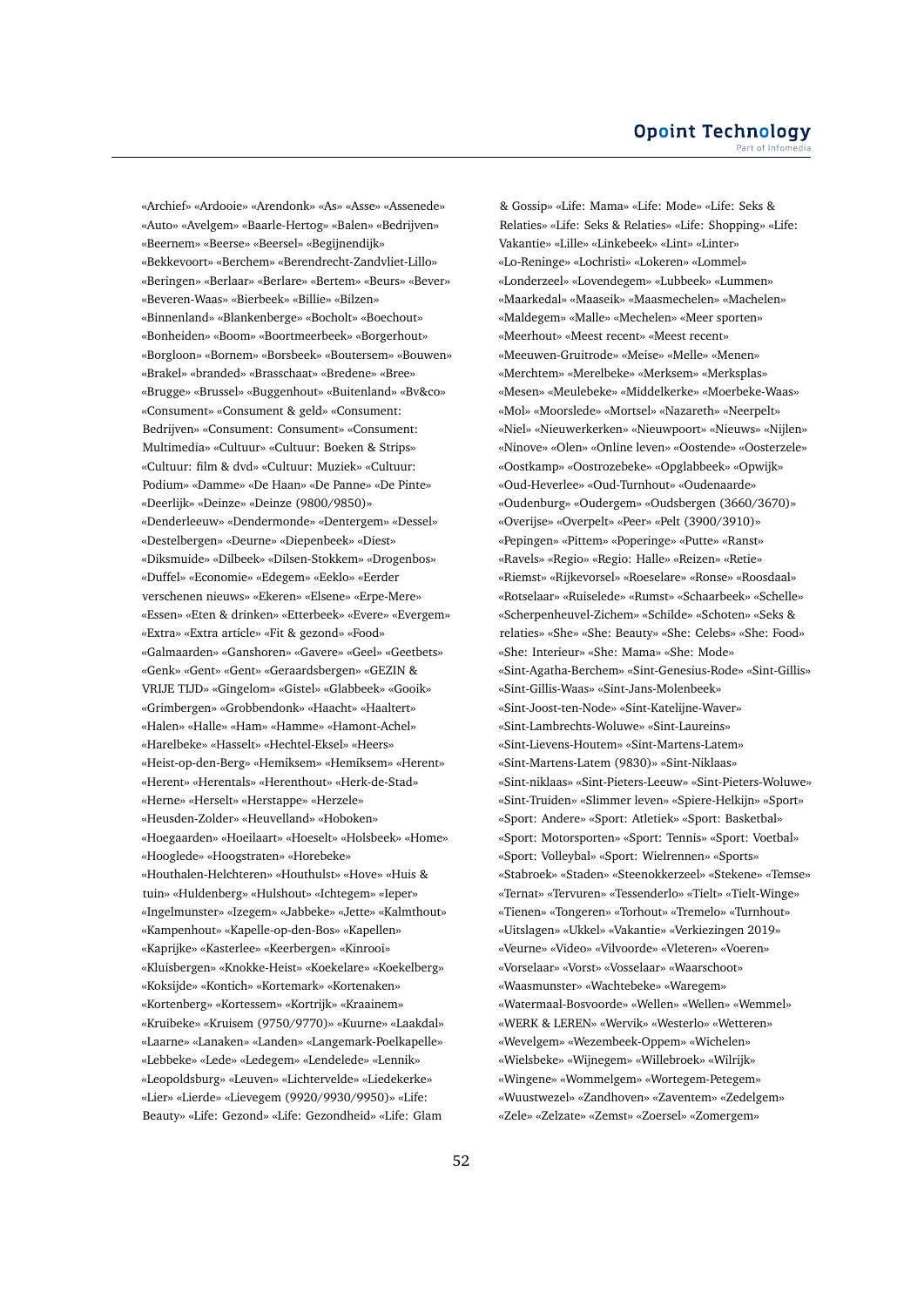«Zonhoven» «Zonnebeke» «Zottegem» «Zoutleeuw» «Zuienkerke» «Zulte» «Zutendaal» «Zwalm» «Zwevegem» «Zwijndrecht» **Nijlen.be:** «Nijlen.be» «Nieuws»

**Ninove.be:** «Ninove.be» «Nieuws»

**Nipro Pharmapackaging**

# **Njam:** «Njam» «Blog»

**Nl.woluwe1200.be**

**Nnieuws.be:** «Nnieuws.be» «Ondernemen Kempen»

«Sport» «Uw Gemeente»

# **Noordernieuws**

# **NOORDlink**

**Nordeclair:** «» «+ de Les Plus Lus» «Accueil»

«Acren-Lessines» «Actu TV» «Antoing» «Ath» «Athlétisme» «Autres sports» «Basket» «Belgique» «Beloeil» «Bernissart» «Brugelette» «Brunehaut» «Brussels» «Celles» «Charleroi et sa region» «Chièvres» «Conso» «Coupe de Belgique» «Couvin-mariembourg» «Culture» «Cyclisme» «Diables rouges» «Division 1A» «Division 1B» «Division 2 ACFF» «Division 3A ACFF» «Division 3B ACFF» «Elections 2019» «Ellezelles» «En-direct-actu-generale» «ES Acren Lessines» «eSport» «Exc. Mouscron» «Faits divers» «Faits divers» «Faits divers» «Faits divers» «Faits divers» «Faits divers» «Faits divers» «Faits divers liégeois» «Flobecq» «Foot à l'étranger» «Football» «Formule 1» «Frasnes-lez-Anvaing» «Fun Buzz» «Grand-duché» «Hockey» «Infotrafic» «Interview» «L'actu à la une» «L'actu à la Une» «L'actu de huy waremme» «L'actu de mons-borinage» «L'actu de Mouscron» «L'actu du Tournaisis» «L'actu du tournaisis» «Le sport régional» «Les plus lus» «Lessines» «Leuze-en-Hainaut» «Lifestyle» «Magazine» «Mercato» «Monarchie» «Monde» «Mons Hainaut» «Mont-de-l'Enclus» «Moteurs» «Nationale 1» «Nba» «Omnisports» «Pays Vert Ostiches-Ath» «Péruwelz» «Pecq» «People» «Politique» «Province de luxembourg» «Province de namur» «RFC Tournai» «Rumes» «Silly» «Sport Basse Meuse» «Sport Brabant wallon» «Sport Bruxelles» «Sport Centre» «Sport Charleroi» «Sport Huy-Waremme» «Sport Liège» «Sport Luxembourg» «Sport Mons» «Sport Mouscron» «Sport Namur» «Sport régional» «Sport régional» «Sport Sambre et Meuse» «Sport Verviers» «Sports» «Sports à Tournai» «Sports buzz» «Tennis» «Tour de France» «Tournai» «Tournai» «Verviers et sa region» «Volley» «Web»

**Nordpresse:** «Nordpresse» «Belgique» «Culture» «France» «Hoax» «Ivre» «Météo» «Monde» «People» «Procès Sudpresse» «Religion» «Sports» «Violence»

**Nostalgie Belgique:** «Nostalgie Belgique» «ACCUEIL» «ACTU»

**Nostalgie NL**

**Notabene-magazine:** «Notabene-magazine» «DE NOTARIS» «De notaris» «ERVEN / SCHENKEN» «Erven en schenken» «KOPEN / VERKOPEN» «Kopen en verkopen» «ONDERNEMEN» «Ondernemen» «SAMENWONEN / TROUWEN» «Samenwonen, trouwen en scheiden» «Uncategorized»

**Notele:** «Notele» «Actu» «Culture» «Economie» «Environnement» «Lifestyle» «Reportages JT» «Sport»

- **Nouvelles Graphiques:** «Nouvelles Graphiques» «Emballages & Etiquettes» «M & C» «Nouvelles Graphiques»
- **NPT Procestechnologie:** «NPT Procestechnologie» «NPT Procestechnologie/FR»
- **NRJ Belgique:** «Accueil» «People»

**Nspv:** «Fr» «Fr: Dossier Pensions» «Fr: Nieuws 2» «Fr: Nieuwsberichten» «Nationaal» «Nieuwsberichten» «Nieuwsberichten 2» «nieuwsberichten 3»

- **NucNet:** «NucNet» «All News» «Analysis» «Climate Change» «Features» «Latest news» «Nuclear Politics» «Rss»
- **Numerikare FR:** «Numerikare FR» «E-health» «Medical» «Socio-professionnel»
- **Numerikare NL:** «Numerikare NL» «Beroepsnieuws» «Medisch nieuws»
- **Nuniya:** «Nuniya» «Happy life»

**Nuus.be:** «Nuus.be» «Column» «Cultuur» «Economie» «Koekelarings» «Leven-liefde» «Nieuws» «Nuusgierig» «Ongeluk-tegenspoed» «Overlijden-gestorven» «Politiek» «Sport» «Toerisme» «Wetenschap»

- **NV Tunnel Liefkenshoek:** «NV Tunnel Liefkenshoek» «Werken»
- **Nweurope:** «Nweurope» «Events» «Latest news» «News & events»
- **Nxtpop:** «Nxtpop» «Film & Televisie» «Muziek» «Netflix» **Nymphette**

**O2 Bikers**

- **Objectif-moto**
- **Oblis:** «Accueil» «Accueil»
- **Oceanenergy Europe**
- **Oh my goodness:** «Home»
- **Ohlalala:** «Ohlalala» «Recensies»

**Ohleuven.com**

- **Okey Lalibre:** «Okey Lalibre» «Arbitrage» «Championnat» «Clubs» «Equipe nationale» «International» «La fédé»
- **Okv**
- **Olen.be:** «Olen»
- **Oliviaponcelet:** «Blog»
- **Ombudsman Des Assurances:** «Actualiteit»
- **OMP:** «Home» «Latest News & Events»
- **Onco Methylome:** «Home» «News and Announcements» **OncoHemato:** «OncoHemato» «Beroepsnieuws» «E-health»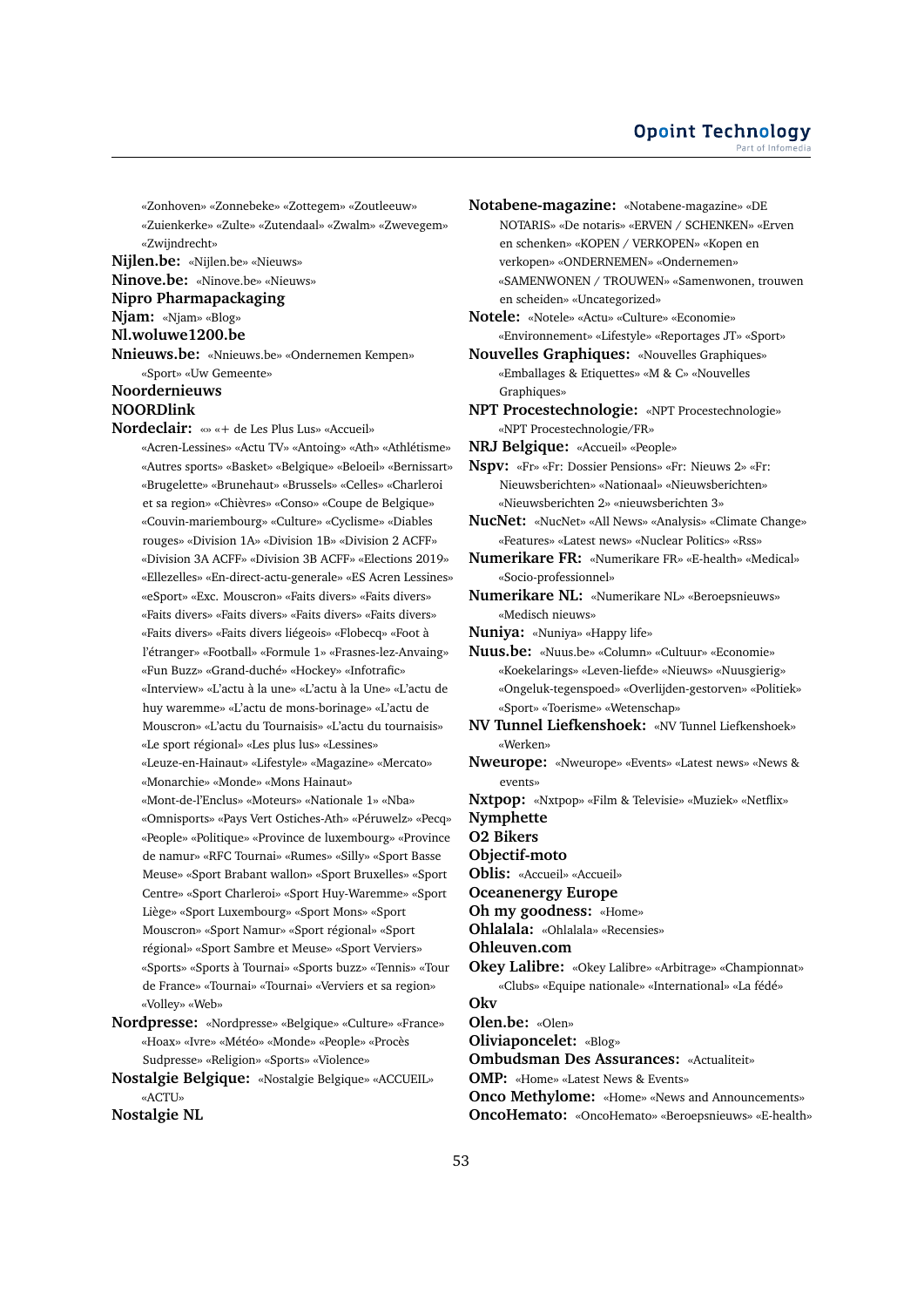## **Opoint Technology** Part of Infomer

«Medisch nieuws» «Nieuws»

**OncoHemato:** «OncoHemato» «Actualités» «E-health» «Médical» «Socio-professionnel»

**Onderdak:** «Onderdak» «Badkamer» «BEN» «Binnen» «Bouwen» «Buiten» «Buitenschrijnwerk» «Dak» «Energie» «Financiering» «Gevel» «Interieur» «Isolatie» «Kelder» «Keuken» «Koeling» «Kopen» «Nieuwbouw» «Oprit» «Plafond» «Regelgeving» «Renovatie» «Rss» «Ruwbouw» «Schoonmaak» «Terras» «Trends» «Tuin» «Ventilatie» «Verwarming» «Vijver» «Zonwering» «Zwembad»

# **Ondernemers ondernemen voor iedereen**

**Onderox.be:** «Onderox.be» «Nieuw»

- **Onem.be:** «Nl» «Nl: Nieuws»
- **Online Beleggen bij Online Broker LYNX:** «lynx.be»
- **Onlineretailer.be:** «Onlineretailer.be» «ALGEMEEN» «HOSTING» «LOGISTIEK» «Marketing» «PAYMENT» «USER-EXPERIENCE» «WEBDEVELOPMENT»

**Onlyhumans:** «Blog»

**Oostende:** «Nieuwsoverzicht»

**Oosterzele.be**

- **Oostkamp.be:** «Oostkamp.be» «Nieuws»
- **Oostrozebeke.be:** «Oostrozebeke.be» «Nieuws»
- **Open & Agile Smart Cities:** «Open & Agile Smart Cities» «Blog» «News» «Press Release»
- **Open Banking Europe:** «Open Banking Europe» «News»
- **OpgewekTienen:** «OpgewekTienen» «News»
- **opticar-belgium.be:** «opticar-belgium.be» «Voitures»
- **Opwijk.be:** «Opwijk.be» «Activiteiten» «Nieuws»
- **Orde Der Artsen:** «Accueil» «Home: Nl»
- **Orde Van Vlaamse Balies:** «Orde Van Vlaamse Balies» «Nieuws» «Nieuws» «Persberichten»
- **Orgalim:** «Orgalim» «Insights» «News»
- **Organisatie Duurzame Energie:** «Actueel» «Home» «Publicaties»
- **Ori:** «Home»
- **Orphea**
- **Ostbelgien Direkt:** «Ostbelgien Direkt» «Gesellschaft» «Kultur» «Leserbriefe» «Leute von heute» «Meinung» «Nachrichten» «Online-Umfrage» «Politik» «Reportagen» «Sport» «Standpunkt» «Themen»

**Oud-heverlee.be:** «Oud-heverlee.be»

«Evenementenkalender» «Nieuwsberichten»

- **Oud-turnhout.be:** «Oud-turnhout.be» «Nieuwsberichten» **Oudenaarde.be:** «Oudenaarde.be» «Nieuws»
- **Oudenburg.be**

**Ouder Blog**

**Oudsbergen:** «Oudsbergen» «Actueel» «Nieuws» **Out:** «Out» «Agenda» «Événement pour enfants» «Bruxelles» «Concert» «Concert» «Escapade» «Events» «Events» «Events voor kinderen» «Expo» «Exposition» «Koekelberg» «Le-botanique» «Marché» «Pour Enfants» «spektakel» «Sport» «Stage» «Stage / Cursussen» «Théatre» «Uitstappen»

**Outdoorfan.be/fr:** «Outdoorfan.be/fr» «Actu» «Equipement» «Rando / Escalade» «Running / Trail» «Sports D'hiver»

**Outdoorfan.be/nl:** «Outdoorfan.be/nl» «Frankrijk» «Geen categorie» «Lopen / Trail» «Materiaal» «MTB / Fietsen» «Nieuws» «Oostenrijk» «Reportages NL» «Trekking» «Wintersport»

**Over Baloise Insurance**

**Overijse.be:** «Overijse.be» «Nieuwsoverzicht»

- **Oxfam Solidarité:** «Home» «News» «Pers»
- **P&V:** «P&V» «Assurance de groupe» «Assurances» «Épargner» «Blog» «Blog» «French» «Groepsverzekering» «Over P&V» «Société» «Sparen» «Verzekeringen»
- **P-magazine:** «P-magazine» «Actua» «Auto & Motor» «Babes» «Film & TV» «Gadgets» «Games» «Nieuws» «P-verhalen» «Showbizz» «WTF»
- **Packagingmagazine.be**
- **Pageinextremis**
- **Pagtour:** «Accueil» «Après-Covid19» «ARTICLES» «Communiques-de-presse» «CONSOMMATEURS» «Destination» «DESTINATION» «DISTRIBUTION» «HÉBERGEMENT» «LES ÉDITOS» «PRODUCTION» «Rss» «TECH» «TOURISME DURABLE» «TRANSPORT» «VIDEOTHEQUE» «VOYAGE D'AFFAIRES»

## **Painet Patisserie**

- **Palnws:** «Palnws» «Nieuws» «Opinie» «Satire» «Sport & Cultuur»
- Panika: «Јавна куќа» «Гифове» «Дописник» «Драчевска лигња» «Застоj» «К-15» «К-15 Гиф» «К-15 Меме» «К-15 Скечеви» «К-15 Спотови» «Мемиња» «Мешана роба» «Твитове» «Фотки» «Home»
- **Paris Match:** «Paris Match» «Actualites» «Cinéma» «Design et maison» «Documentaires» «Economie» «Environnement» «Food et gastronomie» «Littérature» «Médias» «Mode» «Montres et bijoux» «Musique» «Page 2» «People et royauté» «Photographie» «Politique» «Reportages photo» «Séries télé» «Scène» «Société»
- «Sport» «Technologie» «Voitures et mobilité» «Voyages» **Parlement Européen Belgium:** «Parlement Européen Belgium» «Coin des enseignants»
- **Partena Ziekenfonds:** «Fr» «Nl»
- **Partena-professional:** «Partena-professional» «En» «Fr» «Nl»

# **Party Industries**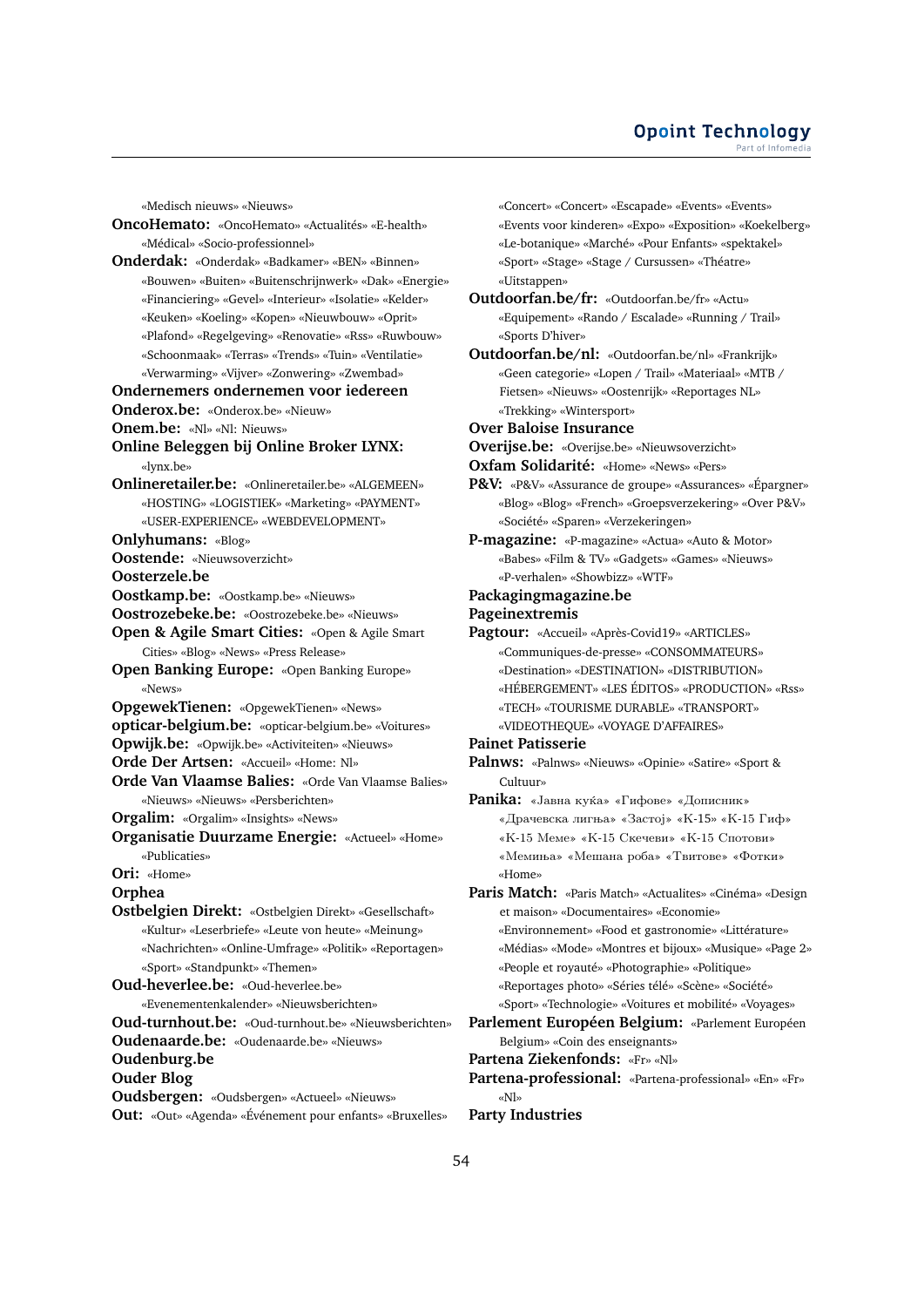**Pasar:** «Pasar» «Bblog» «Fietsen» «Kamperen» «Uitstappen en vakanties» «Wandelen»

#### **Pascaljassogne.wordpress.com**

**Passiefhuis:** «Agenda»

- **PassionSanté:** «Accueil» «Alimentation» «Animaux et leur santé» «Beauté» «Bien-être» «Cancer» «cancer uro-génital» «Chirurgie esthétique» «Diabète» «Enfant» «fuseaction» «Hormones» «infections virales» «Loisirs» «Maladies» «médicaments» «Obésité» «Relations» «Sexualité» «Traitements»
- **pattyn-occasions.be**
- 
- **Pedalar:** «Pedalar» «Bikes» «Gear» «Story»
- **Peer:** «Peer» «Nieuwsberichten»
- **Peggy Timmermans Make**
- **Pentahold:** «Press»
- **Peoplesphere-FR:** «Peoplesphere-FR» «Actualités» «Articles» «Digital» «Events» «Magazine»
- **Peoplesphere-NL:** «Peoplesphere-NL» «Nieuws»
- **Pepatino kinderkleding Aalst**
- **Pepingen:** «Pepingen» «Nieuws»
- **Persinfo:** «Affligem» «Asse» «Beersel» «Bever» «Brussel» «De Rand» «Denderstreek» «Dilbeek» «Galmaarden» «Gooik» «Halle» «Herne» «Home» «Lennik» «Liedekerke» «Merchtem» «Opwijk» «Pepingen» «Roosdaal» «Sint-Genesius-Rode» «Sint-Pieters-Leeuw» «Ternat»
- «Vlaams-brabant»
- **Persradar magazine**
- **Persregiodender.be**
- **Petandgardenpro:** «Petandgardenpro» «Aan het woord» «Fr» «Garden» «Garden» «Nieuws» «Nouvelles» «Pet» «Pet»
- **Peuple Féerique**
- **Pharma Sphere:** «Pharma Sphere» «Actualités»
- **Pharma.be:** «Home»
- **Pharmaplanet.be:** «Pharmaplanet.be» «Nieuws»
- **Philippe & Partners:** «Accueil»
- **Philippe Muyters:** «Economie» «Home» «Innovatie» «Nieuws» «Sport» «Werk»
- **PinGetest:** «PinGetest» «Artikels»

**Pinterest**

- **Pittem:** «Pittem» «Nieuwsberichten»
- **Plan:** «Plan» «Colloquium» «Nieuws» «Perscommuniqués & artikels»
- **Planet Future:** «Planet Future» «Agriculture Durable» «Future of Learning» «Innovatie» «Innovation» «Mvo» «Planet Future-Fr» «Solidarité»
- **Planet Health:** «Fr.planet-health.be» «Maladies Chroniques» «Santé & Innovation» «Santé Mentale» «Traitements & Patient» «Vivre Avec le VIH»

# **Planet Parfum FR**

**PlattelandsTv Play Station:** «Accueil» **PlayAgain:** «PlayAgain» «Actualité» «BD» «DVD» «PC» «PlayStation 3» «Wii» «Xbox 360» **PlayStation clan:** «Films & TV Series» «Games» «Hardware» «Nieuws» «Nieuws» «Nieuws» «Reviews» **Plumes-et-paillettes Plus Magazine:** «Plus Magazine» «Loisirs» «Multimedia» «Santé» **Pmg:** «Industrialmaintenance» «meer» **POD Maatschappelijke Integratie PointCulture:** «PointCulture» «Magazine» **POLIENNE:** «POLIENNE» «Antwerp» «Beauty» «Festival» «Instant» «Lifestyle» «Lustworthy» «Other» «Outfit» «Personal» «Style file» «Travel» **Politico – EU:** «EU» «EU – Agriculture» «EU – Brussels» «EU – Brussels Influence» «EU – Brussels Playbook» «EU – Economics» «EU – Education» «EU – Energy» «EU – Environment» «EU – Foreign Affairs» «EU – Forum» «EU – Global Policy Lab» «EU – Health Care» «EU – Home Affairs» «EU – Latest Issues» «EU – London Playbook» «EU – Morgen Europa» «EU – Playbook-paris» «EU – Policy» «EU – Politico Uk» «EU – Politics» «EU – Research» «EU – Sunday Crunch» «EU – Tech» «EU – The Latest» «EU – Trade» «EU – Transport» «EU -Rss» **Politie:** «Nieuws» **Politiezone Antwerpen:** «Politiezone Antwerpen» «Nieuws» **Pollenmag.com:** «Pollenmag.com» «BUSINESS» «COLLECTOR» «CULTURE» «DESIGN» «FOOD» «SPORT» «STYLE» «TRAVEL» **Polycaro:** «Polycaro» «Actua» «Projecten» **POM Antwerpen:** «POM Antwerpen» «Nieuws» **Pom Limburg POM West:** «POM West» «Nieuws» «Persberichten» **Pomov.be:** «Home» «Nieuws» **Poperinge:** «Poperinge» «Meer nieuws» **Port of Antwerp Bruges:** «Port of Antwerp Bruges» «Newsroom» «Nieuws» Port of Antwerp EN: «Port of Antwerp EN» «Events» «News» **Port of Antwerp Netherlands:** «Port of Antwerp Netherlands» «Evenementen» «Nieuws» **Port of Zeebrugge:** «Port of Zeebrugge» «Events» «News» **Portaal Belgium.be EN:** «Portaal Belgium.be EN»

«More news»

- **Positiefcontact:** «Positiefcontact» «Home»
- **Post Europ:** «Post Europ» «Media Centre» «Press Releases» **Potimanon**
- **POUR LA SOLIDARITÉ:** «POUR LA SOLIDARITÉ»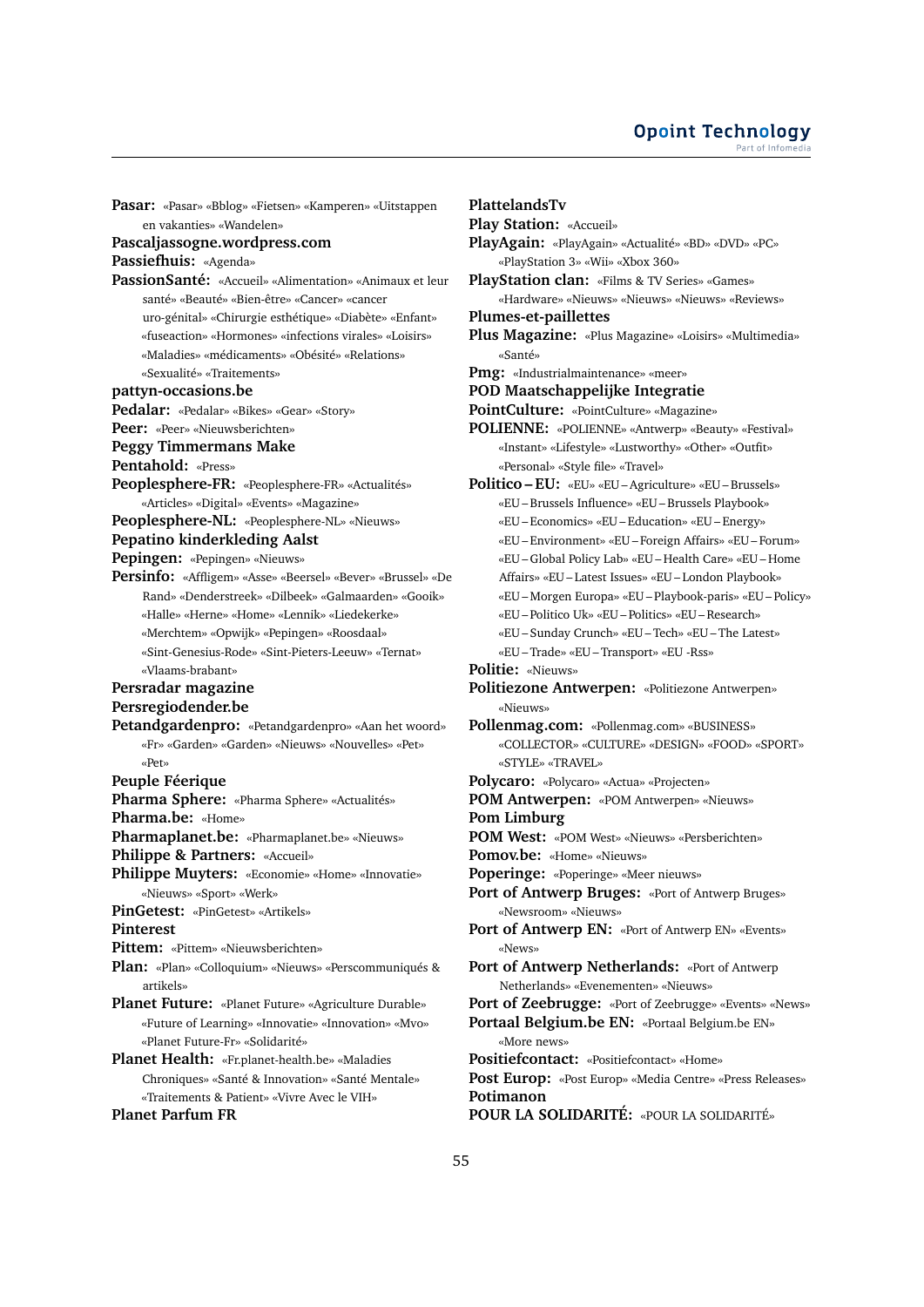«Alimentation» «Économie alternative» «Environnement» «Logement» «Mobilité» «Ressources énergétiques» «Santé» «Villes»

# **Power Technics FR Powerblog.be**

**Press Club Brussels Europe:** «Press Club Brussels Europe» «PRESS RELEASES»

- **Press-start.be:** «Press-start.be» «Actus» «Articles» «Avant-premières» «Chroniques» «Culture» «Dossiers» «Du belge» «Evénements» «Interviews» «Matos» «Présentations» «Rétrogaming» «Tests» «Vidéos»
- **Pretparken:** «Artikels» «Nieuws»
- **Prevent:** «Prevent» «Nieuws»
- **Print Power:** «case studies» «Experts» «Home» «Insight»
- **Pro-RealEstate.de:** «Pro-RealEstate.de» «News»
- **Processing & Control News Europe:** «Applications» «Datasheets» «Home» «News» «Products»
- **Productivity.be EN**
- **Productivity.be FR**
- **Productivity.be NL:** «Home»

**Proeftuinnieuws:** «Proeftuinnieuws» «Actueel» «Andere» «Glas» «Kleinfruit» «Thema» «Vollegrond» «Witloof»

**Proesthetic**

**Profacility – Home:** «FR – Bibliothèque» «Home» «Home -» «Home – Aménagement et Workplace Design» «Home – Bâtiments et Techniques»

- «Home Déménagement, Entreposage et Logistique» «Home – Energie et Environnement» «Home – Facility Management» «Home – Fleet Management» «Home – FR» «Home – ICT et Télécom» «Home – Immobilier» «Home – Meetings et séminaires» «Home – Mobility Management» «Home – Nettoyage et Hygiène» «Home – News» «Home – News» «Home – NL» «Home – Office Management» «Home – Restauration» «Home – Sécurité et sûreté» «NL – Catering» «NL – Energie en Milieu» «NL – Facility Management» «NL – Fleet Management» «NL – Gebouwen en Technieken» «NL – Huisvesting & werkomgeving» «NL – ICT en Telecom» «NL – Meetings en seminaries» «NL – Mobility Management» «NL – Office Management» «NL – Schoonmaak en Hygiëne» «NL – Vastgoed» «NL – Veiligheid en beveiliging» «NL – Verhuis, Opslag en Logistiek»
- **Professional:** «Professional» «bouwmaterialen» «decoratie» «elektro» «gereedschappen & machines» «ijzerwaren» «marketing» «sanitair» «tuin» «winkel»
- **Professional FR:** «Professional FR» «decoration» «electro» «jardin» «materiaux de construction» «outils & machines» «quincaillerie» «sanitaire»
- **Projecto:** «bouwmaterialen» «BWT» «diensten» «Hoe staat

u tegenover circulair bouwen? Hoe staat u tegenover circulair bouwen?» «Nieuwsberichten» «Typ»

- **Projecto Fr:** «Projecto Fr» «Bwm» «services» «techniques de construction» «typologie»
- **Projecto.be:** «Projecto.be» «Bouwelementen bouwelementen» «Bouwmaterialen bouwmaterialen» «Bouwtechnieken bouwtechnieken» «Diensten diensten» «Elements de construction elements de construction» «Frans» «Materiaux de construction materiaux de construction» «Services services» «Techniques de construction techniques de construction» «Typologie typologie» «Typologie typologie»
- **Promoz.be:** «Promoz.be» «#Promo-IdeaZ» «#Promo-Watch»
- **prosport.pmg.be:** «prosport.pmg.be» «Artikels» «bouwelementen» «bouwmaterialen» «bouwruimtes» «chambres» «elements de construction» «Frans» «materiaux de construction» «Nederlands» «outdoor» «outdoor» «technieken» «techniques» «tools & machines» «tools & machines»
- **Protection of personal data**
- **Provincie Antwerpen:** «Provincie Antwerpen» «News» «Nieuws» «Toerisme Provincie Antwerpen»
- **provincie Limburg.be:** «Leren» «Leven» «Limburg» «Limburg in de wereld» «Ontspannen» «Over Limburg» «Provinciebestuur» «Start» «Werken»

**Proxi – Liège:** «Liège»

- **Proximus:** «Proximus» «Actu» «Concours» «CS: GO» «Entertainment» «Esports» «FIFA» «Fr: Actu» «Fr: Music» «League of Legends» «Musique»
- **Proximus Blog**
- **Proximus Sports NL:** «Cultuur & kennis» «Entertainment» «Esports» «Festivals» «Films» «Kids» «Muziek» «Nieuws» «Nieuws» «Series» «Sport»
- **Prpro EN**
- **Prpro NL:** «NL News»
- **Psychologies:** «Psychologies» «Body & soul» «Interviews» «Jezelf» «News» «Relaties» «Tests»
- **PUB:** «Agenda» «Archives» «Articles traduits» «Articles traduits» «Awards» «Budgets» «CIM» «Communication» «Crea» «Design» «Innovation» «Jobs» «Joe La Pompe» «Magazines» «Marketing» «Media» «Mon PUB n° 1» «Native» «New Kids in Town» «News» «People» «PUB Collection» «Pulsometer» «Redection» «Research» «Retail»
- **PUB NL:** «PUB NL» «Agenda» «Awards» «Budgets» «CIM» «Communication» «Crea» «Design» «Innovation» «Marketing» «Media» «Native» «New Kids in Town» «News» «People» «Pub Collection» «Pulsometer» «Research» «Retail»

# **Pump Technics FR**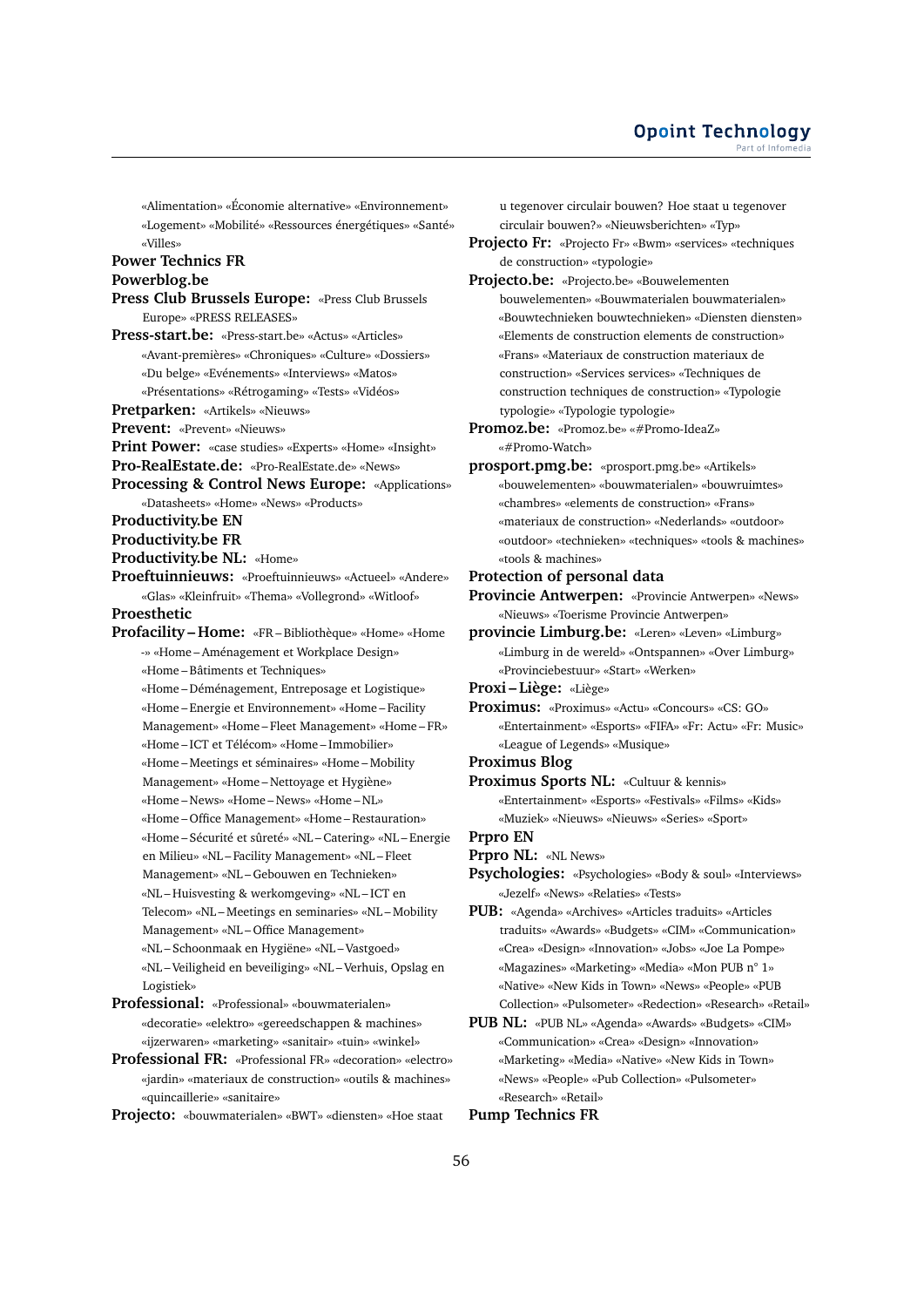**Pump Technics NL**

**Puratos:** «Puratos» «Blog» «News»

- **Pure off the road:** «Pure off the road» «Boeken» «Reizen» «Tips» «Verhalen»
- **Puredeluxe:** «Puredeluxe» «PureFood» «PureFood» «PureLiving» «PureStyle» «PureTravel» «Rss»

**Putte:** «Putte» «Nieuws»

**PxlBBQ:** «PxlBBQ» «Actus» «Actus jeux» «Actus matériel» «Articles» «Dossiers & Chroniques jeux vidéo» «Tests» «Tests jeux» «Tests matériel»

**Pzazz:** «https://www.pzazz.theater/»

**Qmusic Be:** «Acties» «Home» «Muziek» «Nieuws» «Programmas»

#### **Qntsport**

**Quefaire.be:** «Quefaire.be» «Activités pour célibataires» «Activités pour groupes» «Activités prénatales, activités pour bébés» «Animation» «Animation, Fête, ..» «Annonces locales» «Art, Histoire (Expos, Musées)» «Autre» «Bars, Karaoke» «Bourse aux livres» «Brabant-Wallon» «Bruxelles» «Chant, Musique» «Cinéma» «Concerts» «Concerts» «Conférences» «Conférences» «Cuisine» «Danse/ Salsa, tango» «Développement Personnel» «Enfant/ Danse» «Enfant/ Sports» «Excursions, séjours» «Expositions» «Fitness, Remise en Forme» «Flandres» «Formation professionnelle» «Hainaut» «Informatique» «Jeux (de cartes, de société..)» «Langues» «Liège» «Loisirs» «Loisirs» «Loisirs 60» «Loisirs Créatifs» «Loisirs créatifs pour enfants» «Luxembourg» «Mode, Design» «Namur» «Oenologie, Bierologie (zythologie)» «Parc d'attraction, Nature..» «Patrimoine, Architecture» «Peinture, Dessin» «Peintures, dessins» «Photo» «Province-de-liege» «Salon, Marché» «Sciences, Nature» «Sculptures» «Soirée à Thème» «Soirées» «Soirees» «Soirees» «Spectacle pour enfants» «Spectacles» «Spectacles 88» «Sport/ Marche, randonnée» «Sport/ Vélo, VTT» «Sports» «Stages, cours» «Stages, cours» «Théâtre» «Théâtre, Improvisation» «Visite, balade»

## **Quindo**

**Quovadisart**

**Racb:** «ACTUALITES»

- **Racing Mechelen:** «Racing Mechelen» «Nieuws»
- **Racing World:** «Racing World» «Belcar» «BTCS» «DTM» «FIA GT Series» «Formule 1» «Internationaal» «LMS» «Nationaal» «WTCC»

**Radio 1:** «De-ochtend» «Home» «Kijk live» «luister» «Touche»

**Radio Contact:** «Radio Contact» «Concours» «Evenements» «Grille»

**Radio MIG:** «Algemene Info» «Home» «MIG» «Streeknieuws»

**Radio2.be:** «Aha!» «Antwerpen» «De Inspecteur» «De Madammen» «De Madammen» «De Pré Historie» «De Topcollectie» «G page» «Home» «Inspecteur Decaluwé» «Limburg» «Meer van De Inspecteur» «Meer van De Inspecteur» «Muziek» «Naast De Kwestie» «Oost Vlaanderen» «Radio 2 Vlaams-Brabant» «Twee Dansant» «Ultratop Album 50» «Vlaams Brabant» «West Vlaanderen» **Radioreflex Radyonou RAEC Mons:** «News» **Rallyandraces.com Rallylovers.be:** «Rallylovers.be» «Nieuws» «Wedstrijdverslagen» **RandKrant:** «RandKrant» «ACTUA» «CULTUUR» «MAATSCHAPPIJ» **Ranst:** «Ranst» «Nieuws» **RASFF**

**Ravels**

**Realitijd**

- **Recto Verso Sports:** «Ambassadors» «News»
- **Recyclepro.be:** «Recyclepro.be» «afval» «Afvalhout» «Afvalstromen» «afvalverwerking» «AJK» «Archief Artikelen» «Bedrijfspresentatie» «Beurzen & Evenementen» «Bollegraaf Recycling Solutions» «Breekinstallatie» «Circulaire economie» «Column» «Congres» «Event» «FEBEM» «FEBEM Katern» «Galloo» «Gent» «GM Recycling» «Go4Circle» «Grondstoffen» «Hout» «Husqvarna» «Indaver» «Kris Peeters» «Machines» «Nieuws» «OVAM» «productinformatie» «Projecten» «Recyclage» «Recycling» «Recyclingmachines» «Renewi» «Scheepsrecyclage» «Sloop & Schroot» «Slooprobots» «Sorteren» «SUEZ» «Thema's» «Transport» «VAL-I-PAC» «Van Der Spek» «Van Gansewinkel» «Van Werven»
- **Red Racing Green:** «Red Racing Green» «Auto» «Gentlemen's attitude» «Gourmet corner» «Heritage» «Horlogerie» «Real estate»
- **Redactie24:** «Redactie24» «Artiesten in Vlaanderen» «Binnenland» «Buitenland» «Coronavirus» «Dierennieuws» «Eén» «Eten en drinken» «Familie» «Misdaad» «Misdaad» «Natuur en Weer» «ongeval» «Overig» «Overig» «Overige» «Overige sporten» «Politiek» «Politiek» «Royalty» «Shopping» «Showbizz» «Sport» «Verkeer» «Verkeer» «Video» «Vier» «Voetbal» «Vtm» «Wielrennen»

**Regards d'Ardenne en Luxembourg belge**

**Regional It:** «Regional It» «Accueil» «Actualités» «Dossiers» «Hors-Cadre» «Interviews» «Portraits» «Pratiques» «Tribunes»

# **Regiotalent.be**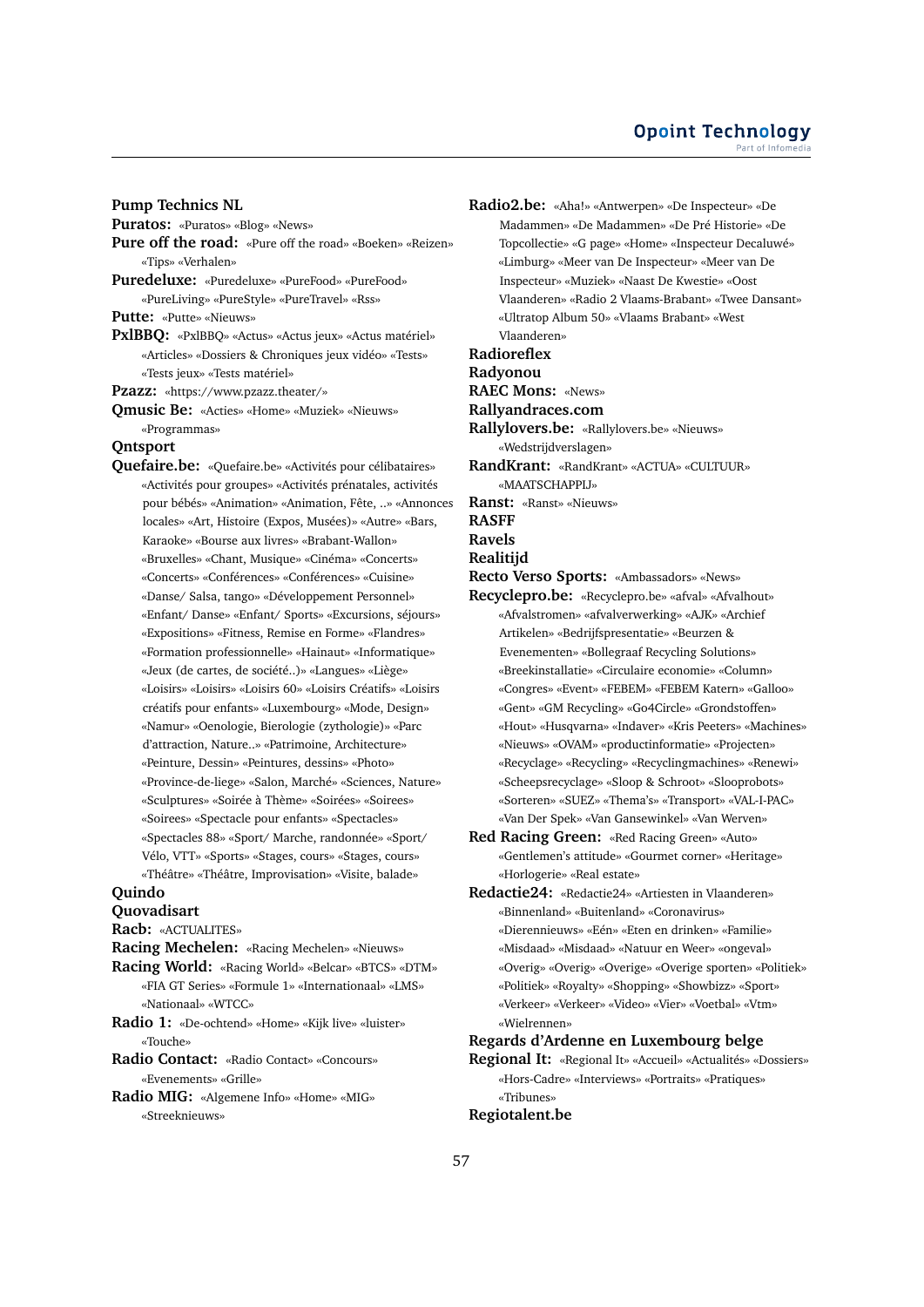## **Reisfanaten.be**

- **Reisgoesting:** «» «België» «Bijzondere hotels» «Daguitstap» «Dichtbij +» «Duitsland» «Europa»
- **Reisreporter:** «Actief» «Foto» «Genieten» «huis-» «Longlist» «Ontdek» «Overnachten» «Reisnieuws» «Reisplanning» «Reizen»
- **Reisroutes:** «Reisroutes» «Amsterdam» «Andalusië» «Baai van Napels en Amalfi kust» «Bali-Lombok» «Barcelona» «Berlijn» «Blog» «Bretagne» «Canarische Eilanden» «Egypte» «Elzas – Vogezen» «Firenze» «Frankrijk» «Griekenland»
- **Reizen.be:** «Reizen.be» «Autovakanties» «Citytrips» «Cruises» «Inspiratie» «Rondreizen» «Skivakanties» «Sportvakanties» «Vliegvakanties»

# **Rekad.be**

**Rekto Verso**

- **Rend Evenement:** «Abonnements» «Beursdeelname beursdeelname» «Eventlocaties eventlocaties» «Eventorganisatie eventorganisatie» «Home» «Incentives & teambuildings incentives & teambuildings»
- **Renew Europe :** «Renew Europe » «News»
- 
- **Renewable Energy Press:** «Renewable Energy Press» «Finance» «General» «Latest news» «Solarenergy» «Technology»
- **Reno-solutions:** «Reno-solutions» «Toutes nos actualités» **Renovate-europe:** «Renovate-europe» «News»
- **Res:** «Res» «Nieuws»
- **Retail Choco:** «atelierinrichting» «Chocolaterie» «chocolaterie» «confiserie» «Conmp» «dranken» «grondstoffen» «Home» «machinepark» «marketing» «materialen» «patisserie» «recepten» «roomijs» «Savoir-faire» «winkel»
- **Retail Detail Belgie:** «Retail Detail Belgie» «DIY & Home» «Drogmetica» «Elektro» «Fashion» «FEED» «Food» «Vastgoed» «Wonen»
- **Retail Detail Belgique:** «Retail Detail Belgique» «Automobile» «Bricolage» «Droguerie» «Electronique» «En-images» «Food» «General» «General» «Immobilier» «m-Tail» «Maison % deco» «Mode» «Redactie» «RetailDossier»
- **Retail Detail Belgium:** «Beauty/Care» «DIY/Garden» «Electronics» «Fashion» «Food» «General» «Home» «Leisure» «News»

## **Retail pro FR**

**Retail pro NL:** «Home» «Zoek»

**RetailUpdate:** «RetailUpdate» «Blog» «Geen categorie» «Mode» «Product» «Schoenen» «Tips» «Vakantie» «Wonen»

#### **Retie**

**Reumanet:** «Home» «Nieuws»

**Revimex:** «Nieuws» **Revirton.be:** «Revirton.be» «Actus» «Page 2» «Page courante 1»

- **Revolve Media:** «Cities» «Country» «Culture» «Development» «Editorial» «Environment» «Focus» «Geopolitics» «Home» «Industry» «Projects» «Reports» «Videos» «Views»
- **Rexel Belgium**

**Rfc-seraing.be**

**Riebedebie.be:** «Riebedebie.be» «Attracties» «Musea» «Nieuws»

**Riemst:** «Riemst» «Nieuws»

**Rijkevorsel**

- **Rijksdienst Voor Arbeidsvoorziening:** «Rijksdienst Voor Arbeidsvoorziening» «Nieuws»
- **Ring TV:** «Affligem» «Andere Sporten» «Asse» «Basketbal» «Beersel» «Bever» «Cultuur» «Dilbeek» «Drogenbos» «Economie» «Galmaarden» «Gooik» «Grimbergen» «Halle» «Herne» «Hoeilaart» «Home» «Justitie» «Kampenhout» «Kapelle-Op-Den-Bos» «Kraainem» «Lennik» «Liedekerke» «Linkebeek» «Londerzeel» «Machelen» «Meise» «Merchtem» «Milieu» «Nieuws» «Onderwijs» «Opwijk» «Overijse» «Pepingen» «Politiek» «Roosdaal» «Sint-Genesius-Rode» «Sint-Pieters-Leeuw» «Sport» «Steenokkerzeel» «Ternat» «Toerisme» «Vilvoorde» «Voetbal» «Volleybal» «Welzijn» «Wemmel» «Wezembeek-Oppem» «Wielrennen» «Wonen» «Zaventem» «Zemst»
- **Riorama:** «Artikels» «News»

**Risk Compliance:** «Risk Compliance» «Nouvelles» **RIZIV**

- **Rmt News International:** «Rmt News International» «A propos/About RMTNews/La Revue Marseillaise du Théâtre» «A propos/About RMTNews/La Revue Marseillaise du Théâtre» «Accueil/Home» «Article/Critique» «Billet d'humeur» «CD/DVD» «Danse» «Entretien/Portrait» «Festival» «Flash Information(s)» «France» «International» «Marseille» «Notre Histoire» «Politique culturelle» «Région PACA» «Reportages en Images» «Taiwan News» «Théâtre/Opéra»
- **Rob Tv:** «Economie» «Gezondheid» «Home» «Human Interest» «Justitie» «Media en Cultuur» «Mobiliteit en verkeer» «Nieuws +» «Onderwijs» «Politiek» «Sport»
- **Rode Kruis:** «Rode Kruis» «Blog» «Nieuws» «Persberichten»
- **Rode Neuzen Dag:** «Rode Neuzen Dag» «Laatste nieuwtjes» «Straffe verhalen»
- **Roeckie's World:** «Roeckie's World» «Baking» «Belgium» «Chocolate» «Cooking» «Food» «Travel» «Workshop»
- **Roeselare:** «Roeselare» «Inwoners» «Mobiliteit» «Nnieuws» «Ondernemers» «Sport» «Stad en bestuur» «Vrije Tijd»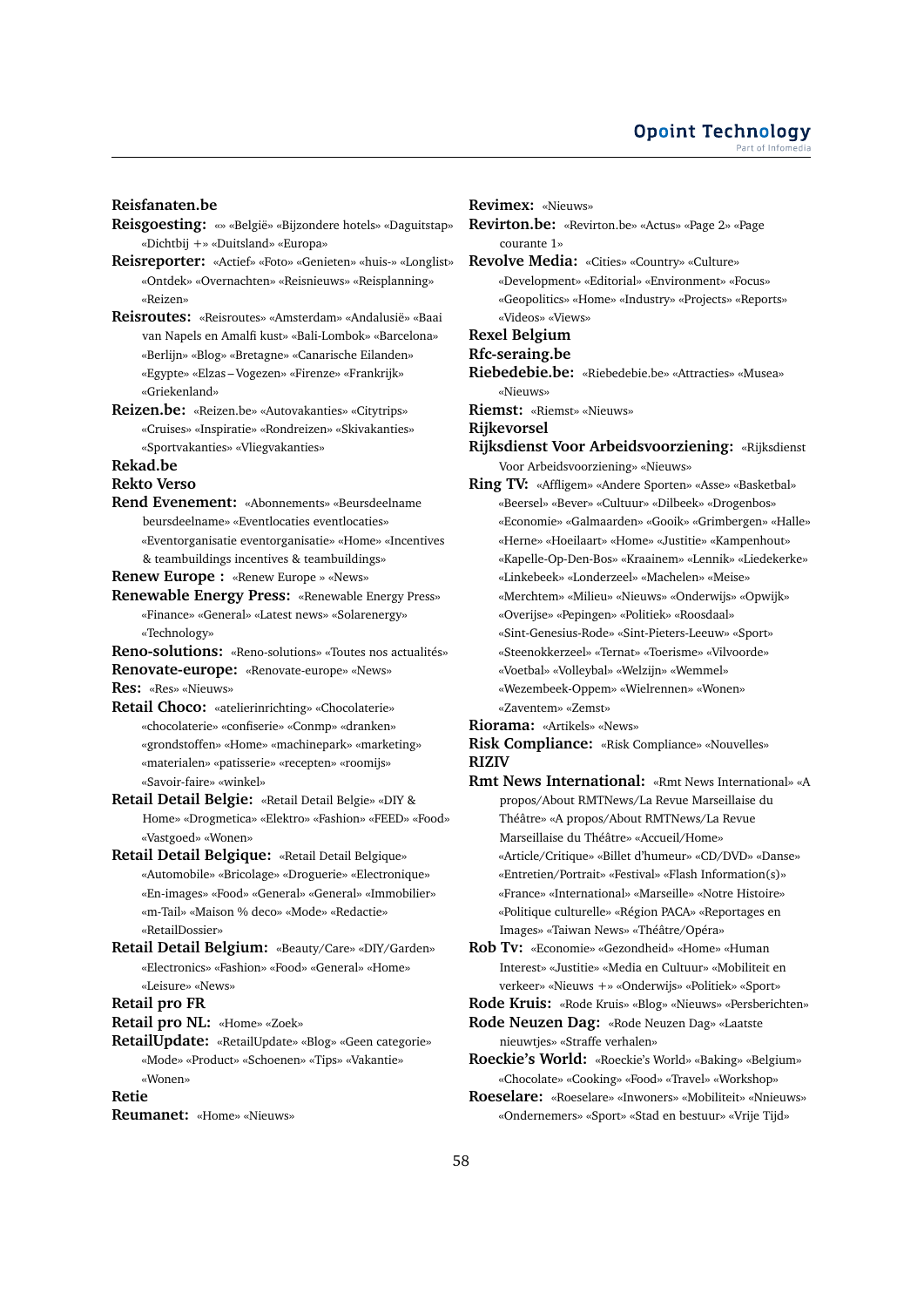«Wonen»

**Ronse:** «Ronse» «Nieuws»

- **Roof Tech FR:** «Roof Tech FR» «atelier» «couvertures toitures» «elements de toiture» «equipement de chantier» «machines de construction» «materiaux de construction» «outillages» «Recherche» «services» «techniques de construction»
- **Roof Tech NL:** «Roof Tech NL» «ATELIERINRICHTING ATELIERINRICHTING» «BOUWMACHINES BOUWMACHINES» «BOUWMATERIALEN BOUWMATERIALEN» «BOUWTECHNIEKEN BOUWTECHNIEKEN» «DAKBEDEKKINGEN DAKBEDEKKINGEN» «DAKELEMENTEN DAKELEMENTEN» «DIENSTEN DIENSTEN» «GEREEDSCHAPPEN GEREEDSCHAPPEN» «WERFUITRUSTING WERFUITRUSTING» «Zoek»

## **Roosdaal**

#### **Rosalia**

- **Rose Cocoon**
- **Rotselaar:** «Rotselaar» «Nieuwsberichten»
- **Roularta Media Group:** «En: Press releases» «Fr: Communiqués de presse» «Nl: Persberichten»

# **Royalantwerpfc.be**

**Rsca.be:** «Home»

**Rsca.be:** «Rsca.be» «Nouvelles»

- **RTBF Info:** «Actualités locales» «Concours» «Coronavirus» «Culture & Musique» «Environnement & Nature» «Epidémie de coronavirus» «Footgate» «Home» «Info» «Inside» «Santé & Bien-être» «Sciences et Techno» «Sport» «Trafic» «Vie pratique» «Voir tous les articles»
- **Rtc Télé Liège:** «A votre tour d'y voir» «Accueil» «Actu L» «Amay» «Aménagement du territoire» «Ans» «Anthisnes» «Athlétisme» «Athlétisme» «Au chant du coq» «Awans» «Aywaille» «Basket» «Basket» «Bassenge» «Berloz» «Beyne-Heusay» «Bienvenue chez vous» «Blegny» «Braives» «Burdinne» «C'est pas le bout du monde» «Ca part en Live» «Cam Paï» «Chaudfontaine» «Cinema» «Clavier» «Comblain-au-Pont» «Communales 2018» «Conseil provincial thématique» «Crisnée» «Culture» «Culture L» «Cut» «Cyclisme» «Cyclisme» «Dalhem» «Divers» «Donceel» «Economie» «Engis» «Enseignement» «Environnement» «Esneux» «Evénements» «Expos» «Faimes» «Faits divers» «Ferrières» «Festival» «Fexhe-le-Haut-Clocher» «Flémalle» «Fléron» «Football» «Football» «Futsal» «Game In» «Geer» «Grâce-Hollogne» «Hamoir» «Handball» «Handball» «Handisports» «Hannut» «Héron» «Hebdo» «Herstal» «Hockey» «Hockey» «Huy» «Indoor» «Info» «Jogging» «JT» «Judiciaire» «Juprelle» «Karaté» «Karaté» «L'Ardent parler» «L'Invité» «Le geste du mois» «Les Chemins du Ravel» «Les intégrales du web»

«Les Testeurs» «Liège» «Lincent» «Livres» «Marchin» «Minutes Fitness» «Modave» «Moteur» «Moteur» «Musique» «Nandrin» «Neupré» «Oreye» «Ouffet» «Oupeye» «Patrimoine» «Perspectives» «Politique» «Rat des villes, rat des champs» «Remicourt» «Replay» «RTC Sports» «Rugby» «Saint-Georges-sur-Meuse» «Saint-Nicolas» «Santé» «Saveurs de chez nous» «Sciences» «Seraing» «Social» «Société» «Soumagne» «Sport» «Sports» «Sprimont» «Table et terroir» «Tennis» «Tennis» «Tennis de table» «Tennis de table» «Théâtre» «Tinlot» «Trooz» «Urbanisme» «Verlaine» «Villers-le-Bouillet» «Visé» «Vivre ici» «Volley» «Volley» «Vu du ciel» «Wanze» «Waremme» «Wasseiges»

- **Rtl Belgium:** «Rtl Belgium» «Actualités»
- **RTL info:** «RTL info» «Auto / Moto» «Autres sports» «Belgique» «Belgique» «Belgique: Economie» «Belgique: Faits divers» «Belgique: Famille royale» «Belgique: Météo» «Belgique: Politique» «Belgique: Société» «Buzz» «Buzz» «Croky Cup» «Diables Rouges» «F1» «Football» «Football» «Football Belgique» «Football Etranger» «Football: Coupe du Monde» «Football: Diables Rouges» «Football: Europa League» «Football: Football Belgique» «Football: Football Etranger» «Football: Ligue des Champions» «Le meilleur pâtissier» «Les blogs» «Les Reines du Shopping» «Ligue des Champions UEFA» «Ligue des Nations» «Loic» «Magazine» «Magazine» «Magazine: Animaux» «Magazine: Automobile» «Magazine: Culture» «Magazine: Hi-Tech» «Magazine: On refait le monde» «Magazine: Science & nature» «Magazine: Télévie» «Monde» «Monde» «Monde: Economie» «Monde: Europe» «Monde: France» «Monde: International» «News» «News» «Opinions» «People & Buzz» «People & Buzz» «Potins» «Régions» «Régions: Brabant wallon» «Régions: Bruxelles» «Régions: Flandre» «Régions: Liège» «Régions: Luxembourg» «Régions: Namur» «Red Flames» «Regions» «Royautés» «Royautés» «RSS» «Santé» «Sport» «Télé» «Télé» «Télé: L'amour est dans le pré» «Télé: News» «Télé: Top Chef» «Télé: Touche pas à mon poste» «Témoignages» «Tennis» «Tous les sports» «Tous les sports» «Tous les sports: Auto/Moto» «Tous les sports: Autres sports» «Tous les sports: F1» «Tous les sports: Tennis» «Tous les sports: Vélo» «UEFA Europa League» «Vélo» «Video» «Vous» «Vous»
- **RTV.be:** «Home» «Mijn gemeente» «Mijn gemeente» «Nieuws» «sitemap» «Sport»

## **Rue de Surène**

**Rula:** «Blog»

**Rumst.be:** «Rumst.be» «Activiteiten» «Nieuwsoverzicht» **Run Love Dream Runners' Lab:** «Runners' Lab» «Advies» «Events»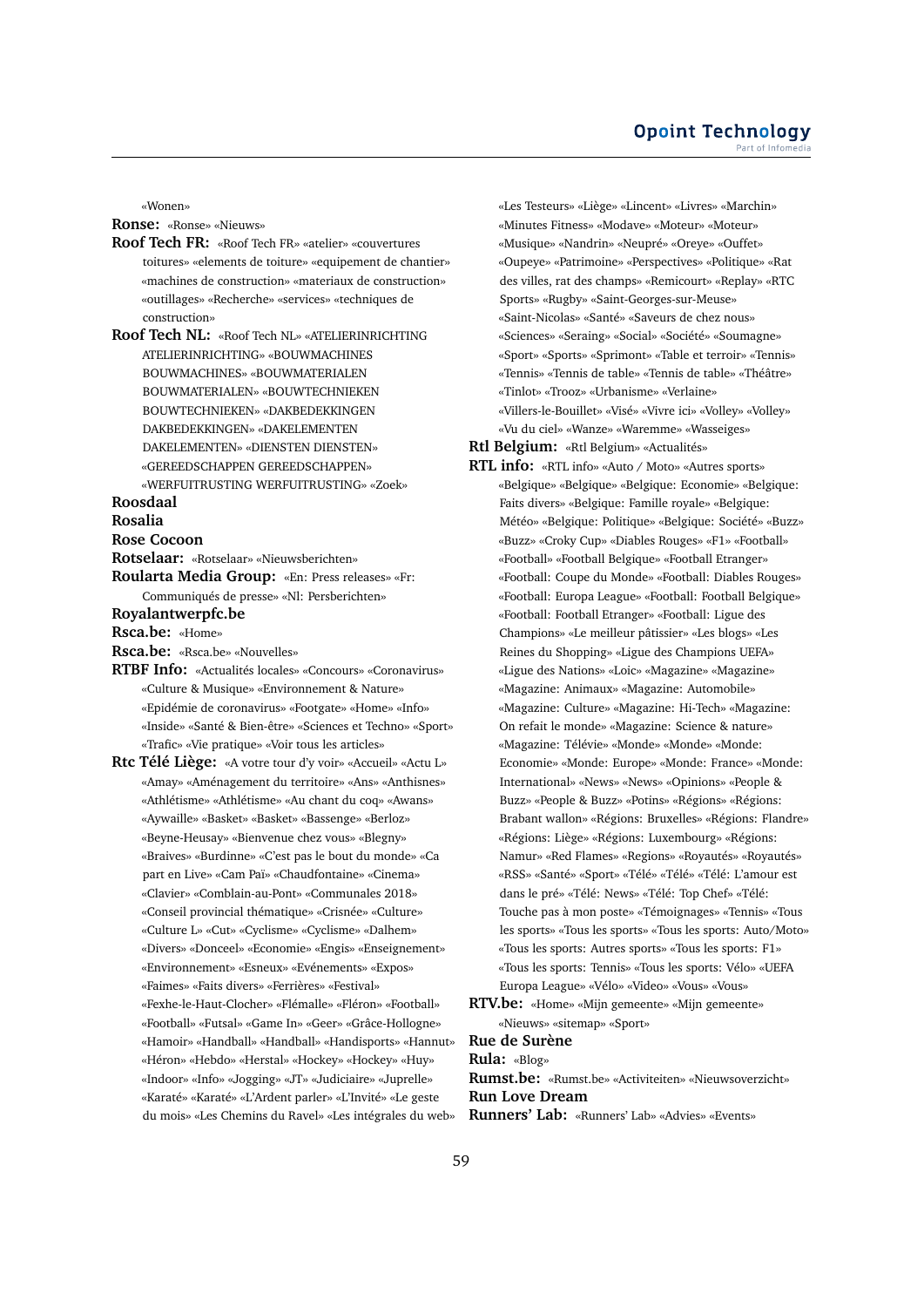«Runners' lab» «Runners' lab Exclusive» «Sportkleding» «Sportvoeding» «Team runners' lab» «Vacatures» «Webshop»

**Running And More:** «Home» «Nieuws»

**Rusty Revolvers:** «Rusty Revolvers»

- **Sabzian:** «Sabzian» «Agenda» «Dossiers» «Notes» «Prisma» «PUBLICATIONS» «Texts»
- **Saint-Gilles:** «Saint-Gilles» «Actualités»
- **Saisonnier.net:** «Blog» «Blog FR»

**saman.be:** «saman.be» «Gesloten op maandag 14 en dinsdag 15 Augustus» «gesloten op vrijdag 21 en zaterdag 22 juli!!» «KOGA Testdagen» «Mountainbike/Cross Actie» «Nieuws» «Nieuwsbrief» «OPENDEUR MARATHON»

**Sanilec-Pmg:** «afgiftesystemen» «AFGIFTESYSTEMEN AFGIFTESYSTEMEN» «DIENSTEN DIENSTEN» «Dns» «FR» «Hen» «installatiegereedschap» «INSTALLATIEGEREEDSCHAP INSTALLATIEGEREEDSCHAP» «installatiematerialen»

«INSTALLATIEMATERIALEN INSTALLATIEMATERIALEN» «koeling» «KOELING KOELING» «Leveranciers» «materiaux d'installation» «NL» «outil d'installation» «Recherche» «Recherche» «refroidissement» «San» «SANITAIR SANITAIR» «systemes d'emission» «traitement de l'eau» «VENTILATIE VENTILATIE» «VERWARMING VERWARMING» «Vnt» «Vwm» «waterbehandeling» «WATERBEHANDELING WATERBEHANDELING» «Zoek»

**Sap-rood.org:** «Sap-rood.org» «Afrika» «Antifascisme» «Antiracisme» «Australië» «Azië» «Blog Flor Vandekerckhove» «Blog Marijke Colle» «Blog Pips Patroons» «Cultuur» «Ecologie» «Economie» «Europa» «Feminisme» «Geschiedenis» «Holebi, transgender, queer» «Internationaal» «Latijns-Amerika» «Midden-Oosten» «Politiek» «Syndicaal» «VS»

**Sappi Global:** «Sappi Global» «News-and-events-listing» **Sarah De Gheselle**

**Saveurs:** «Saveurs» «#10» «#Breuvages» «#Chefs» «#Foodie Files» «#recettes» «#tendances»

**SBS Studbook:** «SBS Studbook» «Agenda» «News» «News» «News Page 2» «News Page 3» «News Page 4»

- **Scaldistournai.eu:** «Scaldistournai.eu» «Actualités»
- **ScenesBelges:** «ScenesBelges» «ARTICLES» «VIDEOS» Schaarbeek - NL: «NL» «NL-Handel» «NL-News»
- «NL Nieuws?page=1» «NL Nieuws?page=2»

**Schaerbeek – FR:** «FR» «FR – actu» «FR – News»

**Schamper:** «Schamper» «Cultuur» «Onderwijs» «Satire» «Wetenschap»

#### **Schelle.be**

**Scherpenheuvel-zichem.be**

**Schilde.be:** «Schilde.be» «Meer nieuws»

**Schoolit:** «Schoolit» «Blog» «Infrastructuur» «Innovatie» «Nieuws» «Platform» «Toestellen»

**Schoten.be:** «Schoten.be» «Activiteiten» «Nieuws»

- **Schrijnwerk FR:** «Schrijnwerk FR» «Atelier» «Cuisine» «Materiaux de construction» «Menuiserie exterieure» «Menuiserie interieure» «Outillages» «R\_dar» «Services» «Techniques de construction»
- **Schrijnwerk NL:** «Schrijnwerk NL» «Atelierinrichting» «Beslag» «Binnenschrijnwerk» «Bouwmaterialen» «Bouwtechnieken» «Buitenschrijnwerk» «Bwtin» «Diensten» «Gereedschappen» «Houten vloeren» «Kantenbanden» «Keukenbouw» «Meubelbeslag» «Meubilair» «Pmgju» «Sloten» «Trappen» «Trappen & liften» «Wanden & plafonds»
- **Script(fr)**
- **SD Worx:** «SD Worx» «Blog» «Persberichten» «Publicaties» **SD Worx blog**
- **SDM Verkoop:** «Nieuws»
- 

**Season 1:** «Season 1» «Nieuws» «TV-Series»

**Seatrade.com**

- **seayouson.com:** «seayouson.com» «Maternité» «Voyager en famille»
- **See You There:** «7 DAYS IN BELGIUM» «ART» «Belgians abroad» «Life+style» «Magazine» «Music» «New kid on the block»

**Seineschelde:** «Seineschelde» «Nieuws & activiteiten»

- **Selectos:** «Selectos» «Accessoires» «Adulte» «Alimentaire» «Animaux» «Appareils de santé» «Audio» «Électroménager» «Bébé et Enfant» «Beauté» «Beauté et Santé» «Bien-être et massage» «Bricolage» «Café et thé» «Caméra et photo» «Camping et randonnée» «Cheveux» «Cuisine» «Dents» «Divertissement» «Entretien du jardin» «Fitness et musculation» «Gaming» «Gros électro» «Gros électroménager» «High Tech» «Imprimantes et scanners» «Loisir» «Mobilier de jardin et barbecue» «Mobilier et Déco» «Mobilité électrique» «Ongles» «Ordinateurs» «Outils» «Petit électro» «Petit électroménager» «Rasage et épilation» «Réseau» «Smartphones» «Sport» «Sport et Loisir» «Stockage» «TV et vidéoprojection» «Ustensiles et couteaux» «Vin et bar» «Voyage»
- **SeniorenNet:** «SeniorenNet» «Geld-en-werk» «Gezondheid» «Redactie» «Wozani»

# **Senitas**

**Senseigaming.be:** «Senseigaming.be» «Nieuws» **Sensoa:** «Sensoa» «Nieuws»

**Sentiersduphoenix.be:** «Sentiersduphoenix.be» «Aventures» «Écosse» «Carnets de voyage» «France» «Outdoor» «Scandinavie» «Tests» **Sentral.kluwer.be Served By Soberon**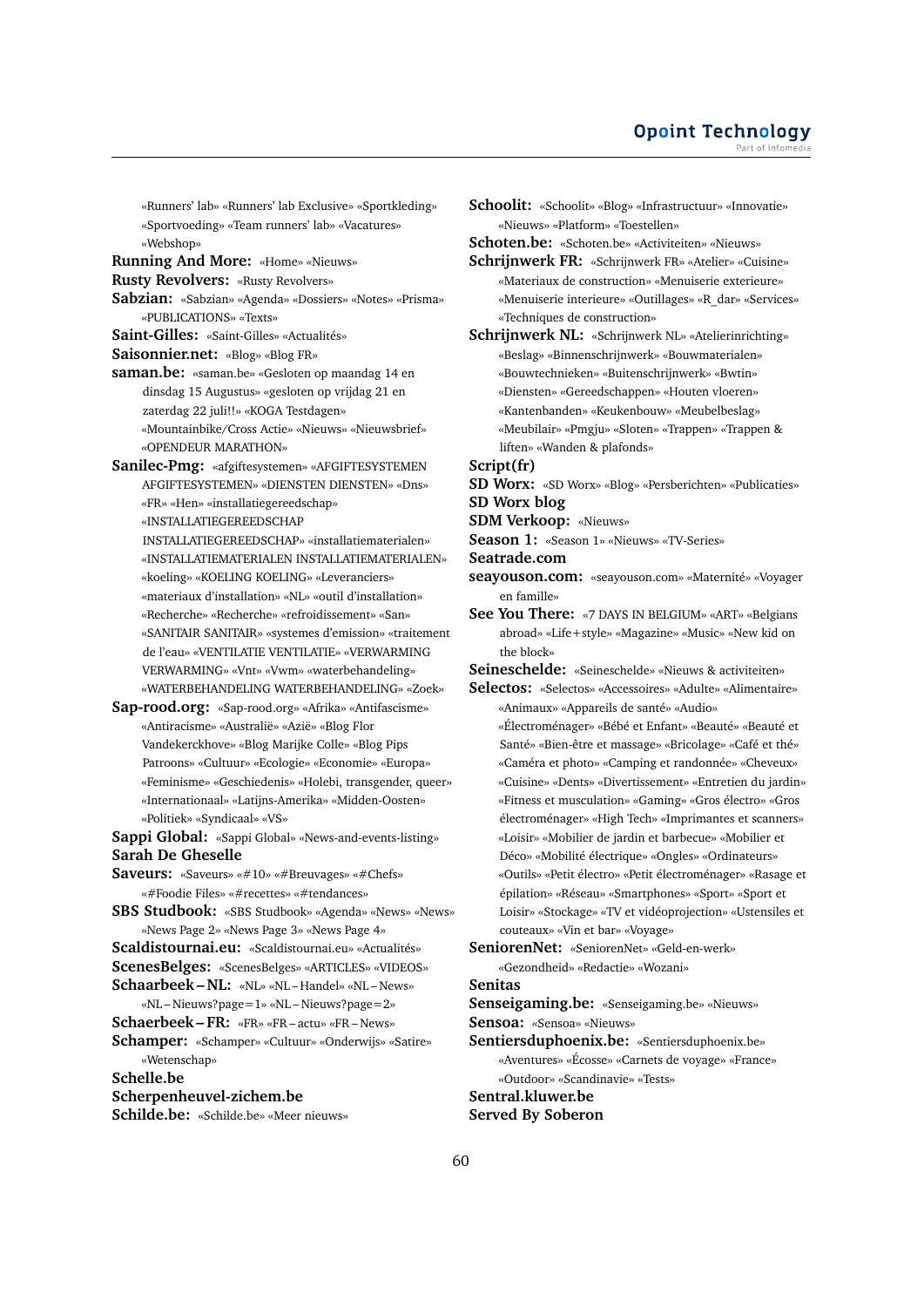## **Service Public Fédéral Emploi Travail Et . . .**

**Service Station Magazine:** «Service Station Magazine» «Carwash» «Carwash» «FR» «Shop» «Shop» «Station» «Station» **SEVEN RADIO :** «SEVEN RADIO» «CULTURE»

«LIFESTYLE» «NEWS» «NEWS-1»

**Sfeja**

# **SGI Europe**

**Sharemyfood:** «Sharemyfood» «Blog» «Drank» «Food & other stories» «Foodie in de kijker» «Foodtalk» «Hapjes» «Hoofdgerecht» «Hotspots & events» «Kookboeken» «Pasta» «Portfolio» «Recepten» «Salade» «Share My Food @work» «sharemyfood.be» «Soep» «Vegetarisch» «Zoet»

## **Sharkattackfashionblog.com**

- **Shoes Magazine(fr):** «Shoes Magazine(fr)» «Accessoires accessoires» «Magasin magasin» «Marketing marketing» «Mode de chaussures mode de chaussures»
- **Shoes Magazine(Nl):** «Shoes Magazine(Nl)»
- «Accessoires» «Marketing» «Schoenenmode» «Winkel» **Shoot:** «Home»

**Showbizz24.be:** «Showbizz24.be» «Artiesten in

Vlaanderen» «Eén» «Familie» «Natuur en Weer» «Overige» «Royalty» «Sport» «Vier» «VTM»

**Showbizzkrant:** «Showbizzkrant» «Muziek» «Radio» «Showbizzkrant» «Televisie»

**Showbizzplaza:** «Showbizzplaza» «Evenementen» «Festival» «Gespot» «Muziek» «Nieuws »» «Nieuws melden» «Radio» «Showbizz» «TV» «TV-Gids »» «Uitgelicht» «Wedstrijden»

**Showbizzsite.be:** «Showbizzsite.be» «Berichten» «Film» «Gespot» «Kijktips» «Leestips» «Mediakijker» «Releases» «Showbizz nieuws» «Televisie» «Winnaars»

## **Shvenergy.com**

**Sibelga:** «Blog: En» «Blog: Fr» «Blog: Nl» «En» «En: Environment» «En: Good to know» «En: Innovations» «En: Mobility» «En: Our network» «En: Our people» «En: Security» «Fr» «Fr: Bon à savoir» «Fr: Chez nous» «Fr: Environnement» «Fr: Innovations» «Fr: Mobilité» «Fr: Notre réseau» «Fr: Sécurité» «Nl» «Nl: Goed om te weten» «Nl: Innovaties» «Nl: Milieu & Co» «Nl: Mobiliteit» «Nl: Ons net» «Nl: Onze mensen» «Nl: Veiligheid»

**Sibos:** «Sibos» «Banking & Finance» «News» «Sibos Update» **Side-Line:** «Side-Line» «News»

**Silkeblogs.com**

**Simont Braun:** «Simont Braun» «All news 转 if» **Simple Morane**

**Single Resolution Board:** «Single Resolution Board» «News & Publications»

- **Sint Truiden:** «Activiteiten» «Home» «Magazine» «Nieuws» «Sport»
- **Sint-amands.be:** «Sint-amands.be» «Nieuws»
- **Sint-genesius-rode.be:** «Sint-genesius-rode.be» «Diensten»
- **Sint-gillis-waas.be:** «Sint-gillis-waas.be» «Activiteiten» «Nieuws»
- **Sint-katelijne-waver.be:** «Sint-katelijne-waver.be» «Nieuws»
- **Sint-laureins.be:** «Sint-laureins.be» «Nieuws»
- **Sint-lievens-houtem.be:** «Nieuws»
- **Sint-martens-latem.be:** «Nieuws»
- **Sint-niklaas.be:** «Sint-niklaas.be» «Nieuws»
- **Sint-pieters-leeuw.be:** «Sint-pieters-leeuw.be» «Nieuws»
- **Sint-pieters-leeuw.eu**
- **Sint-truiden.be:** «Sint-truiden.be» «Nieuws»
- **Sixpacks.be**

**Sjakes.com:** «Sjakes.com» «Featured» «Horeca – news» «Liquor & Wine» «Liquor – news» «Mijn tips» «Op reis» «Wine – news»

- **Skin:** «Skin» «Actualités» «Beroepsnieuws » «E-health» «E-health» «Médical» «Medisch nieuws» «Nieuws» «Skin-nl» «Socio-professionnel»
- **Smarksthespots.com:** «Smarksthespots.com» «BEST OF» «BEST OF» «BLOGGING» «DRINK» «DRINK» «EAT» «EAT» «EAT» «GUIDES & PHOTOGRAPHY» «HAVE FUN» «HOTSPOTS» «LIFE» «LONDON» «MUSINGS» «PARIS» «RECIPES» «SEE» «SEE» «SEE» «SHOP» «SHOP» «STAY» «TRAVEL» «WEEKEND READS»

# **Smart2Zero**

- **smet-bossaerts.be**
- **Snipe Today:** «Snipe» «Articles, Advice & Education» «News»
- **Snoozecontrol.be:** «Snoozecontrol.be» «Nieuws» **SNPS**

## **So-gentlemen**

- **Social security Belgium:** «Social security Belgium» «FR» «News: FR» «nieuws»
- **Socialists & Democrats:** «Socialists & Democrats» «News» «News» «Plenary topics» «Press releases» «Press releases – National delegations» «Publications»
- **Sofindev:** «Home» «News»
- **Solarheateurope.eu:** «Solarheateurope.eu» «Latest News»

**Solidaire:** «Accueil» «Actualites»

- **Solidaire**
- **Solidaris**
- **Solidaris de Liège:** «News»
- **Solutions Magazine:** «Accueil» «Business» «Expérience» «Feed» «Technologie»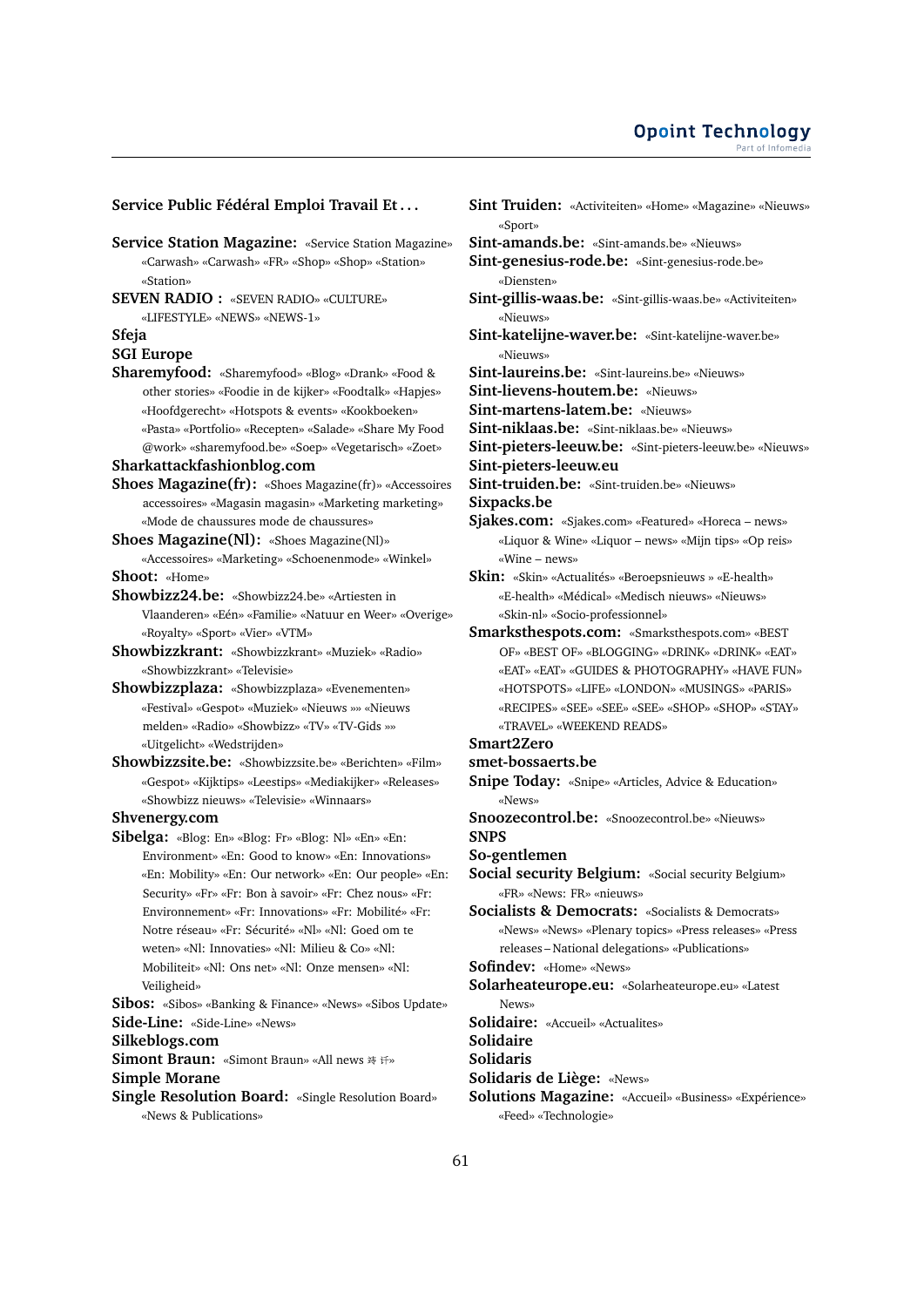**Solutions Magazine Belgium:** «Solutions Magazine Belgium» «Advies» «Business» «Technologie»

**Solutions-belgium**

**Soluxions Magazine:** «Home»

**Solvay:** «Solvay» «Newsroom»

**Sonderling**

**Soudal Group:** «Soudal Group» «Nieuws» «Soudal Group» **South & Pepper:** «South & Pepper» «Alle recepten» «À la minute» «Budgetvriendelijk» «Dessert» «Diner» «Hapje» «Hoofdgerecht» «Hotspots» «Interviews» «Kookboeken» «Lunch» «Ontbijt» «Over eten» «Pasta» «Producten»

«Reizen» «Risotto» «Snack» «Tussendoortje»

«Voorgerecht» «Winacties» «Zoete en hartige zondes» **Spaargids.be:** «Nieuws» «Nieuws over beleggen» «Nieuws over betalen en betaalkaarten» «Nieuws over lenen» «Nieuws over sparen» «Nieuws over verzekeren» «Nieuwsoverzicht» «Pav-verzekeringen-nieuws»

**spaarvarkens.be**

**Spacepage:** «AEG vzw & Spacepage Updates» «Algemeen» «Commerciële Ruimtevaart» «ESO persberichten» «Exoplaneten» «Heelal» «Home» «Lanceringen» «Missies naar asteroïden en Kometen» «Missies naar Mars» «Missies naar Mercurius» «Missies naar Venus» «Observatoria» «Ruimteafval» «Ruimtetelescopen» «Ruimtevaart» «Ruimtevaart in China» «Ruimteweer» «Space Shuttle» «Sterrenkunde» «Verkenning van het zonnestelsel» «Waarnemen & Hemelverschijnselen» «Zonnestelsel»

## **Specials**

**Speed:** «Blog»

- **Speed Action TV**
- **Speed Magazine:** «Accueil» «Circuit» «Divers» «Industrie» «Rallye»
- **SPF Économie:** «Digitale bibliotheek» «Home» «Pers» «Statistieken & Cijfers» «Updates»

**SPF Mobilité:** «SPF Mobilité» «Nouvelles»

**Spiere-helkijn.be:** «Spiere-helkijn.be» «Nieuws»

**Sport:** « Nieuws» «Home» «Nieuws» «NL» «Running»

**Sporting Lokeren OVL:** «Home»

**Sporting-charleroi.be:** «Sporting-charleroi.be» «Accueil»

**Sportkipik:** «Sportkipik» «7's Développement» «7's Divers» «Belgique 7's Dames» «Belgique 7's Hommes» «Bref» «Coupes féminines» «Coupes masculines» «D1 Réserves» «D2 Réserves» «Diables Noirs» «Divers» «Division 1» «Division 2» «Division 3» «Féminines» «International» «Jeunes» «L'Interview du Jeudi» «Lionnes» «Régionales» «U16 & U19» «U17» «U18» «U19» «Vétérans»

**Sporza:** «Sporza» « Croky cup Beker van België»

«andere-sporten» «Atletiek» «Buitenland» «Jupiler Pro League» «Tennis» «Voetbal» «Votebal» «Wielrennen» «wielrennen» «zaalsport» **Sprinkles on a cupcake Stabroek.be:** «Nieuws» **Stad Aarschot:** «Stad Aarschot» «Nieuws» **Stad Brugge:** «Stad Brugge» «Activiteiten» «Nieuws» **Stad Diest:** «Stad Diest» «Activiteiten» «Nieuws» **Stad Diksmuide:** «Stad Diksmuide» «Nieuws» «Volgende» **Stad Geel:** «Stad Geel» «Alle activiteiten» **Stad Genk:** «Stad Genk» «Alle nieuwsberichten» **Stad Gent:** «Stad Gent» «Meer nieuws» **Stad Halle Stad Hamont-Achel Stad Hasselt Stad Hoogstraten:** «Bekijk alle nieuwsberichten» **Stad Ieper:** «Stad Ieper» «Activiteiten» «Nieuwsberichten» «Sport» **Stad Izegem:** «Stad Izegem» **Stad Leuven:** «Stad Leuven» «News» **Stad Zoutleeuw Staden Stadsbestuur Dilsen-Stokkem:** «Stadsbestuur Dilsen-Stokkem» «Nieuws» **Stampmedia Standard.be:** «Standard.be» «News» **Star in the grass Star Parc Startups:** «Startups» «News» **Steenokkerzeel:** «Steenokkerzeel» «Nieuwsberichten» **Stekene Stephanie Smolders:** «Stephanie Smolders -» «Personal» «Transform» «Travel» **Steps – Steps Magazine:** «Steps Magazine – Beauty» «Steps Magazine – Culinair» «Steps Magazine – Fun» «Steps Magazine – Home» «Steps Magazine – Mode» «Steps Magazine – Psycho» «Steps Magazine – Reizen» «Steps Magazine – Wonen» **Sterartiesten.be Sterck-Magazine:** «Sterck-Magazine» «Editie-28» «Netwerck» **Sterrennieuws:** «Sterrennieuws» «Maandoverzicht» **StoneFund Strandverblijf:** «Strandverblijf» «Blog» **Streamwijzer België:** «Streamwijzer België» «Amazon Prime Video» «Amazon Prime Video» «Amazon Prime Video» «Amazon Prime Video» «Apple TV+» «Apple TV+»

«Beste streamingdiensten» «Binnenkort op Disney+» «Deze 20 films zijn nieuw op Netflix vandaag (2 juni 2021)» «Disney+» «Disney+» «Disney+» «Disney+»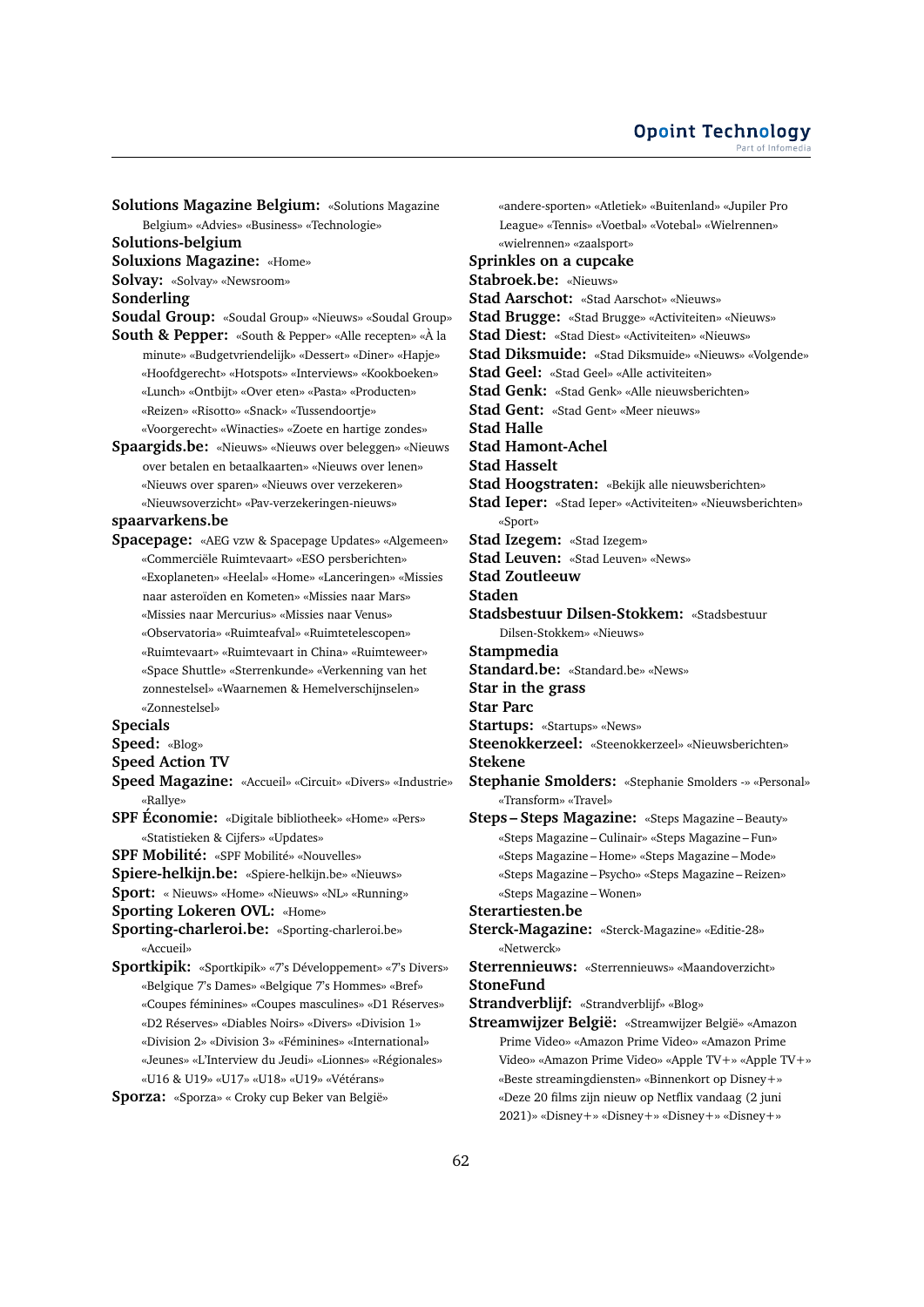«Disney+ app» «Disney+ op TV» «Gratis Disney+ kijken» «Netflix» «Netflix» «Netflix» «Netflix» «Netflix Top 10» «Nieuw deze maand» «Nieuw deze maand» «Nieuw deze maand» «Nieuw deze maand» «Nieuw deze week» «Nieuw deze week» «Nieuw deze week» «Nieuw deze week» «Nieuw deze week» «Overzicht» «Verdwijnsein van Netflix» «Wat kost Disney+?»

**Streekgenoot:** «Streekgenoot» «Aalbeke» «activiteit» «Bavikhove» «Bellegem» «Bissegem» «dienstverlening» «familienieuws» «feiten» «Gemeentes» «goed doel» «Gullegem» «Harelbeke» «Heule» «hobby» «Hulste» «Ieper» «In de prijzen» «interview» «Jeugd/kinderen» «Kooigem» «Kortrijk» «Kuurne» «Lendelede» «Marke» «Moorsele» «nieuw» «nieuwe zaken» «Rollegem» «Verenigingen» «Wevelgem» «Zorg en Gezondheid»

## **STRIPGIDS:** «Nieuws»

- **Studio Brussel:** «Enecocleanbeachcup0» «HOME» «michelecuvelier» «Nieuws» «Popnieuws»
- **Stvv.com:** «Stvv.com» «Meer nieuwsberichten»
- **StyleFever:** «Beauty» «Fashion» «Frontpage» «Lifestyle» «Tip of the week»

**StyleLab**

- **Such a Girl:** «Such a Girl» «Lifestyle» «Mode» «NEWS» «OOTD» «SHOPPING» «STREETSTYLES» «Voyages»
- **Sudinfo:** «Sudinfo» «Actu TV» «Actu TV» «Actualité» «Actualité» «Actualité» «Actualité» «Actualité» «Actualité» «Actualité» «Aiseau» «Anderlecht» «Anderlecht» «Animaux» «Arnaques» «AS Eupen» «AS Eupen» «Ath» «Athlétisme» «Athlétisme» «Athlétisme» «Athlétisme» «Aubel» «Auto» «Autres sports» «Autres sports» «Aywaille FC» «À la maison» «À table» «Basket» «Basket» «Basket» «Basket» «Basket Namur Capitale» «Basse-Meuse» «Basse-meuse: Actualité» «Basse-meuse: Sports» «Bassenge» «Beauté/Bien-être» «Belgique» «Belgique» «Belgique» «Belgique» «Binche blog» «Botte du Hainaut» «Brabant Wallon» «Brabant-wallon: Actualité» «brabant-wallonSports» «Brussels» «Bruxelles» «Bruxelles» «Bruxelles Actu» «Bruxelles: Actualité» «Bruxelles: Sports» «Buzz» «BUZZ» «Buzz» «Castors Braine» «Centre» «Centre: Actualité» «Centre: Sports» «Champion's League» «Charleroi» «Charleroi» «charleroi» «Charleroi: Actualité» «Charleroi: Sports» «Ciné-Télé-Revue» «Cinéma» «ciney» «Communales 2012» «Conso» «Conso» «Consomalin» «Consommation» «Consommation» «Coronavirus» «Coupe de Belgique» «Couvin-Mariembourg» «Crossing Schaerbeek» «CS Onhaye» «CS Verlaine» «Cuisine» «Culture» «Culture» «Cyclisme» «Cyclisme» «Cyclisme» «Cyclisme» «Daverdisse Blogs» «Decouvertes» «dela» «Design, People» «Diables rouges» «Division 1A» «Division 1A» «Division

1B» «Division 1B» «Division 2» «Division 2 ACFF» «Division 2 ACFF» «Division 3» «Division 3A ACFF» «Division 3A ACFF» «Division 3B ACFF» «Division 3B ACFF» «Dottignies» «Du côté des entreprises» «Economie» «Economie» «Elections 2019» «Elections 2019» «Entente Durbuy» «Entité manageoise» «ES Acren Lessines» «eSport» «eSport» «eSport» «Eupen» «Europa League» «Exc. Virton» «F1» «Faits divers» «Faits divers» «Faits divers» «Faits divers» «Faits divers» «Faits divers» «Faits divers» «FC Herstal» «FC Richelle United» «FC Seraing» «flemalle» «Foot» «Foot à l'étranger» «Foot étranger» «Foot étranger» «Foot belge» «Foot belge» «Foot-belge: Charleroi» «Football» «Football» «Formule 1» «Formule 1» «Formule 1» «Formule 1» «Formule 1» «Fourons» «france» «france» «Francs Borains» «Fun» «Fun Buzz» «Fun Buzz» «Ganshoren» «Gedinne blogs» «Golden Black FC» «Gosselies» «Hockey» «Hockey» «Hockey» «Huy-Waremme» «Huy-waremme: Actualité» «Huy-waremme: Sports» «Infotrafic» «Infotrafic» «Insolite» «Insolite» «Jeunesse Aischoise» «Jeux Jeux» «Jodoigne» «L'actu à la Une» «L'actu à la Une» «L'info en continu» «La Une» «Lactu-du-centre» «Lameuse Verviers» «Lameuse Verviers: Culture» «Lameuse Verviers: Lifestyle» «Lameuse Verviers: People» «Lameuse Verviers: Politique» «Lameuse Verviers: Sports» «lanouvellegazette» «Liège» «Liège» «Liège Basket» «Liege: Actualité» «Liege: Sports» «Lifestyle» «Lifestyle» «Livres» «Luxembourg» «Luxembourg: Actualité» «Luxembourg: Sports» «Magazine» «Magazine» «Marches folkloriques» «Max» «Maxx» «Médias» «Météo» «Mercato» «Mercato» «Mes vacances» «Mode / Beauté» «Monarchie» «Monarchie» «Monarchie» «Monde» «Monde» «Monde» «Monde» «Monde» «Mons» «Mons» «Mons» «Mons Blogs» «Mons Hainaut» «Mons: Actualité» «Mons: Sports» «Moteur» «Moteurs» «Moteurs» «Moteurs blogs» «Mouscron» «Mouscron» «Mouscron: Actualité» «Mouscron: Sports» «Musique» «Musique» «Namur» «Namur-Actu» «Namur: Actualité» «Namur: Sports» «Nandrin» «Nationale 1» «Nationale 1» «NBA» «NBA» «Nouveaux produits» «Olympic Charleroi» «Omnisports» «Omnisports» «Omnisports» «Omnisports» «On bouge» «Opinions» «Oppagne» «Oreye Blogs» «Ostendesurmer» «PAC Buzet» «Pays Vert Ostiches-Ath» «People» «People» «People» «People» «Peps» «Politique» «Politique» «Politique» «Promotions» «Province de Namur» «Psycho / Sexo» «RAAL La Louvière» «Radio» «RAEC Mons» «Raeren-Eynatten» «Rapid Symphorinois» «Régions» «Régions» «Régions» «RC Stockay» «RCS Brainois» «RE Bertrigeoise» «Regions» «Regions: Huy-Waremme» «Regions: Mons» «RFC Huy» «RFC Liège» «RFC Meux»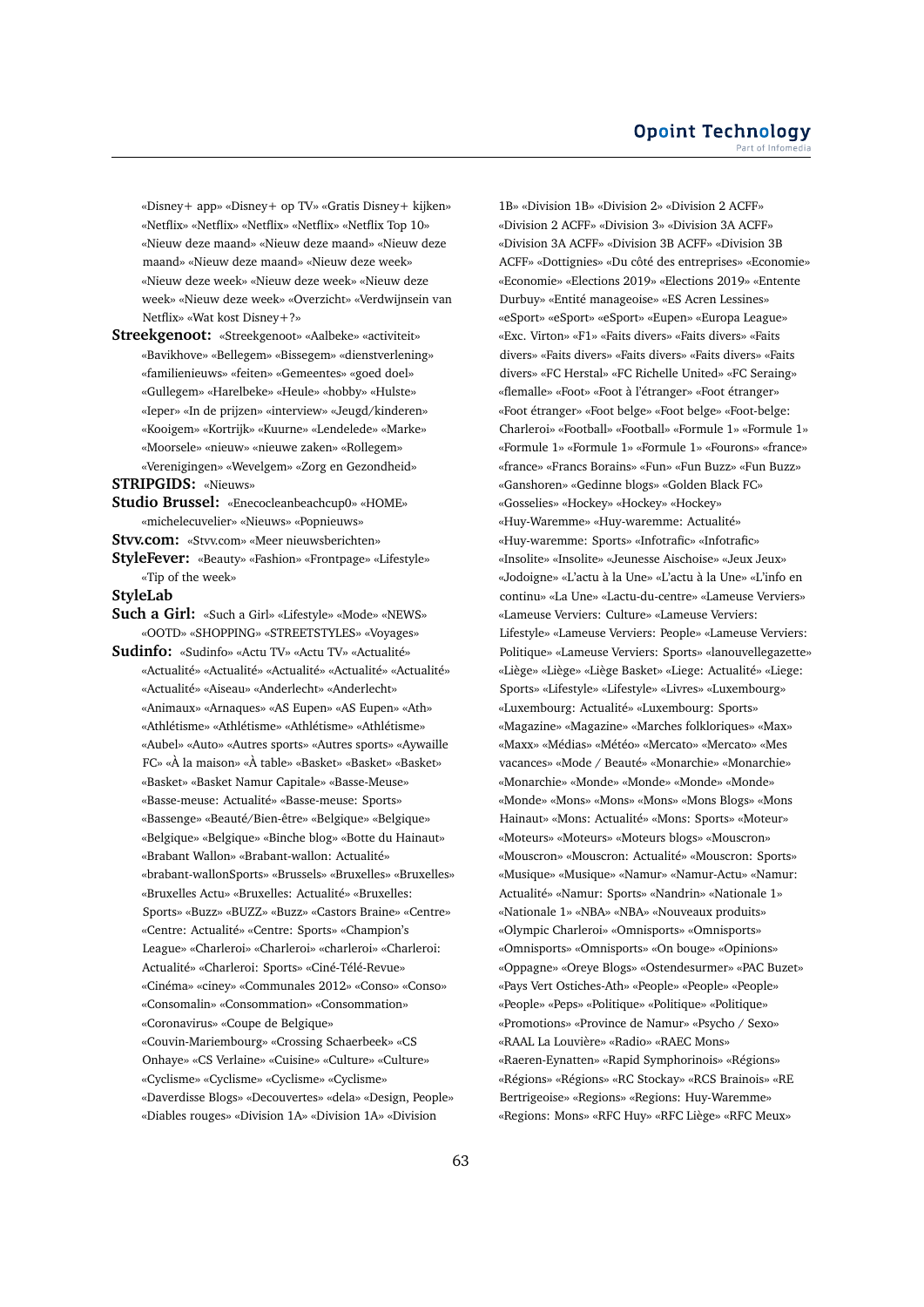«RFC Tournai» «RFC Warnant» «RFCB Sprimont» «Rochefort» «RRC Hamoir» «RRC Mormont» «RSD Jette» «RSS» «RU Tubize-Braine» «RUS Binche» «RUS Givry» «RUS Gouvy» «RWDM» «Saint-Ghislain Tertre Hautrage» «Sambre et Meuse» «Sambre-meuse: Actualité» «Sambre-meuse: Sports» «Sambre/Meuse» «Santé» «Santé» «SC Charleroi» «SC Habay-la-Neuve» «Scènes» «Secret story Blogs» «seraing» «Shopping» «Sitemap Daily» «Société» «Société» «Solières Sport» «Spirou» «Spirou Charleroi» «Sport» «Sport» «Sport» «Sport» «Sport» «Sport» «Sport Basse Meuse» «Sport Basse Meuse» «Sport Brabant wallon» «Sport Bruxelles» «Sport buzz» «Sport Centre» «Sport Charleroi» «Sport Huy-Waremme» «Sport Liège» «Sport Luxembourg» «Sport Mons» «Sport Mouscron» «Sport Namur» «Sport régional» «Sport régional» «Sport régional» «Sport Sambre et Meuse» «Sport Tournai» «Sport Verviers» «Sporting Charleroi» «Sports» «Sports» «Sports buzz» «Sports buzz» «Sports moteurs» «Stade Disonais» «Stade Waremme» «Standard» «Standard» «Standard» «Stars digitales» «Stockel» «Stories» «Sudpop Blogs» «SudXpress» «Télé» «Télé» «Tendances» «Tendances» «Tennis» «Tennis» «Tennis» «Tennis» «Tinlot» «Tour de France» «Tour de France» «Tour de France» «Tourisme» «Tournai» «Tournai» «Tournai: Actualité» «Tournai: Sports» «Transports» «Union Saint Gilloise» «UR La Louvière Centre» «UR Namur» «URSL Visé» «US Rebecquoise» «Verviers» «Verviers et sa région» «Verviers: Actualité» «Vidéo buzz» «vise» «Volley» «Volley» «Volley Charleroi» «Waterloo» «Web» «Web» «wellin» **Surfers Paradise**

## **Suriel**

**Susanova:** «Susanova» «Agrofood» «Artikels» «Chemie en life sciences» «Circulaire economie» «Cleantech» «Energie» «Grondstoffen» «ICT» «Industrie 4.0» «Klimaat» «Manufacturing» «Mobiliteit» «MVO» «Productie en consumptie» «Recyclage» «Ruimte en omgeving» «Smart cities» «Transport en logistiek» «Vastgoed en bouw»

# **Sustainablefuels.eu**

**Svenmichiels:** «Reviews»

**SVH:** «Home» «Persnota's»

**Sweet Lily rose.**

**Tagmag:** «Tagmag» «Entertainment» «Lifestyle» «Technology»

**Tales from the Crib**

**Tandem Tech:** «Tandem Tech» «Digital Minimalism»

**Taptoe:** «Artikelarchief» «Home»

**Tartes Yaya:** «Tartes Yaya» «Cake» «Cheesecake» «Diabeetjes» «Gezond hoekje» «Ijs» «Koekjes» «Ontbijt» «Reizen» «Taarten» «Voor bij de koffie»

**Tasted4you.be:** «Home»

- **Télé Moustique:** «A la télé aujourd'hui» «Abonnés» «Accueil» «Actu» «Botanique» «Cinéma» «Cinéma» «Concours» «Coronavirus» «Culture» «Cultures» «Festivals» «Grands Formats» «Le Magazine» «Les Immanquables» «Lifestyle» «Medias» «Musique» «Programmes Télé» «Programmes Télé» «Zapping»
- **TéléMB.BE:** «19.9°c Mons» «Actualité» «Atout sports» «Atout Sports La Suite» «Boussu» «Colfontaine» «Dour» «Elections'18» «Face à vous» «Frameries» «Hensies» «Home» «Honnelles» «Jurbise» «Lens» «Les infos» «Les reportages» «Mons» «Quaregnon» «Quévy» «Quievrain» «SHOWTIME» «Sports» «Vivre ici»
- **Télépro:** «Télépro» «Découverte» «Jeunesse» «Loisirs» «News» «People» «Télévision» «TV» «Vidéos» «Vie pratique» «Vous et nous»
- **Télésambre:** «Concours» «Culture» «Fil Info» «Home» «Info» «Sport»
- **Tchak ! La revue paysanne et citoyenne . . . :** «La revue paysanne et citoyenne qui tranche» «La revue paysanne et citoyenne qui tranche – A propos de nous» «La revue paysanne et citoyenne qui tranche – Comment acheter Tchak! ?» «La revue paysanne et citoyenne qui tranche – Décryptage» «La revue paysanne et citoyenne qui tranche – Enquêtes» «La revue paysanne et citoyenne qui tranche – News des régions» «La revue paysanne et citoyenne qui tranche – Opinion | Regard»
- **Td.blog:** «Td.blog» «Advanced Solutions» «Campaigns» «Careers» «Eco-Design» «Events» «General» «Magazines» «Maverick» «Monitor» «News» «Printers & supplies» «Promotions»

**Teacups & Dresses:** «Home»

**Tech & Leven:** «Tech & Leven» «Entertainment» «Opinie» «Reviews» «Verdieping»

**Tech Care(Fr):** «Articles» «Home» «Magazine» «News»

**Tech Care(nl):** «Artikels» «Home» «Magazine» «News»

**Tech Link :** «Tech Link » «Actueel»

**Technologium**

**TechPulse:** «TechPulse» «Nieuws» «Premium» **TED**

**Tellmemore.media:** «Tellmemore.media» «Cd / dvd / boek» «Celebs» «Film / theater» «Games / tech» «Netflix be-nl» «Nieuws» «Pursfashion – lifestyle» «Tmm nieuws» «Tmm photos» «Tmm tv» «Tv / radio» «Wedstrijden»

**Tempo-Team:** «Blog teamwork» «Home»

# **Temse**

**Tendens.tv:** «Algemeen» «Beauty & Wellness» «Culinair» «Design & Interieur» «Education» «Fashion» «Home» «Kids» «Liefde en seksualiteit» «Mobiliteit» «Multimedia» «Ontspannen» «Outdoor & Tuinen» «Pimped Water»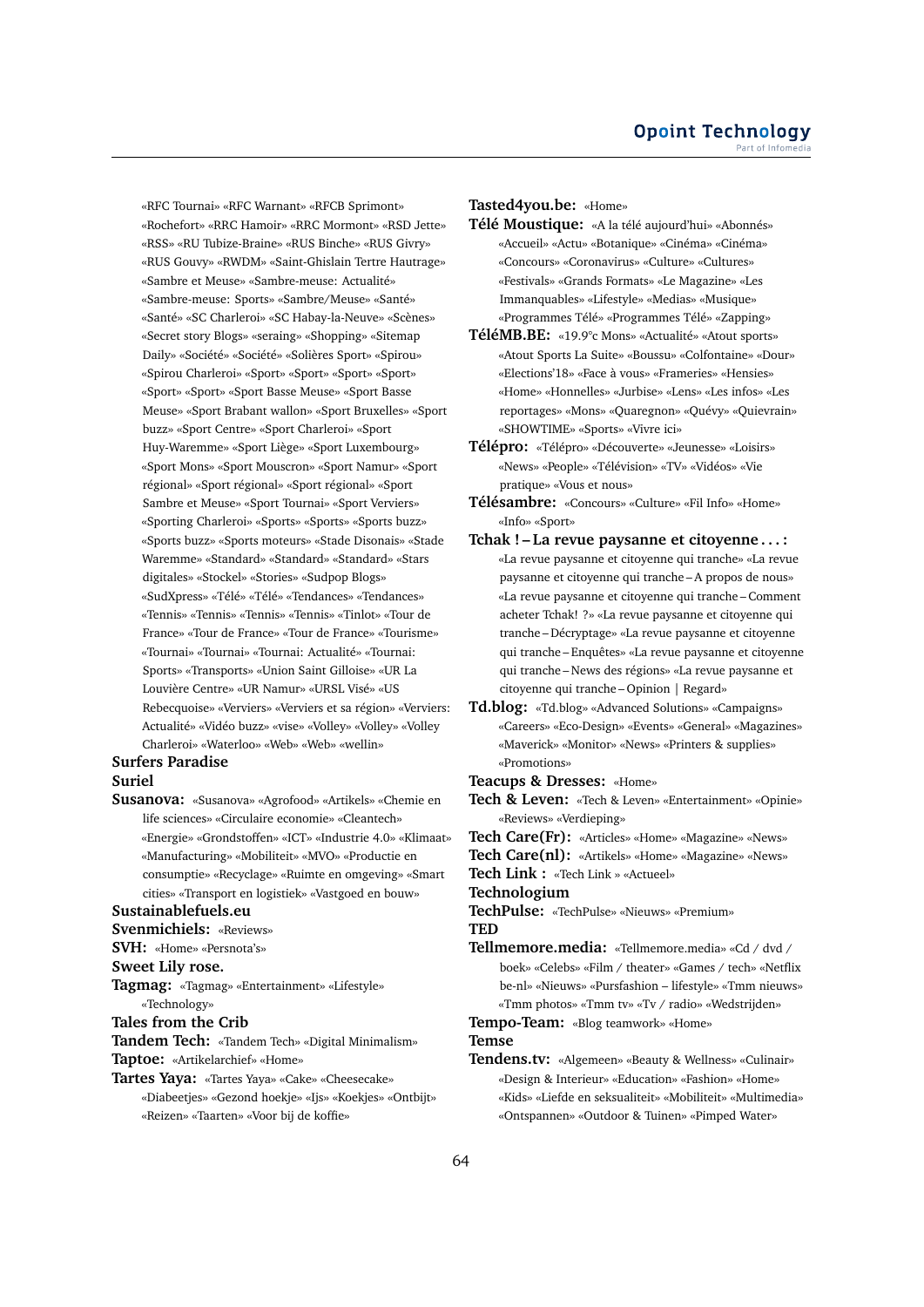«Reizen» «Shopping» «Sport» «Tendens Outdoor» «Viva Bomma» «Wonen»

- **Tenniskrant.be:** «Tenniskrant.be» «Alison Van Uytvanck» «Ashleigh Barty» «Elise Mertens» «Eugenie Bouchard» «Greet Minnen» «Grigor Dimitrov» «Jack Sock» «Kantine» «Kim Clijsters» «Kimmer Coppejans» «Kirsten Flipkens» «Nadia Podoroska» «Nick Kyrgios» «Nieuws» «Oceane Dodin» «Rafael Nadal» «Romain Barbosa» «Serena Williams» «Simona Halep» «Tamara Zidansek» «Yanina Wickmayer» «Ysaline Bonaventure»
- **Tennisplaza België:** «Tennisplaza België» «De zijlijn» «G-sport» «Jongens» «Mannen» «Meisjes» «Over de grens» «Vrouwen»
- **Ternat:** «Ternat» «Activiteiten» «Nieuwsberichten» **Terra Nostra**
- **Terramag :** «Terramag» «Afbraak» «Antoon» «Beurs» «Grondverzet» «Logistiek» «Machines» «Mecanoflash» «Mijnbouw» «Oogstmachines» «Rupskranen» «Service & Onderhoud» «Techniek» «Tractoren» «Uit het veld» «Vrachtwagens» «Wegenbouw» «Werktuigen»
- **Terramag FR:** «Terramag FR» «Antoon» «Automatisation» «Fabricant» «Featured» «Featured» «Featured» «Featured» «Featured» «Grandes Cultures» «Machines» «Mécanoflash» «Moissonneuses» «Newsletter» «Nouvelles» «Outils» «Photos» «Terraflash» «Tracteurs»

#### **Terroir**

**Tertio:** «Articles»

- **Tervuren:** «Tervuren» «Activiteiten» «Nieuwsberichten»
- **Test-Aankoop:** «Audio» «Auto Fiets» «Auto's» «Computers» «Computers-en-tablets» «Energie» «Familie & privé» «Fototoestellen» «Geld» «Gezondheid» «Gsm's en smartphones» «Hightech» «Home» «Huishoudelektro» «Internet» «invest» «Oligaties» «Reizen» «voedselveiligheid-en-additieven»
- **Test-Achats:** «Test-Achats» «Alimentation» «Aliments» «Appareils photo» «Argent» «Aspirateurs» «Assurance Auto-Moto» «Auto & vélo» «Autos» «Caméscopes» «Cartes de crédit» «Comptes à vue» «Electroménager» «Energie» «Epargne pension» «Famille & privé» «Fours à micro-ondes» «GPS» «Grippe» «GSM et smartphones» «Héritage» «Hospitalisation» «Impôts» «Imprimantes» «Internet» «Invest» «Lave-linge» «Lave-vaisselle» «Location et achat d'un logement» «Maigrir» «Maison & énergie» «Mariage et divorce» «Médicaments» «Ordinateurs» «Pneus» «Prêts hypothécaires» «Presse» «Santé» «Sèche-linge» «Sécurité alimentaire» «Vin»

# **Teveel kookboeken The Africa-EU Partnership The After Work Blog**

**The Art Of Living:** «The Art Of Living» «Binnenkijkers»

## **The Back Road Chronicles**

- **The Brussels Magazine:** «Beauté Bien-être» «Culture – Loisirs» «Divers» «Gastronomie» «Shopping» «Tourisme»
- **The Bulletin BE:** «The Bulletin» «Belgium» «Culture» «Education» «Leisure» «Living» «Moving» «Transport» «Working»
- **The Conservative:** «The Conservative» «Novinky & Komentáře»
- **The EFQM News Wall:** «Home»

**The European Consumer Organisation:** «The European Consumer Organisation» «Blog» «Consumer Rights & Enforcement» «Financial Services» «News» «Press & Media»

**The European Files:** «The European Files» «Climate» «Digital» «Energy» «Environment» «Health» «Industry» «Issue»

- **The Fashion Loonatic**
- **The Flonicles slow attitude:** «slow attitude» «slow attitude – Alimentation» «slow attitude – Bien-être» «slow attitude – Culture» «slow attitude – Maison» «slow attitude – Mode»

**The Greens – Home:** «The Greens» «Home – Newsroom»

**THE JOURNEY OF RUTH:** «THE JOURNEY OF RUTH»

- **The Life Factory:** «The Life Factory» «Beauty» «Beauty & geurtjes» «Boeken(tips)» «Decoratie» «Desserts & snacks» «Diner» «Do a date» «Do It Yourself» «Drinken & soep» «Fashion, textiel & accessoires» «Feestdagen & seizoenen» «Groen» «Home + organisation» «Interieur» «Interieur & meubels» «Kleding & outfits» «Life» «Meer DIY» «Ontbijt & lunch» «Organisatie» «Papier, karton & printables» «Personal + more» «Recepten»
- **The Life Factory**
- **The Low Countries:** «arts» «≈ podcast ≈» «history» «language» «literature» «Publications» «society»
- **The Me Parks News :** «The Me Parks News » «Industrie» «Pretparken»
- **The Messy Chef:** «The Messy Chef» «Foodtruck» «Hot & not spots» «Recepten» «Verhalen»

**The Pack:** «electricmotorcycles.news» «Business talk» «Communication» «Concept» «Custom bike» «e-center» «E-test» «Electric motorcycles» «Electric scooters» «Electric utility bikes» «Our test rides» «Pedelec»

**The Parliament Magazine:** «Content» «EU Monitoring» «Features» «Home» «Interviews» «Latest Blog» «News» «News» «Opinion» «PM» «Security-defence» «Special Reports» «Stakeholder Reports» «Tech-research» «Thought Leaders» «Topics» «Videos»

**THE STYLING DUTCHMAN:** «THE STYLING DUTCHMAN -» «All outfits» «Beauty» «Professional style»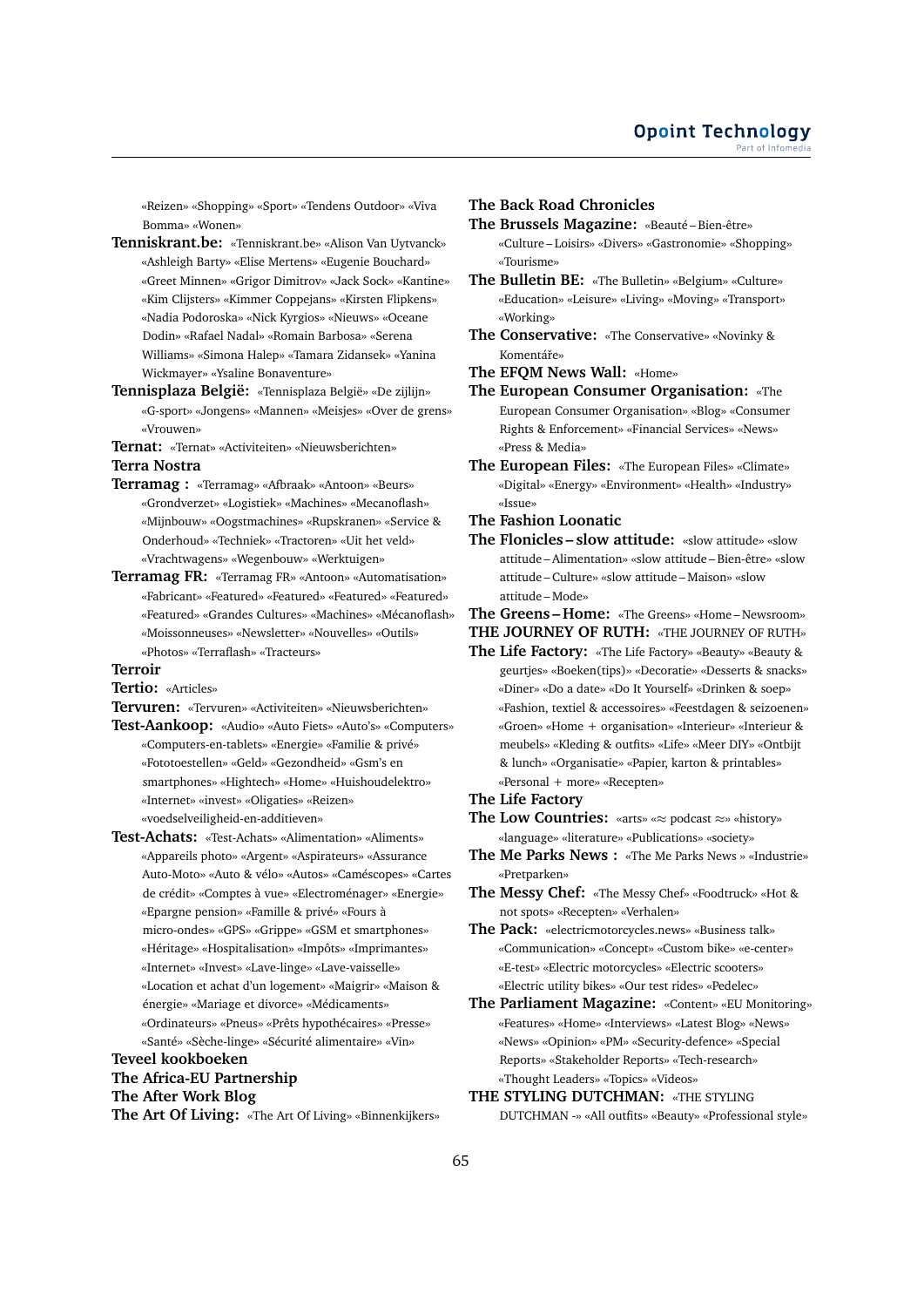«Summer outfits» «Travel» «Winter outfits»

**The Tasting Club**

**The Value Chain:** «News & Events»

**The White Studio:** «The White Studio» «Fashion» «Lifestyle»

**The World:** «The World» «Art» «Art» «Curator talks» «Do the right thing» «Exclusive mixes» «Exhibition reviews» «Favourite Belgian releases» «Music» «Music» «Music» «Music» «Neighbourhood life» «Neighbourhood life» «Neighbourhood life» «Studio visits» «The art throwaway project» «This is Belgium»

**the-retrohouse.com:** «the-retrohouse.com» «NIEUWS» **Theartcouch.be | De Community Van En . . . :**

- « Niet te missen!» «Belgisch» «boekentips» «events» «kunstenaars in België» «kunstverzamelaars» «nieuws» «ontdekkingen» «veilingen»
- **Thecrickets:** «Thecrickets» «Nieuws» «Nieuws» «Review» «Review»
- **Themeparkfreaks.eu:** «Themeparkfreaks.eu» «Abu Dhabi» «Afrika» «Azië» «België» «Canada» «China» «Denemarken» «Dierenparken» «Dubai» «Duitsland» «Europa» «Finland» «Frankrijk» «Ierland» «Italië» «Japan» «Kermis» «Nederland» «Noord-Amerika» «Noorwegen» «Oceanië» «Oostenrijk» «Polen» «Rusland» «Spanje» «Turkije» «USA» «Verenigd Koninkrijk» «Waterparken» «Zweden» «Zwitserland»
- **Themeparksnews/de:** «Themeparksnews.be/de» «Vergnügungsparks» «Wasserparks» «Zoo»
- **Themeparksnews/en:** «Themeparksnews.be/en» «Amusement Parks» «Waterparks» «Zoo»
- **Themeparksnews/fr:** «Themeparksnews.be/fr» «Parc Amusants» «Parcs D'eau» «Zoo»
- **Theo tuurt Thepinkperfectionist.be Thewardrobediary Thewildgirl.com This is Belgium This Is How We Read Thuiszorgwinkel:** «Blog» **Tiberghien:** «Nieuws» «Welkom» **Tielt.be:** «Tielt.be» «nieuwsoverzicht» **Tienen.be:** «Tienen.be» «Meer activiteiten» «Meer nieuws» **Tijdschrift Tijdschrift voor Cardiologie:** «Tijdschrift voor Cardiologie» «FR» **Tilia.Law:** «De» «En» «Fr» «Nieuws» «Nl» **TIM FR TIM NL**
	- **Timeless Elegance Tinekes Cucina**

**Tinynews:** «Tinynews» «Bien-être» «Domotique» «Humeurs» «IT» «Loisirs» «Mobile» «Nos tests» «Son & Image» «Web» **Tips en advies Tjapke Op Reis Tjoolaard TL Magazine:** «TL Magazine -» «Excellence & Creation» «Living with Art & Design» «Mix Match» «Real Life» «Special Guests» «Stories» **TLV:** «TLV» «Blog» «Persberichten» **Todayinliege:** «Todayinliege» «News» **Toerisme Leiestreek:** «Nieuws» **Together Magazine:** «Celebrities» «Fashion & Beauty» «Food and drink» «Health & Fitness» «Home» «In Belgium» «Leisure» «Lifestyle» «Luxury» «Money & Politics» «Personal Development» «Rss» «Self-improvement» «Technology» «Together tv» «Travel» «What's on» **Tomate-Cerise.be:** «Tomate-Cerise.be» «Apéros» «Ateliers culinaires» «Boissons» «Boutiques» «Buffets en fête» «Confitures & co» «Déco & DIY» «Do it yourself» «Douceurs» «Entrées» «Expériences» «Féculents» «Fromages» «Gratins» «Index des recettes» «Légumes» «Lunchbox» «Monde» «Pains» «Pliages de serviettes» «Poissons» «Quiches & co» «Recettes» «Soupes» «Sweet Table» «Tables en fête» «Viandes» **Tongeren.be:** «Ga naar de website» «Nieuws» **Top Radio:** «Top Radio» «nieuws» **Top Security topzorgwarmhart.be Torhout.be:** «Torhout.be» «Alle nieuwsberichten» «UiT in Torhout» **Toujours Maxime Touring:** «Touring» « Tous nos articles» «Alle-artikelen» «Articles» «FR» «Mobiliteit» «Reizen» «Vincent Hayez» «Vrije tijd» **Tourisme-avesnois**

**Touristico:** «Touristico» «Nieuws»

**Touristicogay.be:** «Touristicogay.be» «Nieuws» «Travel» **Tractebel Engie.com**

**Tractor Power:** «Tractor Power» «Actueel nieuws»

**trade.ec..europa.eu**

- **Traject Mobility Management:** «Traject Mobility Management» «Projecten» «Projects» «Projets» «Traject En»
- **Transfer Markt:** «Transfer Markt» «Nieuws»
- **Transparency International EU:** «Home» «News» **Transporama:** «Actualités» «French» «Nieuws»

«Nouvelles»

**Transport & Environment:** «News» «Opinion» «Press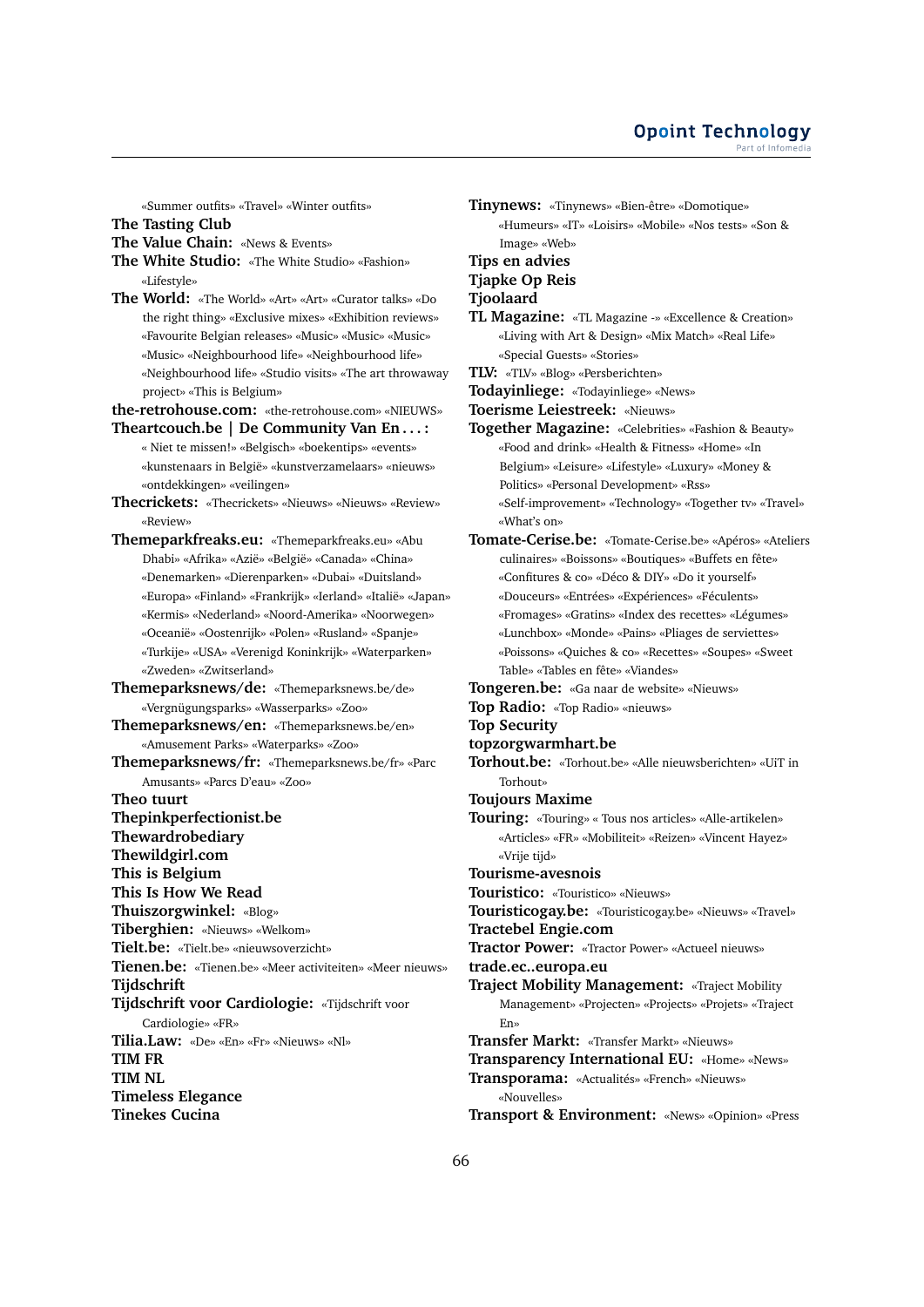release» «RSS feed of news items»

- **Transport Media:** «Transport Media» «Andere leveranciers» «Baromètre» «Dossiers» «Economie» «Economie» «Economie» «Expertise Center» «FR» «Handling» «Handling» «HR» «HR» «ICT & aménagement de magasins» «ICT & Magazijninrichting» «IT» «News Logistics» «News Logistics» «News Transport» «News Transport» «News Van» «Opinie» «Opinion» «Publireportage» «Real Estate» «Real Estate» «Service» «Tests» «Trailer» «Trailer» «Transport & Logistics Awards» «Truck» «TV» «TV» «Van»
- **Travel Eat Enjoy Repeat:** «Travel Eat Enjoy Repeat» «Belgium»
- **Travel Tomorrow:** «Travel Tomorrow» «Adventure» «Animals» «Art+Architecture» «Auto» «Aviation» «Beer» «Celebrity» «Chefs» «Cocktails+Spirits» «Covid-19» «Cruise» «Culture» «Destination» «Discovery» «Entertainment» «Fashion+Design» «Festivals» «Food» «Food+Drinks» «Get away» «History+Traditions» «Language» «Lifestyle» «Literature» «Museums» «News» «Restaurants+Bars» «Soft Drinks» «Summer» «Sustainability» «Tech» «Train» «Travel» «TV+Cinema» «Wellness+Health» «Whiskey» «Wine»
- **Travel Update:** «Travel Update» «Afrika» «Azië» «Campinglife» «Europa» «Nederland» «Noord Amerika» «Oceanië» «Stedentrips» «Verre Reizen» «Wintersport» «Zuid Amerika»

**Travel-Magazine.be FR:** «Home»

- **Travel-Magazine.be NL:** «Coverinterview» «Home» «Newsflash» «Newsletters» «Nieuws» «Nieuws»
- **Travel360benelux.com/fr:** «Artikels» «Destinations» «FR» «Transport»
- **Travel360benelux.com/nl:** «Alle artikels» «Destinations» «Digital» «Home» «Transport»

**Travelboulevard**

**Travelchecker:** «» «Azië» «België» «Bestemmingen» «Blog» «City trips» «Dagtrips» «Duitsland» «Duurzaam reizen» «Europa» «Hotels» «Inspiratie» «Limburg» «Nederland» «Reismomentjes» «Reistips» «Road trips» «Spanje» «Theme parks» «Usa»

## **Travelfun**

- **Travellikeapro.be:** «Travellikeapro.be» «Afrika» «Airlines» «Azië» «Britta's Blog» «Cruises» «De bestemmingsspecialist» «Europa» «Hotel» «In de lucht» «Noord-Amerika» «Rail» «Reisaccessoires»
	- «Reisbestemmingen» «Reisinspiratie» «Reisnieuws»
	- «Reisreportages» «Reistrends» «Reistrends & accessoires»
	- «Reisvragen» «Ter land» «Ter zee» «Themareizen»
	- «Touroperators» «Zuid-Amerika»

## **Traxio**

# **Treinbestuurder.be:** «Treinbestuurder.be» «Nieuws» **Tremelo.be**

- **Trends:** «Trends» «Bedrijven» «Beleid» «E-Business» «Economie» «Finance» «Finance & banken» «Immo» «Magazine» «Mensen» «Ondernemen» «Opinie» «Stijl» «Style» «Womed Award» «XML»
- **Trends Tendances Economie:** «Economie» «Economie» «Entreprendre» «Entreprises» «Entreprises» «Family business» «Feed» «Finance» «Fonds» «High-tech» «Immo» «Lawyerz» «Magazine» «Médias» «Opinion» «People» «politique» «Politique» «Public sector» «Style» **Trevion:** «Home»
- **Trip Advisor:** «Trip Advisor» «Antwerpen» «België» «Dingen om te doen» «Europa» «Hotels» «Luchtvaartmaatschappijen» «Mechelen» «Over Mechelen» «Restaurants» «Technopolis reviews» «Vind de best geprijsde hotels en haal het meeste uit je reis.Ontdek hoe» «Vlaanderen» «Wat te doen in Mechelen» «Wat te doen in Wavre»
- **Trivano:** «Trivano» «Beursnieuws»
- **Tropicalidad:** «Home»
- **trucks-schoutteet.com:** «trucks-schoutteet.com» «Vandaag»
- **Tuinadvies.be:** «Tuinadvies.be» «Aanleg en inrichting» «Bloemschikken» «De eettuin» «Decoratie en sfeer» «Dieren» «Huis- en tuindieren» «In en om het huis» «Planten» «Planten kopen» «Planten opkweken» «Praktisch tuinieren» «Recepten» «Serres en tuinhuizen» «Tuinapotheek» «Tuinieren» «Tuinkalender» «Tuinplanten kopen» «Tuinproblemen» «Vijver & zwembad» «Zaden en bloembollen»
- **Turn it inside out:** «Turn it inside out» «Beauty» «Events» «Inspiration» «Interior» «Lifestyle» «Outfits» «Shopping» «Travel»
- **Turnhout.be:** «Turnhout.be» «Meer nieuws» «Meer video's»
- **Tuur met pruimen**
- **TV Limburg:** «Home» «Nieuws» «Sport»
- **TV Lux:** «Culture» «Home» «Info» «Sport»
- **Tv Oost:** «Economie» «Gezondheid» «Home» «Human Interest» «Justitie» «Media en Cultuur» «Mobiliteit en verkeer» «Nieuws +» «Onderwijs» «Politiek» «programmas» «Sport»
- **TVCom:** «Culture» «Home» «Info» «Sport»
- **TVvisie:** «Dossiers» «Inhouden» «Nieuws» «Soap-inhouden»
- **UBA:** «All News» «NEWS» «Nl» «Series»
- **Ucb:** «Home»
- **Uccle:** «Home» «Nieuws»
- **Ucm Magazine:** «Ucm Magazine» «Actus» «Dossiers» «Portraits»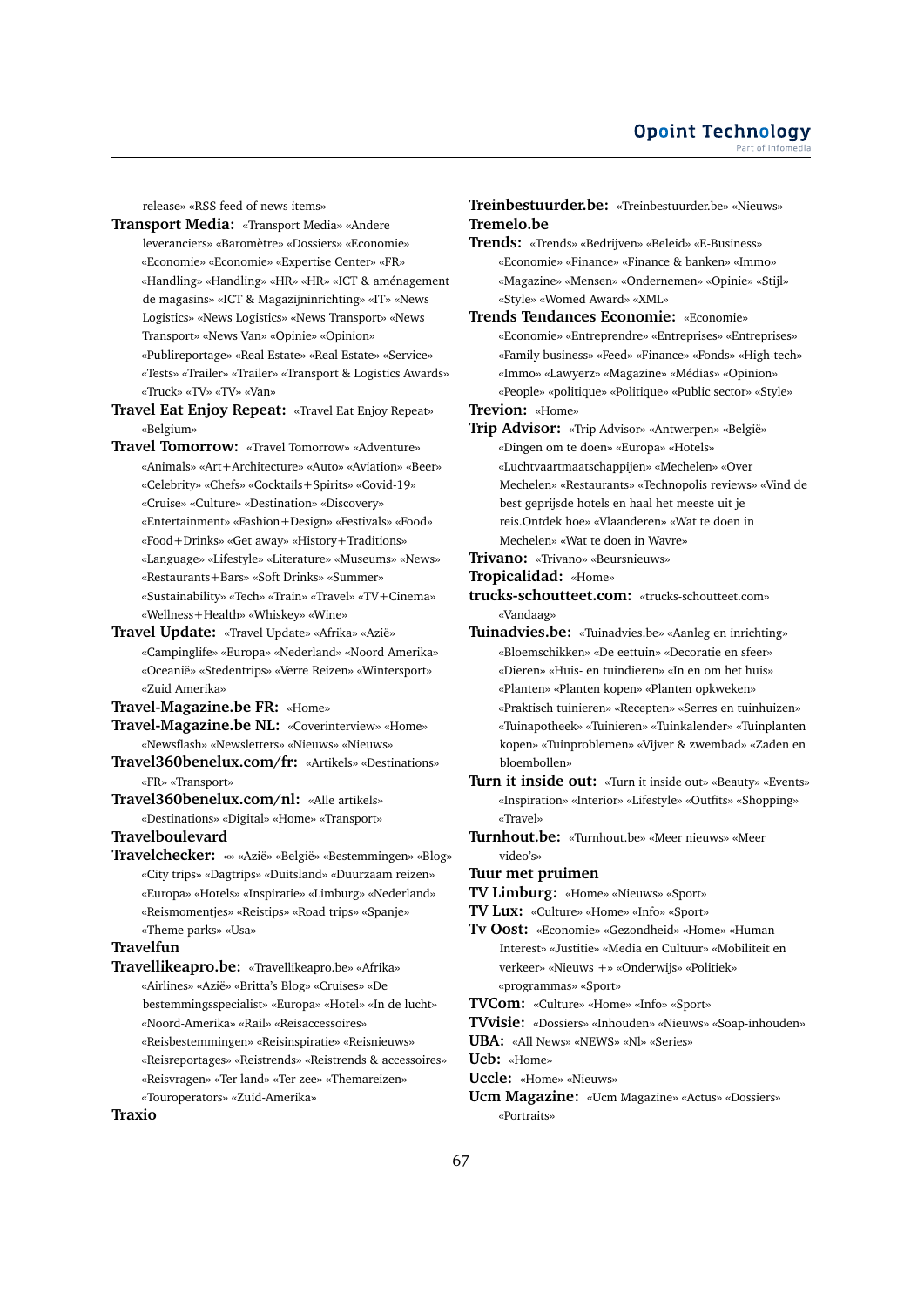**UiT in Vlaanderen:** «UiT in Vlaanderen» «Film» «Tentoonstelling» **UITP:** «UITP» «Press Releases» «Publications» **Uitpers:** «Uitpers» «Kort» «Nieuws» «Nieuws» «Opinie & discussie» **Ukkel – NL:** «NL» **Ultrason:** «Ultrason» «Actualités locales» «Actualités Ultrason» «Artistes» «Ecouter» «Emissions» «Musique» «Podcasts» «Voir plus» **ultratop.be Une fée dans les étoiles! Unicorns & Fairytales:** «Unicorns & Fairytales» «Baby & peuter» «Building» «Column» «Creatief» «Decoration» «Diary» «Diy» «Fashion & webshoptips» «Fashion musthaves» «Feestdagen» «Films & series» «Food» «Hotspots» «Interior» «kids-musthaves» «Kidsroom» «Kleuter» «Knutselboeken» «Leesboeken» «Livingroom» «Moederschap» «Musthaves» «Nursery» «Onderwijs» «Painting» «Personal» «Spelletjes» «Theater» «Uit de oude doos» «Vlogs» «Win» **Unife:** «Home» «Unife news» **Union des Villes et Communes de Wallonie asbl** «Union des Villes et Communes de Wallonie asbl» «Aménagement du territoire» «Communiqués» «Modèles» «Presse» **Union of International Associations Union Saint-Gilloise:** «Union Saint-Gilloise» «Articles» «Communiqués» «Matchs» «Presse» **Union Wallonne des Entreprises United Nations and Peoples Organisation:** «United Nations and Peoples Organisation -» «Blackboard News» «Nations & People» «News» «Publications» «UNPO News» **Universitair Ziekenhuis Gent:** «Nieuws» **Université catholique de Louvain:** «Université catholique de Louvain» «Chercher» «Decouvrir» «Etudier» «Presse» **Université de Liège:** «Université de Liège» «Actualités» **Université de Mons:** «Université de Mons» «Rss» **Université de Namur:** «Nouvelles» **Université Saint-Louis:** «Université Saint-Louis» «Emploi» **Universiteit Gent:** «Universiteit Gent» «Agenda» «Elis» «Nieuws» **Unizo:** «Unizo» «Nieuwsarchief» «Persarchief» **Upca Bvvm:** «Upca Bvvm» «BVM France» «Nieuws» **Uptr.be**

**Uecbv:** «Uecbv» «Actualités» **UEMS:** «Events» «Home» «News» **Uit de keuken van Levine**

**Urbanmag:** «Urbanmag» «Blog» **Urgent.FM:** «Cultuur» «Home» «Muziek» **Urologic.be:** «Urologic.be» «Accueil» «Actualités» «E-health» «Médical» «Socio-professionnel» **UZ Brussel:** «Nieuws» «Universitair Ziekenhuis Brussel» **UZ Leuven:** «Nieuws» **UZA:** «UZA» «Meer nieuws» **VAB:** «VAB» «eigen-land» «europa» «getest» «magazine» «mobiliteit» «Nieuws & reportages» «wereld» **Vac Vacancesweb:** «Admin» «News» «Suivez le guide» **Vaderklap.be Vaisseaux, coeur, poumons:** «Vaisseaux, coeur, poumons» «actualites» «beheer» «beroepsnieuws» «Congrès» «e-health» «E-health» «Gestion» «Médical» «nieuws» «Socio-professionnel» **Vakantieweb:** «Vakantieweb» «Lijst-van-de-rapporten» «Nieuws-and-tips» **Valuechain:** «Analyses» «Cases» «Conceptueel» «Expertartikels» «Home» «Nieuwsbrief» «Niews» «Productvoorstellingen» «RSS» «Search» «Studies» «Surveys» «Visies» **Van Lanschot:** «Estate-planning» «Home» «Macro En Strategie» **vanderheerennico.be Vanessablogt Vanillemeisjes.be VAPH:** «Artikels» «Home» **VAR:** «VAR» «360°» «360°» «Audio» «Audio» «Blog» «Blog» «Digital» «Digital» «FR» «TV» «TV» **VAREN Magazine:** «VAREN Magazine» «Boottest» «Elektronica» «Fashion-tech» «Hardware» «Motorboten» «Motorboten Boottest» «Nieuwe Boten» «Tech» «Wedstrijd» «Wedstrijd» «Zeilboten» «Zeilboten Boottest» **Vastint:** «Vastint» «News» **VBO Verbond van Belgische Ondernemingen Vbo.be VCB.be:** «Home» **Vdab:** «Administratief bediende Annelies» «Administratief bediende Janne» «Administratief bediende Kristel» «Bedrijfsleider Tim» «Bloggers» «collega Liesbeth» «consulent Peter» «Fons Leroy» «Leerkracht Sarah» «Magezine» «Manager Steven» «Opvoedster Janne» «Redactie» «Schrijver Guido» «Webleerblog» **Veb:** «Veb» «Nieuws» **Vedia:** «Home» «#COMMUNALES2018» «A revoir» «Basket» «Buzz» «Contrechamp» «Culture» «Cyclisme» «Economie» «Enseignement» «Environnement» «Faits Divers» «Folklore» «Football» «Indoor» «Info» «JT» «Les débats 2018» «Les débats de 2012» «Ma Commune»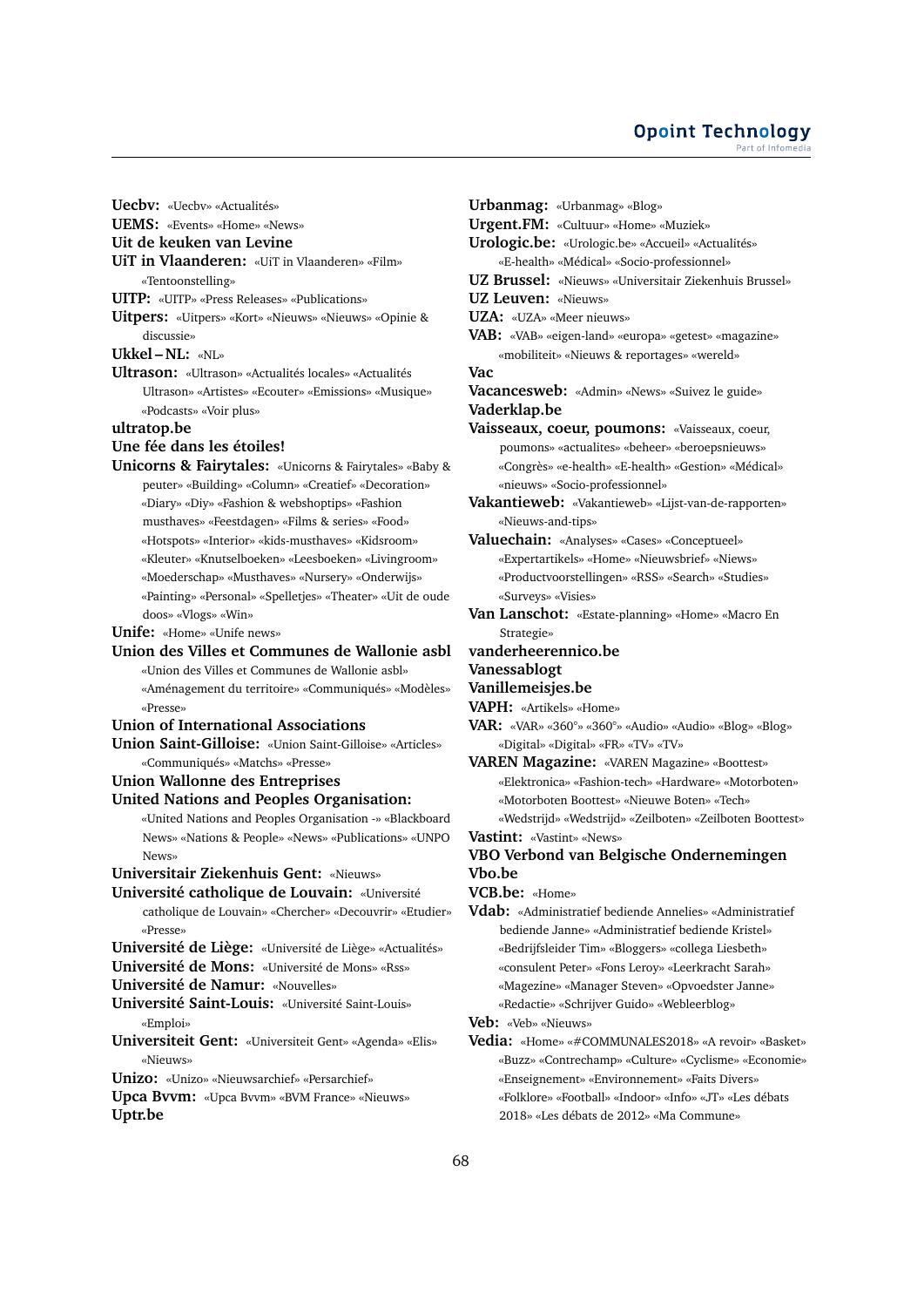#### **Opoint Technology** Part of Infomed

«Mobil'Idées» «Moteur» «Politique» «Programme TV» «Run» «Santé» «Social» «Société» «Sport» «Tendance» «Tennis» «Tennis de table» «Tourisme» «Urbanisme» «Vision sports» «Volley»

**Veldritkrant.be | Een heldere kijk op het . . . :** «Veldritkrant.be | Een heldere kijk op het veldrijden» «Cross-Box» «Interviews» «Nieuws» **VeloceToday Velofans.be:** «Velofans.be» «De mecanicien» «Ronde van Limburg» «Video's» **Venticool.eu Venues:** «Home» «News» **vereenooghe.mbcc.be Vermeiren:** «Junior» «Pedalo» **Vero does this Vertigo:** «Vertigo» «Artikels» «Blog» «Events» «Nieuws» «Recensies» «Wedstrijden» **Vetexbart Veurne.be:** «Veurne.be» «Nieuws» **VI.BE:** «VI.BE» «internationaal» «lokaal» «trends» **Vias.be:** «Nieuws» **VIB:** «Home» «News» **Victors.be Vil:** «Vil» «Nieuws» **Vilt:** «Home» «Nieuws» **Vilvoorde.be Vind alle zwembadbouwers belgië:** «Home» **Vinogusto:** «Blog» **Viralbandit.com:** «Viralbandit» «Animals» «Architecture» «Art» «Crazy» «Funny» «NSFW» «Photography» «WOW» **Vita International:** «Vita International» «civil-society/Rss» «Interview» «Latest» «Rss» «Stories» «Topics» **Vivat:** «Accueil» «Assurance» «Au quotidien» «Auto» «événement» «Beauté» «Belgique» «Bien être» «Boire» «Chez soi» «Cinéma» «Couple&sexualité» «Culture» «Emploi&retraite» «Energie» «Europe» «Famille» «Finance» «France» «Gadget» «Hobby» «Informatique» «Internet» «Jardin» «Livre» «Maison&déco» «Manger» «Mobilité» «Mode» «Monde» «Musée&expo» «Musique» «Placement» «Primes» «Restaurant» «Salon&foire» «Santé» «Société» «Technologie» «TV» «Voyage» «Voyage pratique»

**Vivreabruxelles.be:** «Vivreabruxelles.be» «+Au quotidien» «+Culture» «+Enfants» «+Gastronomie» «+Loisirs» «+S'échapper» «+Sortir» «+Visiter» «Activités ludiques» «Apprendre le Néerlandais» «Autour de Bruxelles» «Bars et cafés» «Bières belges» «Bruges et Flandre Occidentale» «Bruxelles en fauteuil» «By Night» «Chocolats» «Cinémas» «Circuits» «Dinant» «Evénements»

«Galeries d'art» «Gand et Flandre Orientale» «Gaufres et gourmandises» «Hébergement» «Le Hainaut» «Les Ardennes» «Marchés» «Monuments» «Musées» «Parcs et jardins» «Parler Belge» «Plats traditionnels» «Préparer son voyage» «Restaurants» «Restos en famille» «Santé» «S'installer à Bruxelles» «Shopping» «Sport» «Théâtre» «Traditions» «Transports» «Vie quotidienne» **Vlaams ABVV:** «nieuws» «Press» «Startpagina» **Vlaams Artsensyndicaat vzw:** «Vlaams Artsensyndicaat vzw» «Nieuws» **Vlaams Instituut Gezond Leven:** «Vlaams Instituut Gezond Leven» «Nieuws» **Vlaams Nieuws Vlaams Parlement Vlaamse Federatie van Beleggers:** «Vlaamse Federatie van Beleggers» «Aandeel in de kijker» «Analistenrapporten» «Nieuws» «Persberichten» **Vlaamse Ouderenraad:** «Vlaamse Ouderenraad» «Actualiteit» **Vlaamse Sportfederatie:** «Vlaamse Sportfederatie» «Alle nieuws» **Vlaamse Wielrijdersbond Vlaamsparlement:** «Vlaamsparlement» «Nieuws» **Vlaanderen:** «Nieuws» «Nieuws en pers» «Persberichten» **Vlaanderen Vakantieland Vlaanderen.be:** «Home» «Lokaalbestuur» «Nieuws» **Vlaio.be:** «Vlaio.be» «Nieuws» **Vlam:** «Home» «Nieuwsarchief» **Vlamingen in de Wereld:** «Artikels» **Vlan.be:** «Conseils» «Immovlan» **Vleteren.be:** «Vleteren.be» «Nieuws» **Vleva.eu:** «Vleva.eu» «EU-Nieuws» **Vliz:** «Vliz» «Andere ondersteuning» «Apparatuur» «Datasystemen» «Europese infrastructuur» «Historiek» «Lesmateriaal» «RV Simon Stevin» «VLIZ-monitoring» «Wetenschapsprijzen» **Vlozo Vmx:** «Home» «Milieunieuws» **VO Event VO Event VO Event Voeren.be:** «Voeren.be» «Nieuws» **Voetbal Belgie:** «Voetbal Belgie» «In de kijker» «Specials & Video» «Video voetbal» «Voetbalwedden en games» **Voetbal24.be:** «Voetbal24.be» «Andere competities» «Beker van België» «Bundesliga» «Champions League» «EK 2020» «Eredivisie» «Europa League» «Jupiler Pro League» «Lagere afdelingen» «Ligue 1» «Premier League» «Primera Division» «Rode duivels» «Serie A» «Video»

**Voetbalkrant:** «Buitenland» «Kantine» «Lagere divisies»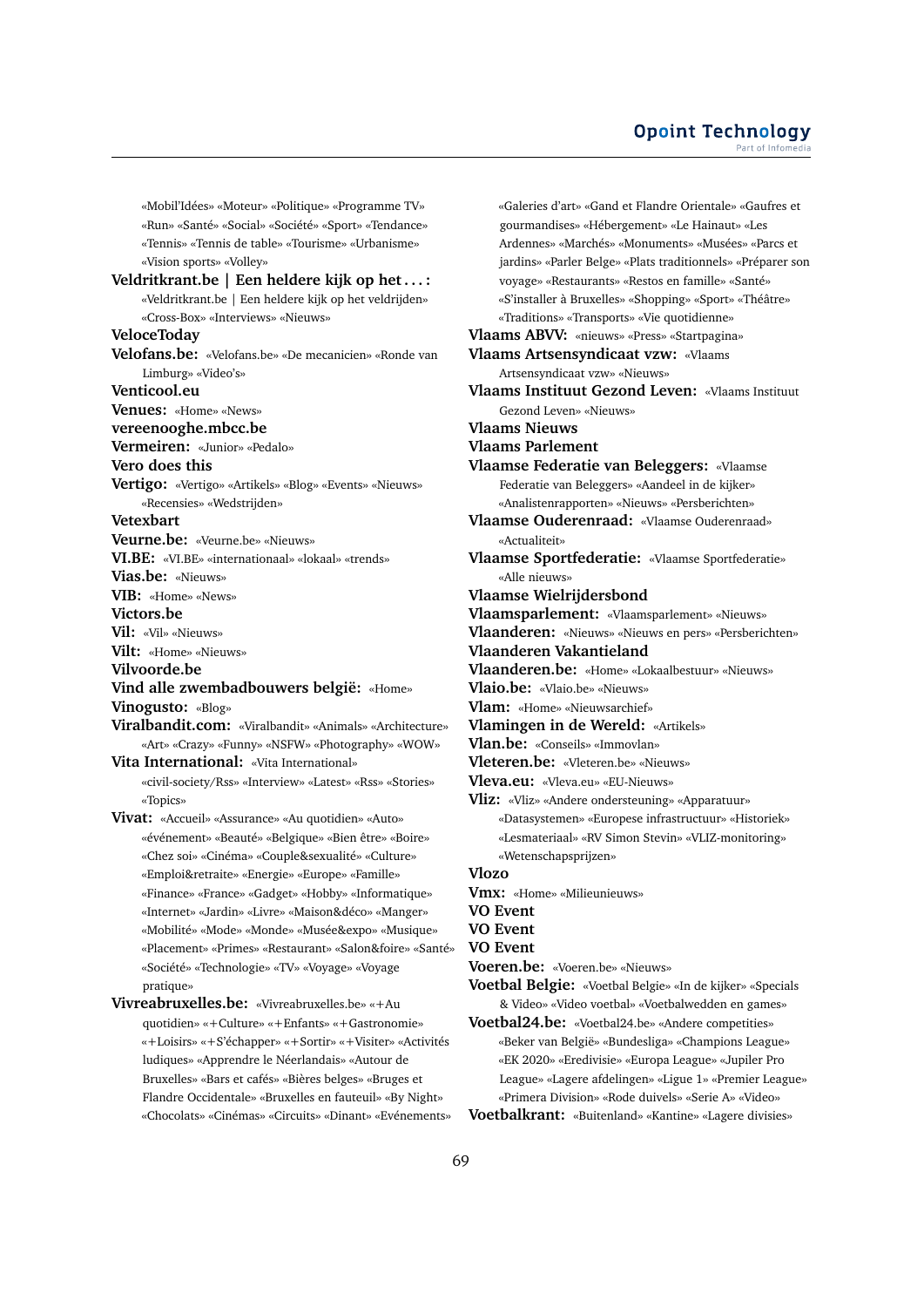## **Opoint Technology** Part of Infomed

«Nieuws» «Nieuws»

**VoetbalNieuws:** «VoetbalNieuws» «News» «Sitemap»

**Voetbalprimeur.be:** «Voetbalprimeur.be» «Meest

- gelezen» «Meest gereageerd» «RSS» «Transfergeruchten» «Transfernieuws» «Videos»
- **VOKA Vlaams Economisch Verbond:** «Vlaams Economisch Verbond – Activiteiten» «Vlaams Economisch Verbond – Home» «Vlaams Economisch Verbond – Nieuws»

**VOLLEY VLAANDEREN:** «VOLLEY VLAANDEREN»

«Feed»

**VOM:** «Nieuws»

**Vonk:** «Home»

**Vorselaar.be**

**Vorst.irisnet.be:** «Vorst.irisnet.be» «Nieuws»

- **Vosselaar.be:** «Vosselaar.be» «Meer nieuws»
- **votre-sante.net:** «votre-sante.net» «Forme & Nutrition» «Guides & Conseils» «Traitements & Soins»
- **Vraagenaanbod.be:** «Vraagenaanbod.be» «Bouw» «Industrietechniek» «Kunststof en rubber» «Logistiek» «Metaal»
- **Vredeseilanden:** «Home» «Nieuws & Inzichten»
- **VREG:** «VREG» «Nieuws voor consumenten»
- **VRI DE:** «DE Wirtschaft» «DE EU-Land Belgien» «DE – Gesundheit & Umwelt» «DE – Home» «DE – Justiz» «DE – Meldungen» «DE – Politik» «DE – Sport»
- **Vrije Universiteit Brussel:** «Home» «Nieuwsberichten»
- **Vroom FR:** «Accueil» «Actualités»
- **Vroom NL:** «Vroom NL» «Nieuws» «Test»
- **Vrouwenvoetbalkrant:** «Vrouwenvoetbalkrant» «Kantine» «Nieuws»
- **VRT News Fr:** «VRT News Fr» «Actu régionale» «Culture & Média» «Economie» «Justice» «Politique» «Société» «Sport»
- **VRT NWS NL:** «VRT NWS NL» «Amerika kiest» «Analyse» «Antwerpen» «Binnenland» «Brussel» «Buitenland» «Coronacrisis» «Cultuur & Media» «Desinformatie» «Economie» «Gezondheid» «Het-Journaal» «Justitie» «Koksijde» «Milieu & Klimaat» «Mobiliteit» «Ook dat nog» «Opinie» «Overzicht Justitie» «Politiek» «Regio» «Samenleving» «Tech» «Vlaams – Brabant» «Wetenschap»
- **VRT.be:: Home:** «VRT.be:: Home» «Brussels» «Culture» «Economics» «Home News» «Politics» «Sport» «Video»
- **VSOA Defensie:** «VSOA Defensie» «Artikels»

**VSOA Politie:** «VSOA Politie» «Nieuws»

**VT Deco:** «Home» «vtdéco»

- **Vtwonen BE:** «Vtwonen BE» «Accessoires» «Ariadne at Home» «Badkamer» «Binnenkijken» «Compleet wonen» «Diy» «Duurzaam» «Hotspots» «Keuken» «Kinderkamer» «Kleurinspiratie» «Muur» «Nieuwsbrief» «Nieuwsbrief»
- «Nu Verkrijgbaar» «Slaapkamer» «Styling» «Verlichting» «Vloeren» «Vtwonen BE-Juni1» «Werkkamer» «Winacties» «Woonkamer» «Woontestjes» **Vulpia:** «Home» «Nieuws» **VVBAD:** «VVBAD» «Archiefkunde» «Buiten reeks» «Memoranda» «Meta» «Nieuws» «Opinie» «Persberichten» «Publicaties» «Standpunten» «Stichting Archiefpublicaties» **vvh.be:** «vvh.be» «Nieuws» **VVSG:** «Nieuws» **Waaskrant.be:** «Biljart» «Home» «Nieuws» «Overig Sportnieuws» «Randnieuws» «Reeks» «Sport» «Tennis» «Voetbal» «Watersport» «Wielersport» «Zaalsport» **Waasland-beveren.be:** «Waasland-beveren.be» «Nieuws» **Waasmunster.be:** «Waasmunster.be» «Alle activiteiten» «Alle nieuwsberichten» **Wablieft:** «Wablieft» «Nieuws» **Wachtebeke.be Wal.autonomia:** «Wal.autonomia» «Actualité» **Walfoot Wallonie:** «» «Accueil» «Actualites» «Energie» «Evenements» «Toutes les actualités» **Wallonie Presse:** «Derniers Communiques» **Wandelverhaal:** «Wandelverhaal» «Bestemming» «Ierland» «Tsjechië» «Wandelinspiratie» «Wandelnetwerken» «Wandelnieuws» «Wandelroutes» «wandelroutes West-Vlaanderen» «Wandelweetjes» «Zwitserland» **Wanderful.design Wanderlust on the Rocks Wannderful:** «» «architectuur» «België» «Citytrip» «Food» «Hotspot» «natuur» «Reizen» «roadtrip» **Waregem:** «Waregem» «Nieuws» **Wase Wind:** «Wase Wind» «Nieuws» **Watch-it.be:** «Watch-it.be» «Baselworld» «Les montres abordables» «Les montres belges» «Les montres et l'automobile» «Les montres et le cinéma» «News» «Par marque» «Reviews» «SIHH» «Smartwatches» «Toutes les news» **Watches by Themes:** «Home» «On Stage» **Waterland:** «Nieuws» **Watermaal-Bosvoorde – NL:** «NL» **Watermael-Boitsfort – FR:** «FR» **Waterschoenen Watersnelweg:** «Nieuws in de kijker»

**Watertrends**

**Wattedoen:** «Wattedoen» «Alost» «Antwerpen» «Avondje uit» «Beeldhouwen» «Boeken Beurzen» «Brugge» «Concerten» «Dansstage Overige» «Design, Mode»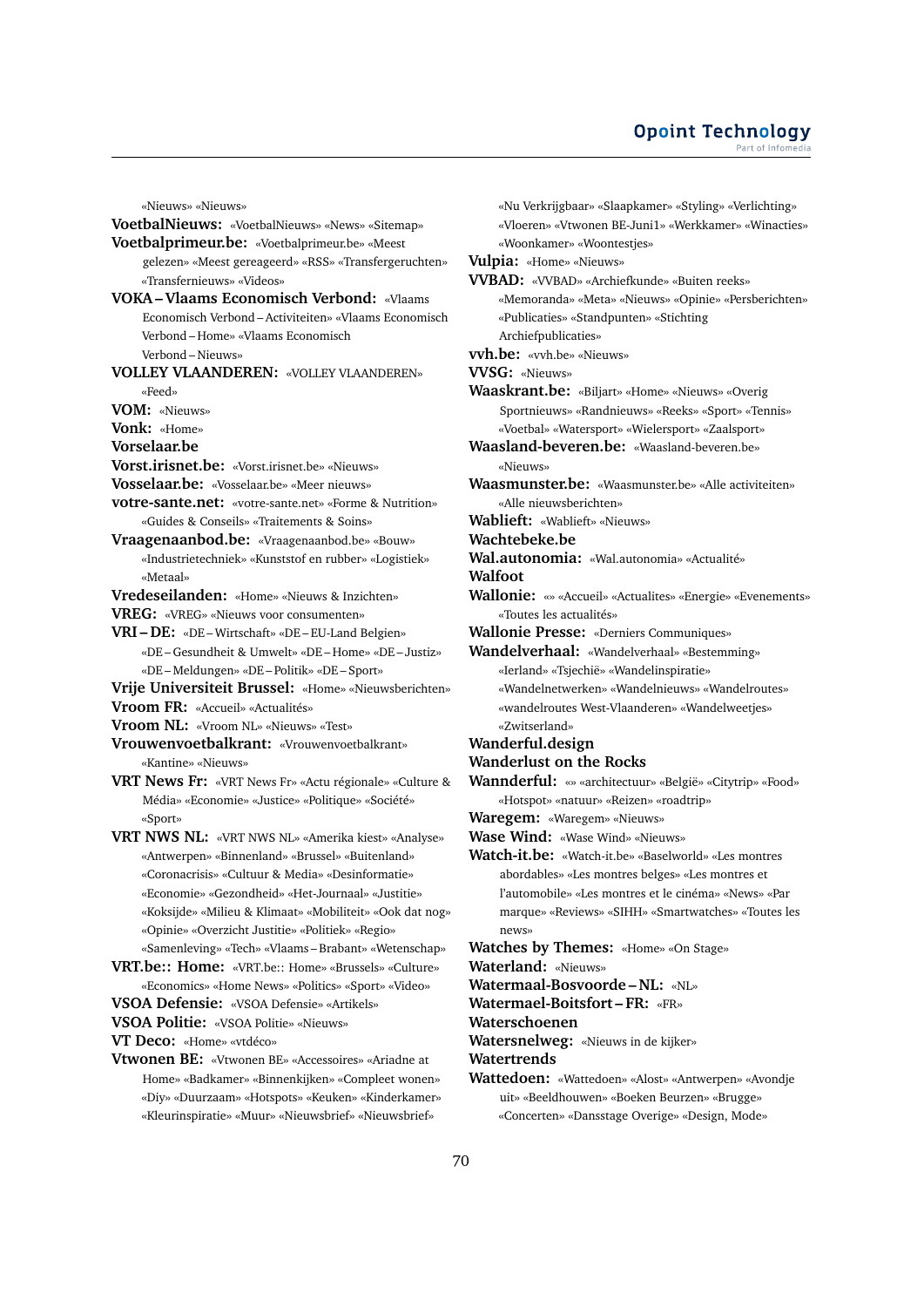«Erfgoed, Bouwkunst» «Foto's» «Gent» «Groepsactiviteiten» «Hasselt» «Jazz» «Kortrijk» «Kunst, Geschiedenis (Musea..)» «Latino, Salsa» «Markten, Beurzen, Salons» «Mechelen» «Nachtleven» «Ontspanning, Pretparken, Natuur..» «Opendeurdag, Tijdelijke verkoop..» «Overige» «Overige» «Restaurants» «Schilderijen, Tekeningen» «Sport» «Tentoonstellingen» «Theater, Cabaret...» «Uitstappen, Wandelingen, Fietstochten» «Wallonie» «Wandeltochten» «Wetenschap, milieu» «Workshops» **Waw magazine:** «Articles» «Partenaires» **Waw Magazine – nl:** «nl» «nl – Artikelen» «nl – Partners» **Wawamagazine:** «Agenda» «Bonnes adresses» «Home» «News Brabant Wallon» «Portraits Rencontres» «Rubrique déco» «Waterloo» «Wavre» **We Are Heroes Webdeco Websenior.be:** «Websenior.be» «Geld» «Gezondheid» «Handig» «Huis & Tuin» «Internet» **Website FSMA:** «FSMA» «Actualités et Mises en garde» **Website Gemeente Gavere:** «Website Gemeente Gavere» «Lees alle nieuws» **Website Lier Weddenopsport:** «Nautica Magazine» «Sportnieuws» **Week-ends:** «Week-ends» «Agenda» «Édition» «Jeux» «Médias» «Multimédia» «Reportages» «Société» «Tourisme» **Wegen & Verkeer:** «Wegen & Verkeer» «Nieuwsberichten» **Wegenbouw :** «Wegenbouw» «News» **Weliswaar:** «Weliswaar» «gezondheid» «justitie & welzijn» «kinderen & jongeren» «ouderen» «welzijn & zorg» **Weljong.be:** «Home» «News» **Welkom bij ZNA! Welkom op Zulte.be Wellen:** «Wellen» «Agenda» «nieuws» **Wellness:** «Blog» «Home» **Wemmel Wervik:** «Wervik» «Nieuws» **West-Vlaanderen.be:** «West-Vlaanderen.be» «Nieuws» **Westerlo Westnieuws.be Westtoer:** «Westtoer» «Alle accommodaties» «Alle evenementen» «Bed & Breakfast» «Bistro» «Brouwerij» «Café» «Cultuur & Erfgoed» «De Groote Oorlog» «Festival & Concert» «Fietsen» «Fietsen & Wandelen» «Herdenkingsplechtigheid» «Hoeve om te proeven»

«Hotel» «Jeugd- & vakantiecentra» «Kamperen» «Markten» «Natuur» «Nieuws» «Overzicht» «Paardrijden» «Restaurant» «Sport & Ontspanning» «Sportwedstrijd»

«Stoet» «Stokerij» «Tearoom» «Tentoonstelling» «Theater» «Toeren» «Vakantiepark» «Vakantiewoning» «Varen» «Wandelen» «Wijngaard» **Wetteren:** «Wetteren» «Nieuws» **Wevelgem Wezembeek Oppem:** «Wezembeek Oppem» «Nieuws» **Whiskynotes.be:** «Whiskynotes.be» «\* Blends» «\* Ireland» «\* Japan» «\* Undisclosed» «\* USA» «\* World» «Ardbeg» «BenRiach» «Bowmore» «Bruichladdich» «Bunnahabhain» «By distillery+» «Caol Ila» «Clynelish» «GlenDronach» «Glenfarclas» «Highland Park» «Lagavulin» «Laphroaig» «Port Ellen» «Springbank» «Whisky news»

# **Why.brussels**

## **Wichelen**

**Wielerflits (BE):** «Wielerflits (BE)» «Materiaalzone» «Nieuws» «Veldrijden» «WielerFlits TV»

**wielerkrant.be:** «wielerkrant.be» «-> Baanwielrennen» «-> Mountainbike» «-> Veldrijden» «Baanwielrennen» «Mountainbike» «Veldrijden»

**Wielsbeke:** «Wielsbeke» «Nieuws»

**Wifty:** «Ann» «Club W» «Cure & care» «Helene» «M i d l o v e» «Midlife kick» «Stories & insights» «Wifty» «Wifty story»

**Wijnegem**

**WijnIdee:** «WijnIdee» «Nieuws» «Proefnotities»

- **Wijnkennis:** «In de kijker»
- **Wilfriedmag:** «Wilfriedmag» «Les articles»
- **Willebroek:** «Willebroek» «Press»

**WindEurope:** «WindEurope» «Newsroom»

- **Wine and words:** «Wine and words» «Blog»
- **Wingene**
- **Winter Sport:** «Winter Sport» «Duitsland»
	- «Familie-skigebieden» «Freeride» «Nieuws» «Wellness»

**Wintersport begint op wintersport.nl**

**Wit-Gele Kruis:** «Home» «Nieuws»

- **With Kids On The Road:** «With Kids On The Road» «News»
- **Wittewoede.be:** «Blog» «Graag Gedaan» «Home» «Sociale Verkiezingen»
- **Wochenspiegel.be:** «Wochenspiegel.be» «Alle News» «Ferien» «Grundstücke» «Immo-Ankauf» «Immo-Verkauf» «Kontaktieren Sie uns!» «Landwirtschaft» «Mietangebote» «Mietgesuche» «Stellenangebote» «Stellenangebote» «Stellenmarkt»

## **WOEF**

**Wolterskluwer.be:** «Algemeen justitie» «Burgerlijk recht» «droit-en-general» «droit-social-et-rh» «Fiscaal recht» «Gerechtelijk privaatrecht» «Handels-, economisch en financieel recht» «in-het-staatsblad» «Internationaal recht» «Legal world» «Lgalworld: Nieuws» «moniteur»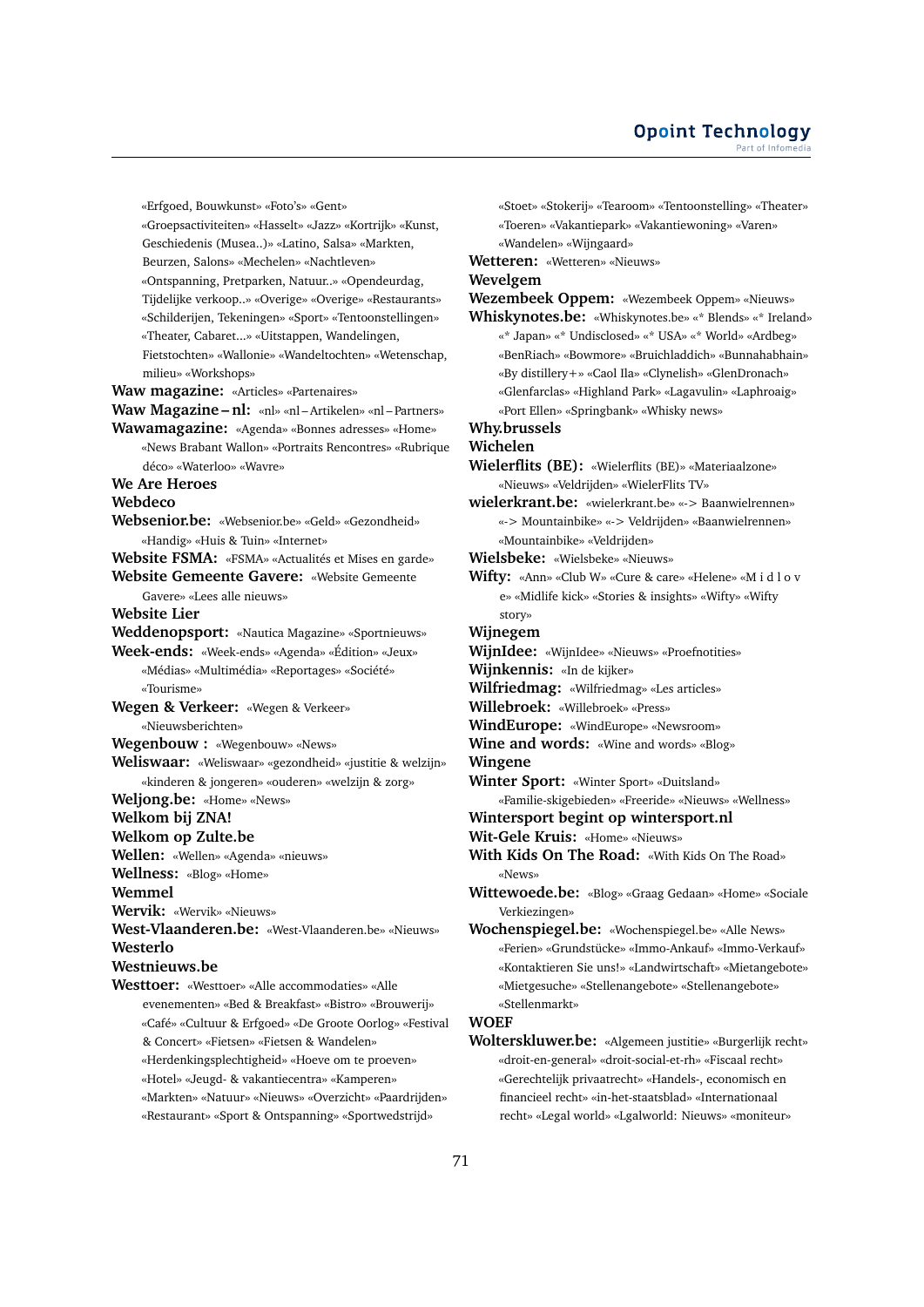«Nieuws» «Publiek recht» «Rh dans les medias» «Sociaal recht & HR» «socialeye» «Strafrecht»

**Woluwe-Saint-Lambert – FR:** «FR»

**Woluwe-Saint-Pierre:** «Woluwe-Saint-Pierre» «Actualités»

**Woluwe1150.be/nl:** «Woluwe1150.be/nl» «Nieuws» **womenpoliticalleaders.org:**

«womenpoliticalleaders.org» «All wpl summits» «Conferences» «News»

**Wommelgem.be:** «Wommelgem.be» «Meer nieuws»

- **Wonen Landelijke Stijl:** «Wonen Landelijke Stijl» «Binnenkijken» «Eropuit» «In dit nummer» «Inspiratie» «Landelijk logeren» «Landelijke DIY» «Rss» «Shopping» «Stylingtips»
- **wonenna60.be**

# **WoonBlog**

**World Customs Organization:** «Capacity Building: News» «Enforcement and Compliance: News» «Facilitation: News» «Home» «Integrity: News» «Nomenclature: News» «Valuation: News»

# **World Wanderista**

**Worldsteel:** «Steelblog»

**Would Be Chef Door Sven Ornelis:** «Would Be Chef Door Sven Ornelis» «Recepten» «Restaurants» «Win»

**Wowwatchers:** «Wowwatchers» «Cars» «Fashion» «Giveaways» «Lifestyle»

**WTV-Focus:** «Agenda» «Calamiteiten» «Cultuur» «Economie» «Europese Verkiezingen» «Federale Verkiezingen» «Homepage» «Justitie» «Landbouw Tuinbouw» «Lifestyle» «Milieu» «Mobiliteit» «Nieuws» «Onderwijs» «Politiek» «Programma» «Provincietv» «Samenleving» «Sport» «Toerisme» «Vlaamse Verkiezingen-» «Welzijn» «Wetenschap»

**Wuustwezel.be:** «Wuustwezel.be» «Alle nieuwsberichten» **WVI**

**WWF:** «Actualites» «Blog»

**Wwf.eu:** «Wwf.eu» «Media Centre» «Publications» **www.kusterfgoed.be**

**www.lisedesmet.com:** «www.lisedesmet.com»

- «INTERIOR» «LIFESTYLE» **www.lofficiel.be:** «www.lofficiel.be» «Art & Culture»
- «Beauté» «Déco» «Fashion Week» «Food» «Hommes» «Mode» «People» «Voyages»

**www.nieuws7.be**

- **www.popsss.com:** «www.popsss.com» «Blog» «Commander» «Vignerons»
- **www.tagtik.be:** «www.tagtik.be» «Ces gestes beauté qui vous feront économiser de l'argent» «Consommation» «Société»

**www.topbruselas.com:** «www.topbruselas.com»

«Alojamiento» «Bares» «Cafés» «Checklists» «Chocolaterías» «Compras» «Confiterías» «Descubrir» «Edificios y monumentos» «Excursiones» «Exposiciones» «Floristerías» «Gente E» «Heladerías» «Hoteles» «Juguetes y regalos» «Librerías» «Mercados» «Museos» «Pastelerías y panaderías» «Planes» «Recetas» «Restaurantes» «Rutas» «Tiendas Gourmet» «Todo» «Todo» «Todo» «Todo» «Todo» «Trivial de Bruselas» **www.vbro.be Xcentric – Right Networks:** «Right Networks» **Xenadvies:** «Xenadvies» «Blog» «Referenties» **Yokebe FR Yokebe NL Young Wild Free Your Own Personal Shopper your-car.be Youthforum Yummy Planet Zalu:** «Algemeen & Faits Divers» «Books & Papers» «Cartoons & Art» «Concerts & Festivals» «Fashion & Lifestyle» «Games & Fun» «Holebi Nieuws» «Home» «Music News & CD's» «Products & Gadgets» «Software & Hardware» «Theater & Cultuur» «To the core» «Travel» **Zandhoven.be:** «Zandhoven.be» «Bekijk alle nieuwsberichten» **Zappware.com:** «News» **Zaventem.be Zedelgem.be Zeg maar Babs:** «Zeg maar Babs» «mishmash» «Out of office» «photography» **Zele.be:** «Zele.be» «Activiteiten» «Alle nieuwsberichten» **Zelfbouwkrant:** «Zelfbouwkrant» «Blog» «Bouwen en verbouwen» «Duurzaam wonen» «Energie» «Interieur» «Nieuws» «Tuin» «Zelfbouwpakketten» **Zelzate.be Zemst.be Zero – Carbon Capture & Storage:** «Carbon Capture & Storage – Home» «Carbon Capture & Storage – News» **ZigZag:** «Zigzags.be» **ZigzagHR Zimmo:** «Home» **ZinaPinup Beauty Zita.be:** «Bizar» «Entertainment» «Home» «Lifestyle» «Nieuws» «Video» **ZiZo Online Znor:** «Znor» «Boeken» «Design» «Expo» «Foto» «Lekker»

**Zoersel.be**

«Wonen»

## **Zolea.be**

**Zonhoven.be:** «Zonhoven.be» «Alle events» «Alle